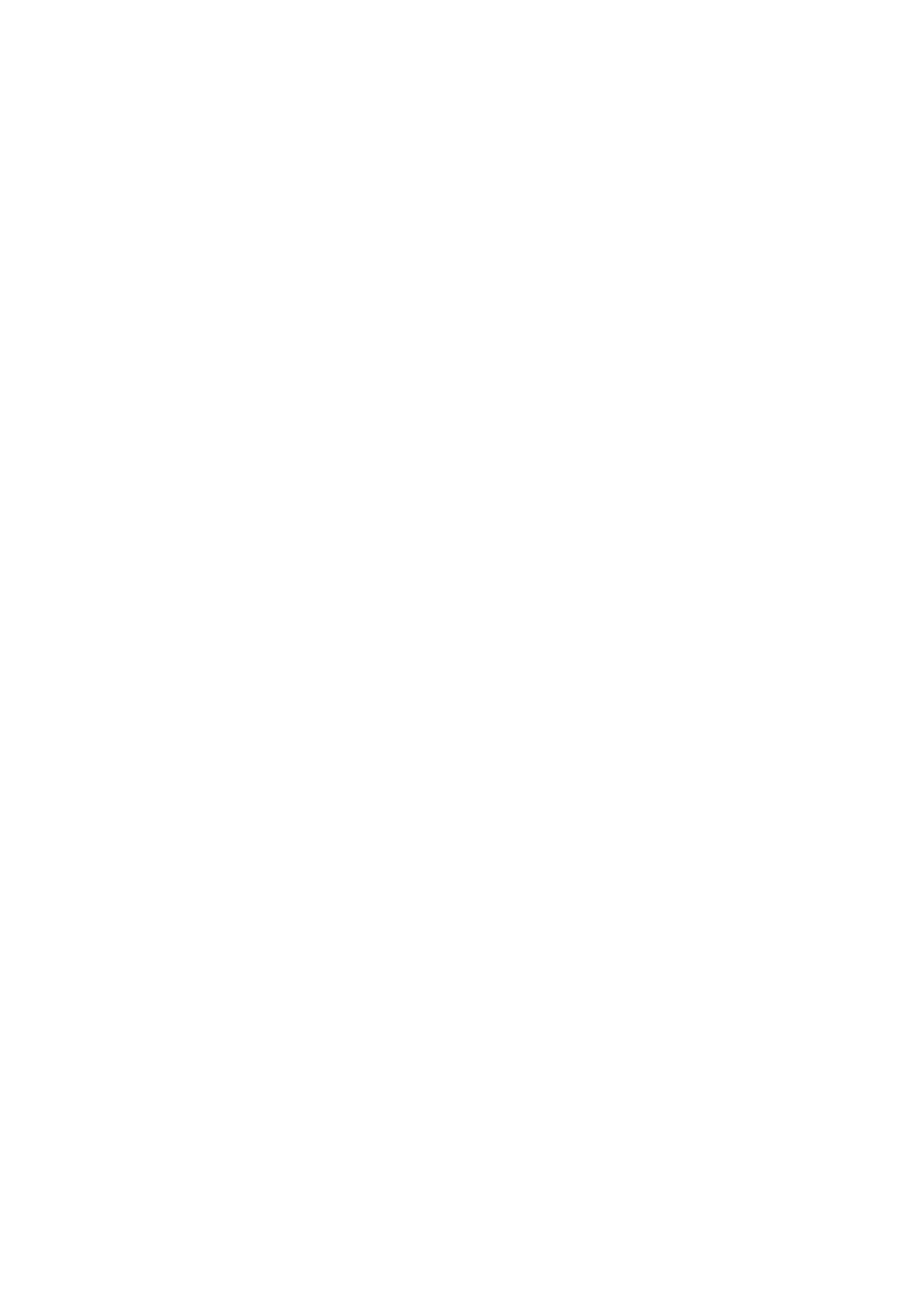

Queensland

# **Domestic and Family Violence Protection and Other Legislation Amendment Act 2016**

|                   |                                                                                                              | Page |
|-------------------|--------------------------------------------------------------------------------------------------------------|------|
| Part 1            | Preliminary                                                                                                  |      |
| 1                 |                                                                                                              | 9    |
| 2                 |                                                                                                              | 9    |
| Part 2            | Amendment of Domestic and Family Violence Protection Act 2012                                                |      |
| <b>Division 1</b> | Preliminary                                                                                                  |      |
| 3                 |                                                                                                              | 9    |
| <b>Division 2</b> | Amendments to enhance domestic and family violence protection<br>system                                      |      |
| 4                 | Amendment of s 37 (When court may make protection order).                                                    | 10   |
| 5                 | Amendment of s 44 (When court may make temporary protection order)                                           |      |
|                   |                                                                                                              | 11   |
| 6                 | Amendment of s 56 (Domestic violence order must include standard                                             | 11   |
| 7                 | Amendment of s 57 (Court may impose other conditions)                                                        | 12   |
| 8                 | Replacement of pt 3, div 6, hdg (Voluntary intervention orders).                                             | 12   |
| 9                 | Amendment of s 69 (Court may make voluntary intervention order)                                              | 12   |
| 10                | Omission of s 76 (Definition for div 7)                                                                      | 13   |
| 11                | Amendment of s 78 (Court may consider family law order)                                                      | 13   |
| 12                | Amendment of s 83 (No exemption under Weapons Act)                                                           | 13   |
| 13                | Amendment of s 84 (Court to ensure respondent and aggrieved<br>understand domestic violence order)           | 14   |
| 14                | Amendment of s 85 (Domestic violence order to include written                                                | 15   |
| 15                | Amendment of s 91 (When court can vary domestic violence order)                                              | 15   |
| 16                | Amendment of s 92 (Considerations of court when variation may<br>adversely affect aggrieved or named person) | 16   |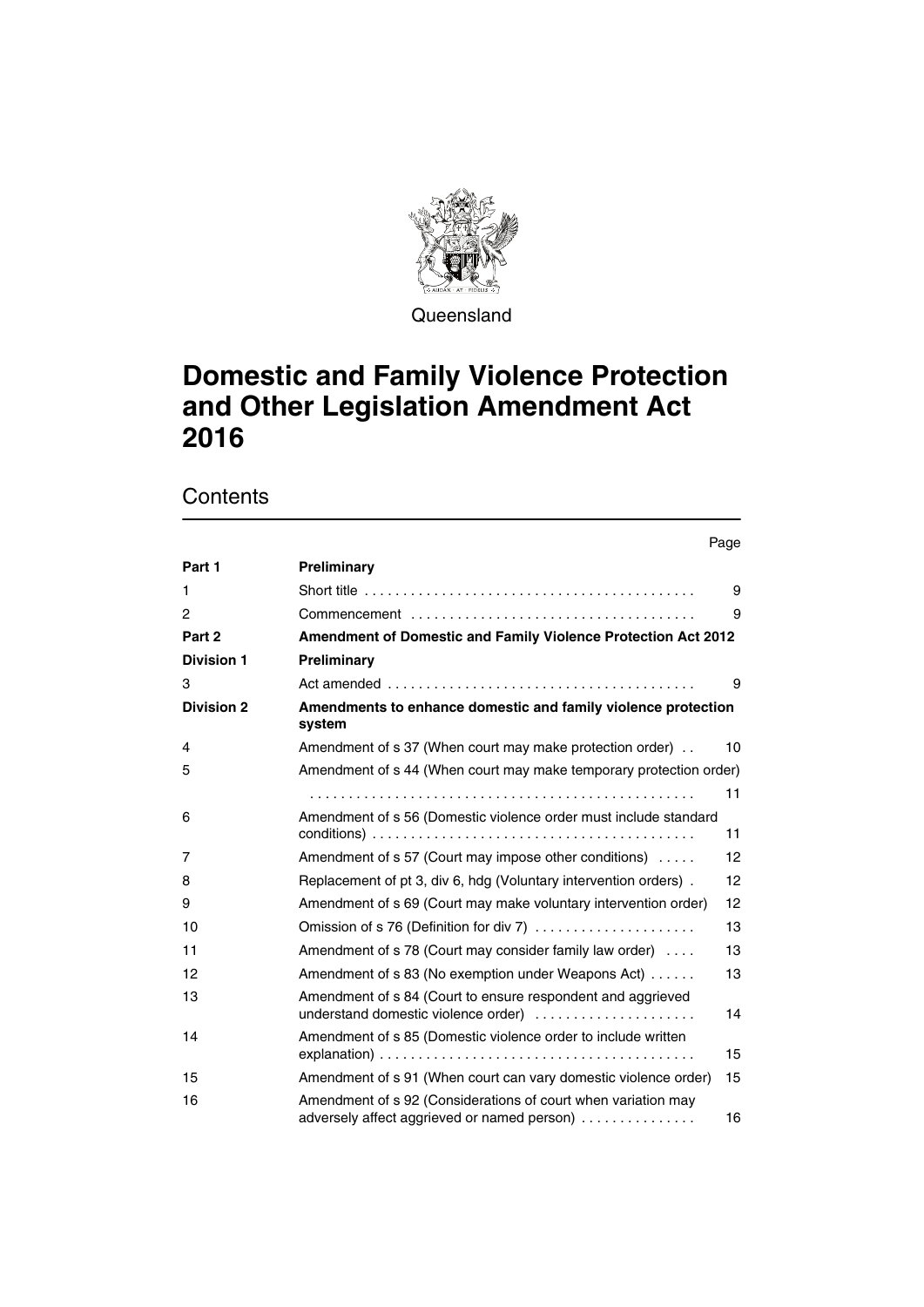| 17 | Replacement of s 97 (End of protection order)<br>16<br>End of protection order<br>17<br>97 |                                                                          |    |  |  |
|----|--------------------------------------------------------------------------------------------|--------------------------------------------------------------------------|----|--|--|
| 18 | Amendment of s 100 (Police officer must investigate domestic violence)                     |                                                                          |    |  |  |
|    |                                                                                            |                                                                          | 17 |  |  |
| 19 |                                                                                            | Replacement of s 101 (Police officer may issue police protection notice) |    |  |  |
|    | 18                                                                                         |                                                                          |    |  |  |
|    | 101                                                                                        | Police officer may issue police protection notice                        | 18 |  |  |
|    | 101A                                                                                       | When police officer must issue police protection notice                  | 19 |  |  |
|    | 101B                                                                                       | Naming persons in police protection notice                               | 20 |  |  |
| 20 |                                                                                            | Amendment of s 102 (Approval of supervising police officer required)     |    |  |  |
|    |                                                                                            |                                                                          | 20 |  |  |
| 21 |                                                                                            | Amendment of s 103 (Cross-notice not permitted)                          | 21 |  |  |
| 22 |                                                                                            | Amendment of s 104 (Contact details and address for service).            | 22 |  |  |
| 23 |                                                                                            | Amendment of s 105 (Form of police protection notice)                    | 23 |  |  |
| 24 |                                                                                            | Replacement of s 106 (Standard condition)                                | 24 |  |  |
|    | 106                                                                                        |                                                                          | 24 |  |  |
|    | 106A                                                                                       | Other conditions                                                         | 24 |  |  |
| 25 |                                                                                            | Amendment of s 107 (Cool-down condition)                                 | 26 |  |  |
| 26 |                                                                                            | Insertion of new ss 107A-107D                                            | 26 |  |  |
|    | 107A                                                                                       | No-contact condition                                                     | 26 |  |  |
|    | 107B                                                                                       | Ouster condition                                                         | 27 |  |  |
|    | 107C                                                                                       | Return condition                                                         | 28 |  |  |
|    | 107D                                                                                       | Relationship between police protection notice and family law<br>order    | 29 |  |  |
| 27 | Amendment of s 108 (Police officer must consider accommodation<br>30                       |                                                                          |    |  |  |
| 28 |                                                                                            | Replacement of s 109 (Service)                                           | 30 |  |  |
|    | 109                                                                                        | Service of notice on respondent                                          | 31 |  |  |
|    | 109A                                                                                       | Giving copy of notice to aggrieved                                       | 31 |  |  |
| 29 |                                                                                            | Amendment of s 110 (Explanation)                                         | 31 |  |  |
| 30 | Amendment of s 111 (Filing)                                                                |                                                                          |    |  |  |
| 31 | Amendment of s 112 (Police protection notice taken to be application for<br>35             |                                                                          |    |  |  |
| 32 |                                                                                            | Replacement of s 113 (Duration)                                          | 35 |  |  |
|    | 113                                                                                        |                                                                          | 35 |  |  |
| 33 |                                                                                            | Amendment of s 124 (Release of person from custody)                      | 37 |  |  |
| 34 |                                                                                            | Replacement of s 125 (When police officer must release person on         |    |  |  |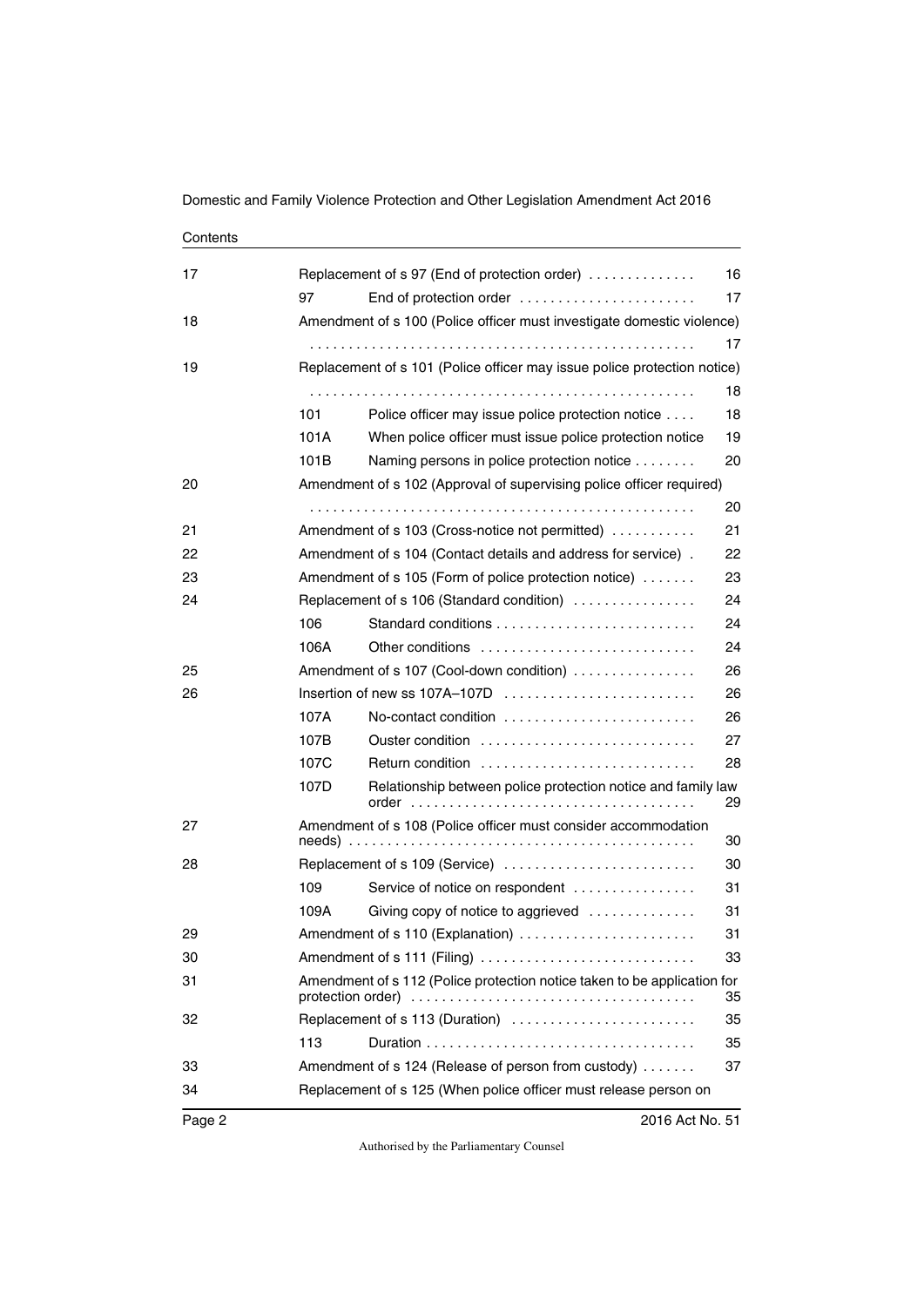|    |                                                                            |                                                                                     | 37 |  |  |
|----|----------------------------------------------------------------------------|-------------------------------------------------------------------------------------|----|--|--|
|    | 125                                                                        | When police officer must release person on conditions                               | 38 |  |  |
| 35 |                                                                            | Amendment of s 127 (When person may be taken to place for treatment)                |    |  |  |
|    |                                                                            |                                                                                     | 40 |  |  |
| 36 | Amendment of s 128 (When intoxicated person may be taken to place of<br>40 |                                                                                     |    |  |  |
| 37 |                                                                            | Amendment of s 129 (When police officer may apply for temporary                     | 40 |  |  |
| 38 |                                                                            | Amendment of s 130 (Making of application)                                          | 41 |  |  |
| 39 |                                                                            | Replacement of pt 4, div 5, hdg (Other police powers)                               | 41 |  |  |
| 40 |                                                                            | Replacement of s 134 (Power to direct person to remain at place)                    | 41 |  |  |
|    | 134                                                                        | Application of division                                                             | 41 |  |  |
|    | 134A                                                                       | Power to give direction                                                             | 42 |  |  |
|    | 134B                                                                       | Limits on direction $\ldots \ldots \ldots \ldots \ldots \ldots \ldots$              | 44 |  |  |
|    | 134C                                                                       | Offence warning                                                                     | 44 |  |  |
|    | 134D                                                                       | Person not to be questioned about offence                                           | 44 |  |  |
|    | 134E                                                                       | Responsibilities of police officer in relation to direction                         | 45 |  |  |
|    | 134F                                                                       | Offence to contravene direction                                                     | 45 |  |  |
| 41 |                                                                            | Insertion of new pt 4, div 6, hdg $\dots \dots \dots \dots \dots \dots \dots \dots$ | 46 |  |  |
| 42 | 46<br>Amendment of s 153 (Electronic documents)                            |                                                                                     |    |  |  |
| 43 | Amendment of s 160 (Prohibition on obtaining copies of documents for<br>47 |                                                                                     |    |  |  |
| 44 |                                                                            |                                                                                     | 47 |  |  |
|    | Part 5A                                                                    | Information sharing                                                                 |    |  |  |
|    | Division 1                                                                 | Preliminary                                                                         |    |  |  |
|    | 169A                                                                       | Purpose of part                                                                     | 47 |  |  |
|    | 169B                                                                       | Principles for sharing information                                                  | 48 |  |  |
|    | 169C                                                                       | Definitions for part                                                                | 48 |  |  |
|    | Division 2                                                                 | Information sharing                                                                 |    |  |  |
|    | 169D                                                                       | Sharing information for assessing domestic violence threat                          |    |  |  |
|    |                                                                            |                                                                                     | 50 |  |  |
|    | 169E                                                                       | Sharing information for responding to serious domestic<br>violence threat           | 51 |  |  |
|    | 169F                                                                       | Police officer may refer person to specialist DFV service                           | 51 |  |  |
|    | 169G                                                                       | Permitted uses of shared information                                                | 52 |  |  |
|    | 169H                                                                       | Who may give or receive information on behalf of entity                             | 53 |  |  |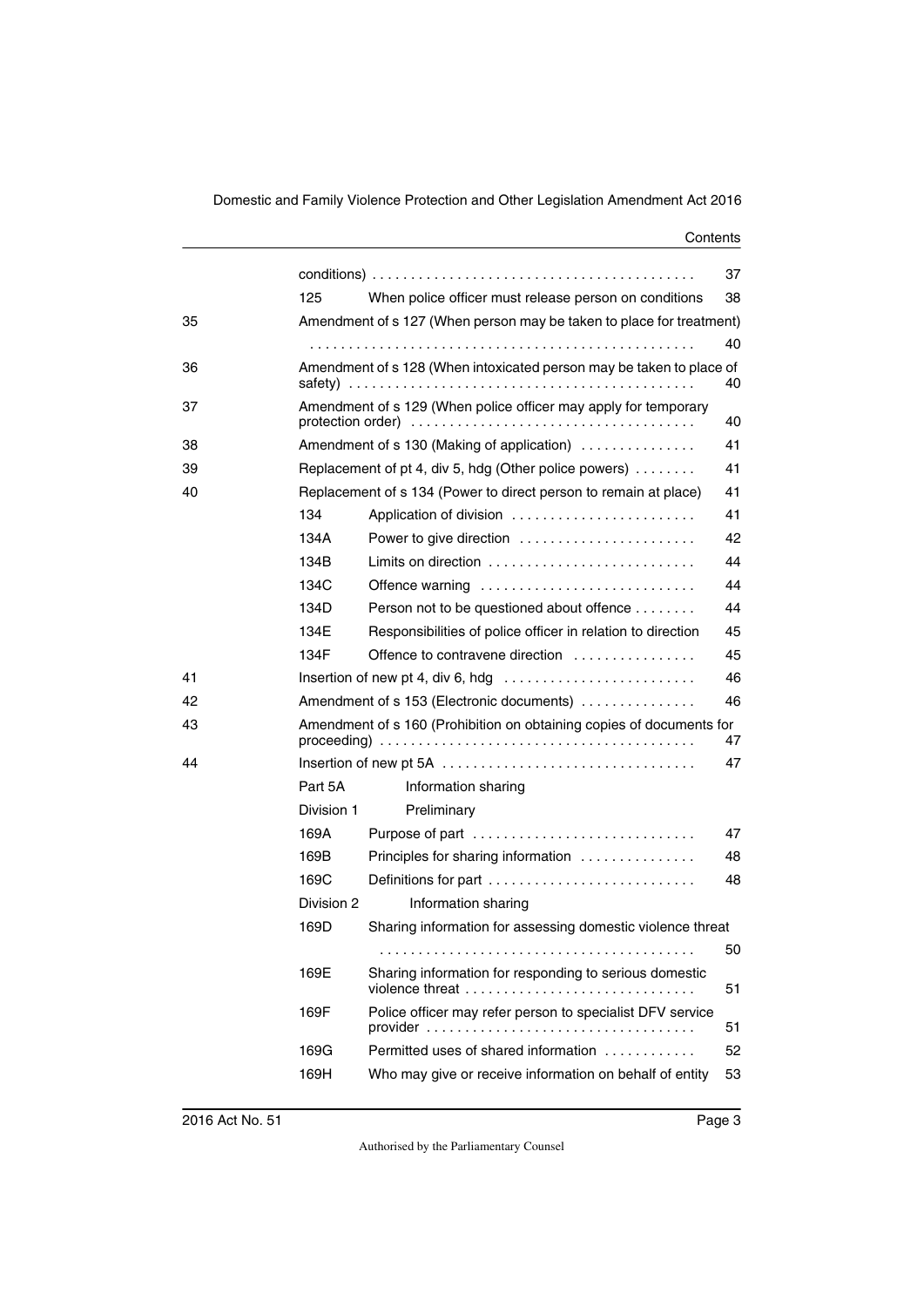| Contents |
|----------|
|----------|

|                   | 1691                                                                                                                                                          |                                                                        | Facts or opinion may be shared                                                                                     | 54 |  |  |
|-------------------|---------------------------------------------------------------------------------------------------------------------------------------------------------------|------------------------------------------------------------------------|--------------------------------------------------------------------------------------------------------------------|----|--|--|
|                   | 169J                                                                                                                                                          |                                                                        | Limits on information that may be shared $\ldots \ldots$                                                           | 54 |  |  |
|                   | Division 3                                                                                                                                                    |                                                                        | Confidentiality of shared information                                                                              |    |  |  |
|                   |                                                                                                                                                               |                                                                        |                                                                                                                    |    |  |  |
|                   | 169K                                                                                                                                                          |                                                                        | Confidentiality of information obtained under this part                                                            | 55 |  |  |
|                   | 169L                                                                                                                                                          |                                                                        | Police use of confidential information                                                                             | 56 |  |  |
|                   | Division 4                                                                                                                                                    |                                                                        | Guidelines for sharing and dealing with information                                                                |    |  |  |
|                   | 169M                                                                                                                                                          |                                                                        | Chief executive must make guidelines                                                                               | 57 |  |  |
|                   | Division 5                                                                                                                                                    |                                                                        | Protection from liability for giving information                                                                   |    |  |  |
|                   | 169N                                                                                                                                                          |                                                                        | Protection from liability for giving information                                                                   | 58 |  |  |
|                   | 1690                                                                                                                                                          |                                                                        |                                                                                                                    | 59 |  |  |
| 45                |                                                                                                                                                               | Replacement of s 178 (Contravention of police protection notice)<br>60 |                                                                                                                    |    |  |  |
|                   | 178                                                                                                                                                           |                                                                        | Contravention of police protection notice                                                                          | 60 |  |  |
| 46                |                                                                                                                                                               |                                                                        | Amendment of s 179 (Contravention of release conditions)                                                           | 61 |  |  |
| 47                |                                                                                                                                                               | Amendment of s 184 (Service of order on respondent)<br>61              |                                                                                                                    |    |  |  |
| 48                |                                                                                                                                                               |                                                                        | Amendment of s 192 (Review of Act)                                                                                 | 62 |  |  |
| 49                |                                                                                                                                                               |                                                                        |                                                                                                                    | 62 |  |  |
|                   | Division 3                                                                                                                                                    |                                                                        | Transitional provisions for Domestic and Family<br>Violence Protection and Other Legislation Amendment<br>Act 2016 |    |  |  |
|                   | Subdivision 1                                                                                                                                                 |                                                                        | Preliminary                                                                                                        |    |  |  |
|                   | 216                                                                                                                                                           |                                                                        | Definitions for division                                                                                           | 63 |  |  |
|                   | Subdivision 2                                                                                                                                                 |                                                                        | Transitional provisions for amendment Act, part 2,<br>division 2                                                   |    |  |  |
|                   | 217                                                                                                                                                           |                                                                        | Application to make or vary domestic violence order                                                                | 63 |  |  |
|                   | 218                                                                                                                                                           |                                                                        | Obligation for domestic violence order to include written<br>explanation                                           | 64 |  |  |
|                   | 219                                                                                                                                                           |                                                                        | Duration of existing protection orders                                                                             | 64 |  |  |
|                   | 220                                                                                                                                                           |                                                                        | Existing voluntary intervention orders                                                                             | 65 |  |  |
|                   | 221                                                                                                                                                           |                                                                        | Police protection notices                                                                                          | 65 |  |  |
|                   | 222                                                                                                                                                           |                                                                        | Release conditions                                                                                                 | 65 |  |  |
| 50                |                                                                                                                                                               |                                                                        | Amendment of schedule (Dictionary)                                                                                 | 66 |  |  |
| <b>Division 3</b> | scheme                                                                                                                                                        |                                                                        | Amendments to implement national domestic violence orders                                                          |    |  |  |
| 51                | Amendment of s 22 (Child as aggrieved or respondent)<br>67                                                                                                    |                                                                        |                                                                                                                    |    |  |  |
| 52                | Amendment of s 30 (What can happen if a respondent does not comply<br>with a domestic violence order) $\dots \dots \dots \dots \dots \dots \dots \dots \dots$ |                                                                        |                                                                                                                    | 68 |  |  |
| 53                |                                                                                                                                                               |                                                                        | Replacement of s 31 (What is the effect of an interstate order).                                                   | 68 |  |  |
|                   | 31                                                                                                                                                            |                                                                        | What is the effect of an order made in another State or New                                                        |    |  |  |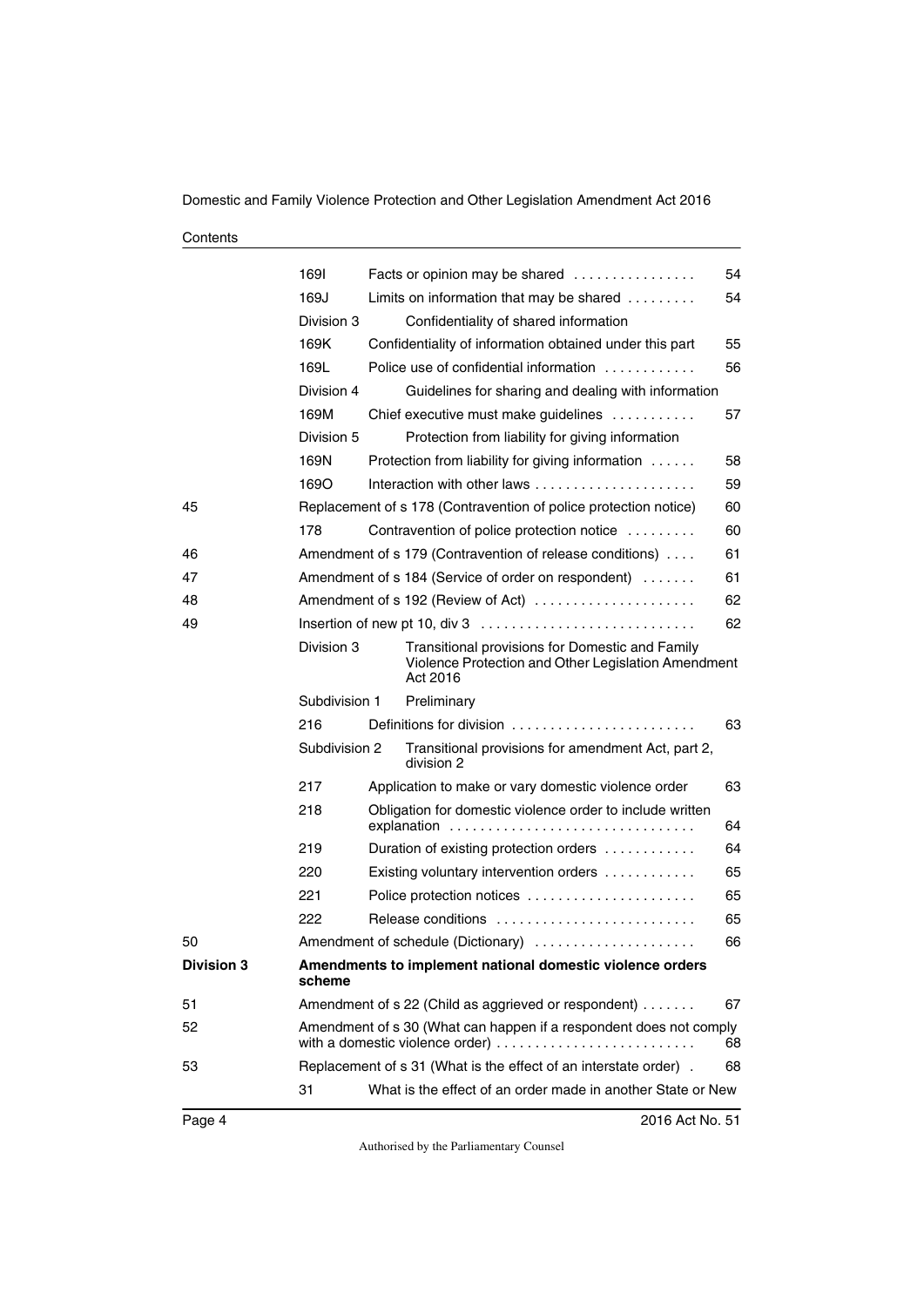|    |                                  |                                                                                      | 68 |  |
|----|----------------------------------|--------------------------------------------------------------------------------------|----|--|
| 54 |                                  | Amendment of s 101 (Police officer may issue police protection notice)               |    |  |
|    |                                  |                                                                                      | 69 |  |
| 55 | Amendment of s 110 (Explanation) |                                                                                      |    |  |
| 56 |                                  | Amendment of s 162 (Notification of police commissioner)                             | 69 |  |
| 57 |                                  | Replacement of pt 6 (Registration of interstate orders)                              | 69 |  |
|    | Part 6                           | National recognition of domestic violence orders                                     |    |  |
|    | Division 1                       | Preliminary                                                                          |    |  |
|    | 170                              |                                                                                      | 70 |  |
|    | 171                              | Definitions for part                                                                 | 70 |  |
|    | 172                              |                                                                                      | 72 |  |
|    | 173                              | Meaning of interstate order                                                          | 72 |  |
|    | 174                              | Meaning of registered foreign order                                                  | 72 |  |
|    | 175                              | Meaning of properly notified                                                         | 73 |  |
|    | 176                              | Special provisions for registered foreign orders                                     | 74 |  |
|    | Division 2                       | National recognition of DVOs                                                         |    |  |
|    | Subdivision 1                    | General principles                                                                   |    |  |
|    | 176A                             | Interstate and foreign DVOs are recognised interstate orders                         |    |  |
|    |                                  |                                                                                      | 75 |  |
|    | 176B                             | Recognised interstate order prevails over earlier comparable                         | 76 |  |
|    | 176C                             | Making of new orders                                                                 | 76 |  |
|    | Subdivision 2                    | Enforcement of recognised interstate orders                                          |    |  |
|    | 176D                             | Recognised interstate order may be enforced                                          | 77 |  |
|    | 176E                             |                                                                                      | 78 |  |
|    | 176F                             | Licences, permits and other authorisations                                           | 78 |  |
|    | 176G                             |                                                                                      | 79 |  |
|    | Division 3                       | Variation and revocation of recognised interstate<br>orders                          |    |  |
|    | 176H                             | Power of court to vary recognised interstate orders.                                 | 80 |  |
|    | 1761                             | Application for variation of recognised interstate order                             | 80 |  |
|    | 176J                             | Decision about hearing of application                                                | 81 |  |
|    | 176K                             | When recognised interstate order is taken to be revoked                              | 83 |  |
|    | Division 4                       | Registration, and variation and revocation of<br>registration, of New Zealand orders |    |  |
|    | 176L                             | Application to register New Zealand order in Queensland 83                           |    |  |
|    | 176M                             | Clerk of court to obtain copies of order and proof of service                        |    |  |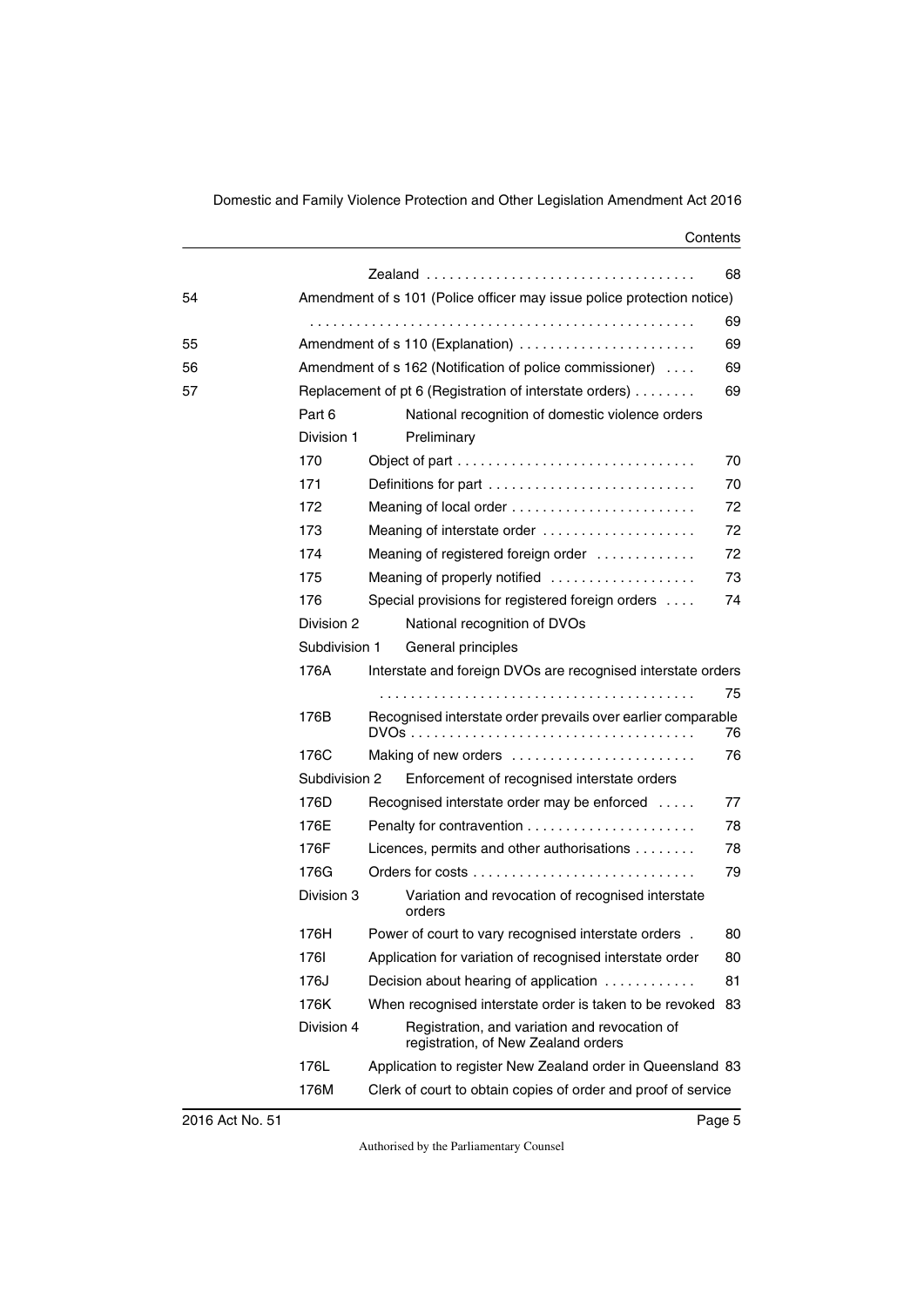|        |                                                                                                                                                                                          |                                                                                        | 84  |  |
|--------|------------------------------------------------------------------------------------------------------------------------------------------------------------------------------------------|----------------------------------------------------------------------------------------|-----|--|
|        | 176N                                                                                                                                                                                     | Registration of New Zealand order                                                      | 84  |  |
|        | 1760                                                                                                                                                                                     | Duty of clerk of court after order is registered                                       | 85  |  |
|        | 176P                                                                                                                                                                                     | Variation or revocation of registered New Zealand order                                | 85  |  |
|        | 176Q                                                                                                                                                                                     | Applicant need not notify respondent to New Zealand order                              |     |  |
|        |                                                                                                                                                                                          |                                                                                        | 86  |  |
|        | Division 5                                                                                                                                                                               | Exchange of information                                                                |     |  |
|        | 176R                                                                                                                                                                                     | Obtaining information about interstate orders                                          | 87  |  |
|        | 176S                                                                                                                                                                                     | Clerk of court must provide DVO information                                            | 87  |  |
|        | 176T                                                                                                                                                                                     | Information to be provided to law enforcement agencies                                 | 88  |  |
|        | Division 6                                                                                                                                                                               | Miscellaneous                                                                          |     |  |
|        | 176U                                                                                                                                                                                     | Certificate evidence—notification                                                      | 88  |  |
| 58     |                                                                                                                                                                                          | Amendment of s 177 (Contravention of domestic violence order)                          | 89  |  |
| 59     |                                                                                                                                                                                          | Amendment of s 216 (Definitions for division)                                          | 90  |  |
| 60     |                                                                                                                                                                                          | Insertion of new pt 10, div 3, sdivs $3$ and $4$                                       | 90  |  |
|        | Subdivision 3                                                                                                                                                                            | Transitional provisions for national recognition of<br>domestic violence orders scheme |     |  |
|        | 223                                                                                                                                                                                      |                                                                                        | 90  |  |
|        | 224                                                                                                                                                                                      | Interstate orders                                                                      | 91  |  |
|        | 225                                                                                                                                                                                      | Court may declare DVO to be recognised interstate order 92                             |     |  |
|        | 226                                                                                                                                                                                      |                                                                                        | 93  |  |
|        | Subdivision 4                                                                                                                                                                            | Transitional provisions for previous part 6                                            |     |  |
|        | 227                                                                                                                                                                                      | Existing registered interstate orders                                                  | 94  |  |
|        | 228                                                                                                                                                                                      | Application to register New Zealand order as interstate order                          |     |  |
|        |                                                                                                                                                                                          |                                                                                        | 95  |  |
| 61     |                                                                                                                                                                                          | Amendment of schedule (Dictionary)                                                     | 95  |  |
| Part 3 |                                                                                                                                                                                          | Amendment of Police Powers and Responsibilities Act 2000                               |     |  |
| 62     |                                                                                                                                                                                          |                                                                                        | 97  |  |
| 63     | Amendment of s 610 (Police actions after domestic violence order is<br>97<br>made)                                                                                                       |                                                                                        |     |  |
| 64     | Amendment of s 715 (What is the appointed day for disposal of weapons<br>under s 714) $\ldots \ldots \ldots \ldots \ldots \ldots \ldots \ldots \ldots \ldots \ldots \ldots \ldots$<br>99 |                                                                                        |     |  |
| 65     |                                                                                                                                                                                          | Amendment of sch 6 (Dictionary)                                                        | 99  |  |
| Part 4 | <b>Amendment of Weapons Act 1990</b>                                                                                                                                                     |                                                                                        |     |  |
| 66     |                                                                                                                                                                                          |                                                                                        | 100 |  |
| 67     | Amendment of s 10B (Fit and proper person-licensees)<br>100                                                                                                                              |                                                                                        |     |  |
| 68     |                                                                                                                                                                                          | Amendment of s 27A (Suspension of licence and related matters after                    |     |  |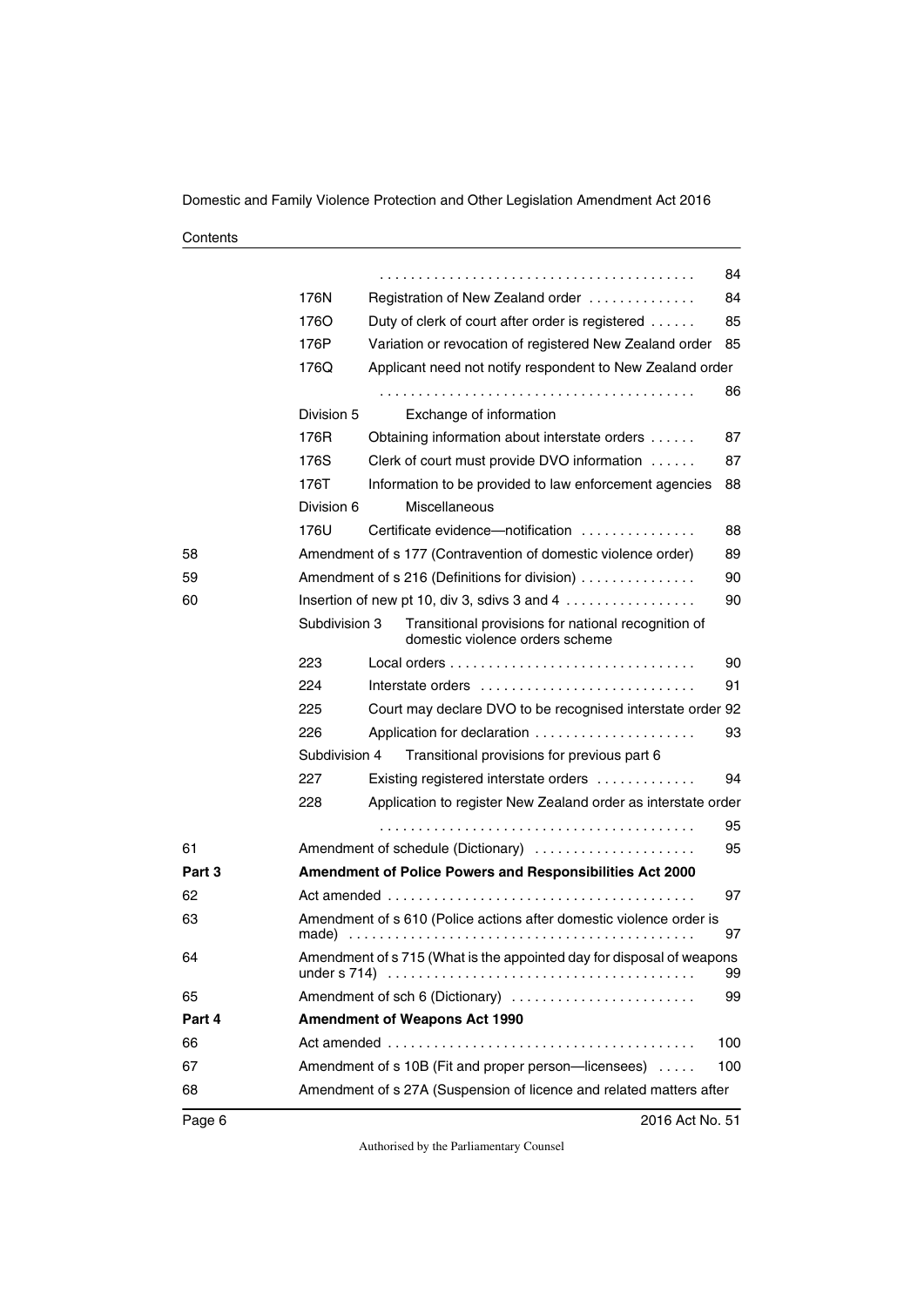|            | temporary protection order is made)                                                                    |                                                                                                                                                   |     |  |  |  |
|------------|--------------------------------------------------------------------------------------------------------|---------------------------------------------------------------------------------------------------------------------------------------------------|-----|--|--|--|
|            | 27A                                                                                                    | Effect of temporary protection order, police protection notice<br>or release conditions on licence                                                | 100 |  |  |  |
| 69         |                                                                                                        | Amendment of s 29A (Action by court if respondent has access to<br>weapons through employment) $\ldots \ldots \ldots \ldots \ldots \ldots \ldots$ | 101 |  |  |  |
| 70         | Amendment of s 29B (Arrangements for surrender of suspended or<br>revoked licences and weapons)<br>101 |                                                                                                                                                   |     |  |  |  |
| 71         | Amendment of s 53 (An unlicensed person may use a weapon at an<br>103                                  |                                                                                                                                                   |     |  |  |  |
| 72         |                                                                                                        | Amendment of sch 2 (Dictionary)                                                                                                                   | 103 |  |  |  |
| Part 5     |                                                                                                        | <b>Amendment of Acts</b>                                                                                                                          |     |  |  |  |
| 73         |                                                                                                        |                                                                                                                                                   |     |  |  |  |
| Schedule 1 | 105                                                                                                    |                                                                                                                                                   |     |  |  |  |
|            |                                                                                                        | Births, Deaths and Marriages Registration Act 2003                                                                                                | 105 |  |  |  |
|            |                                                                                                        | Corrective Services Act 2006                                                                                                                      | 105 |  |  |  |
|            |                                                                                                        |                                                                                                                                                   | 105 |  |  |  |
|            |                                                                                                        | Domestic and Family Violence Protection Act 2012                                                                                                  | 106 |  |  |  |
|            |                                                                                                        |                                                                                                                                                   | 111 |  |  |  |
|            |                                                                                                        | Police Powers and Responsibilities Act 2000                                                                                                       | 111 |  |  |  |
|            |                                                                                                        |                                                                                                                                                   | 112 |  |  |  |
|            |                                                                                                        |                                                                                                                                                   |     |  |  |  |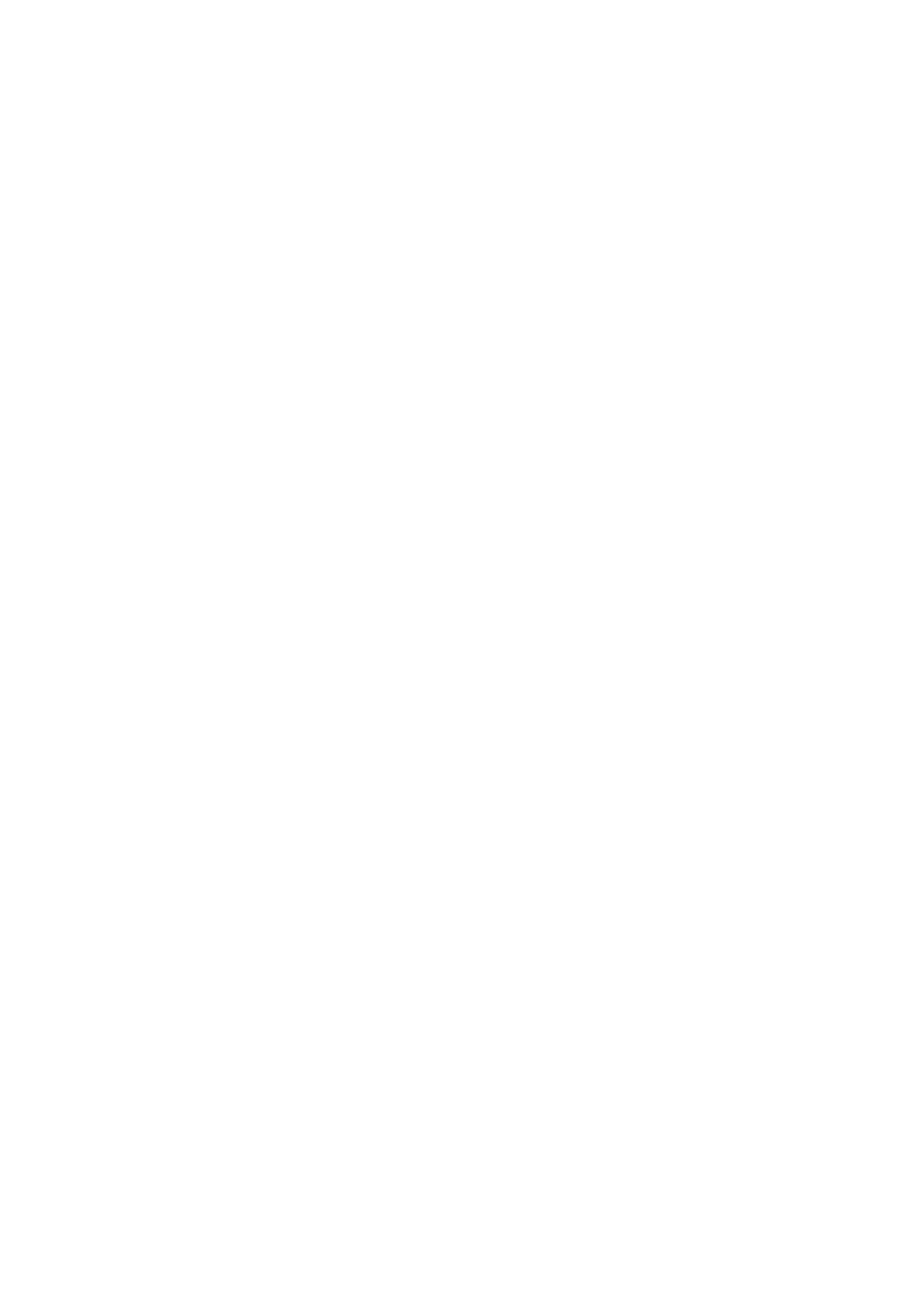Domestic and Family Violence Protection and Other Legislation Amendment Act 2016 Part 1 Preliminary

#### **The Parliament of Queensland enacts—**

# <span id="page-10-0"></span>**Part 1** Preliminary

#### <span id="page-10-2"></span>**1 Short title**

<span id="page-10-3"></span><span id="page-10-1"></span>This Act may be cited as the *Domestic and Family Violence Protection and Other Legislation Amendment Act 2016*.

#### <span id="page-10-4"></span>**2 Commencement**

<span id="page-10-7"></span><span id="page-10-5"></span>This Act commenced on a day to be fixed by proclamation.

# <span id="page-10-6"></span>**Part 2 Amendment of Domestic and Family Violence Protection Act 2012**

# <span id="page-10-8"></span>**Division 1 Preliminary**

#### <span id="page-10-10"></span>**3 Act amended**

<span id="page-10-11"></span><span id="page-10-9"></span>This part amends the *Domestic and Family Violence Protection Act 2012*.

*Note—*

See also the amendments in schedule 1.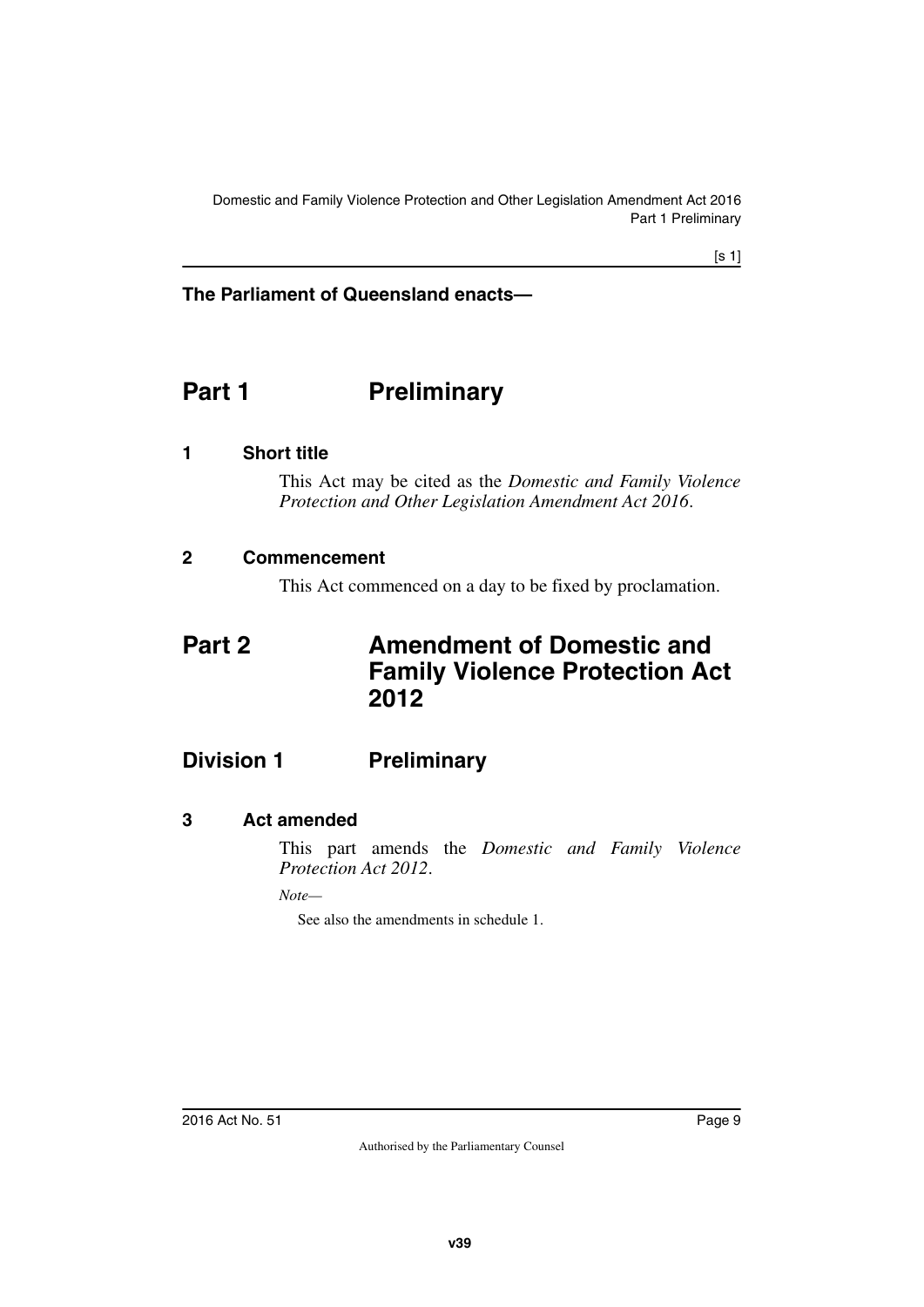$[s 4]$ 

# <span id="page-11-1"></span><span id="page-11-0"></span>**Division 2 Amendments to enhance domestic and family violence protection system**

#### <span id="page-11-3"></span><span id="page-11-2"></span>**4 Amendment of s 37 (When court may make protection order)**

(1) Section 37(1)(b)—

*insert—*

*Note—*

See the examples of the type of behaviour that constitutes domestic violence in sections 8, 11 and 12, which define the terms *domestic violence*, *emotional or psychological abuse* and *economic abuse*.

(2) Section 37(2)—

*omit, insert—*

- (2) In deciding whether a protection order is necessary or desirable to protect the aggrieved from domestic violence—
	- (a) the court must consider—
		- (i) the principles mentioned in section 4; and
		- (ii) if an intervention order has previously been made against the respondent and the respondent has failed to comply with the order—the respondent's failure to comply with the order; and
	- (b) if an intervention order has previously been made against the respondent and the respondent has complied with the order—the court may consider the respondent's compliance with the order.
- (3) Section 37(3)—

*renumber* as section 37(4).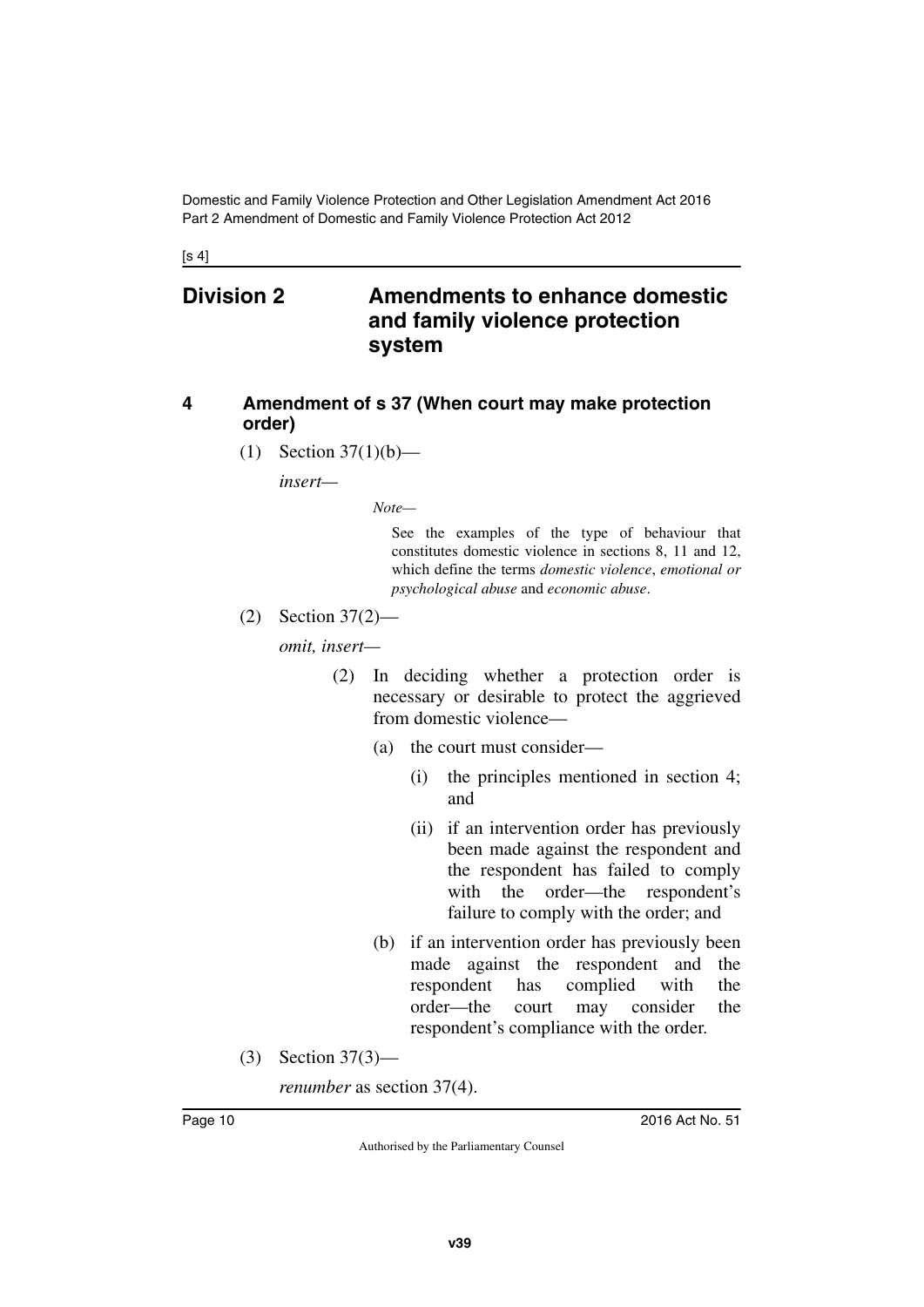$[s 5]$ 

(4) Section 37—

*insert—*

(3) However, the court must not refuse to make a protection order merely because the respondent has complied with an intervention order previously made against the respondent.

#### <span id="page-12-1"></span><span id="page-12-0"></span>**5 Amendment of s 44 (When court may make temporary protection order)**

Section 44—

*insert—*

- (2) For subsection  $(1)(a)$ , if the application is a police protection notice taken to be an application for a protection order under section 112, it does not matter whether or not the nature of the protection order sought and the grounds on which the order is sought—
	- (a) are stated in the police protection notice; or
	- (b) are stated in a statement mentioned in section 111(3) that has been filed under that section; or
	- (c) have otherwise been made known to the court.

#### <span id="page-12-2"></span>**6 Amendment of s 56 (Domestic violence order must include standard conditions)**

<span id="page-12-3"></span>(1) Section 56(1)(a), (b)(i) and (c)(i), before 'be of'—

*insert—*

must

(2) Section  $56(1)(b)(ii)$  and  $(c)(ii)$  and  $(iii)$ , before 'not' *insert—*

must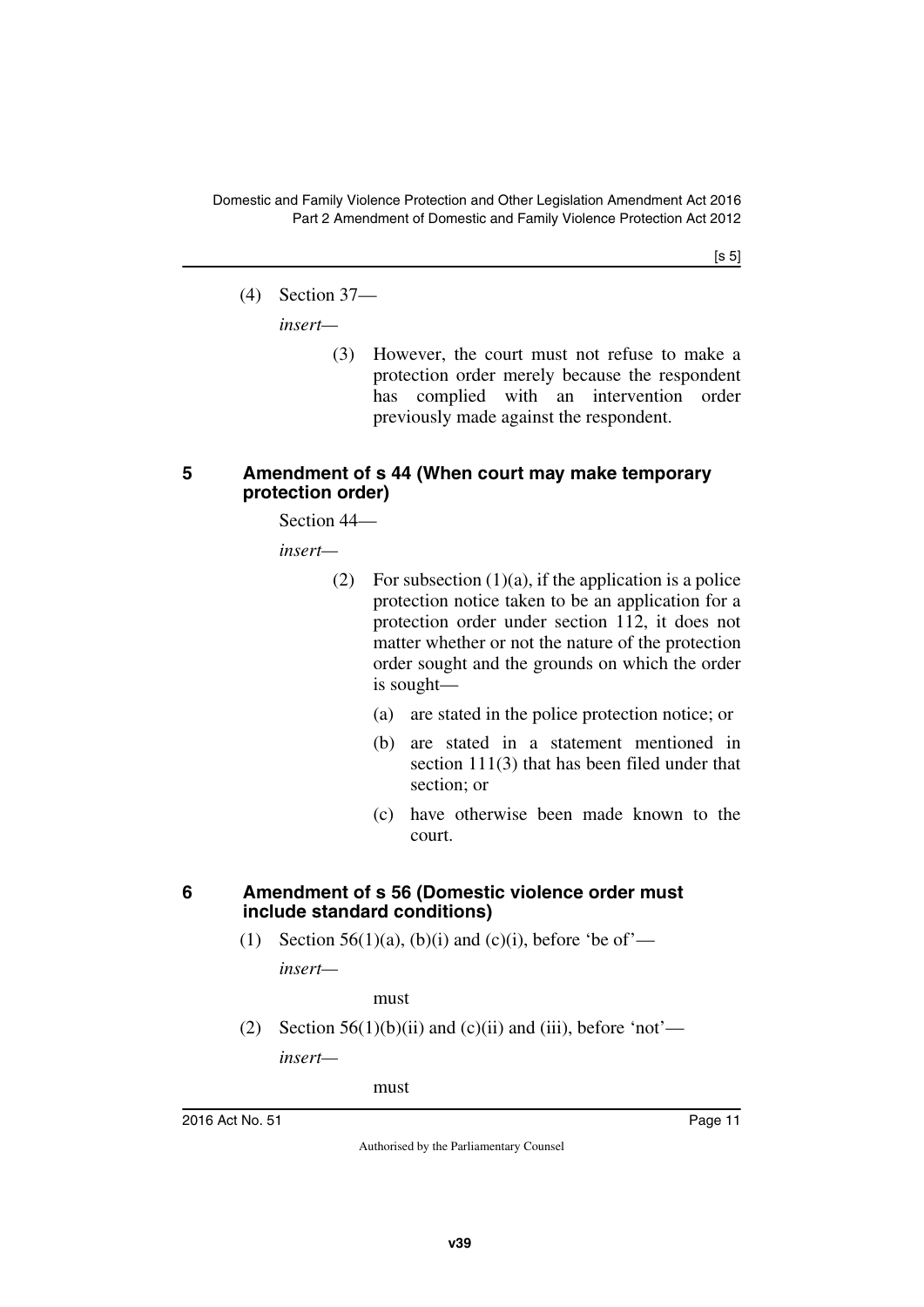[s 7]

# <span id="page-13-0"></span>**7 Amendment of s 57 (Court may impose other conditions)**

<span id="page-13-1"></span>Section  $57(1)$ —

*omit, insert—*

- (1) A court making or varying a domestic violence order must consider whether imposing any other condition is necessary or desirable to protect—
	- (a) the aggrieved from domestic violence; or
	- (b) a named person from associated domestic violence; or
	- (c) a named person who is a child from being exposed to domestic violence.

### <span id="page-13-3"></span><span id="page-13-2"></span>**8 Replacement of pt 3, div 6, hdg (Voluntary intervention orders)**

Part 3, division 6, heading—

*omit, insert—*

# **Division 6 Intervention orders**

#### <span id="page-13-5"></span><span id="page-13-4"></span>**9 Amendment of s 69 (Court may make voluntary intervention order)**

- (1) Section 69, heading, 'voluntary' *omit.*
- (2) Section 69(1), '(a *voluntary intervention order*)' *omit, insert—*

(an *intervention order*), with the agreement of the respondent mentioned in section 71(b) and (c),

(3) Section 69(2), 'a voluntary' *omit, insert—*

an

(4) Section 69(3), 'voluntary'—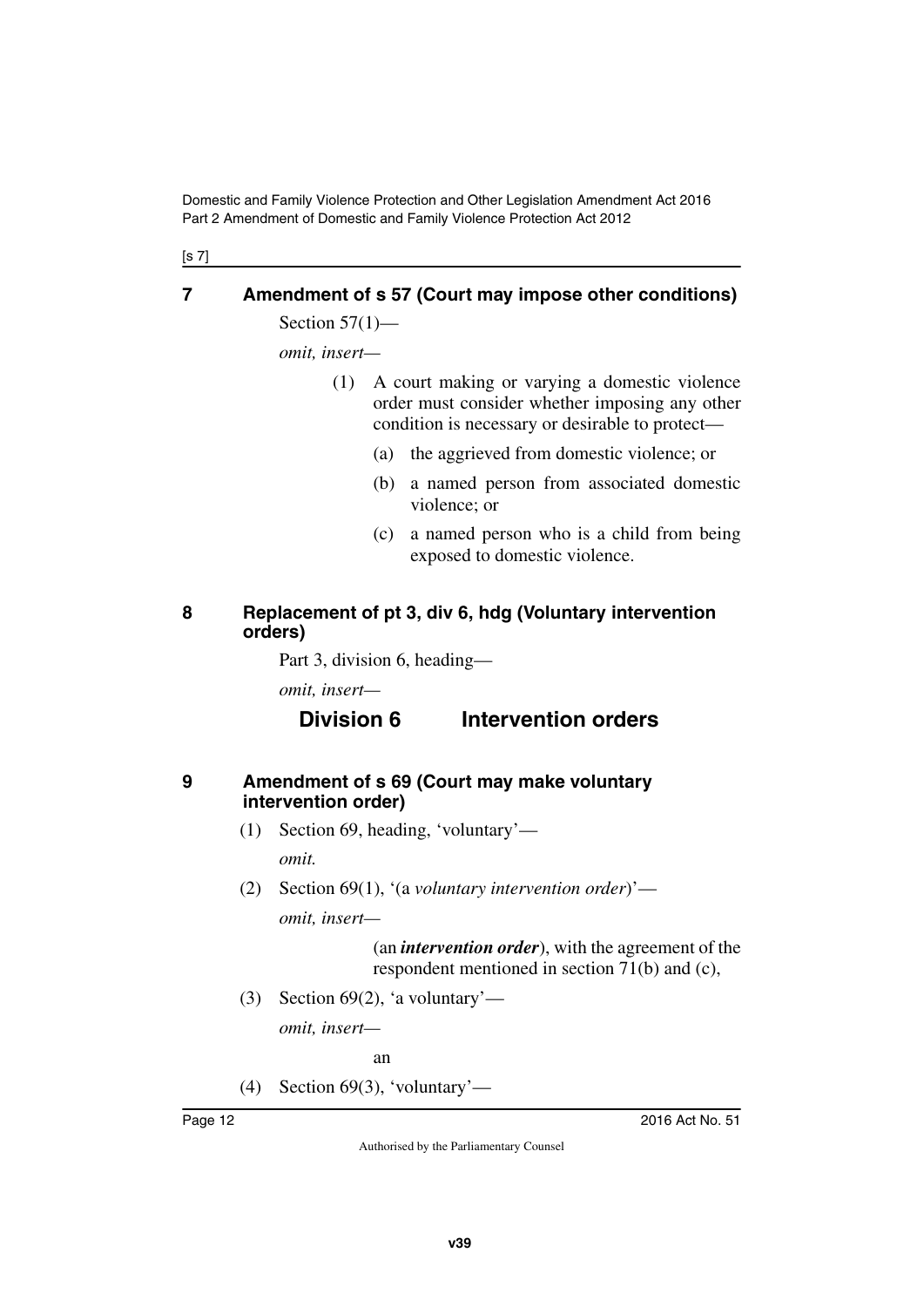[s 10]

<span id="page-14-1"></span>*omit.*

# <span id="page-14-0"></span>**10 Omission of s 76 (Definition for div 7)**

Section 76 *omit.*

# <span id="page-14-2"></span>**11 Amendment of s 78 (Court may consider family law order)**

<span id="page-14-3"></span>(1) Section 78, heading, 'may' *omit, insert—*

**must**

(2) Section 78(1), 'court may' *omit, insert—*

court must

# <span id="page-14-4"></span>**12 Amendment of s 83 (No exemption under Weapons Act)**

<span id="page-14-5"></span>(1) Section 83(2), after 'domestic violence order,' *insert—*

police protection notice or release conditions,

(2) Section 83(2), after 'the order' *insert—*

, notice or conditions

(3) Section 83(3)—

*omit, insert—*

(3) However, the respondent can not be convicted of an offence against the Weapons Act, because of the operation of subsection (2), unless the act or omission that constitutes the offence happens after the domestic violence order, police protection notice or release conditions are served on the respondent.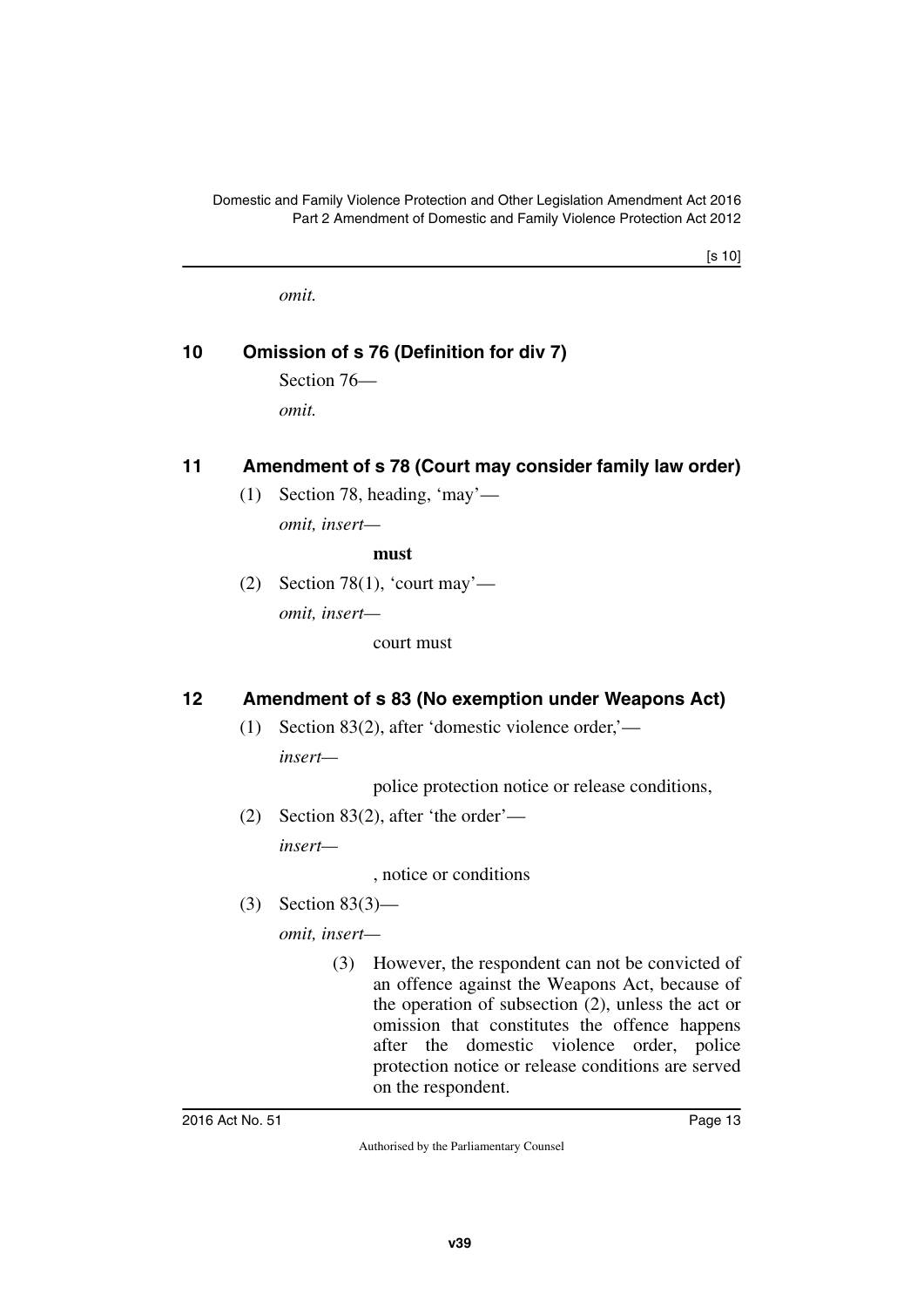[s 13]

- (4) Subsection (3) does not apply if—
	- (a) the respondent is present in court when the court makes the domestic violence order; or
	- (b) the respondent is present when a police officer issues the police protection notice and explains the notice.

#### <span id="page-15-0"></span>**13 Amendment of s 84 (Court to ensure respondent and aggrieved understand domestic violence order)**

<span id="page-15-1"></span>(1) Section  $84(2)(b)$  and  $(c)$ —

*renumber* as section 84(2)(c) and (d).

(2) Section 84(2)—

*insert—*

(b) the type of behaviour that constitutes domestic violence; and

*Note—*

See the examples of the type of behaviour that constitutes domestic violence in sections 8, 11 and 12, which define the terms *domestic violence*, *emotional or psychological abuse* and *economic abuse*.

(3) Section 84(3)(b) and (c)—

*renumber* as section 84(3)(c) and (d).

(4) Section 84(3)—

*insert—*

(b) the type of behaviour that constitutes domestic violence; and

*Note—*

See the examples of the type of behaviour that constitutes domestic violence in sections 8, 11 and 12, which define the terms *domestic violence*, *emotional or psychological abuse* and *economic abuse*.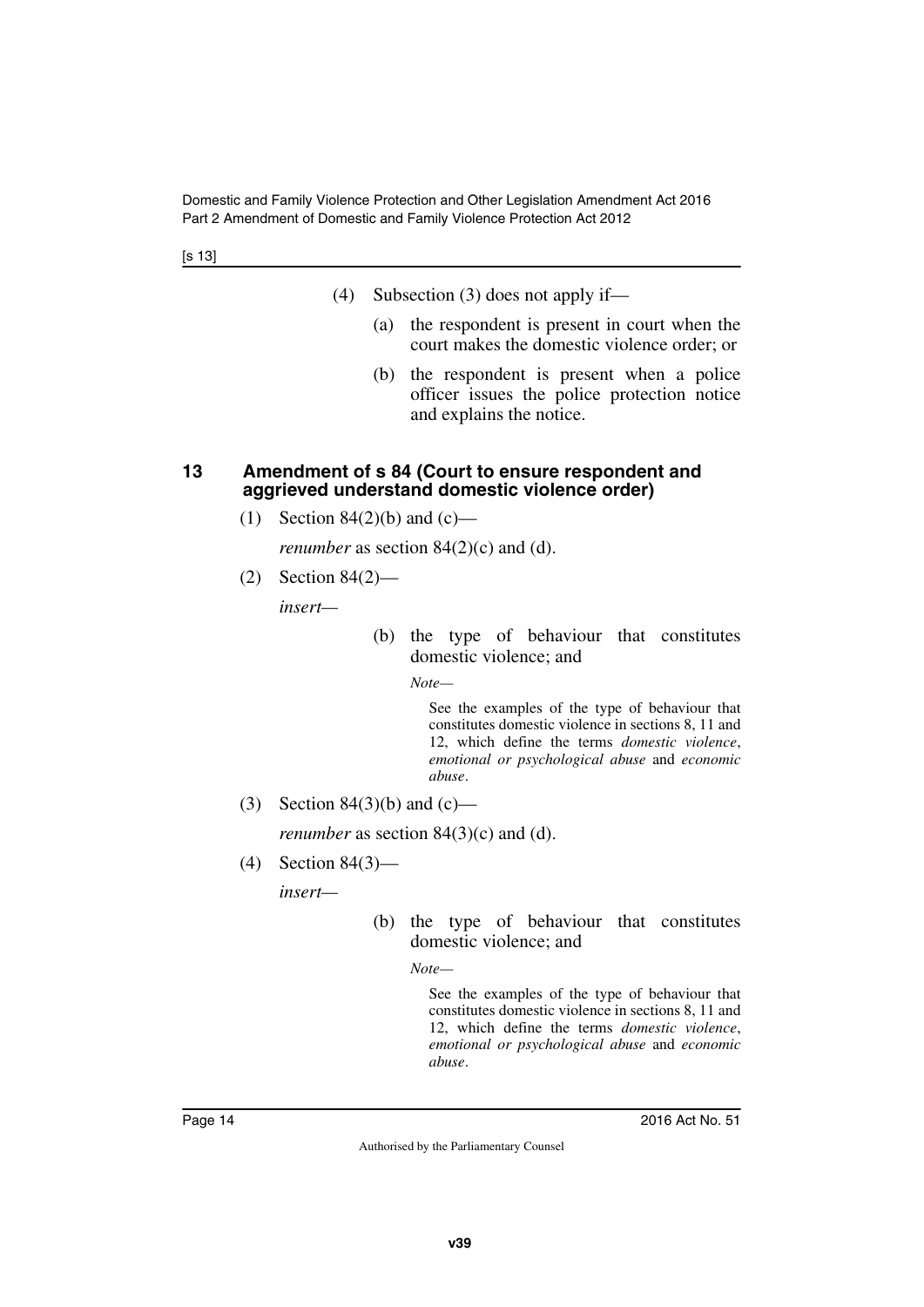[s 14]

#### <span id="page-16-1"></span><span id="page-16-0"></span>**14 Amendment of s 85 (Domestic violence order to include written explanation)**

Section 85—

*insert—*

(4) A reference in subsection (1) or (2) to a copy of a domestic violence order served on the respondent includes a copy of a domestic violence order given to the respondent, or the respondent's appointee, or sent to the respondent under section 184(4).

#### <span id="page-16-3"></span><span id="page-16-2"></span>**15 Amendment of s 91 (When court can vary domestic violence order)**

- (1) Section  $91(2)(c)$  *omit.*
- (2) Section 91(3) and (4) *renumber* as section 91(5) and (6).
- (3) Section 91—

*insert—*

- (3) Also, before the court varies a domestic violence order—
	- (a) if an intervention order has previously been made against the respondent and the respondent has failed to comply with the order—the court must consider the respondent's failure to comply with the order; or
	- (b) if an intervention order has previously been made against the respondent and the respondent has complied with the order—the court may consider the respondent's compliance with the order.
- (4) However, the court must not decide to vary a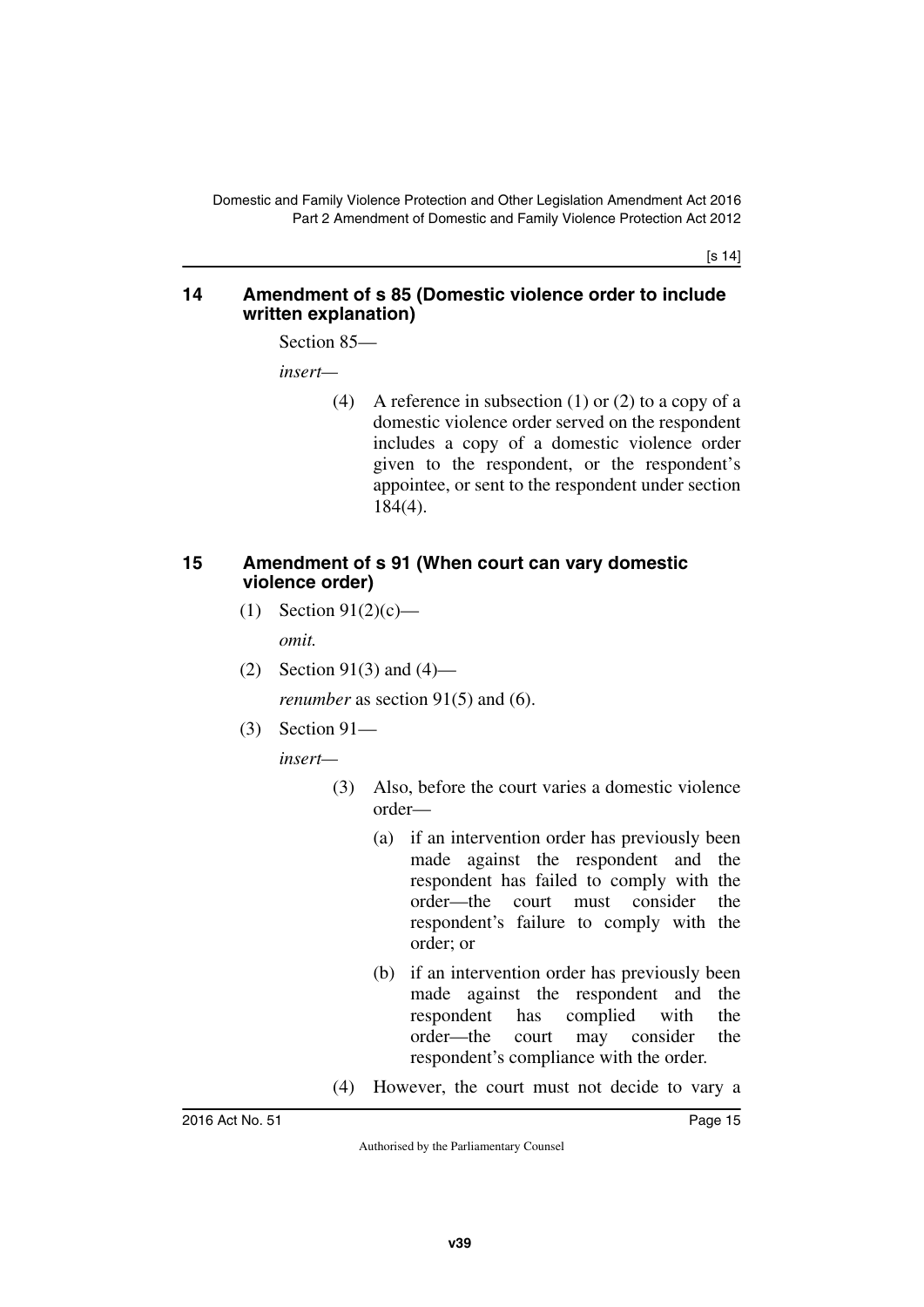[s 16]

domestic violence order merely because the respondent has complied with an intervention order previously made against the respondent.

(4) Section 91(6), as renumbered by this section, 'subsection  $(3)'$ —

*omit, insert—*

subsection (5)

#### <span id="page-17-1"></span><span id="page-17-0"></span>**16 Amendment of s 92 (Considerations of court when variation may adversely affect aggrieved or named person)**

(1) Section 92(2)(d)—

*renumber* as section 92(2)(e).

(2) Section 92(2)—

*insert—*

- (d) the principle that the safety, protection and wellbeing of people who fear or experience domestic violence, including children, are paramount; and
- (3) Section 92(3), from 'considers'—

*omit, insert—*

considers—

- (a) the safety, protection or wellbeing of the aggrieved or the named person would not be adversely affected by the variation; and
- (b) if the variation is to reduce the duration of the order—there are reasons for doing so.

# <span id="page-17-2"></span>**17 Replacement of s 97 (End of protection order)**

<span id="page-17-3"></span>Section 97—

*omit, insert—*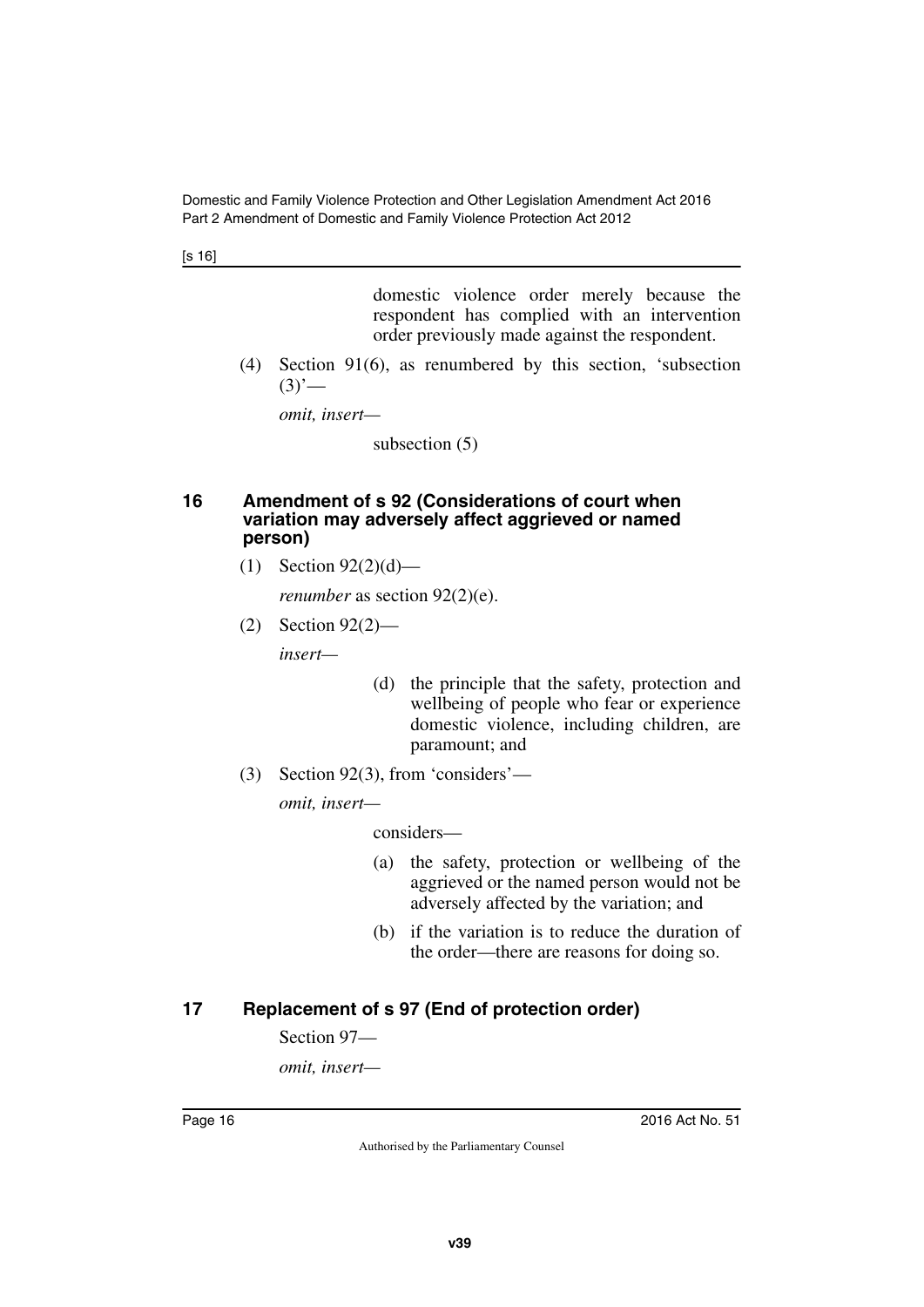[s 18]

#### <span id="page-18-1"></span><span id="page-18-0"></span>**97 End of protection order**

- (1) A protection order continues in force until—
	- (a) the day stated by the court in the protection order; or
	- (b) if no day is stated, the day that is 5 years after the day the protection order is made.
- (2) The court may order that a protection order continues in force—
	- (a) for any period the court considers is necessary or desirable to protect the aggrieved from domestic violence or a named person from associated domestic violence; but
	- (b) for a period of less than 5 years only if the court is satisfied there are reasons for doing so.
- (3) In deciding the period for which a protection order is to continue in force, the principle of paramount importance to the court must be the principle that the safety, protection and wellbeing of people who fear or experience domestic violence, including children, are paramount.
- (4) If the court orders that a protection order continues in force for a period of less than 5 years, the court must give reasons for making the order.

#### <span id="page-18-3"></span><span id="page-18-2"></span>**18 Amendment of s 100 (Police officer must investigate domestic violence)**

(1) Section 100—

*insert—*

(1A) If, after the investigation, the police officer reasonably believes domestic violence has been committed, the police officer must consider whether it is necessary or desirable—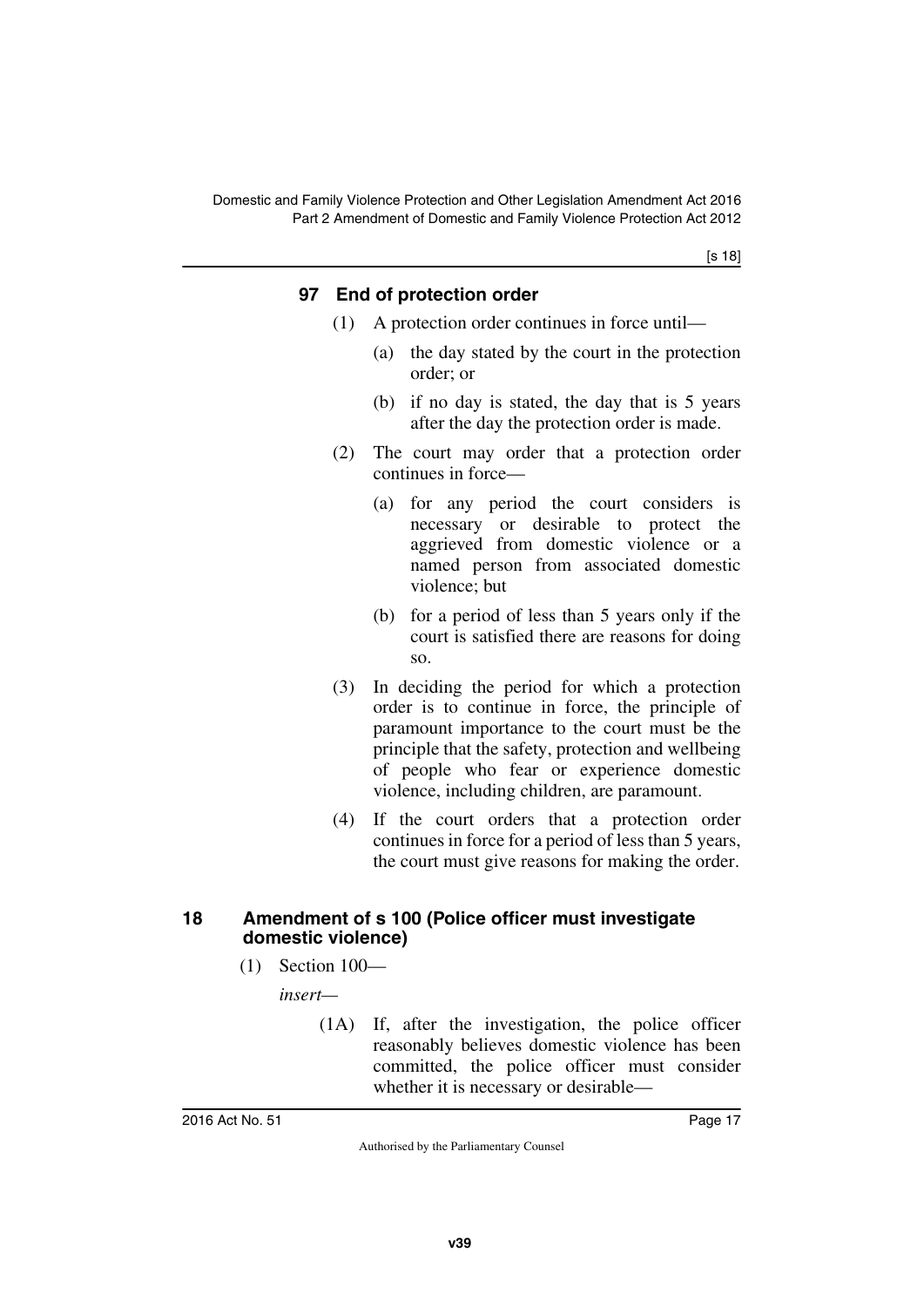[s 19]

- (a) to take any action under subsection (3) to protect a person from further domestic violence; and
- (b) for the person to be protected immediately from further domestic violence and, if so, what is the most effective action to take to immediately protect the person.
- (2) Section 100(2), from 'If' to 'committed, the' *omit, insert—*

The

(3) Section  $100(2)(b)$ , 'protection' *omit, insert—*

domestic violence

(4) Section 100(1A) to (5)—

<span id="page-19-1"></span>*renumber* as section 100(2) to (6).

#### <span id="page-19-0"></span>**19 Replacement of s 101 (Police officer may issue police protection notice)**

Section 101—

*omit, insert—*

#### <span id="page-19-3"></span><span id="page-19-2"></span>**101 Police officer may issue police protection notice**

- (1) A police officer may issue a notice (a *police protection notice*) against a person (the *respondent*) if the police officer—
	- (a) reasonably believes the respondent has committed domestic violence; and
	- (b) if the respondent is not present at the same location as the police officer—has made a reasonable attempt to locate and talk to the respondent, including by telephone, to afford the respondent natural justice in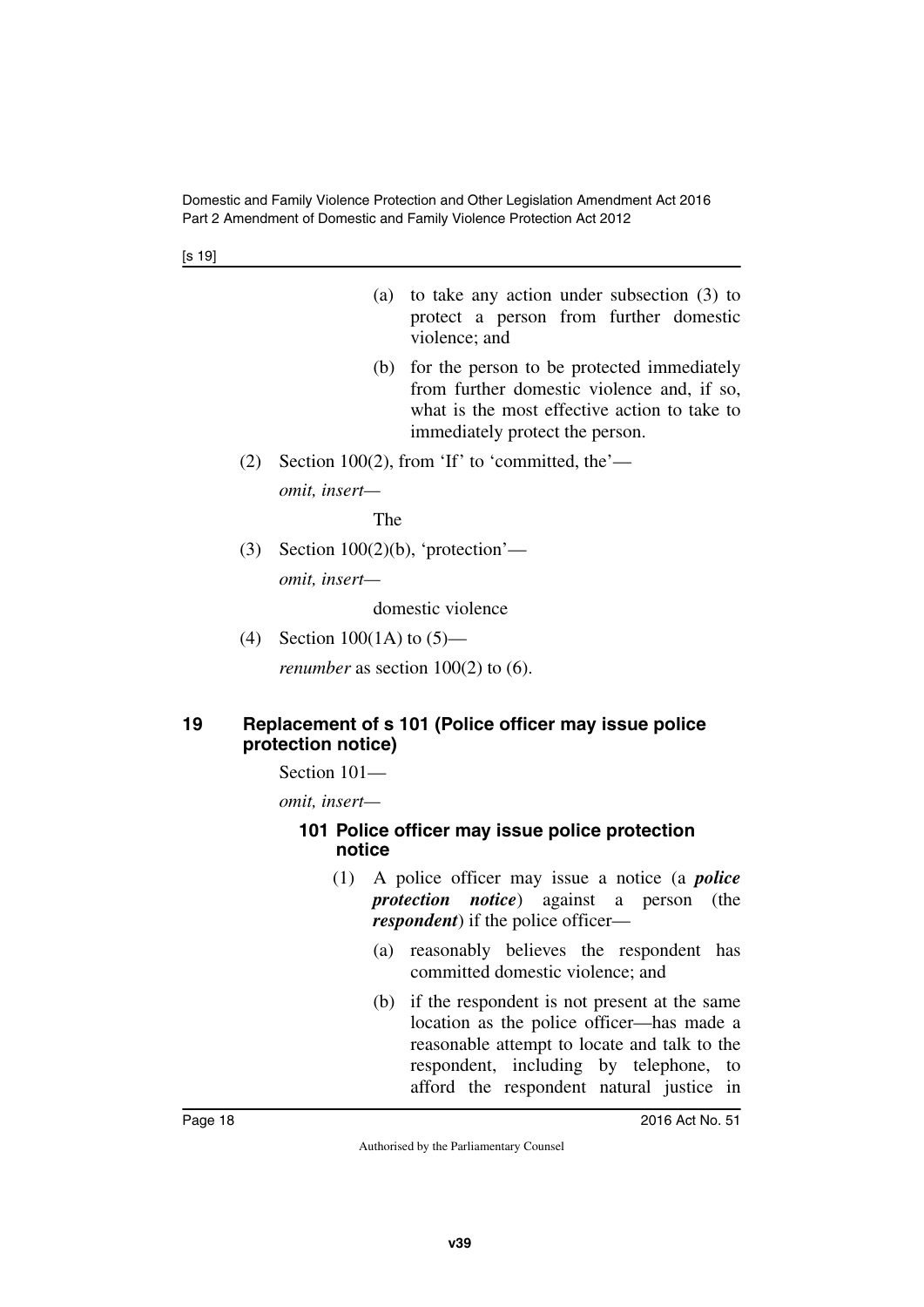[s 19]

relation to the issuing of a police protection notice; and

- (c) reasonably believes that no domestic violence order has been made or police protection notice issued that—
	- (i) names the respondent as a respondent and another person involved in the domestic violence mentioned in paragraph (a) as the aggrieved; or
	- (ii) names the respondent as the aggrieved and another person involved in the domestic violence mentioned in paragraph (a) as a respondent; and
- (d) reasonably believes a police protection notice is necessary or desirable to protect the aggrieved from domestic violence; and
- (e) reasonably believes the respondent should not be taken into custody under division 3.
- <span id="page-20-1"></span>(2) This section is subject to sections 102 and 103.

#### <span id="page-20-0"></span>**101A When police officer must issue police protection notice**

- (1) If a person has been taken into custody under division 3, the releasing police officer must issue a notice (also a *police protection notice*) against the person (also the *respondent*) if—
	- (a) it is not reasonably practicable, as mentioned in section 118(2), to bring the respondent before the court for the hearing of an application for a protection order while the respondent is still in lawful custody; and
	- (b) a temporary protection order has not been made under division 4 against the respondent; and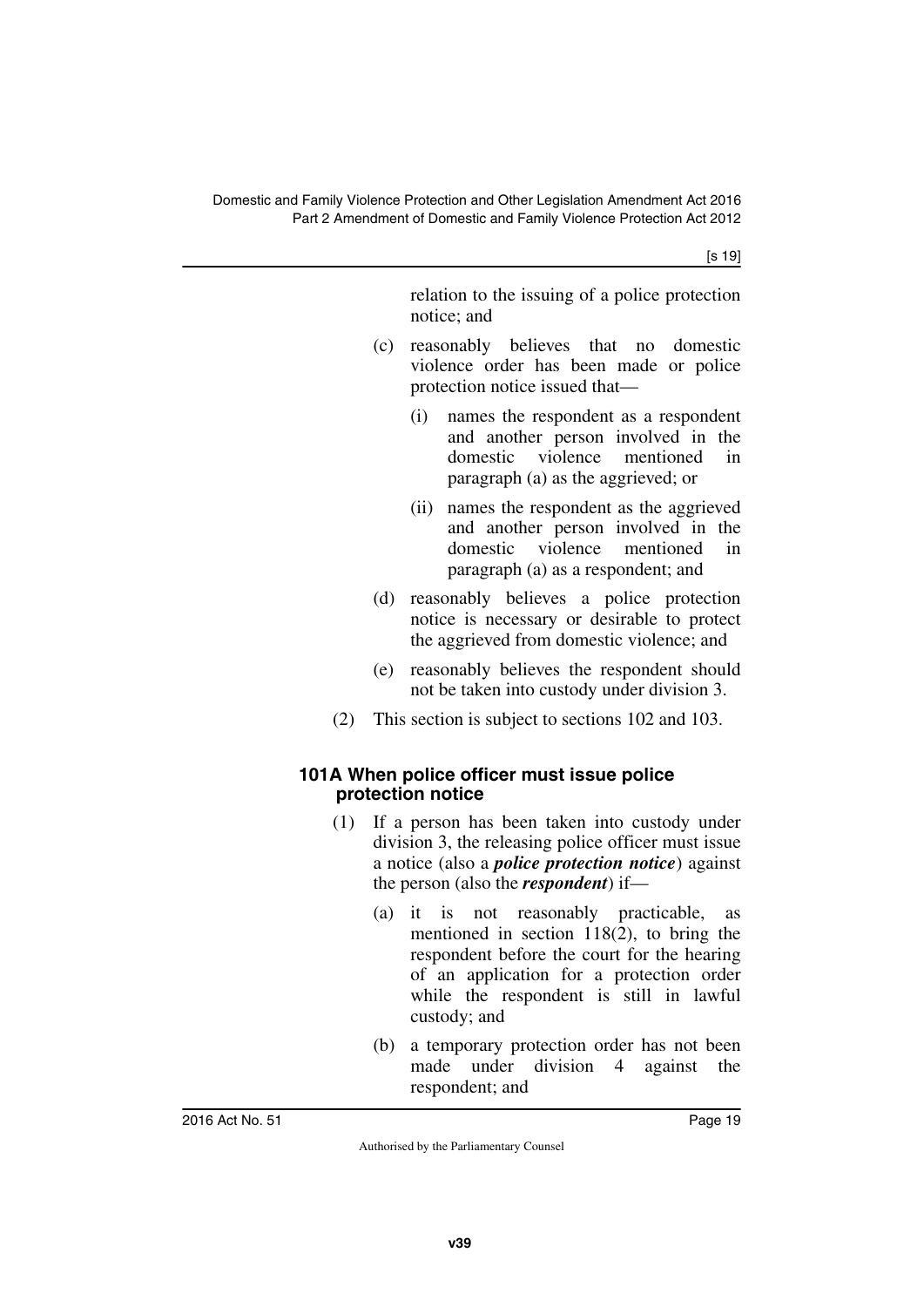- (c) section 125 does not apply.
- <span id="page-21-1"></span>(2) This section is subject to sections 102 and 103.

#### <span id="page-21-0"></span>**101B Naming persons in police protection notice**

- (1) This section applies if a police officer issuing a police protection notice reasonably believes—
	- (a) naming a child of the aggrieved, or a child who usually lives with the aggrieved, in the notice is necessary or desirable to protect the child from—
		- (i) associated domestic violence; or
		- (ii) being exposed to domestic violence committed by the respondent; or
	- (b) naming another relative, or an associate, of the aggrieved in the notice is necessary or desirable to protect the relative or associate from associated domestic violence.
- (2) The police officer may name the child, relative or associate (each a *named person*) in the police protection notice.

#### <span id="page-21-3"></span><span id="page-21-2"></span>**20 Amendment of s 102 (Approval of supervising police officer required)**

(1) Section 102—

*insert—*

- (1A) However, if the police officer proposes to issue a police protection notice under section 101A , the supervising police officer—
	- (a) may give or refuse approval for—
		- (i) a person to be named in the notice; or
		- (ii) a condition to be imposed under section 106A; but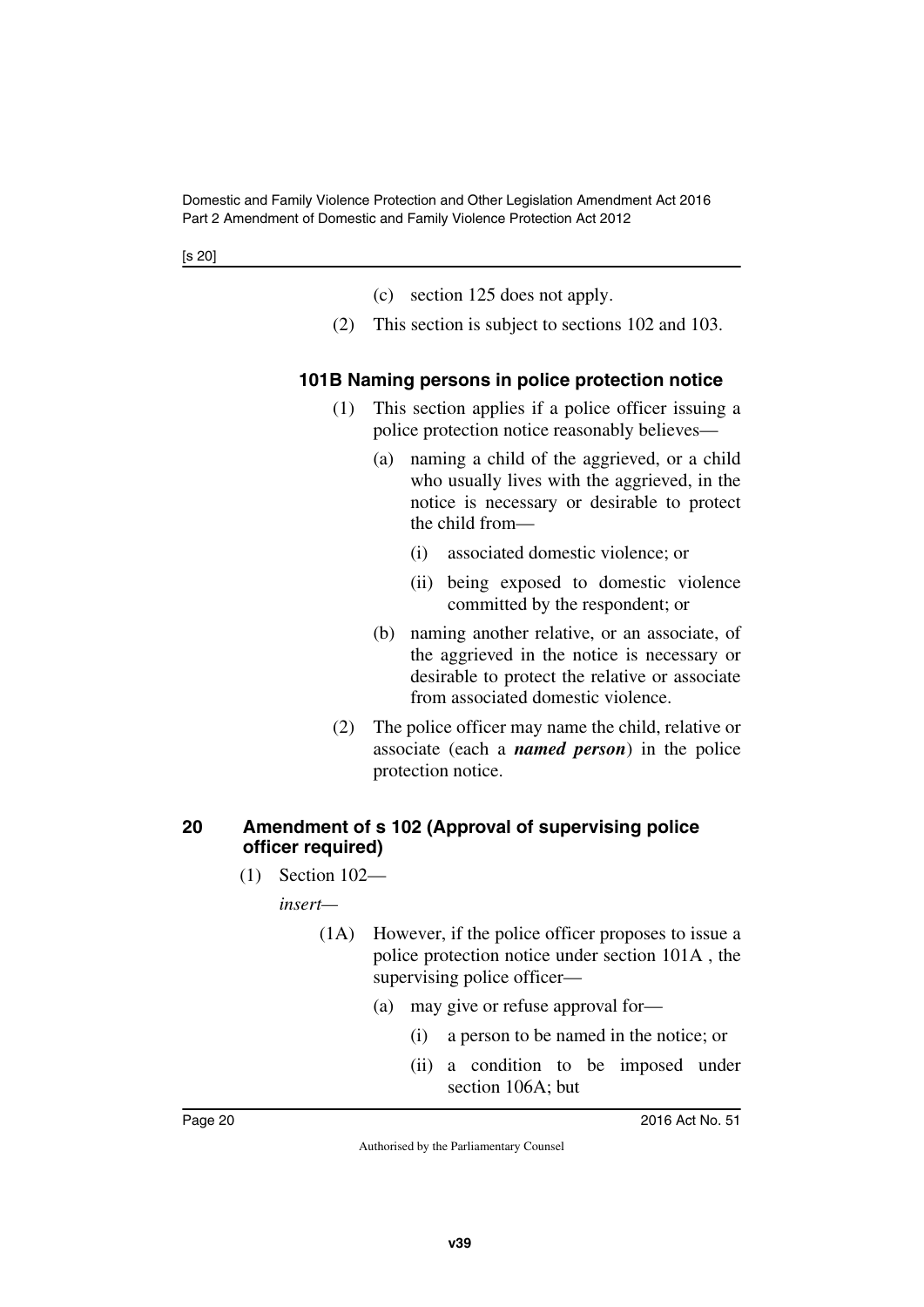[s 21]

- (b) may not otherwise refuse to give the approval to issue the notice. (2) Section 102(2)(b) *omit, insert—* (b) who is not involved in investigating— (i) for a notice being issued under section 101—the domestic violence mentioned in section  $101(1)(a)$ ; or (ii) for a notice being issued under section 101A —the domestic violence for which the respondent was taken into custody. (3) Section 102(2) *insert— Note—* Section  $106A(2)(d)$  also requires the supervising police officer to be of at least a particular rank if the police protection notice includes a condition under section 106A. (4) Section 102(6), 'subsection  $(4)$ ' *omit, insert* subsection (5) (5) Section 102(1A) to  $(6)$  *renumber* as section 102(2) to (7). **21 Amendment of s 103 (Cross-notice not permitted)**
	- (1) Section 103(2), 'While the first notice is in force' *omit, insert—*

Until the first notice stops having effect

<span id="page-22-1"></span><span id="page-22-0"></span>(2) Section 103(2)—

*insert—*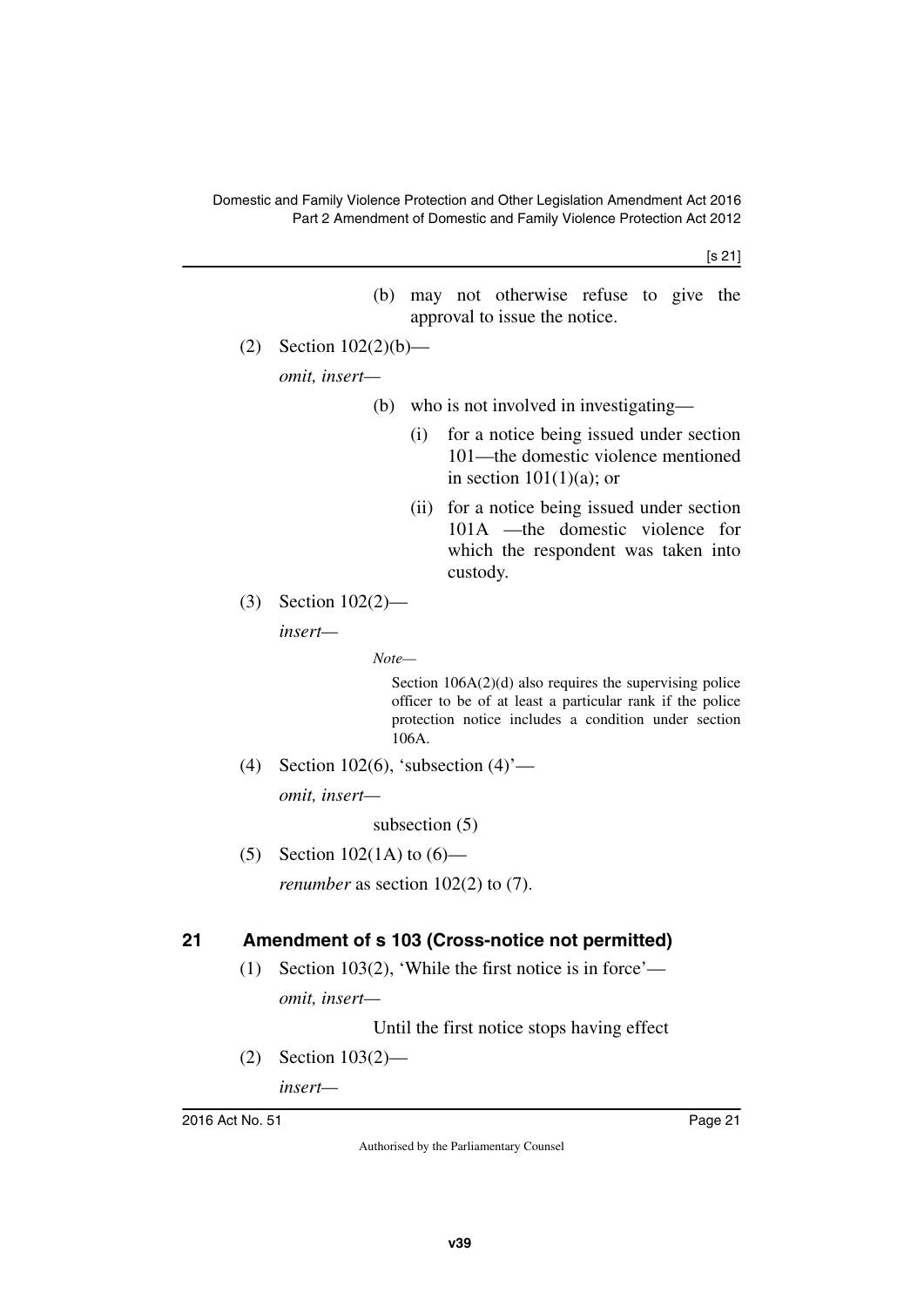[s 22]

*Note—*

See section 113(3) for when a police protection notice stops having effect.

#### <span id="page-23-0"></span>**22 Amendment of s 104 (Contact details and address for service)**

<span id="page-23-1"></span>(1) Section 104, before subsection (1)—

*insert—*

- (1A) Subsection (2) applies in relation to a police protection notice—
	- (a) if the respondent is present when a police officer issues the notice—when the police officer issues the notice; or
	- (b) if a police officer talks to the respondent in relation to the issuing of the notice in the circumstances mentioned in section  $101(1)(b)$ —when the police officer talks to the respondent; or
	- (c) otherwise—when a police officer personally serves the notice on the respondent.
- (2) Section 104(1), from 'If' to 'notice, the' *omit, insert—*

The

(3) Section 104(2) and (3), 'subsection  $(1)(b)$ ' *omit, insert—*

subsection (2)(b)

(4) Section 104(4), 'subsection  $(1)$ ' *omit, insert—*

subsection (2)

 $(5)$  Section 104 $(5)$ , editor's note—

*omit, insert—*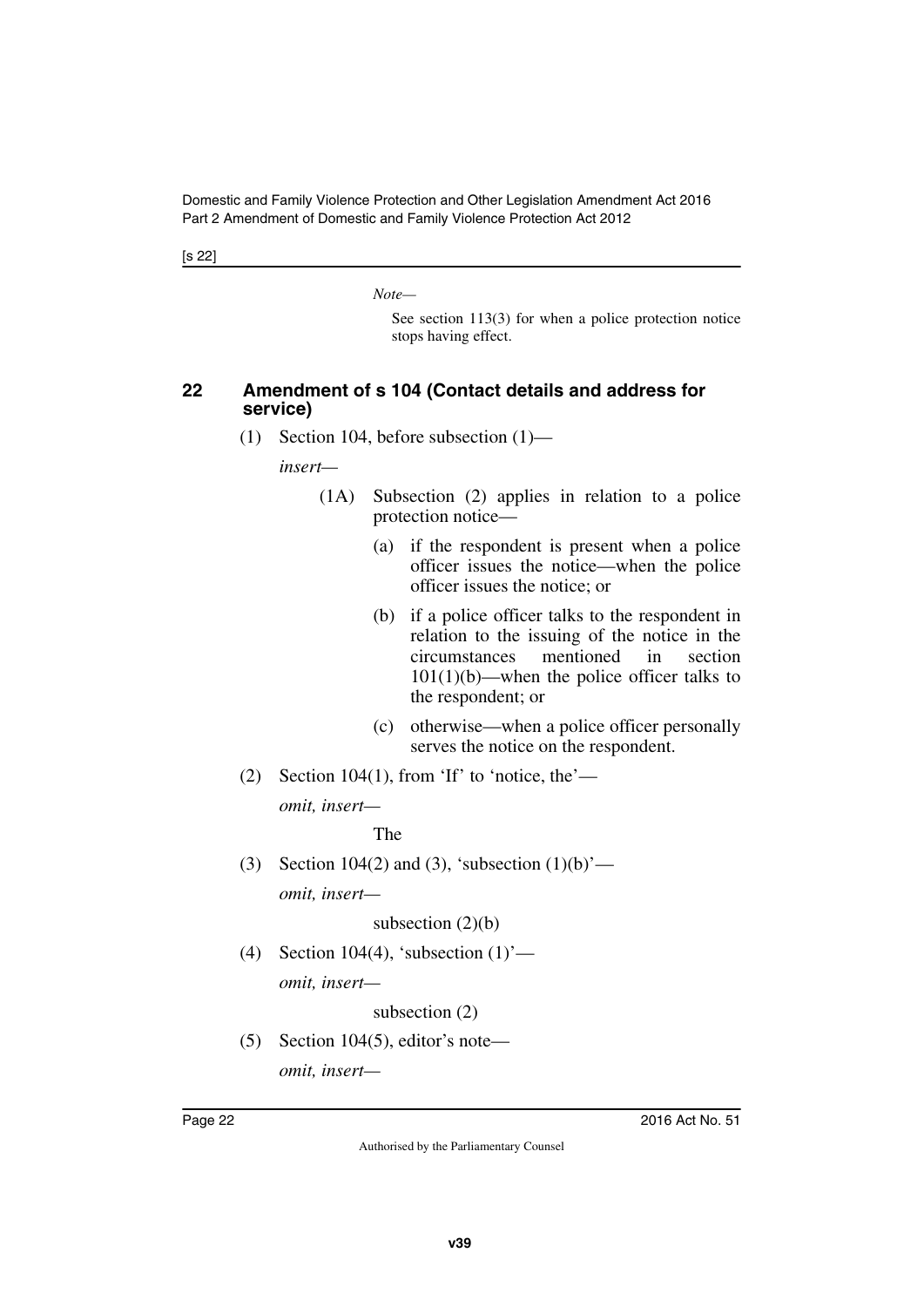[s 23]

*Note—*

Under the *Police Powers and Responsibilities Act 2000*, section 40, a police officer may require a person to state the person's correct name and address in particular circumstances.

(6) Section 104(1A) to  $(5)$ —

*renumber* as section 104(1) to (6).

# <span id="page-24-0"></span>**23 Amendment of s 105 (Form of police protection notice)**

<span id="page-24-1"></span>(1) Section 105(1)(d), after 'the aggrieved'—

*insert—*

and any named person

(2) Section 105(1)(f)—

*omit, insert—*

- (f) state that the police officer is satisfied the grounds for issuing a police protection notice under section 101 or 101A have been met; and
- (3) Section  $105(1)(g)$ , 'condition'—

*omit, insert—*

conditions

(4) Section 105(1)(h)—

*omit, insert—*

- (h) state any condition imposed under section 106A, including, for a cool-down condition, the date and time when the condition ends; and
- (5) Section 105—

*insert—*

(3) A police protection notice may also state—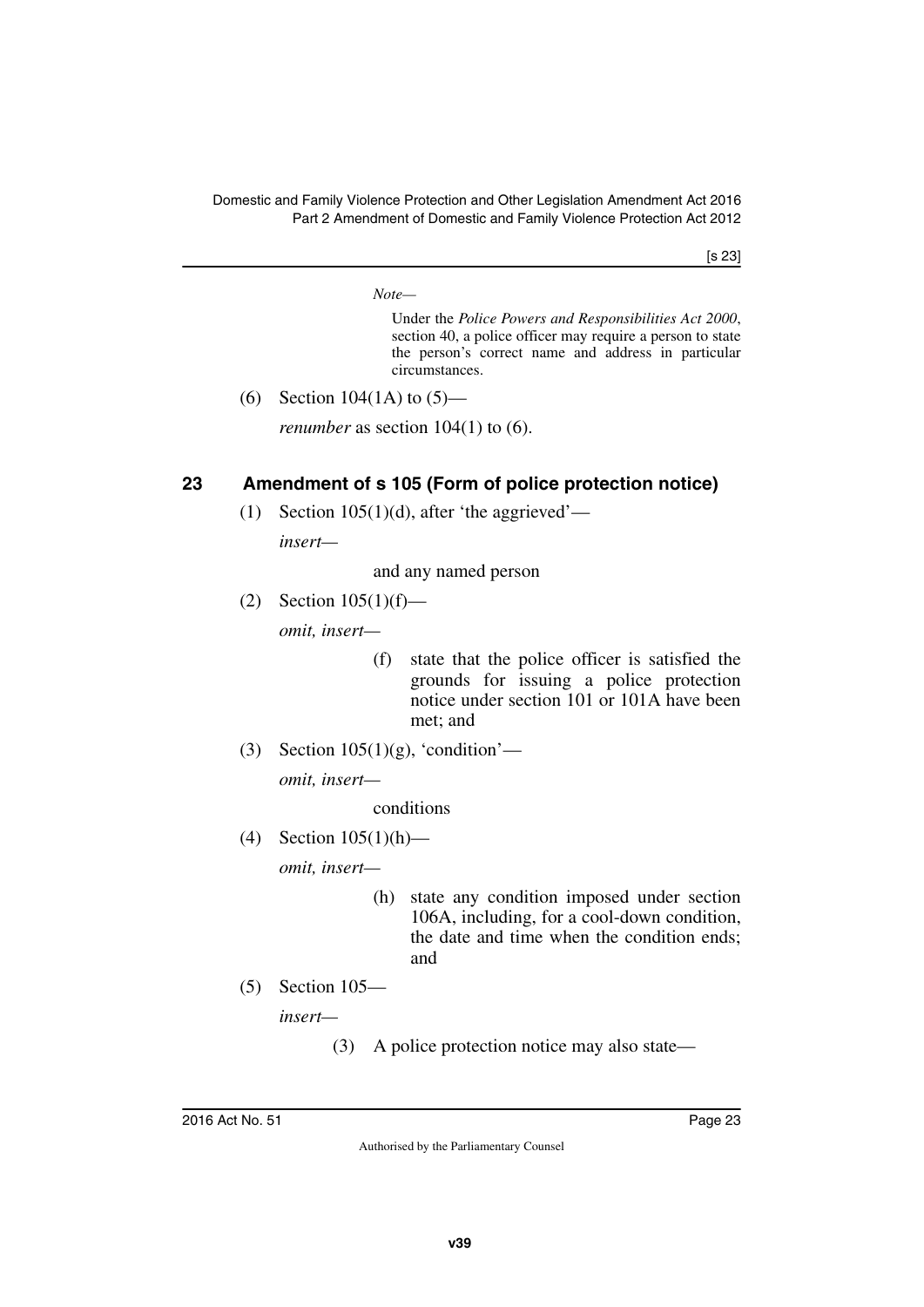- (a) the nature of the protection order sought by the application for a protection order mentioned in subsection  $(1)(i)$ ; and
- (b) the grounds on which the order is sought.

## <span id="page-25-0"></span>**24 Replacement of s 106 (Standard condition)**

<span id="page-25-1"></span>Section 106—

*omit, insert—*

#### <span id="page-25-3"></span><span id="page-25-2"></span>**106 Standard conditions**

A police protection notice must include a condition that the respondent—

- (a) must be of good behaviour towards the aggrieved and must not commit domestic violence against the aggrieved; and
- (b) if the notice includes a named person who is an adult—
	- (i) must be of good behaviour towards the named person; and
	- (ii) must not commit associated domestic violence against the named person; and
- (c) if the notice includes a named person who is a child—
	- (i) must be of good behaviour towards the child; and
	- (ii) must not commit associated domestic violence against the child; and
	- (iii) must not expose the child to domestic violence.

#### <span id="page-25-4"></span>**106A Other conditions**

<span id="page-25-5"></span>(1) A police protection notice may include any or all of the following conditions—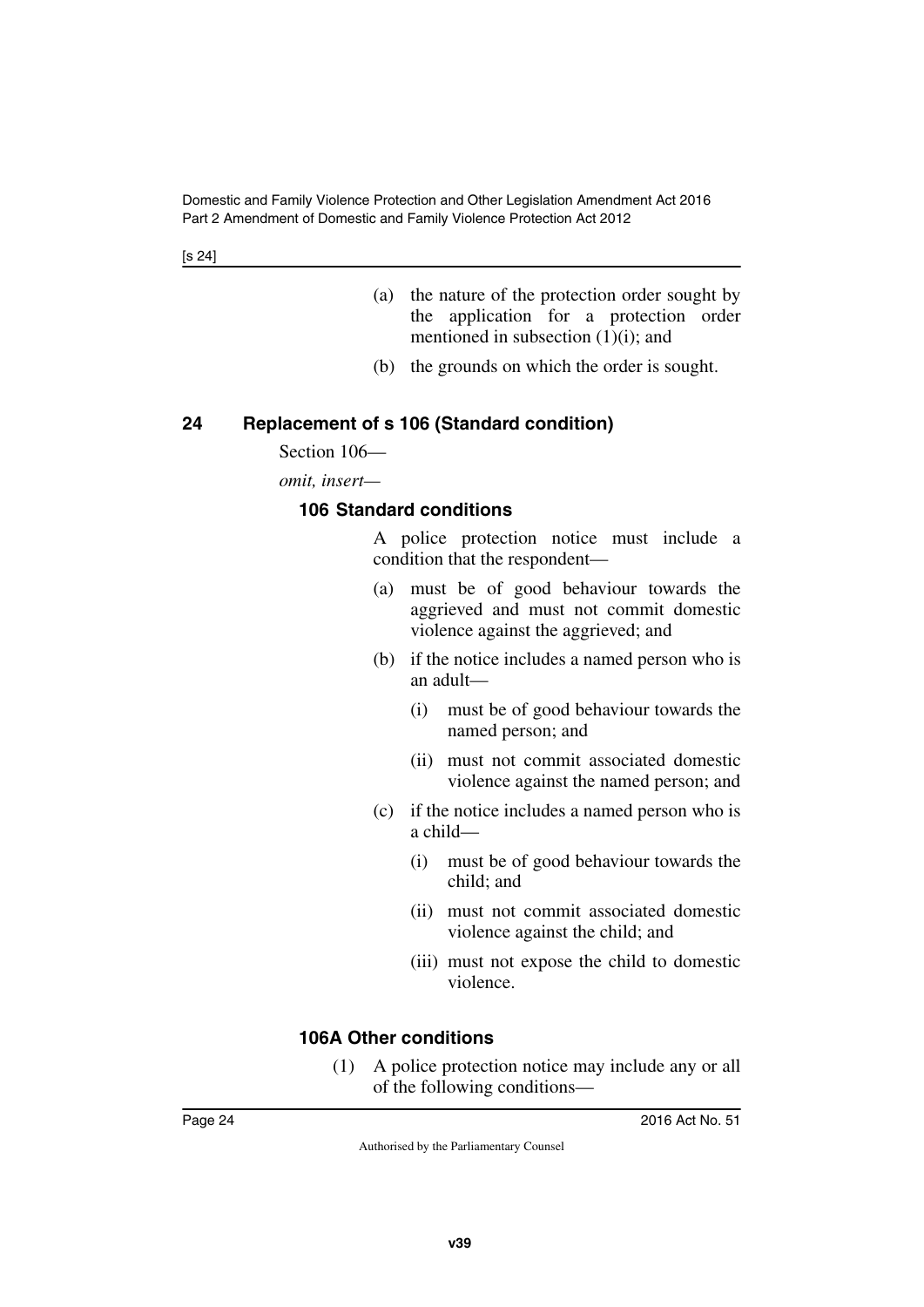[s 24]

- (a) a cool-down condition;
- (b) a no-contact condition;
- (c) an ouster condition;
- (d) if the notice includes an ouster condition—a return condition.
- (2) The police officer issuing the police protection notice may impose a condition mentioned in subsection (1) if—
	- (a) the police officer reasonably believes the condition is necessary or desirable to—
		- (i) protect the aggrieved from domestic violence; or
		- (ii) protect a named person from associated domestic violence; or
		- (iii) protect a named person who is a child from being exposed to domestic violence committed by the respondent; and
	- (b) for an ouster condition in relation to the aggrieved's usual place of residence—the police officer has considered the matters mentioned in section  $64(1)(a)$  to (h) and (2); and
	- (c) for an ouster condition—the police officer has considered imposing a return condition; and
	- (d) the supervising police officer who approves, under section 102, the issuing of the notice including the condition is—
		- (i) for a cool-down condition—of at least the rank of sergeant; or
		- (ii) for an ouster condition or no-contact condition—of at least the rank of senior sergeant.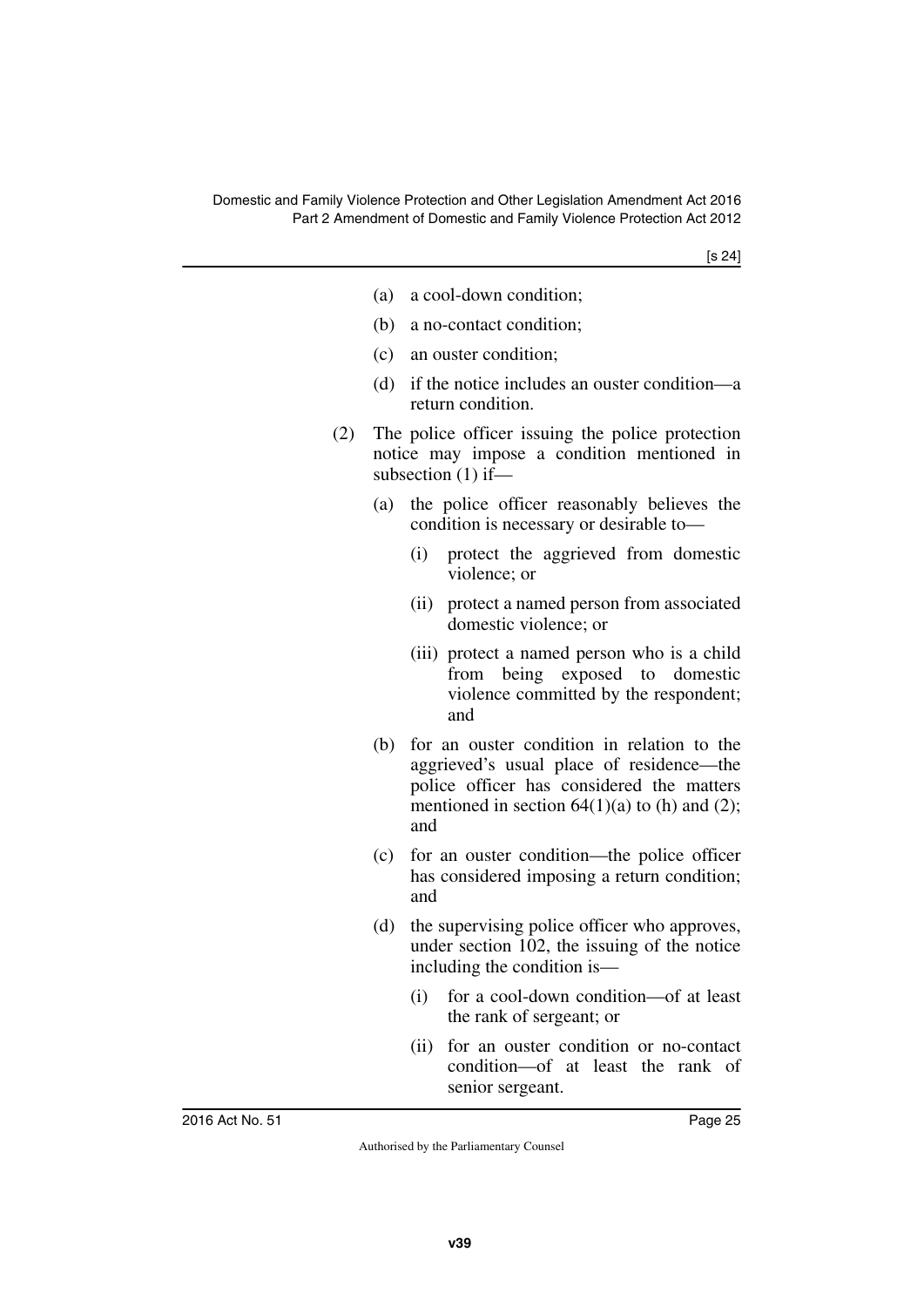- (3) To remove any doubt, it is declared that the premises that may be stated in a cool-down condition or ouster condition include—
	- (a) premises in which the respondent has a legal or equitable interest; and
	- (b) premises where the aggrieved and respondent live together or have previously lived together; and
	- (c) premises where the aggrieved or a named person lives, works or frequents.

# <span id="page-27-0"></span>**25 Amendment of s 107 (Cool-down condition)**

<span id="page-27-1"></span>(1) Section 107(1), from 'A police' to '*condition*)' *omit, insert—*

#### A *cool-down condition* is a condition

(2) Section  $107(1)(b)$  and (c), after 'the aggrieved' *insert—*

or a named person

- (3) Section 107(2) and (5) *omit.*
- (4) Section 107(3), from 'starts when' to 'respondent and' *omit.*
- (5) Section 107(3) and (4) *renumber* as section 107(2) and (3).

# <span id="page-27-2"></span>**26 Insertion of new ss 107A–107D**

<span id="page-27-3"></span>After section 107—

*insert—*

# <span id="page-27-4"></span>**107A No-contact condition**

<span id="page-27-5"></span>(1) A *no-contact condition* is a condition that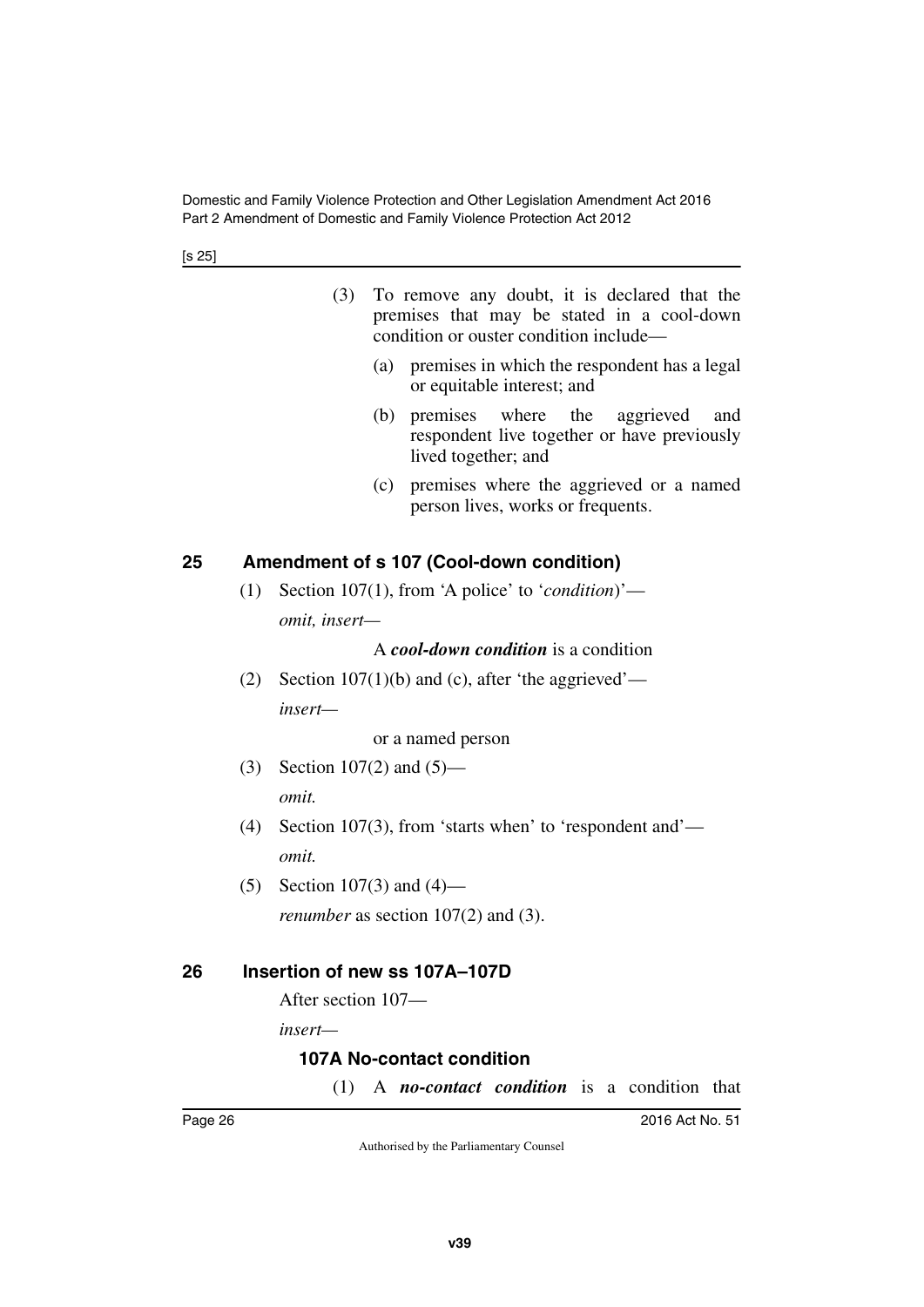[s 26]

prohibits the respondent from doing any or all of the following—

- (a) approaching, or attempting to approach, within a stated distance of the aggrieved or a named person;
- (b) contacting, attempting to contact, or asking someone else to contact, the aggrieved or a named person;
- (c) locating, attempting to locate, or asking someone else to locate, the aggrieved or a named person if the aggrieved's or named person's whereabouts are not known to the respondent.
- (2) However, a no-contact condition does not prohibit the respondent from asking—
	- (a) a lawyer to contact the aggrieved or a named person; or
	- (b) another person, including a lawyer, to contact or locate the aggrieved or a named person for a purpose authorised under an Act.
- (3) Also, a no-contact condition does not prohibit a victim advocate from contacting or locating the aggrieved or a named person in the circumstances mentioned in section  $61(1)(a)$  to (c).
- (4) In this section—

*lawyer* means a lawyer who is representing the respondent in relation to a proceeding.

*victim advocate* means a person engaged by an approved provider to provide advocacy for, and support of, an aggrieved or named person.

# <span id="page-28-1"></span><span id="page-28-0"></span>**107B Ouster condition**

An *ouster condition* is a condition that prohibits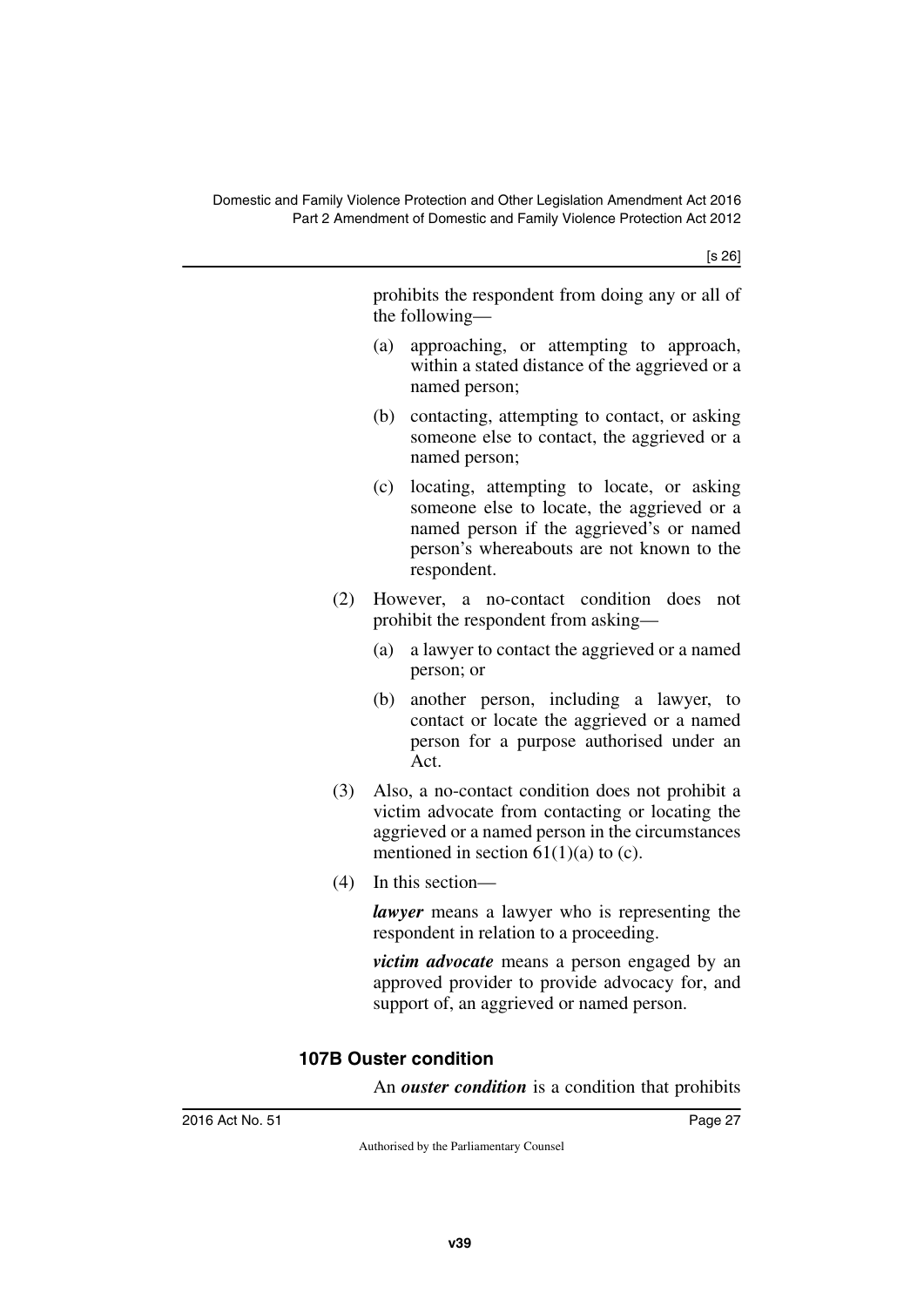the respondent from doing any or all of the following in relation to stated premises—

- (a) entering, attempting to enter, or remaining at, the premises;
- (b) approaching within a stated distance of the premises.

# <span id="page-29-0"></span>**107C Return condition**

- <span id="page-29-1"></span>(1) A *return condition* is a condition—
	- (a) included in a police protection notice that also includes an ouster condition; and
	- (b) that allows the respondent, under the supervision of a police officer—
		- (i) if the respondent is no longer at the premises stated in the ouster condition—to return to the premises to recover stated personal property; or
		- (ii) if the respondent is at the premises stated in the ouster condition—to remain at the premises to remove stated personal property.
- (2) However, a return condition may not allow the respondent to recover or remove personal property required to meet the daily needs of any person who continues to live in the premises stated in the ouster condition.

*Examples of personal property required to meet daily needs—*

household furniture, kitchen appliances

- (3) A return condition may state either of the following, based on the time of service of the police protection notice on the respondent—
	- (a) the time at which, without contravening the police protection notice, the respondent may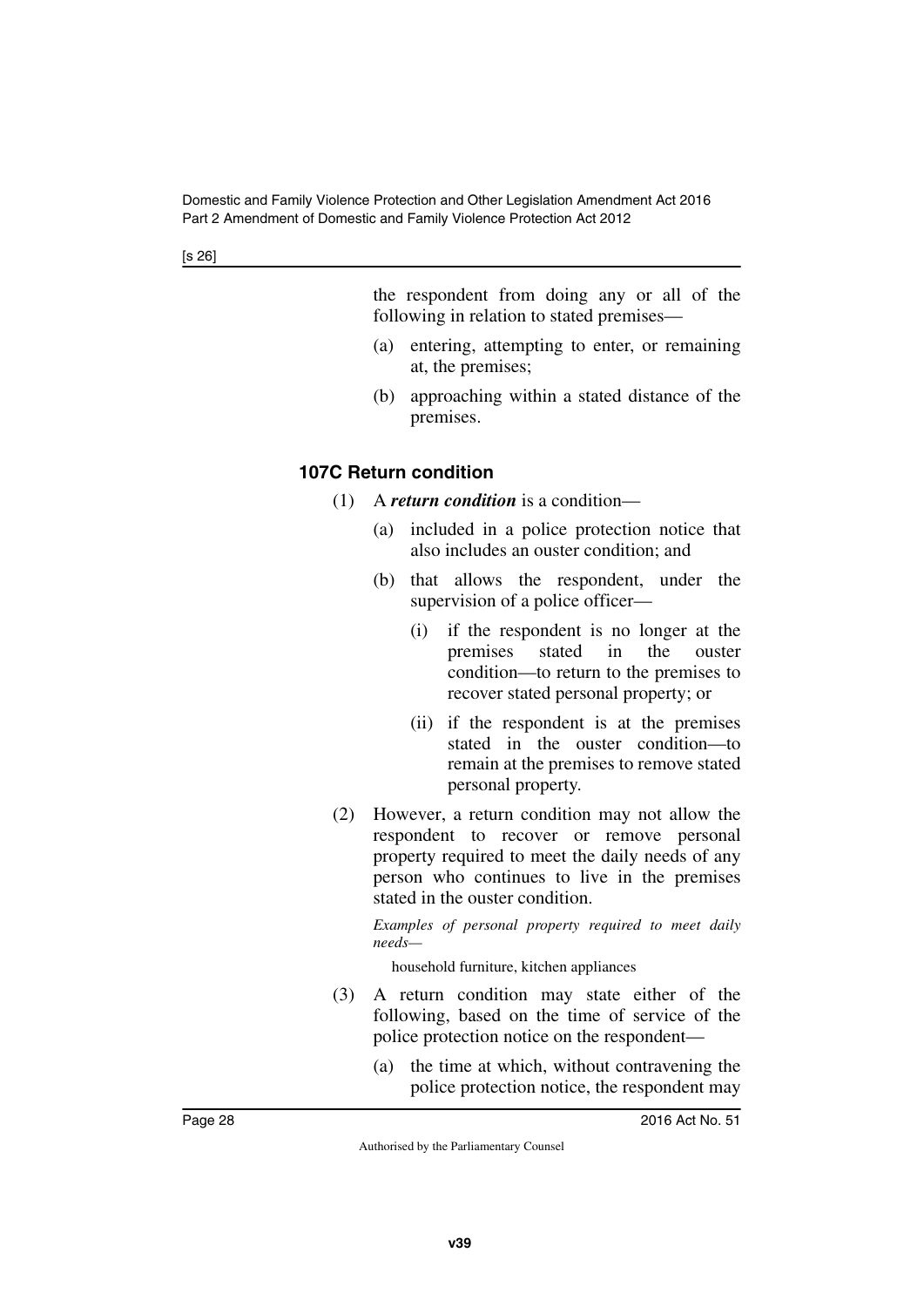[s 26]

return to the premises and must leave the premises;

(b) for how long the respondent may, without contravening the police protection notice, remain at the premises.

#### <span id="page-30-1"></span><span id="page-30-0"></span>**107D Relationship between police protection notice and family law order**

- (1) If a police officer issuing a police protection notice is considering imposing a condition that would prevent or limit contact between the respondent and a child of the respondent, the police officer must ask the respondent and the aggrieved—
	- (a) whether a family law order that allows contact between the respondent and the child is in effect; and
	- (b) if the answer to the question in paragraph (a) is yes—to provide details of the terms of the order that allow contact between the respondent and the child.
- (2) If the police officer knows, or reasonably believes, the condition being considered is inconsistent with a family law order, the police officer—
	- (a) must not impose the condition; and
	- (b) must consider whether, in the circumstances, it is necessary or desirable to apply to a magistrate, under division 4, for a temporary protection order that prevents or limits contact between the respondent and a child in a way that is inconsistent with the family law order.
- (3) If a condition included in a police protection notice is inconsistent with a family law order—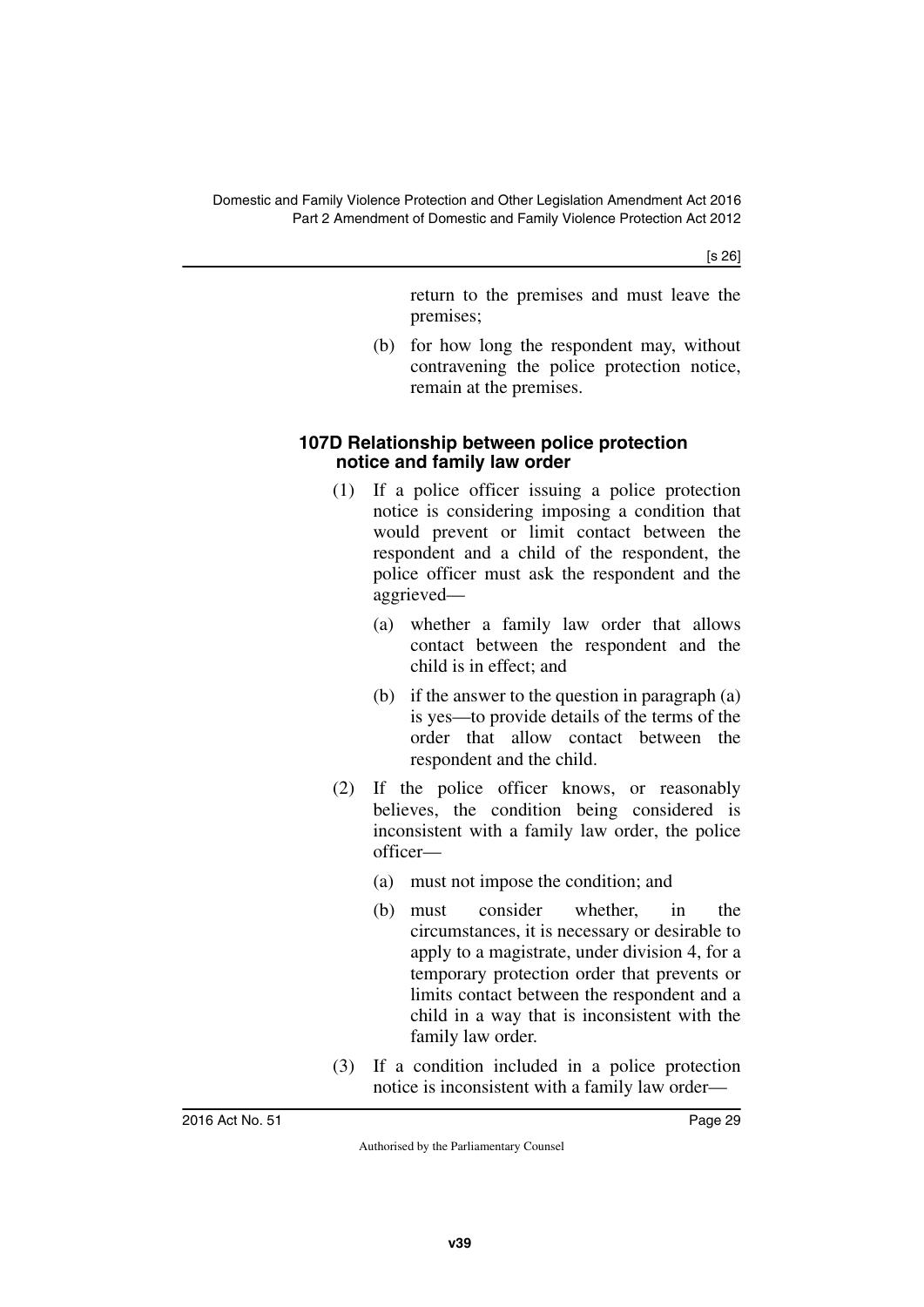[s 27]

- (a) the condition is of no effect to the extent of the inconsistency; and
- (b) the inconsistency does not invalidate or otherwise affect the police protection notice.

#### <span id="page-31-1"></span><span id="page-31-0"></span>**27 Amendment of s 108 (Police officer must consider accommodation needs)**

(1) Section 108(1) to (3)—

*renumber* as section 108(2) to (4).

(2) Section 108—

*insert—*

- (1) This section applies if—
	- (a) a police protection notice includes a cool-down condition or ouster condition; and
	- (b) a police officer serves the notice on the respondent or tells the respondent about the notice as mentioned in section 113(1)(b).
- (3) Section 108(2), as renumbered, from 'If' to 'condition, the' *omit, insert—*

The

(4) Section  $108(3)(a)$ , as renumbered, 'subsection  $(1)(b)'$  *omit, insert—*

subsection  $(2)(b)$ 

(5) Section 108(3)(b), as renumbered, 'subsection  $(1)(b)$  or  $(2)$ ' *omit, insert—*

subsection  $(2)(b)$  or  $(3)$ 

# <span id="page-31-2"></span>**28 Replacement of s 109 (Service)**

<span id="page-31-3"></span>Section 109—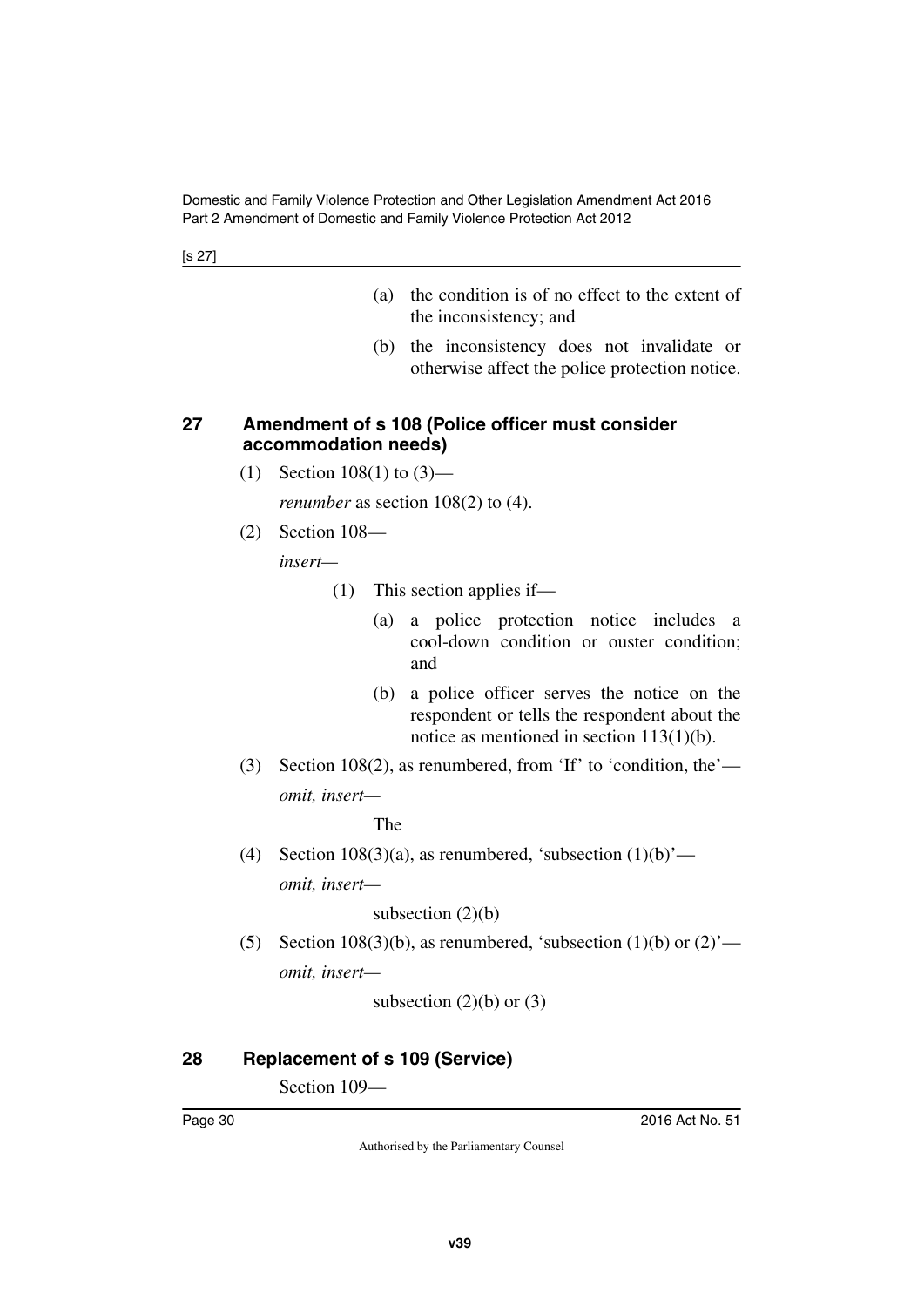[s 29]

*omit, insert—*

#### <span id="page-32-1"></span><span id="page-32-0"></span>**109 Service of notice on respondent**

- (1) A police officer must personally serve a police protection notice on the respondent.
- (2) However, a police protection notice can not be served on a respondent after an event mentioned in section  $113(3)(a)$ , (b), (c) or (d) has happened.
- (3) To remove any doubt, it is declared that this section applies even if the police protection notice has taken effect under section 113(1)(b).

# <span id="page-32-2"></span>**109A Giving copy of notice to aggrieved**

- <span id="page-32-3"></span>(1) A police officer must give a copy of a police protection notice to the aggrieved and each named person.
- (2) A police officer is not required to comply with subsection (1) if the police officer reasonably believes—
	- (a) the named person is a child; and
	- (b) a copy of the police protection notice has already been given to a parent of the child because the parent is an aggrieved or named person.
- (3) Failure to comply with subsection (1) does not invalidate or otherwise affect the notice.

#### <span id="page-32-4"></span>**29 Amendment of s 110 (Explanation)**

- <span id="page-32-5"></span>(1) Section 110(1)(b) and (c) *renumber* as section  $110(1)(c)$  and (d).
- (2) Section 110(1)—

*insert—*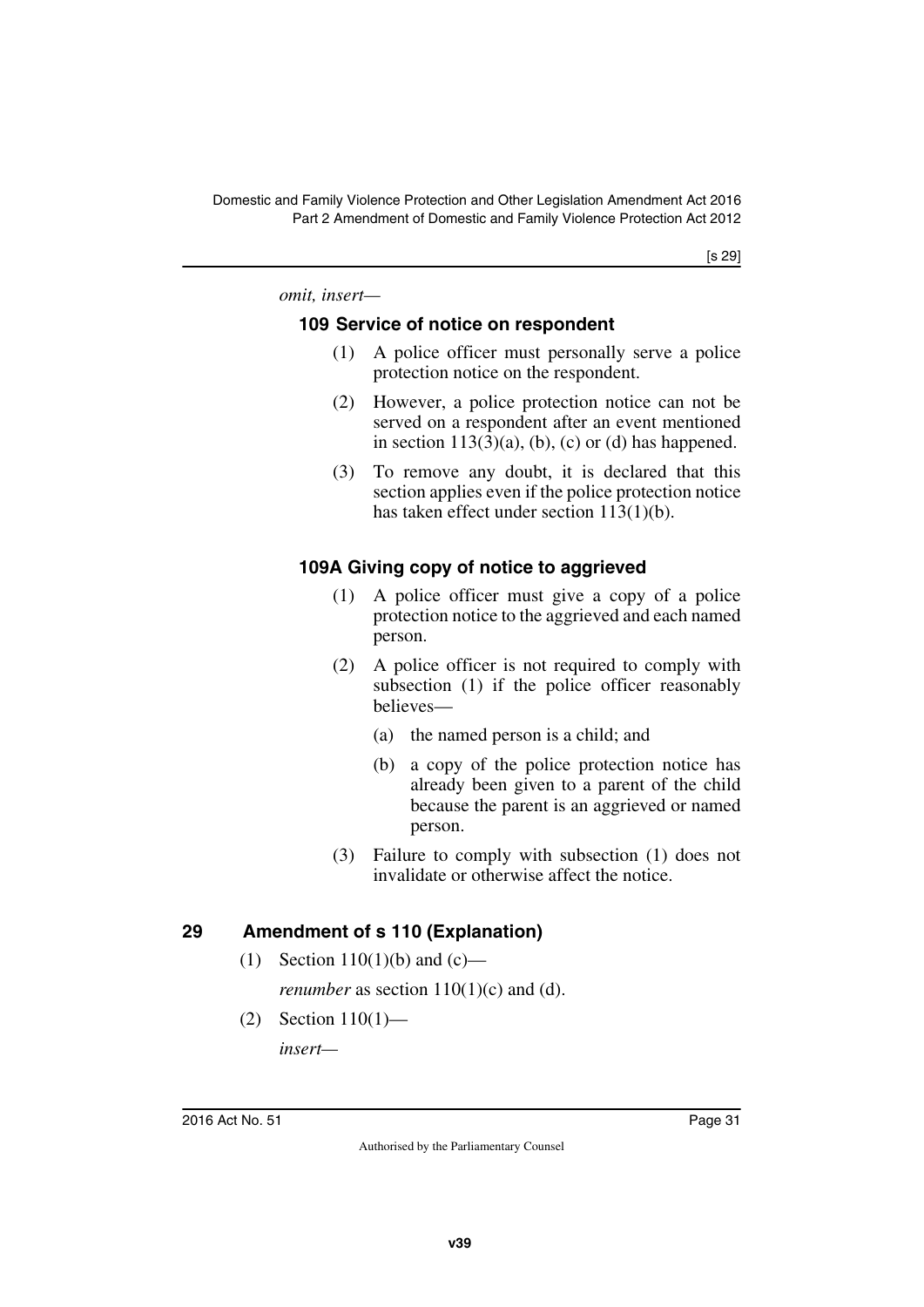[s 29]

- (b) tells a respondent about a police protection notice as mentioned in section 113(1)(b); or
- (3) Section 110(2)(a)—

*omit, insert—*

- (a) explain to the person—
	- (i) the police protection notice; and
	- (ii) the grounds on which the police officer who issued the notice reasonably believed that domestic violence has been committed; and
	- (iii) the reasons the police officer who issued the notice imposed the conditions of the notice; and
- (4) Section  $110(3)(a)$  *omit, insert—*
	- (a) the purpose and effect of the notice, including, for example, that—
		- (i) if the respondent has a weapons licence, or is a body's representative as mentioned in the Weapons Act, section 10(3), the licence or endorsement as the body's representative is dealt with by the Weapons Act, section 27A or 28A; and
		- (ii) under section 83(2), a person against whom a police protection notice is issued is not exempt from the Weapons Act, despite the Weapons Act, section 2; and
- (5) Section 110(3)(c), after 'the notice'—

*insert—*

, including the behaviour the respondent is prohibited from engaging in under the conditions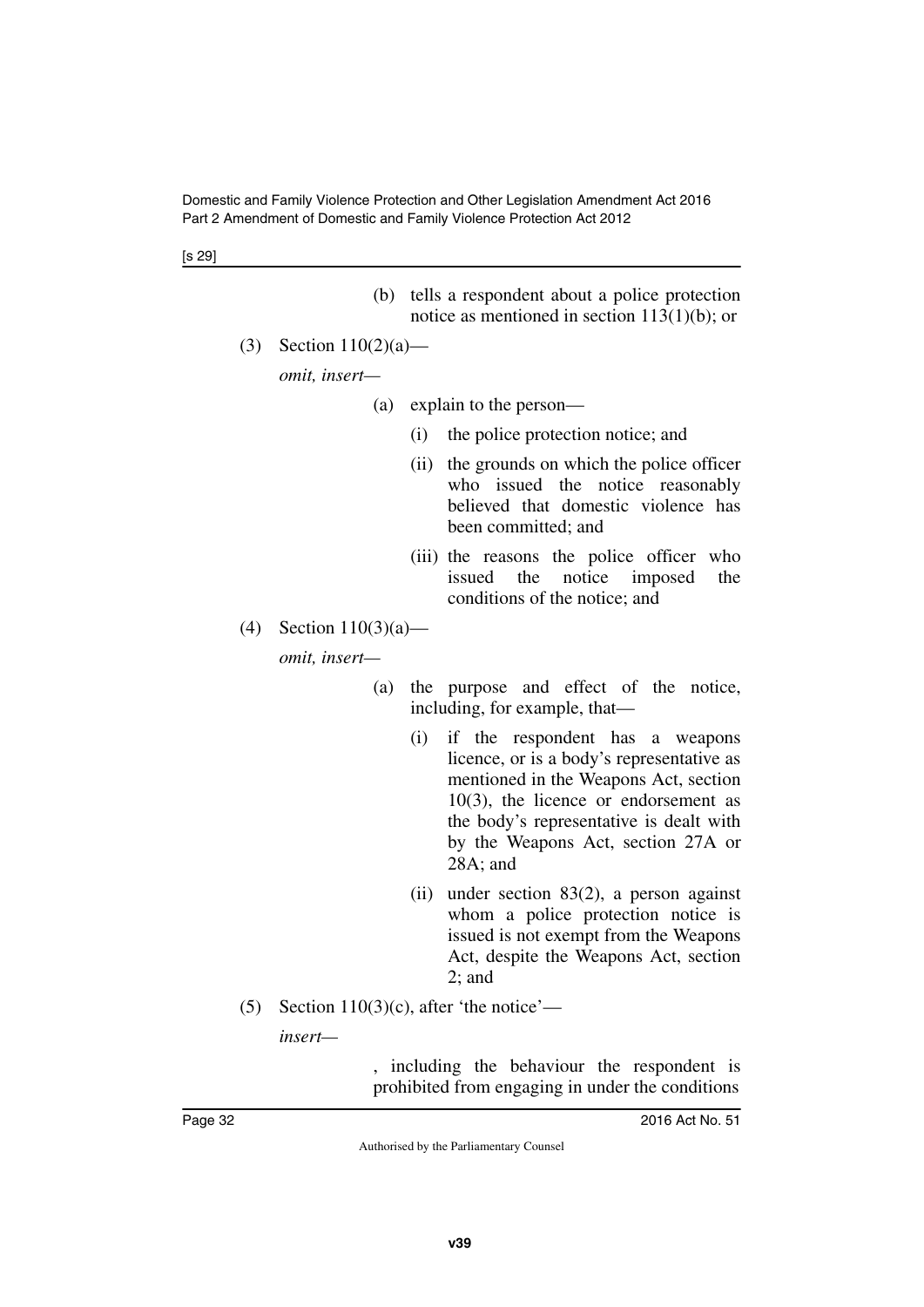[s 30]

- (6) Section 110(3)(d) to (i) *renumber* as section  $110(3)(e)$  to (j).
- (7) Section 110(3)—

*insert—*

(d) the type of behaviour that constitutes domestic violence; and

*Note—*

See the examples of the type of behaviour that constitutes domestic violence in sections 8, 11 and 12, which define the terms *domestic violence*, *emotional or psychological abuse* and *economic abuse*.

# <span id="page-34-0"></span>**30 Amendment of s 111 (Filing)**

<span id="page-34-1"></span>(1) Section 111(2)—

*renumber* as section 111(6).

(2) Section 111—

*insert—*

- (2) Subsection (3) applies if the police protection notice does not state—
	- (a) the nature of the protection order sought by the application for a protection order; and
	- (b) the grounds on which the order is sought.
- (3) A statement about the matters mentioned in subsection (2)(a) and (b) must be filed in the local Magistrates Court for the respondent before the earlier of the following—
	- (a) the date and time stated in the police protection notice for the hearing of the application for the protection order;
	- (b) the day that is 14 days after the day the notice was issued.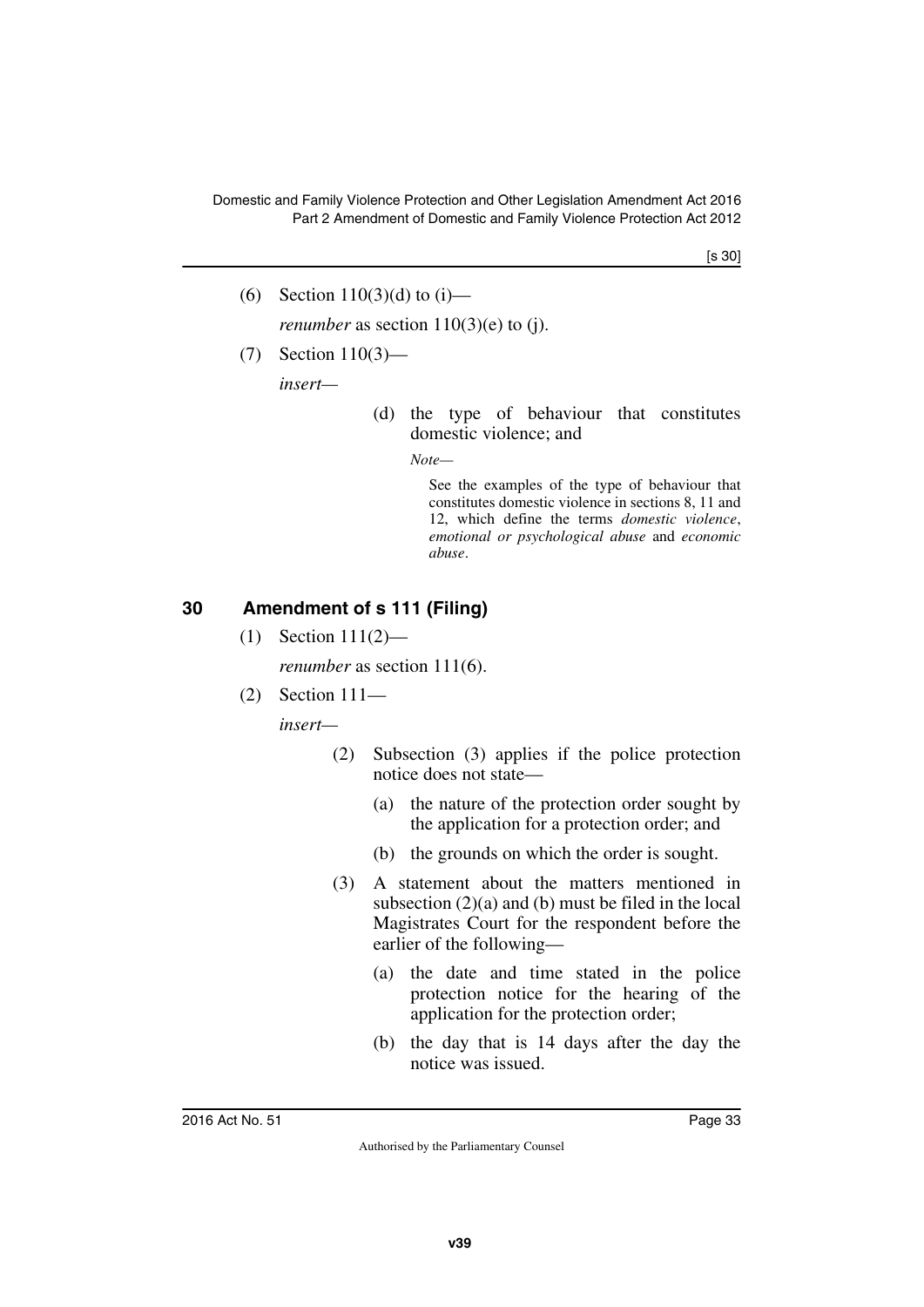[s 30]

*Note—*

Section 153 provides that a police officer may file a document in a proceeding under this Act by electronic or computer-based means.

- (4) The statement must be—
	- (a) made and signed by the police officer who issued the police protection notice; and
	- (b) served on the respondent—
		- (i) if the police protection notice has been personally served on the respondent and an address for service for the respondent is known—in any way; or
		- (ii) otherwise—personally by a police officer.
- (5) Subsection (3) does not limit—
	- (a) the way in which the court may be informed, or inform itself, about the matters mentioned in subsection (2)(a) and (b); or
	- (b) the documents or evidence a party may file or give in the proceeding.
- (3) Section 111—

*insert—*

- (7) The reference in subsection (2)(a) to the application for a protection order is a reference to the application for a protection order the police protection notice is taken to be under section 112.
- (8) To remove any doubt, it is declared that subsection (1) applies whether or not the police protection notice has been served on the respondent.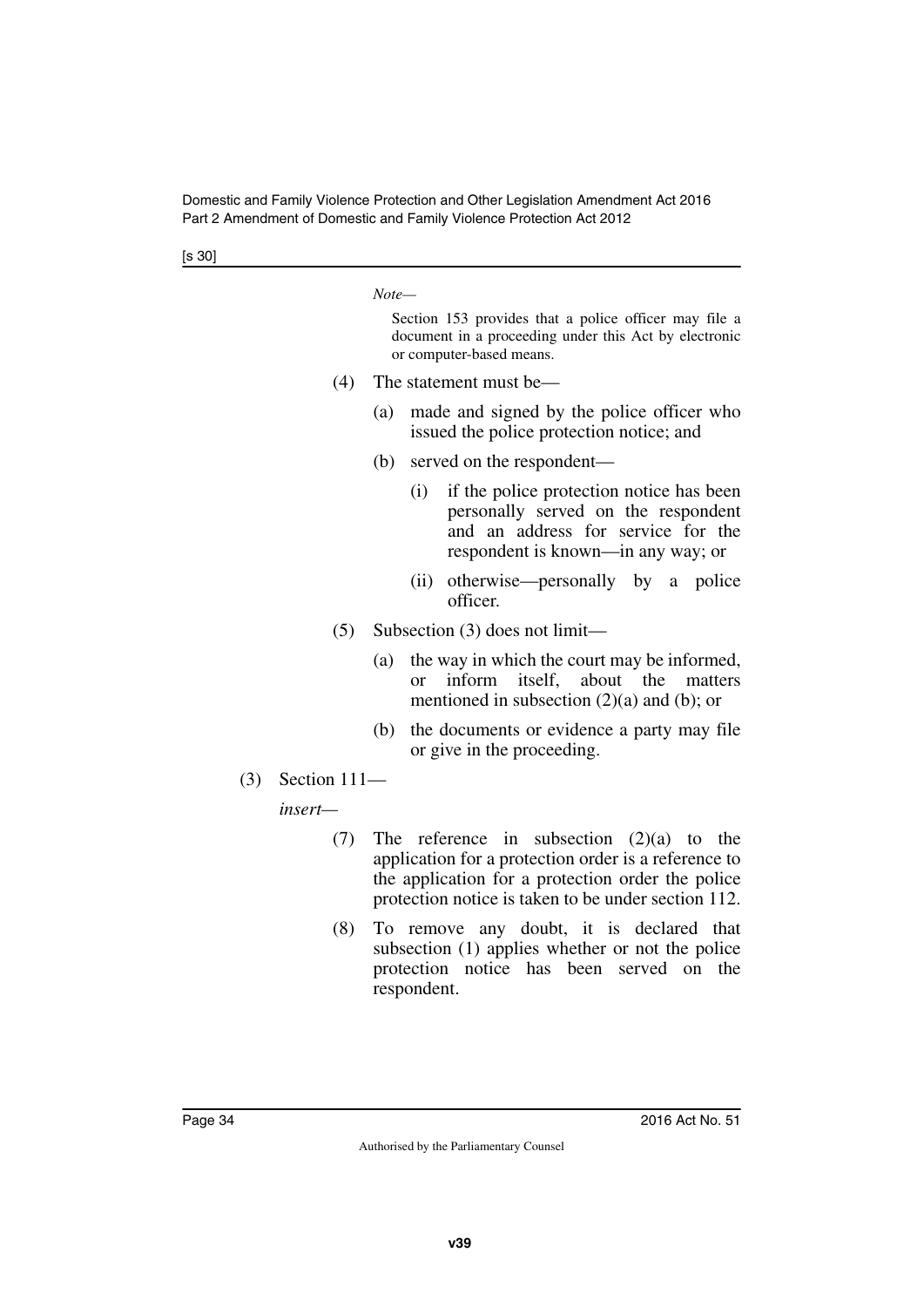[s 31]

#### **31 Amendment of s 112 (Police protection notice taken to be application for protection order)**

(1) Section 112, note—

*omit.*

(2) Section 112—

*insert—*

- (2) This section does not apply if—
	- (a) the police protection notice was issued against the respondent under section 101A when the respondent was released from custody; and
	- (b) a police officer prepared an application for a protection order against the respondent while the respondent was in custody as required under section 118.

## **32 Replacement of s 113 (Duration)**

Section 113—

*omit, insert—*

#### **113 Duration**

- (1) A police protection notice takes effect when—
	- (a) the notice is personally served on the respondent; or
	- (b) a police officer tells the respondent about the existence of the notice and the conditions of the notice.
- (2) For subsection (1)(b), the respondent may be told by a police officer about the existence of the police protection notice in any way, including, for example, by telephone, email, SMS message, a social networking site or other electronic means.
- (3) A police protection notice continues in force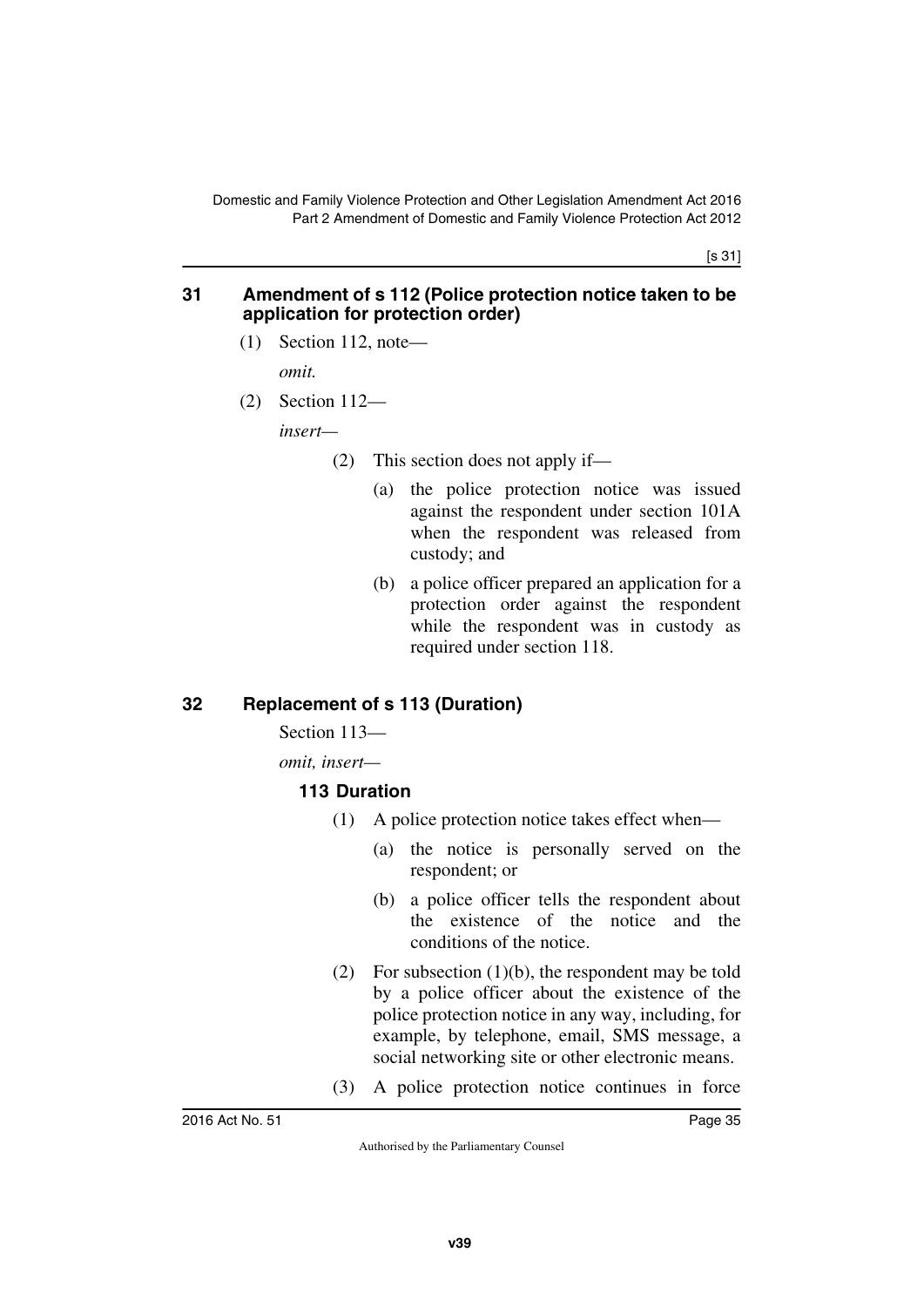[s 32]

until—

- (a) if, on an application for a temporary protection order made under section 129(2), a magistrate decides to make a temporary protection order—the temporary protection order is served on the respondent or otherwise becomes enforceable under section 177; or
- (b) if, upon the hearing of the application for a protection order, the court decides to make a domestic violence order—the domestic violence order is served on the respondent or otherwise becomes enforceable under section 177; or
- (c) if the court adjourns the application for a protection order and does not make a domestic violence order—the proceeding is adjourned; or
- (d) if the court dismisses the application for a protection order—the application is dismissed.
- (4) In this section, a reference to the application for a protection order is a reference to—
	- (a) the application for a protection order a police protection notice is taken to be under section 112; or
	- (b) if a police protection notice was issued against the respondent under section 101A when the respondent was released from custody—the application for a protection order against the respondent prepared while the respondent was in custody as required under section 118.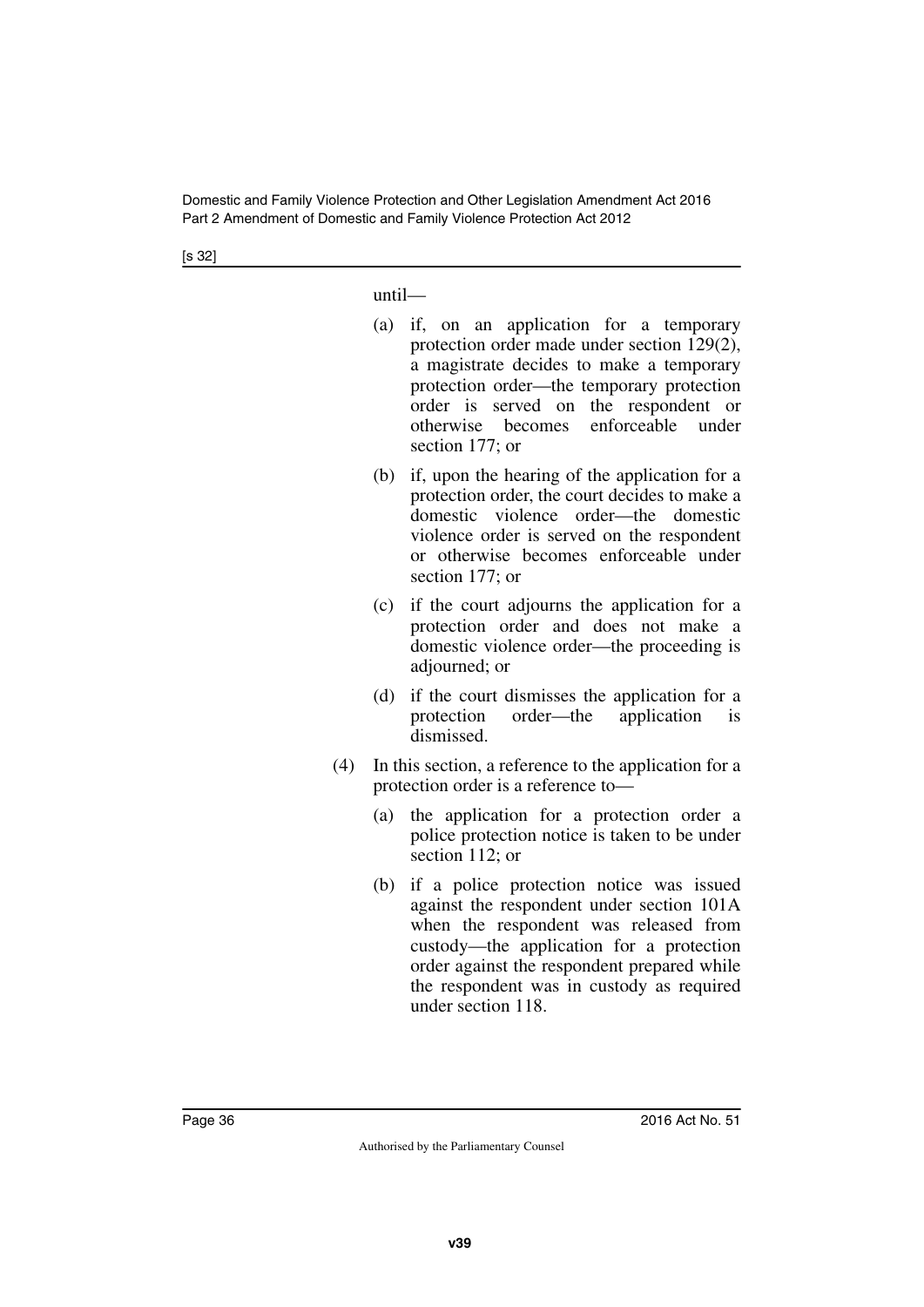[s 33]

## **33 Amendment of s 124 (Release of person from custody)**

(1) Section 124(c), 'section 184'—

*omit, insert—*

section  $133(1)(a)$ 

(2) Section 124(d)—

*renumber* as section 124(e).

(3) Section 124—

*insert—*

- (d) if a police protection notice is issued under section 101A —personally serve the notice on the person and explain the notice to the person in compliance with sections 109 and 110; and
- (4) Section 124—

*insert—*

- (2) However, subsection (1) and sections 101A, 118 and 125 do not apply if—
	- (a) the person is named as a respondent in a domestic violence order made, or police protection notice issued, before the person was taken into custody; and
	- (b) the person named as the aggrieved in the order or notice is also another person involved in the domestic violence for which the person was taken into custody.

#### **34 Replacement of s 125 (When police officer must release person on conditions)**

Section 125—

*omit, insert—*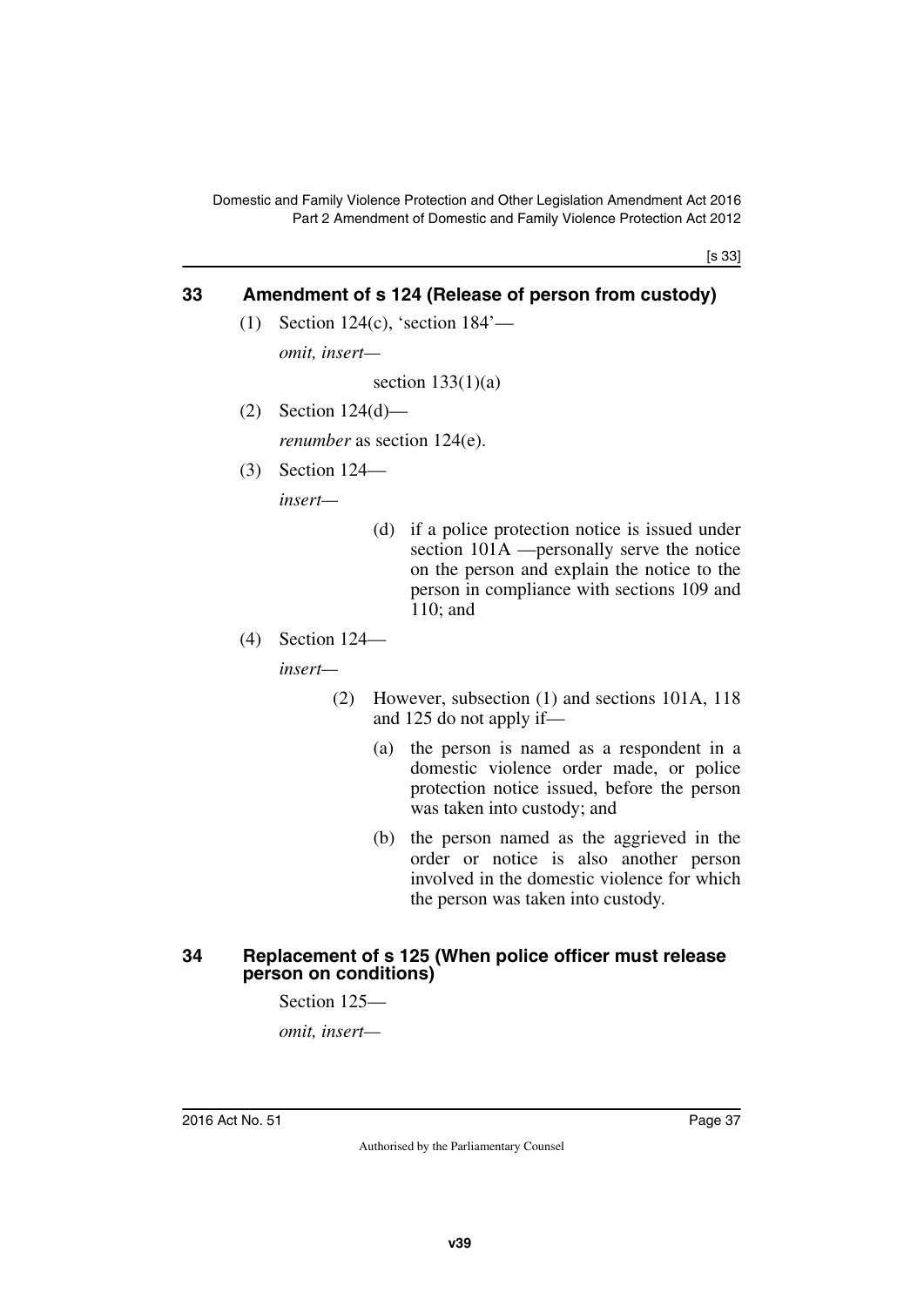#### **125 When police officer must release person on conditions**

- (1) This section applies if—
	- (a) it is not reasonably practicable, as mentioned in section 118(2), to bring a person before the court for the hearing of the application for a protection order; and
	- (b) a police officer has not obtained a temporary protection order under division 4 naming the person as a respondent; and
	- (c) the releasing police officer reasonably believes a domestic violence order has been made, or a police protection notice has been issued, that names the person as the aggrieved and another person involved in the domestic violence for which the person was taken into custody as a respondent.
- (2) The releasing police officer must release the person (the *respondent*) from custody on the conditions (the *release conditions*) that the releasing police officer considers are necessary or desirable to—
	- (a) protect the aggrieved from domestic violence; or
	- (b) protect a named person from associated domestic violence; or
	- (c) protect a named person who is a child from being exposed to domestic violence committed by the respondent.
- (3) Without limiting subsection (2), release conditions—
	- (a) must include the standard conditions for a police protection notice stated in section 106; and
	- (b) may include any or all of the following—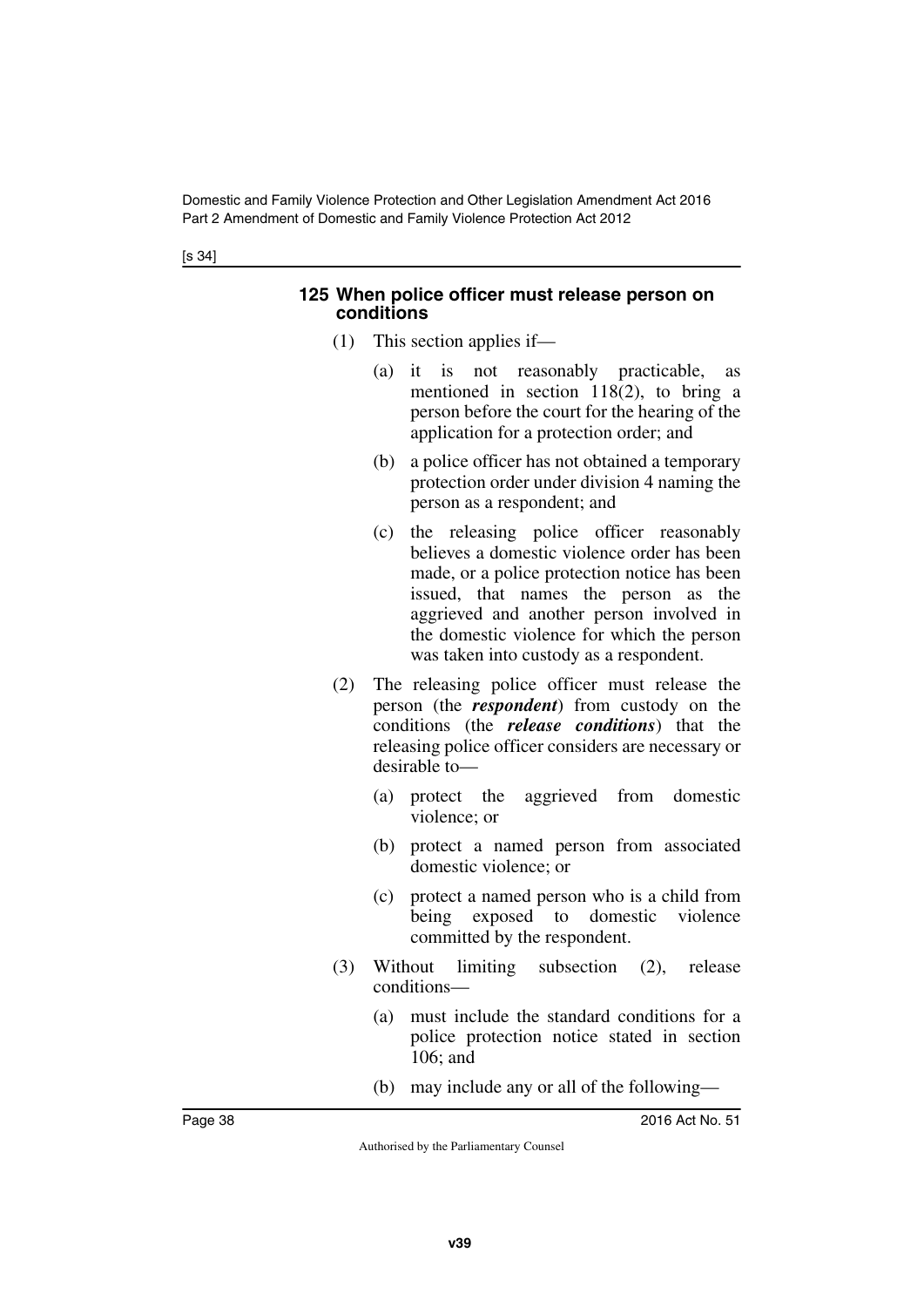- (i) a no-contact condition;
- (ii) an ouster condition;
- (iii) if the release conditions include an ouster condition—a return condition;
- (iv) another condition the releasing police officer considers is necessary or desirable in the circumstances.
- (4) Sections 101B, 102, 106, 106A (other than to the extent that section refers to cool-down conditions) and 107D apply for releasing the respondent on release conditions as though a reference in the section to a police protection notice issued under section 101A was a reference to release conditions imposed under this section.
- (5) The release conditions continue in force until—
	- (a) if, on an application for a temporary protection order made under section 129(2), a magistrate decides to make a temporary protection order—the temporary protection order is served on the respondent or otherwise becomes enforceable under section 177; or
	- (b) if, upon the hearing of the application for the protection order, the court decides to make a domestic violence order—the domestic violence order is served on the respondent or otherwise becomes enforceable under section 177; or
	- (c) if the court adjourns the application for the protection order and does not make a domestic violence order—the proceeding is adjourned; or
	- (d) if the court dismisses the application for the protection order—the application is dismissed.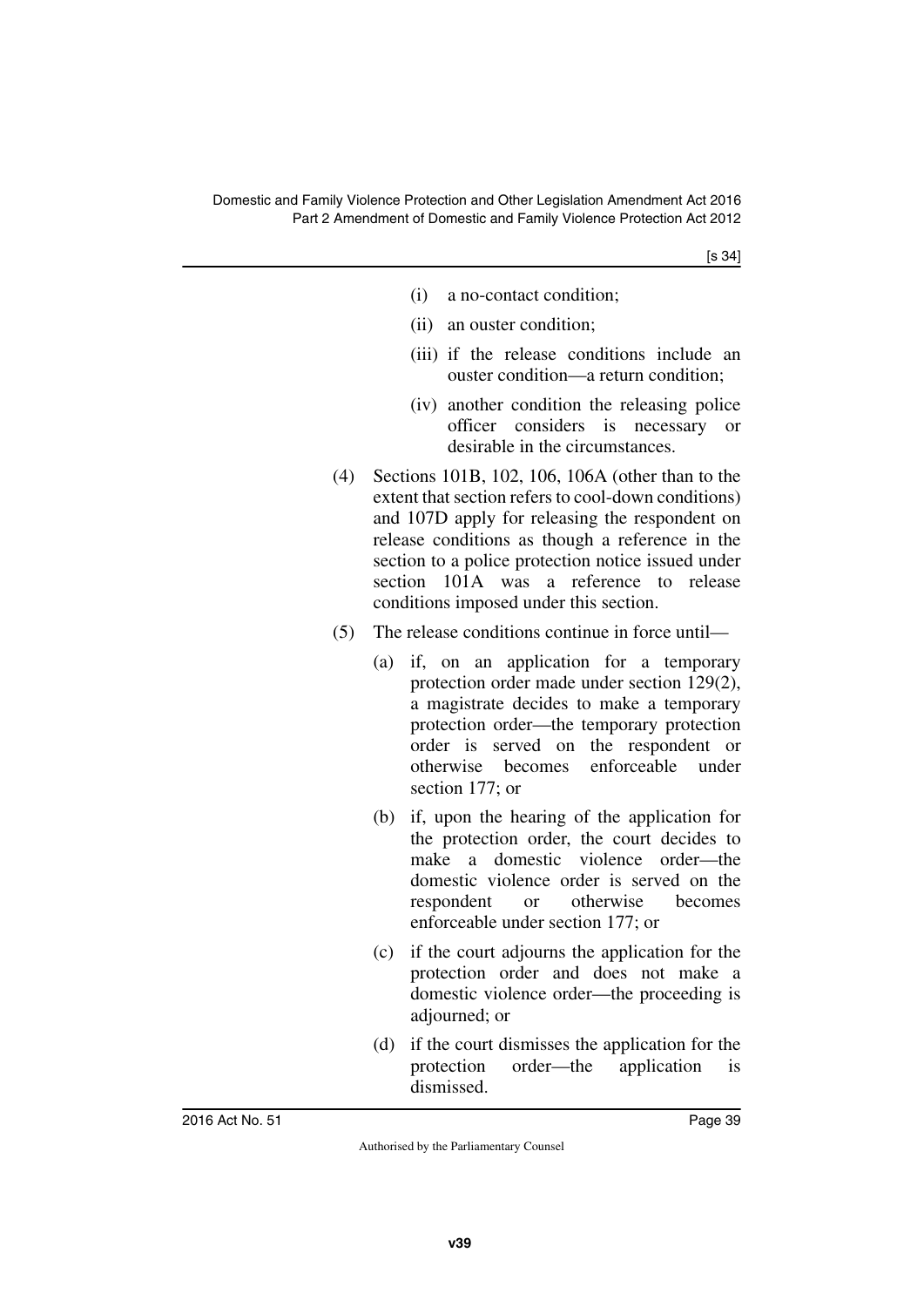[s 35]

#### **35 Amendment of s 127 (When person may be taken to place for treatment)**

Section 127(2)(b), after 'sections'—

*insert—*

101A,

#### **36 Amendment of s 128 (When intoxicated person may be taken to place of safety)**

Section 128(7), after 'sections'—

*insert—*

101A,

#### **37 Amendment of s 129 (When police officer may apply for temporary protection order)**

Section 129(2)—

*omit, insert—*

- (2) A police officer must apply for a temporary protection order against a person taken into custody under division 3 if—
	- (a) an application for a protection order against the person has been prepared as required under section 118(1); and
	- (b) it is not reasonably practicable, as mentioned in section  $118(2)$ , to bring the person before the court for the hearing of the application while the respondent is still in lawful custody; and
	- (c) the date for the hearing of the application for the protection order, as stated on the copy of the application prepared under section 118(1), is more than 5 business days after the day the person is to be released.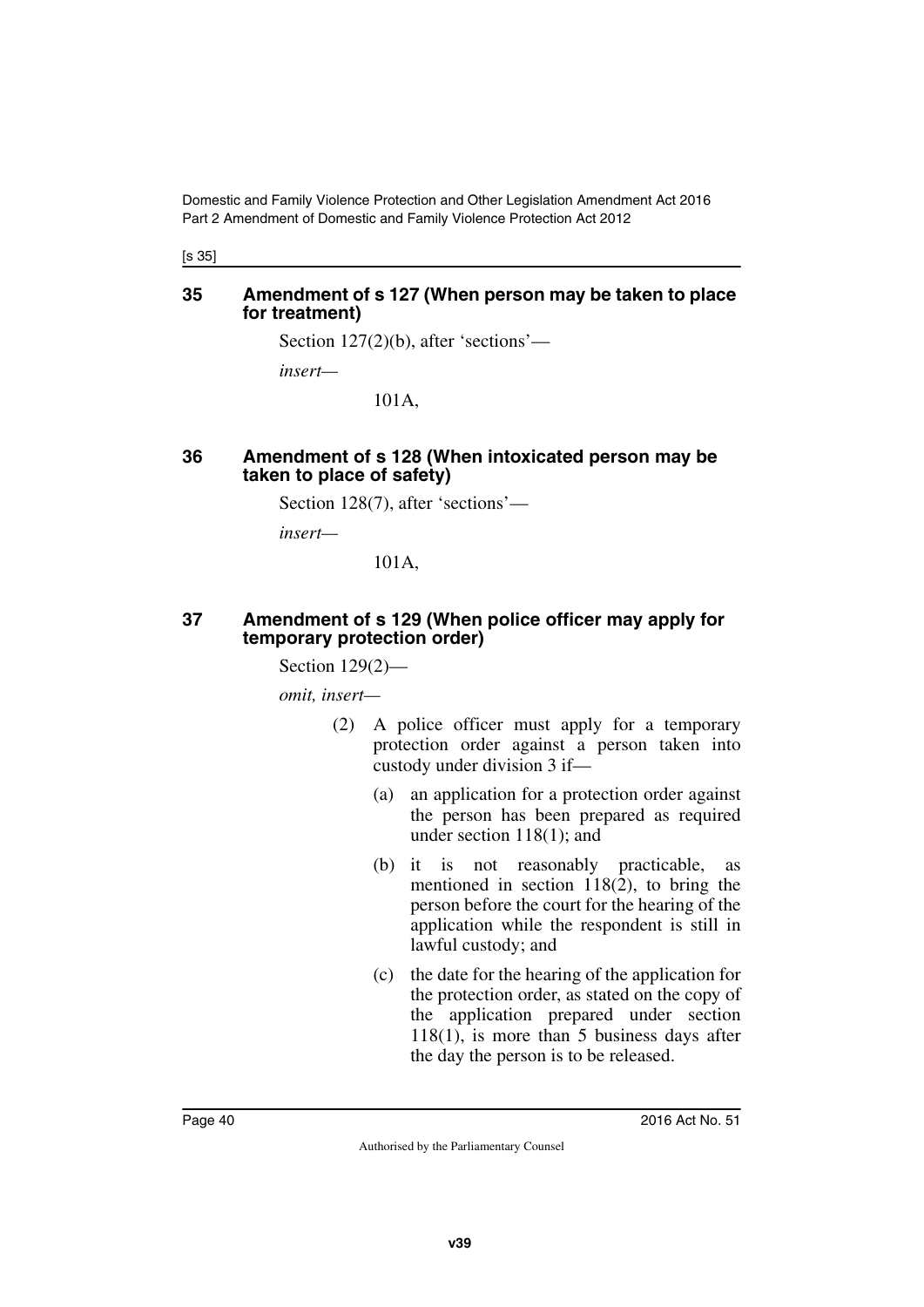[s 38]

## **38 Amendment of s 130 (Making of application)**

Section 130(3) and (4)(b), after 'section  $129(1)(a)$ '—

*insert—*

or  $(2)(a)$ 

## **39 Replacement of pt 4, div 5, hdg (Other police powers)**

Part 4, division 5, heading—

*omit, insert—*

## **Division 5 Power to direct person to remain, or move to and remain, at place**

#### **40 Replacement of s 134 (Power to direct person to remain at place)**

Section 134—

*omit, insert—*

## **134 Application of division**

This division applies if—

- (a) a police officer reasonably suspects a person is named as a respondent in—
	- (i) an application for a protection order that has not been served on the person; or
	- (ii) a domestic violence order that has not been served on the person; or
	- (iii) a police protection notice that has been issued but not served on the person; or
- (b) a police officer intends to issue a police protection notice against a person.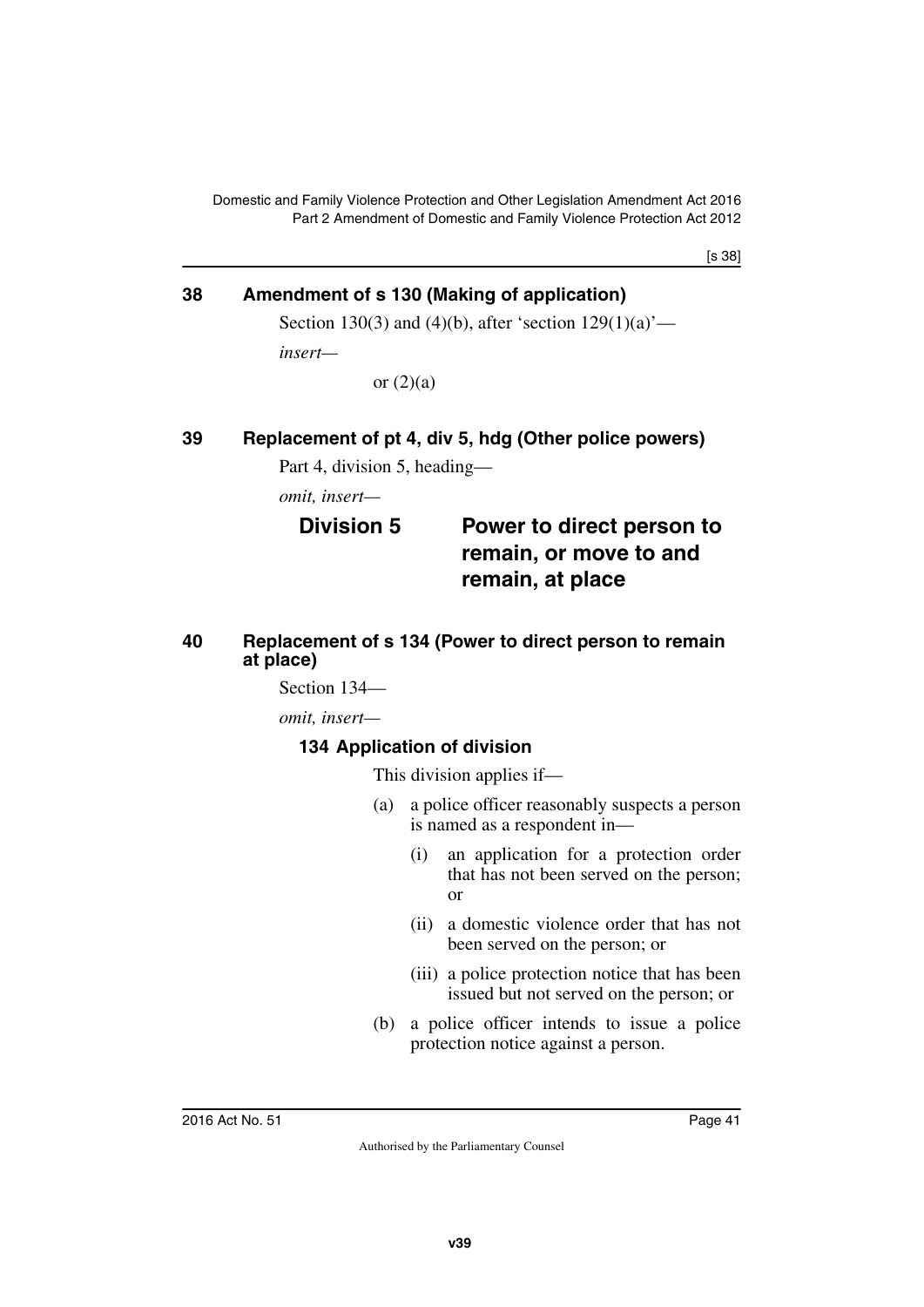## **134A Power to give direction**

- (1) The police officer may give the person a direction under subsection (2) or (4) to enable the police officer to—
	- (a) if the police officer has a copy of the application—serve the person with the application; or
	- (b) if the police officer has a copy of the order—serve the person with the order; or
	- (c) if the police officer does not have a copy of the order—arrange for the person to be told about the existence of the order and the conditions imposed by the order; or
	- (d) if the police officer has a copy of the issued police protection notice—serve the person with the notice and explain the notice to the person; or
	- (e) if the police officer does not have a copy of the issued police protection notice—arrange for the person to be told about the existence of the notice and the conditions imposed by the notice; or
	- (f) if the police officer intends to issue a police protection notice to the person—issue the notice against the person, serve the person with the notice and explain the notice to the person.
- (2) The police officer may direct the person to remain at an appropriate place in the person's current location.
- (3) Subsection (4) applies if, in the police officer's opinion, it is contrary to the interests of the person or another person for the person to remain at the person's current location while the police officer does a thing mentioned in subsection (1).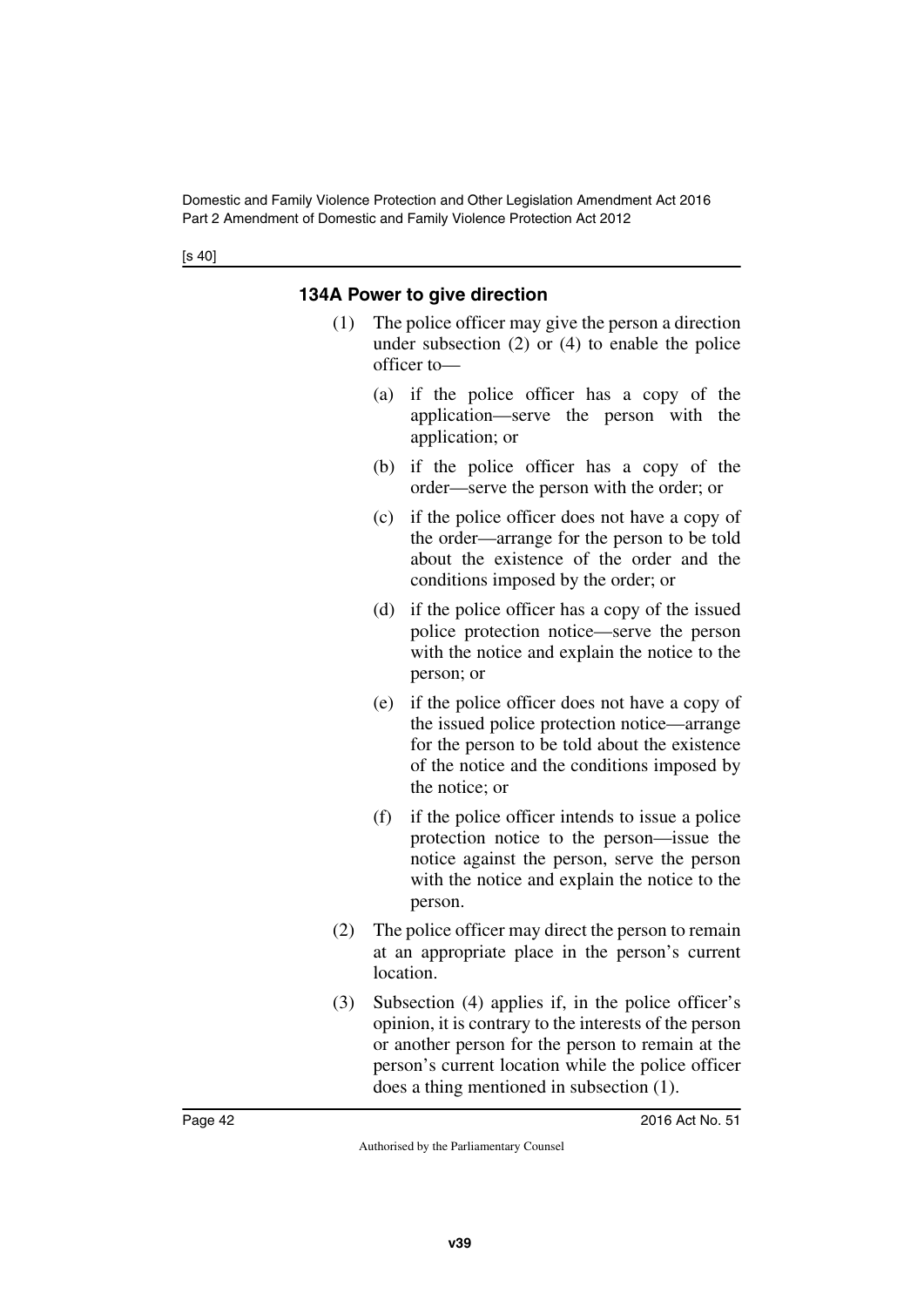[s 40]

(4) The police officer may direct the person to move to another stated location and remain at an appropriate place at the other location.

*Examples of locations a police officer may direct a person to move to—*

- a police station or police beat
- a courthouse
- the premises of a community organisation that provides support services to respondents
- (5) In giving a direction under subsection (2) or (4), the police officer must tell the person the following—
	- (a) why the person is being given the direction;
	- (b) if the direction includes a direction to move to another location—
		- (i) where the other location is; and
		- (ii) how the person is to move to the other location, including whether a police officer will take the person to the other location;
	- (c) the place, at the person's current location or the other location, where the person is to remain;
	- (d) how long the person may be required to remain at the place;
	- (e) that the person is not under arrest or in custody while complying with the direction.
- (6) The police officer giving the direction must also make reasonable efforts to tell the aggrieved the matters mentioned in subsection (5).
- (7) Failure to comply with subsection (6) does not invalidate or otherwise affect the direction.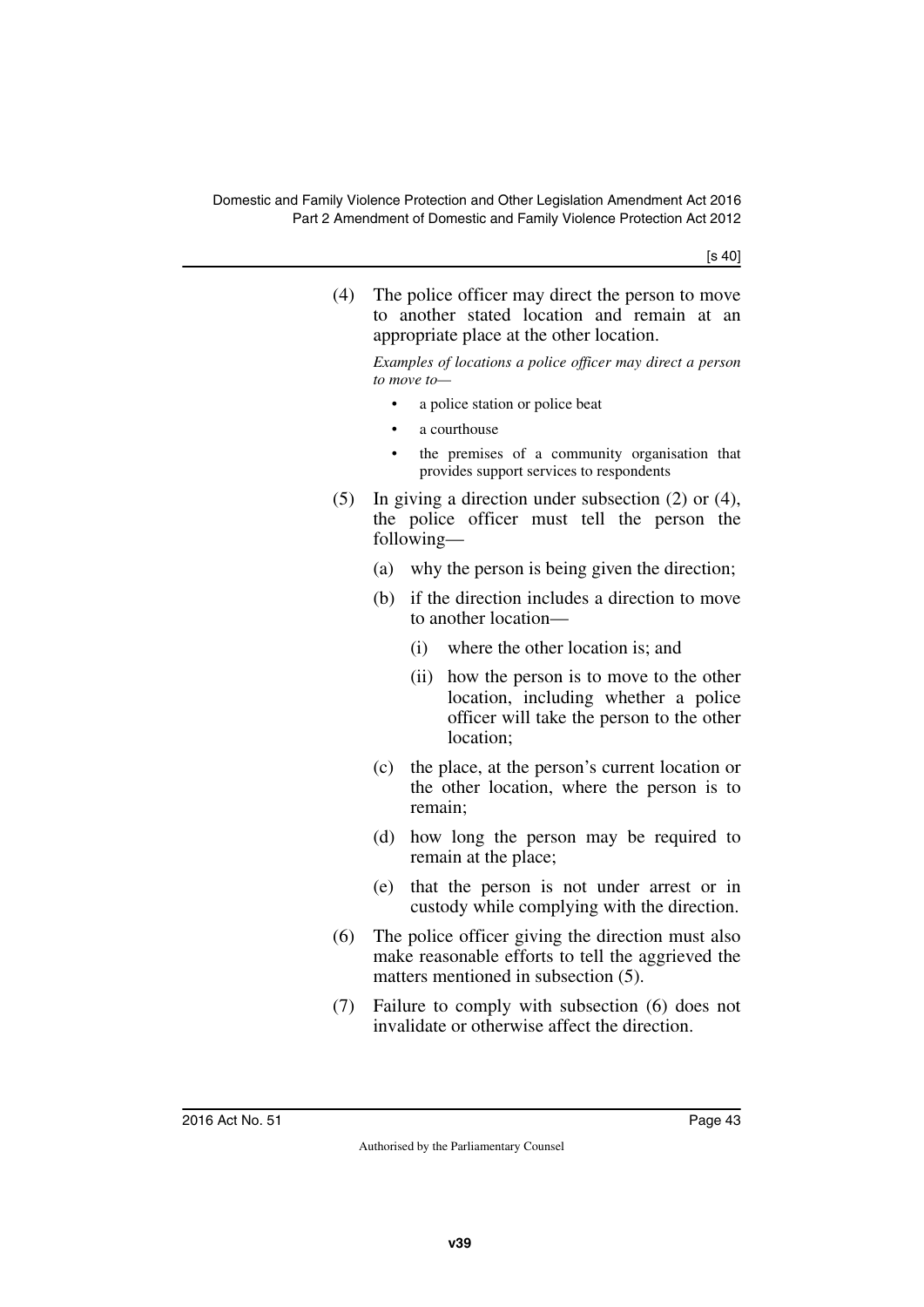## **134B Limits on direction**

- (1) The time for which the person may be directed to remain at the appropriate place is—
	- (a) 1 hour; or
	- (b) a longer time, not more than 2 hours, that is reasonably necessary having regard to the particular circumstances.
- (2) The location to which the person may be directed to move must be within a reasonable distance of the person's current location, having regard to the particular circumstances.

## **134C Offence warning**

- (1) The police officer giving the direction must warn the person—
	- (a) it is an offence not to comply with the direction unless the person has a reasonable excuse; and
	- (b) the person may be arrested for the offence.
- (2) The police officer must give the person a reasonable opportunity to comply with the direction.
- (3) If the person fails to comply with the direction, a police officer must, if practicable—
	- (a) repeat the warning mentioned in subsection (1); and
	- (b) give the person a further reasonable opportunity to comply with the direction.

## **134D Person not to be questioned about offence**

A police officer must not question the person about the person's involvement in the commission of an offence or suspected offence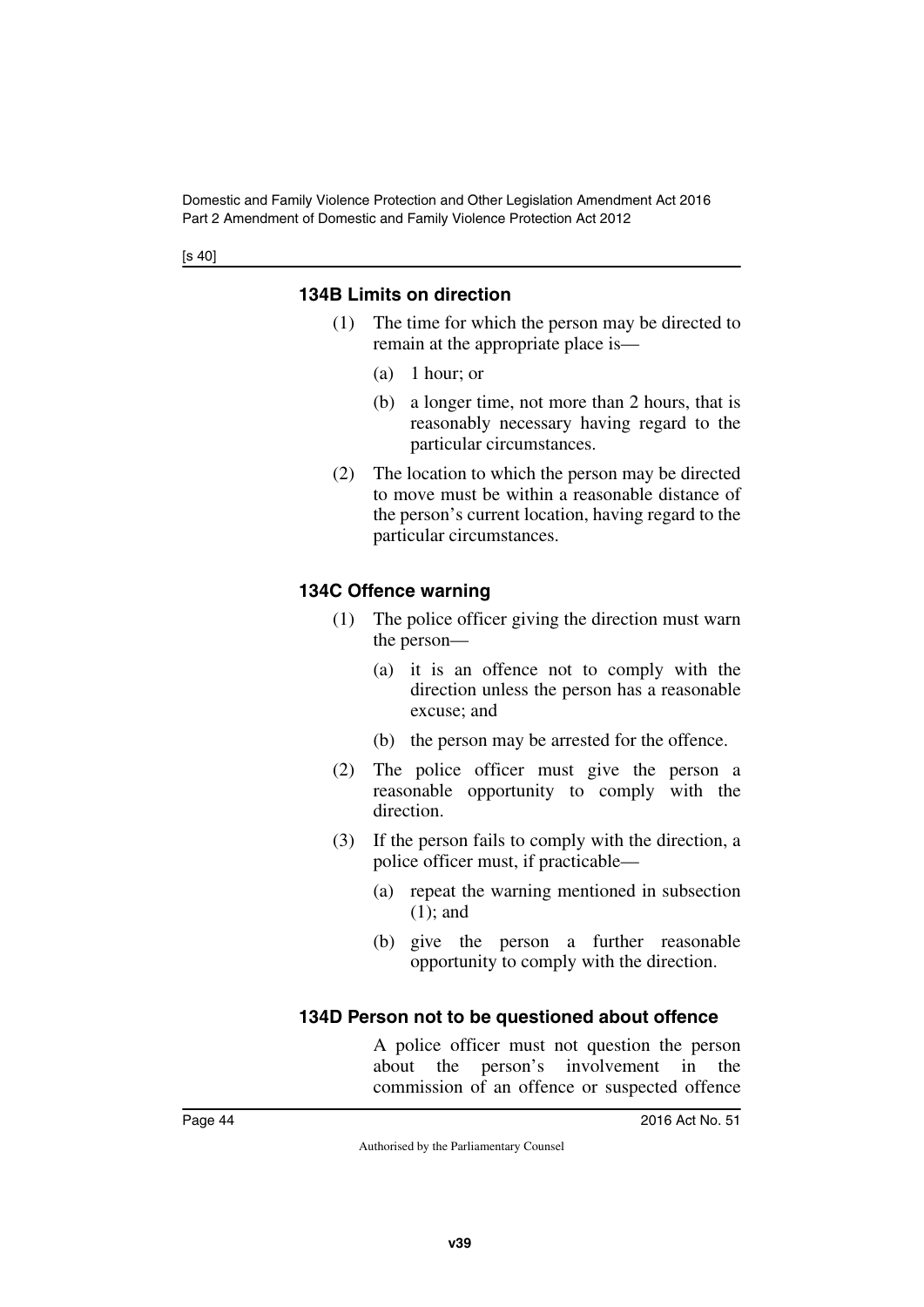[s 40]

while the person, under the direction—

- (a) moves to another location; or
- (b) remains at a place.

#### **134E Responsibilities of police officer in relation to direction**

- (1) The police officer giving the direction must do a thing mentioned in section  $134A(1)(a)$  to (f) without unreasonable delay after giving the direction.
- (2) Without limiting section  $134A(1)(c)$  or (e), the police officer may arrange for the person to be told about the existence of the order or police protection notice, and the conditions imposed by the order or notice, by—
	- (a) arranging for a copy of the order or notice to be sent electronically to the police officer so the police officer can read the conditions of the order or notice to the person; or
	- (b) arranging for another police officer to read the conditions of the order or notice to the person over a radio, telephone or other communication device.
- (3) A police officer must remain in the presence of the person while the person, under the direction—
	- (a) moves to another location; or
	- (b) remains at a place.

## **134F Offence to contravene direction**

(1) The person must comply with the direction unless the person has a reasonable excuse.

Maximum penalty—40 penalty units.

(2) A person does not commit an offence against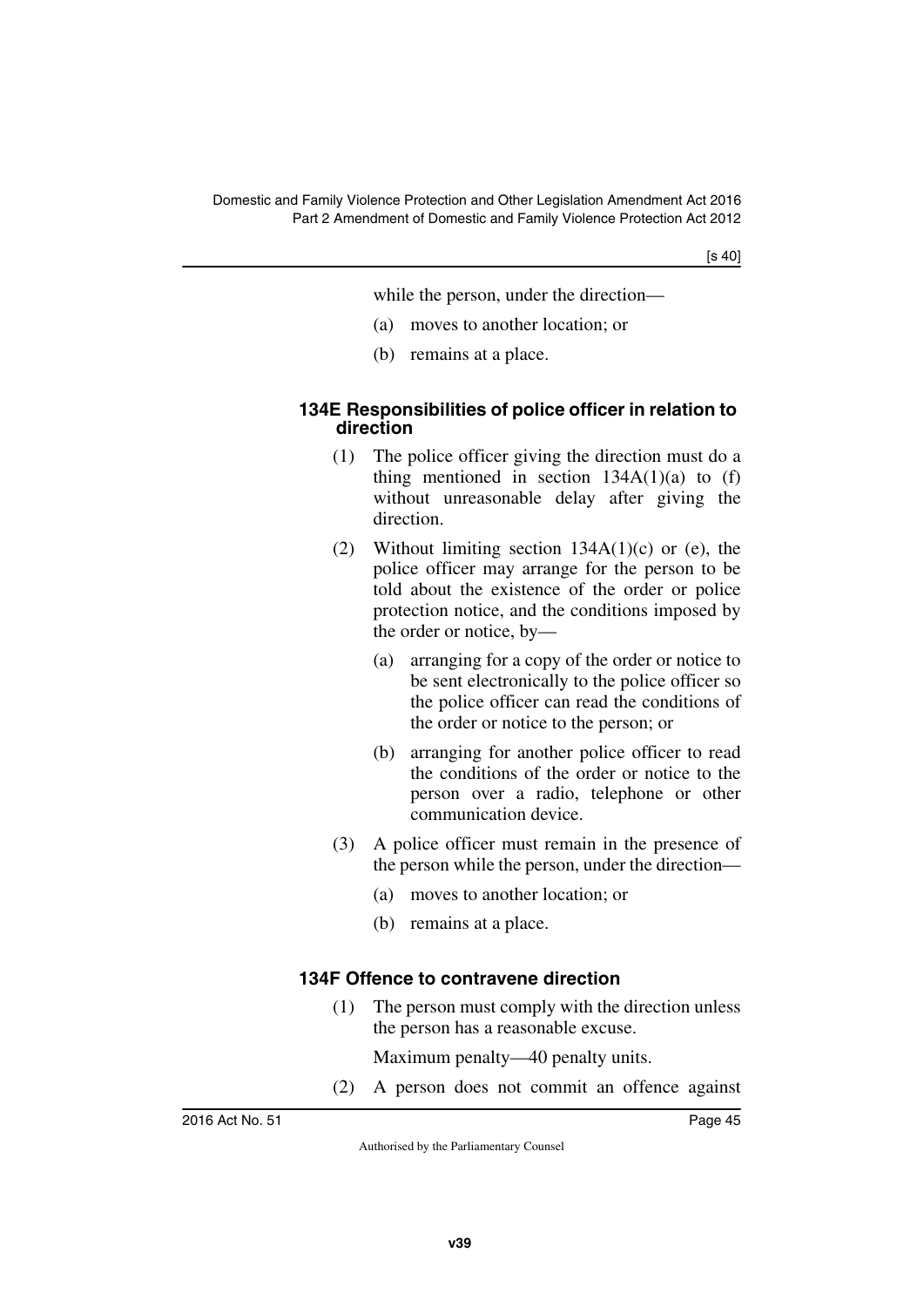[s 41]

subsection (1) if—

- (a) the person is not proved to be named as a respondent in an application for a protection order, or a domestic violence order or police protection notice, that has not been served on the person; or
- (b) the warning mentioned in section  $134C(1)$  is not proved to have been given to the person.

## **41 Insertion of new pt 4, div 6, hdg**

Before section 135—

*insert—*

# **Division 6 Acting in aid of police powers**

## **42 Amendment of s 153 (Electronic documents)**

(1) Section 153(1), 'in a proceeding'—

*omit, insert—*

to start a proceeding, or in a proceeding,

- (2) Section 153(1) to  $(3)$  *renumber* as section 153(2) to (4).
- (3) Section 153—

*insert—*

(1) A court may make a domestic violence order, and a magistrate may make a temporary protection order, under this Act by electronic or computer-based means.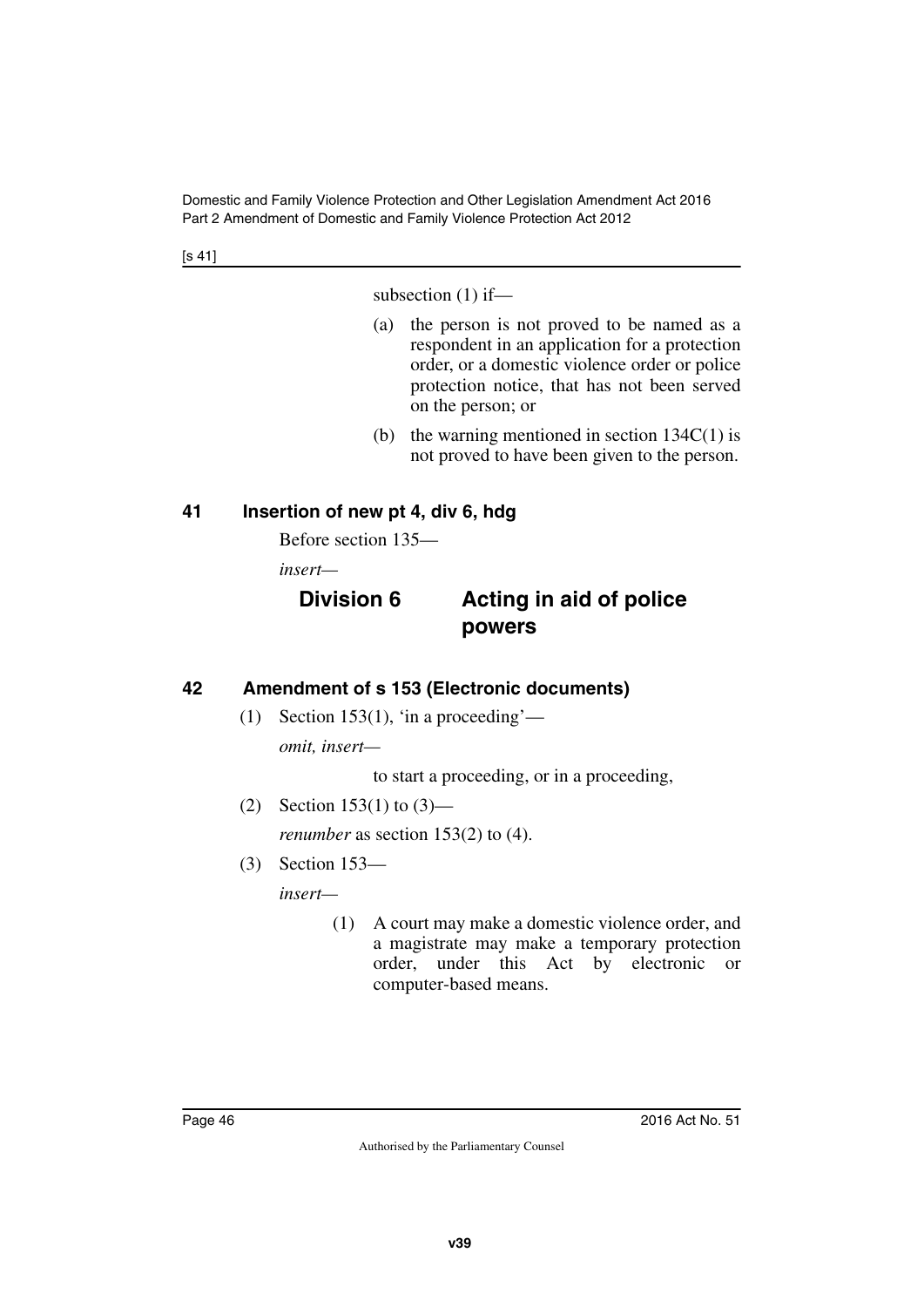[s 43]

#### **43 Amendment of s 160 (Prohibition on obtaining copies of documents for proceeding)**

Section 160(2)—

*insert—*

- $(g)$  a police officer, if
	- (i) the court considers an offence may have been committed, an investigation into whether the offence has been committed is warranted, and the copy of the record is relevant to the investigation; or
	- (ii) the copy of the record is otherwise relevant to the investigation or prosecution of an offence, or another proceeding related to an offence; or
- (h) the director under the *Director of Public Prosecutions Act 1984* or a police prosecutor, if the copy of the record is relevant to the prosecution of an offence or another proceeding related to an offence.

## **44 Insertion of new pt 5A**

After part 5—

*insert—*

# **Part 5A Information sharing**

# **Division 1 Preliminary**

## **169A Purpose of part**

The purpose of this part is to enable particular entities to share information, while protecting the confidentiality of the information, to—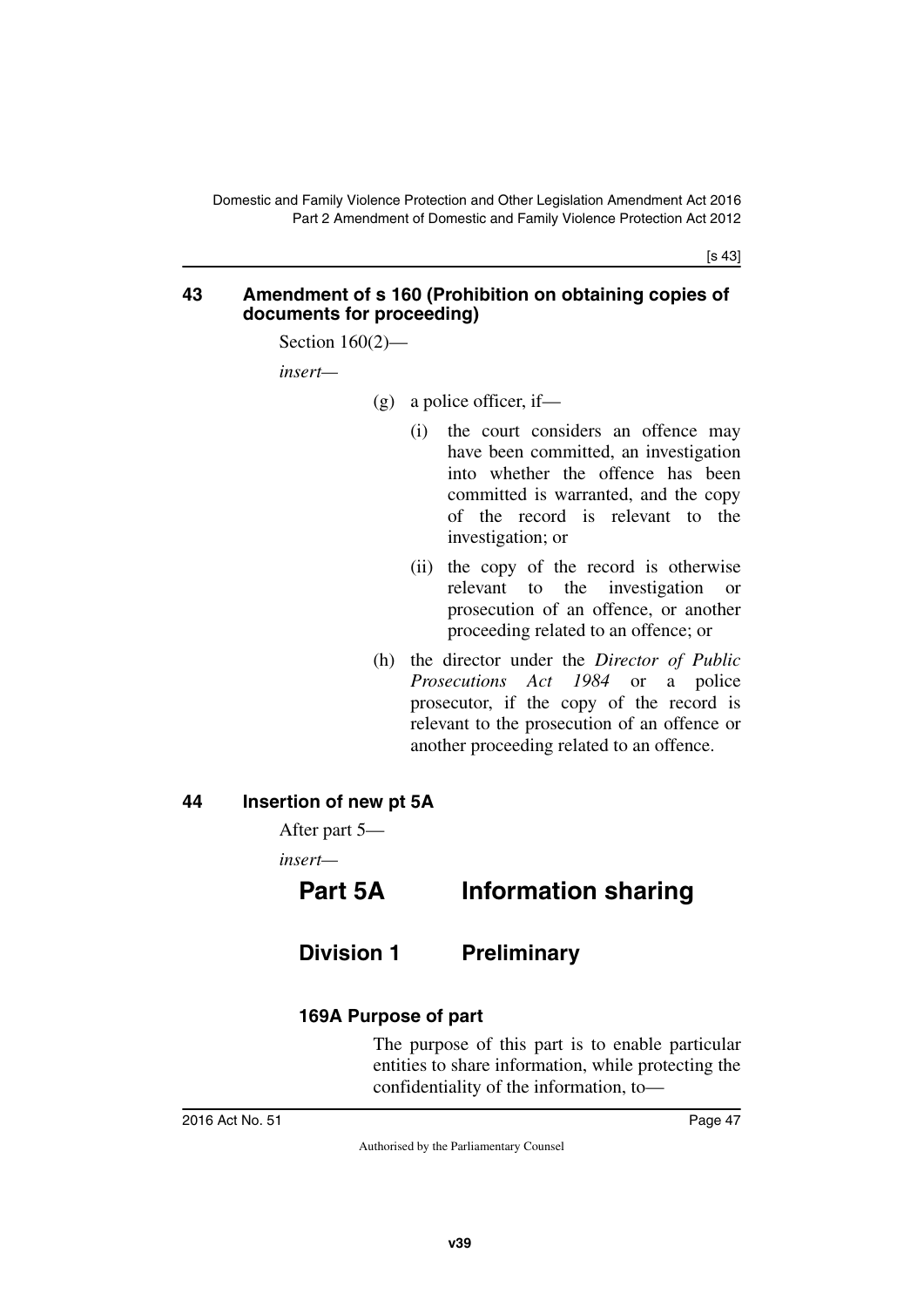[s 44]

- (a) assess whether there is a serious threat to the life, health or safety of people because of domestic violence; and
- (b) respond to serious threats to the life, health or safety of people because of domestic violence; and
- (c) refer people who fear or experience domestic violence, or who commit domestic violence, to specialist DFV service providers.

## **169B Principles for sharing information**

The principles underlying this part are—

- (a) whenever safe, possible and practical, a person's consent should be obtained before—
	- (i) providing, or planning to provide, a service to the person; or
	- (ii) disclosing personal information about the person to someone else; and
- (b) because the safety, protection and wellbeing of people who fear or experience domestic violence are paramount, their safety and protection take precedence over the principle mentioned in paragraph (a); and
- (c) before disclosing information about a person to someone else, an entity should consider whether disclosing the information is likely to adversely affect the safety of the person or another person.

## **169C Definitions for part**

(1) In this part—

*information* includes a document.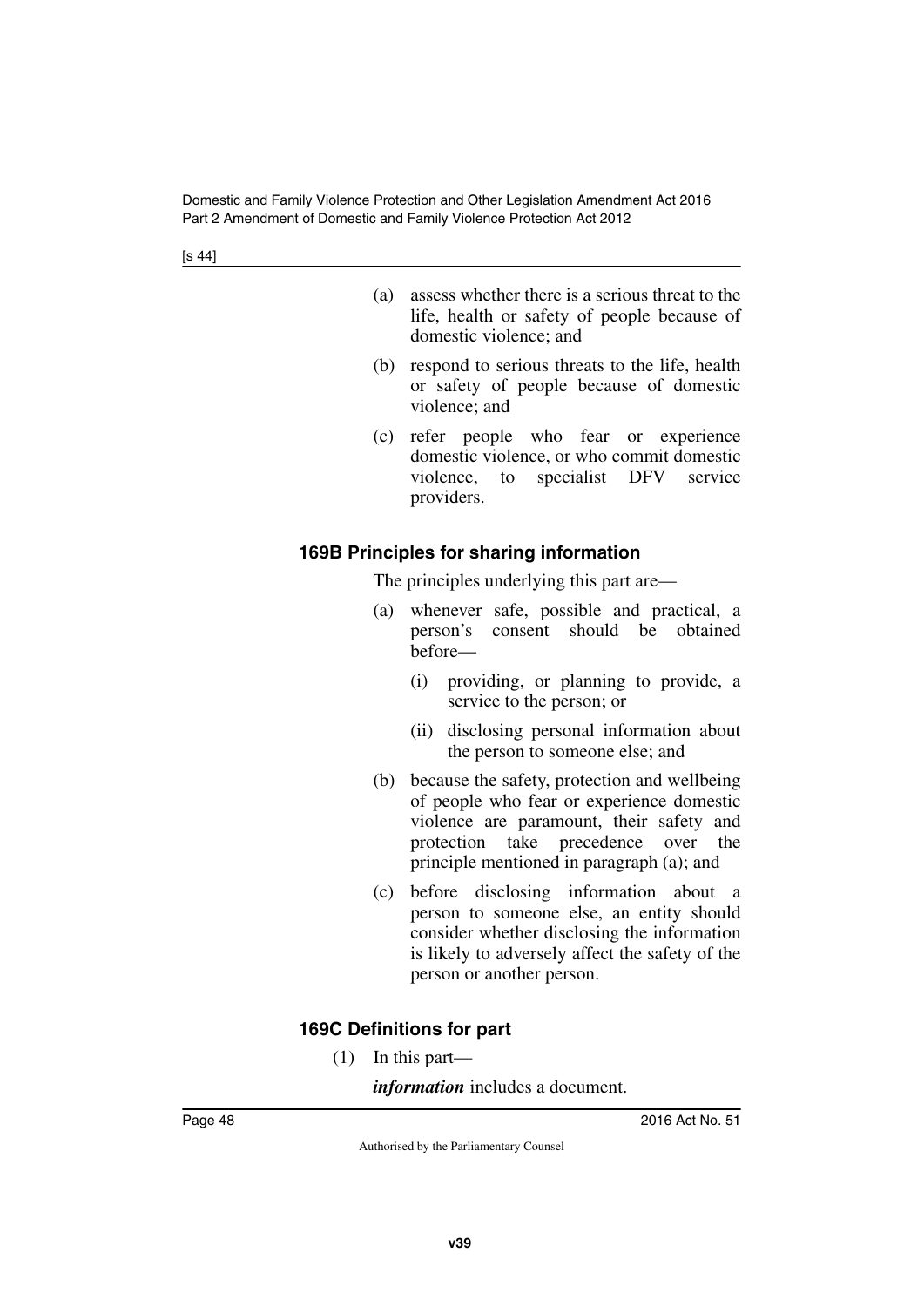| <i>prescribed entity</i> means each of the following— |  |  |  |  |  |  |
|-------------------------------------------------------|--|--|--|--|--|--|
|-------------------------------------------------------|--|--|--|--|--|--|

- (a) the chief executive of a department that is mainly responsible for any of the following matters—
	- (i) adult corrective services;
	- (ii) child protection services;
	- (iii) community services;
	- (iv) court services;
	- (v) disability services;
	- (vi) education;
	- (vii) housing services;

(viii)public health services;

- (ix) youth justice services;
- (b) the chief executive of another department that provides services to persons who fear or experience domestic violence or who commit domestic violence;
- (c) the commissioner under the *Ambulance Service Act 1991*;
- (d) the police commissioner;
- (e) the chief executive officer of Mater Misericordiae Ltd (ACN 096 708 922);
- (f) a health service chief executive under the *Hospital and Health Boards Act 2011*;
- (g) the principal of a school that is accredited, or provisionally accredited, under the *Education (Accreditation of Non-State Schools) Act 2001*;
- (h) another entity prescribed by regulation.

*specialist DFV service provider* means a non-government entity funded by the State or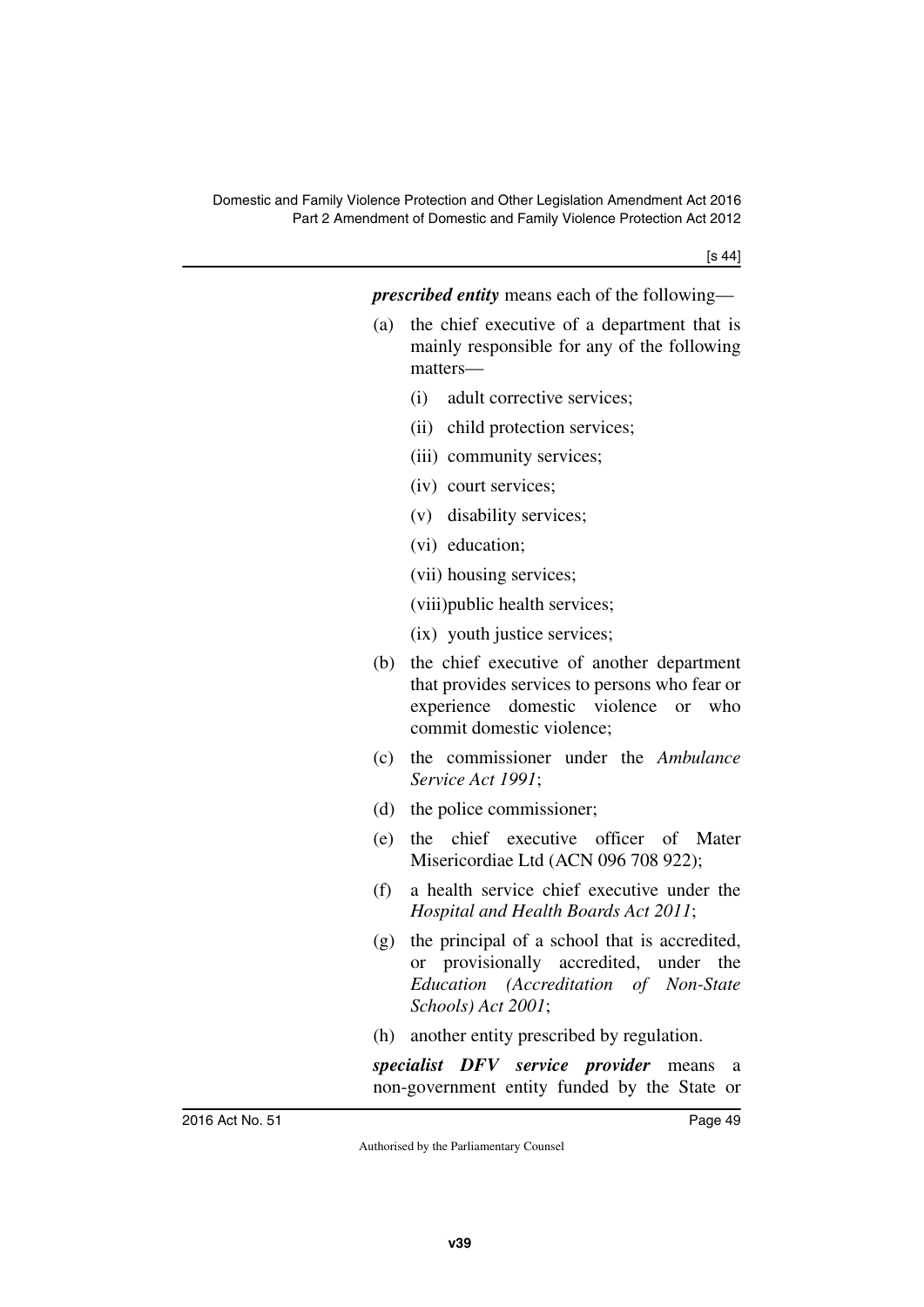[s 44]

Commonwealth to provide services to persons who fear or experience domestic violence or who commit domestic violence.

*support service provider* means a non-government entity, other than a specialist DFV service provider, that provides assistance or support services to persons who may include persons who fear or experience domestic violence or who commit domestic violence.

*Examples of assistance or support services—*

- counselling
- disability services
- health services
- housing and homelessness services
- legal services
- sexual assault services
- (2) In this part, a reference to domestic violence includes a reference to associated domestic violence.

# **Division 2 Information sharing**

#### **169D Sharing information for assessing domestic violence threat**

- (1) A prescribed entity or specialist DFV service provider (each the *holder*) may give information to another prescribed entity or specialist DFV service provider if the holder reasonably believes—
	- (a) a person fears or is experiencing domestic violence; and
	- (b) the information may help the entity receiving the information to assess whether there is a serious threat to the person's life,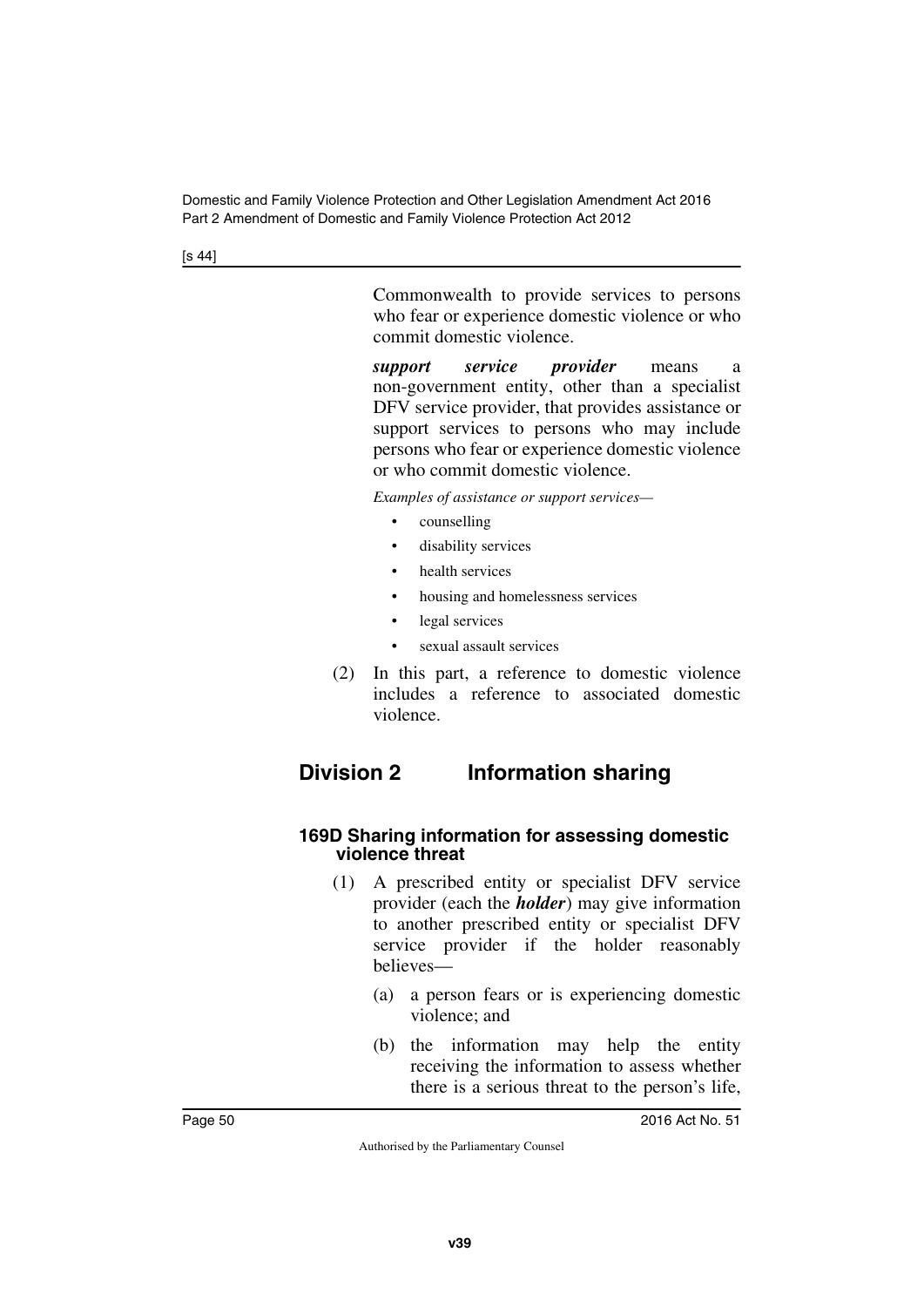[s 44]

health or safety because of the domestic violence.

- (2) Also, a support service provider (the *holder*) may give information to a prescribed entity or specialist DFV service provider if the holder reasonably believes—
	- (a) a person fears or is experiencing domestic violence; and
	- (b) the information may help the entity receiving the information to assess whether there is a serious threat to the person's life, health or safety because of the domestic violence.

## **169E Sharing information for responding to serious domestic violence threat**

A prescribed entity, specialist DFV service provider or support service provider (each the *holder*) may give information to another prescribed entity, specialist DFV service provider or support service provider if the holder reasonably believes—

- (a) a person fears or is experiencing domestic violence; and
- (b) the information may help the entity receiving the information to lessen or prevent a serious threat to the person's life, health or safety because of the domestic violence.

## **169F Police officer may refer person to specialist DFV service provider**

(1) A police officer may give referral information about a person to a specialist DFV service provider if the police officer reasonably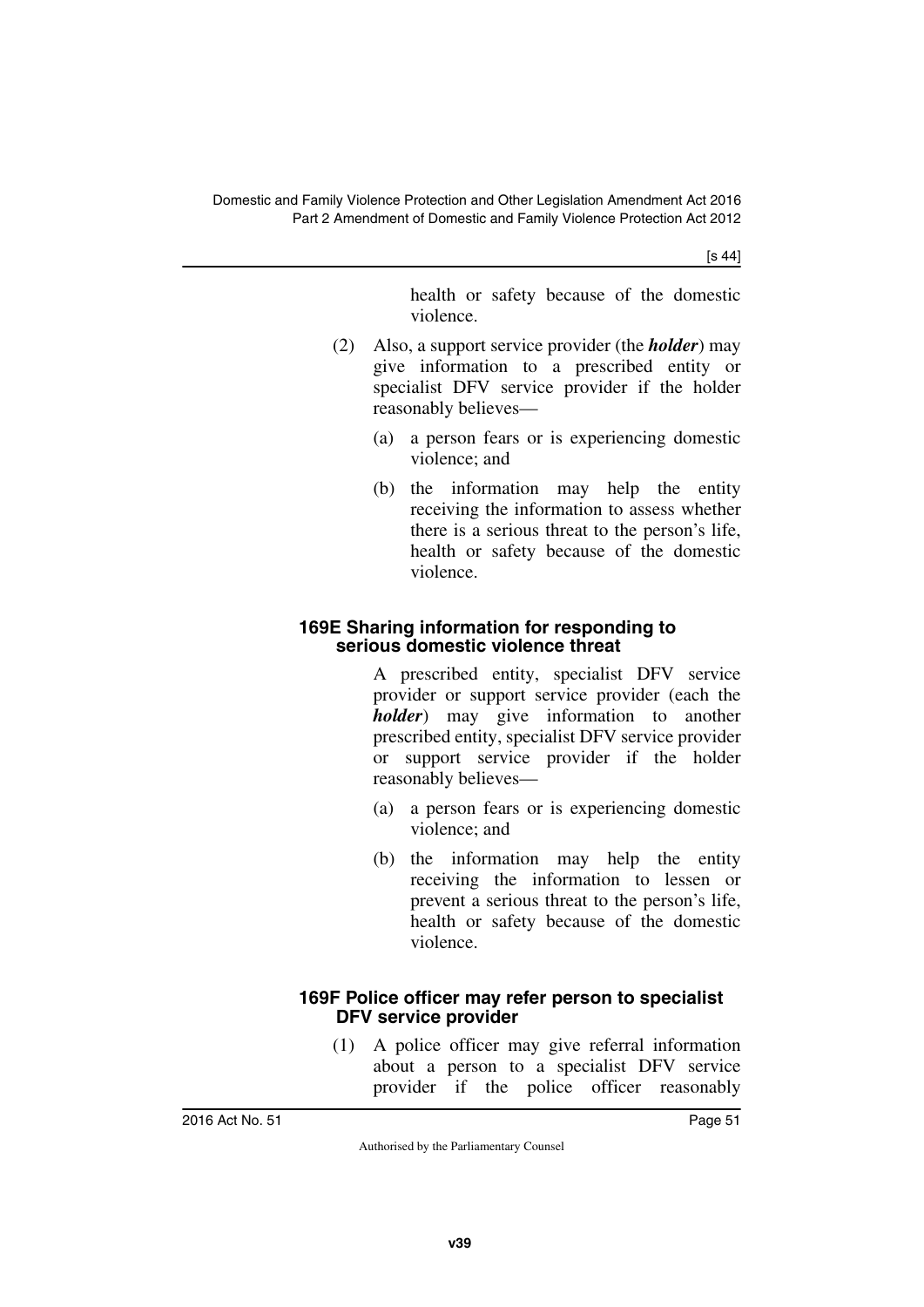[s 44]

believes—

- (a) the person fears or is experiencing domestic violence and there is a threat to the person's life, health or safety because of the domestic violence; or
- (b) the person has committed domestic violence against another person.
- (2) The following information about a person is *referral information*—
	- (a) the person's name;
	- (b) the person's contact details, including, for example, the person's telephone number or email address;
	- (c) details of the basis for the reasonable belief;
	- (d) any other information that is, in the police officer's opinion, reasonably necessary to assist the entity receiving the information to offer to provide a service to the person.

*Example for paragraph (d)—*

whether the person is the primary carer of children

## **169G Permitted uses of shared information**

- (1) A prescribed entity or specialist DFV service provider may use information given to it under this division to the extent necessary to do the following—
	- (a) assess whether there is a serious threat to a person's life, health or safety because of domestic violence;
	- (b) lessen or prevent a serious threat to a person's life, health or safety because of domestic violence, including by—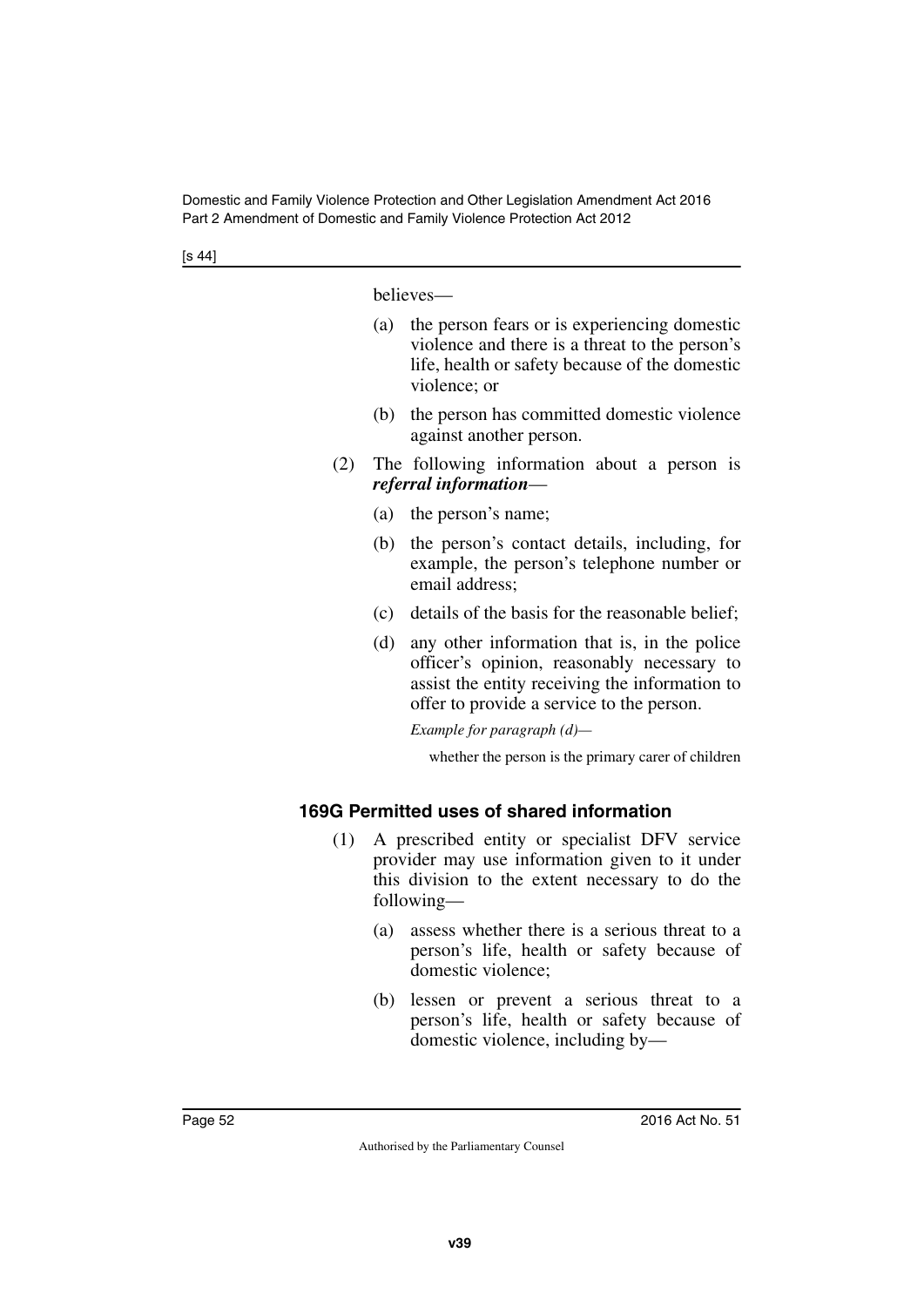- (i) contacting, or attempting to contact, the person or another person involved in the domestic violence; or
- (ii) offering to provide assistance or a service to the person or another person involved in the domestic violence.
- (2) A support service provider may use information given to it under this division to the extent necessary to lessen or prevent a serious threat to a person's life, health or safety because of domestic violence, including by—
	- (a) contacting, or attempting to contact, the person or another person involved in the domestic violence; or
	- (b) offering to provide assistance or a service to the person or another person involved in the domestic violence.

## **169H Who may give or receive information on behalf of entity**

- (1) This section applies if an entity, including a prescribed entity, specialist DFV service provider or support service provider, may give, receive or use information under this division.
- (2) A person mentioned in subsection (3) may give, receive or use the information for the entity if—
	- (a) the person's duties for the entity include—
		- (i) assessing threats to life, health or safety because of domestic violence; or
		- (ii) taking action to lessen or prevent threats to life, health or safety because of domestic violence, including by providing assistance or a service to a person involved in the domestic violence; or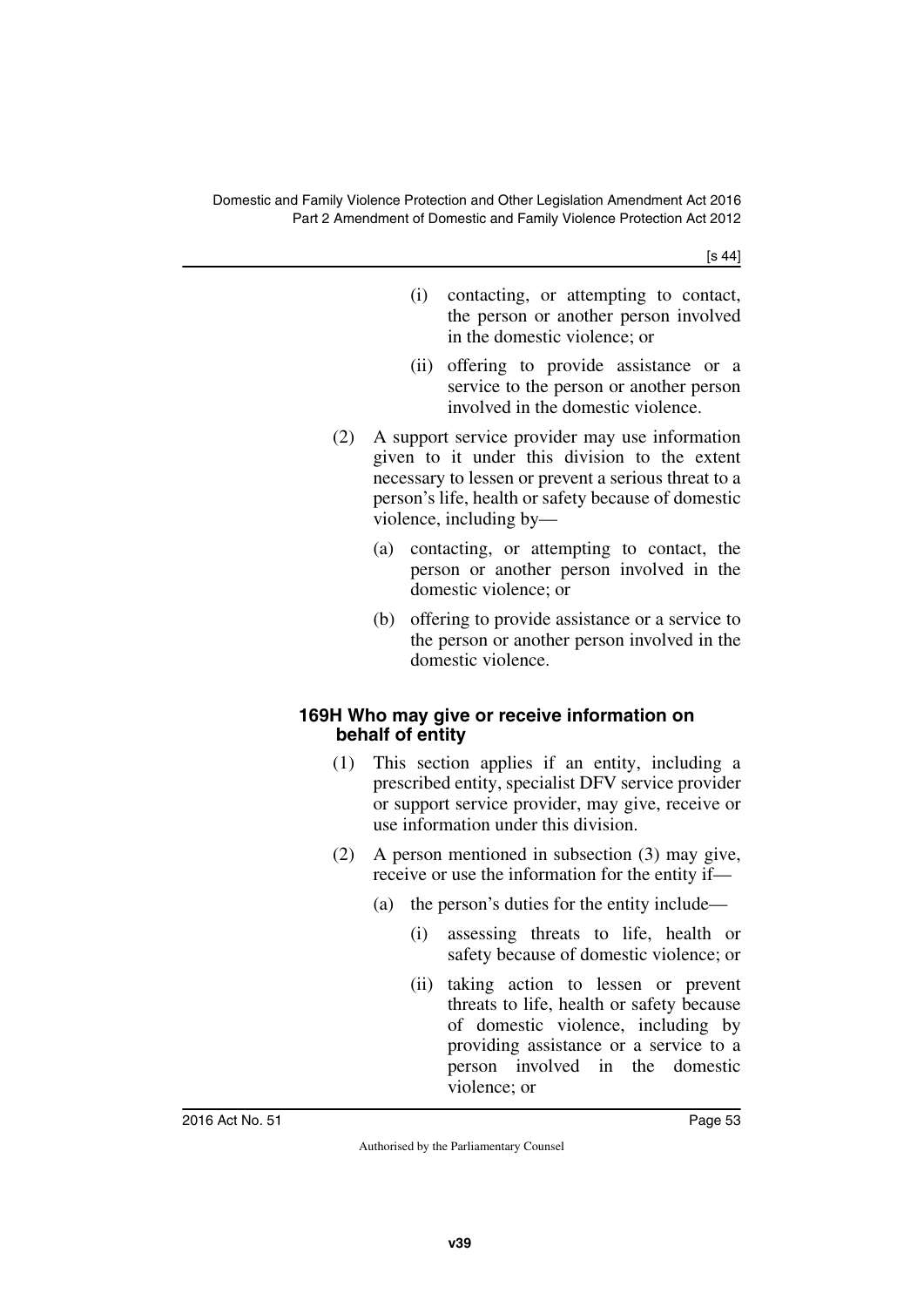[s 44]

- (b) the person is otherwise authorised by the entity to give, receive or use the information.
- (3) For subsection (2), the persons are the following—
	- (a) a person employed or engaged by the entity;
	- (b) if the entity is the police commissioner—a police officer.

## **169I Facts or opinion may be shared**

Information that may be given to an entity under this division may be comprised of facts or opinion.

## **169J Limits on information that may be shared**

Despite sections 169D , 169E and 169F , information may not be given to an entity under this division if—

- (a) the information is about a person's criminal history to the extent it relates to a conviction, other than a conviction for a domestic violence offence, and—
	- (i) the rehabilitation period for the conviction under the *Criminal Law (Rehabilitation of Offenders) Act 1986* has expired under that Act; and
	- (ii) the conviction is not revived as prescribed by section 11 of that Act; or
- (b) the information must not be disclosed under the *Child Protection Act 1999*, section 186; or
- (c) the information is confidential information within the meaning of the *Director of Public Prosecutions Act 1984*, section 24A known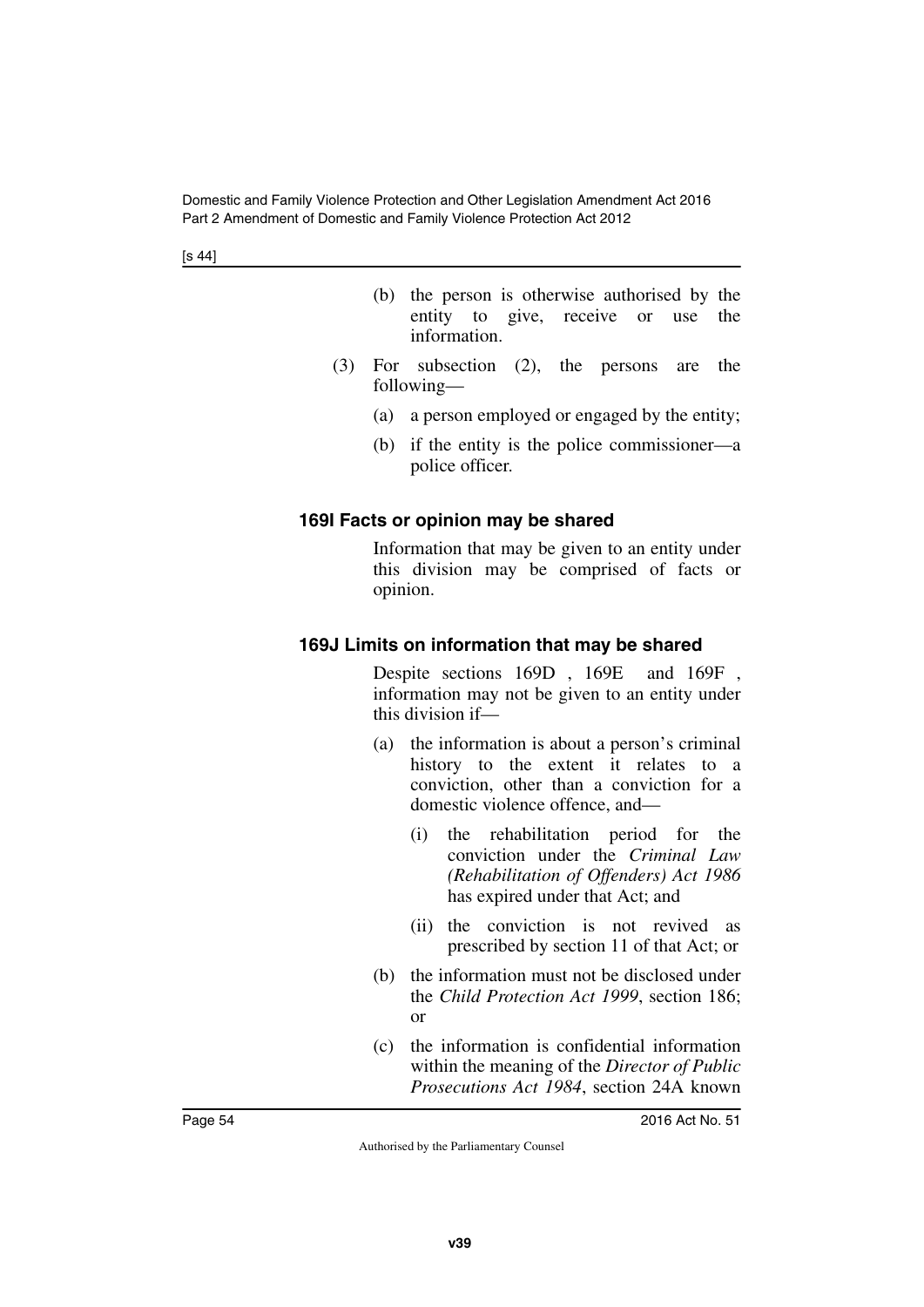[s 44]

by a person and acquired in the circumstances mentioned in section 24A(1) and (2) of that Act; or

- (d) the information is—
	- (i) sensitive evidence within the meaning of the Criminal Code, section 590AF; or
	- (ii) a recording within the meaning of the *Evidence Act 1977*, section 21AY; or
	- (iii) a section 93A criminal statement or a section 93A transcript within the meaning of the *Evidence Act 1977*, section 93AA; or
- (e) giving the information would be contrary to an order of a court or tribunal.

# **Division 3 Confidentiality of shared information**

## **169K Confidentiality of information obtained under this part**

- (1) This section applies to a person (the *receiver*) who—
	- (a) is or has been a person employed or engaged by a prescribed entity, specialist DFV service provider or support service provider; and
	- (b) in that capacity was given, or given access to, information under this part about another person.
- (2) This section also applies to a person (also the *receiver*) who is given, or is given access to, information about another person by a person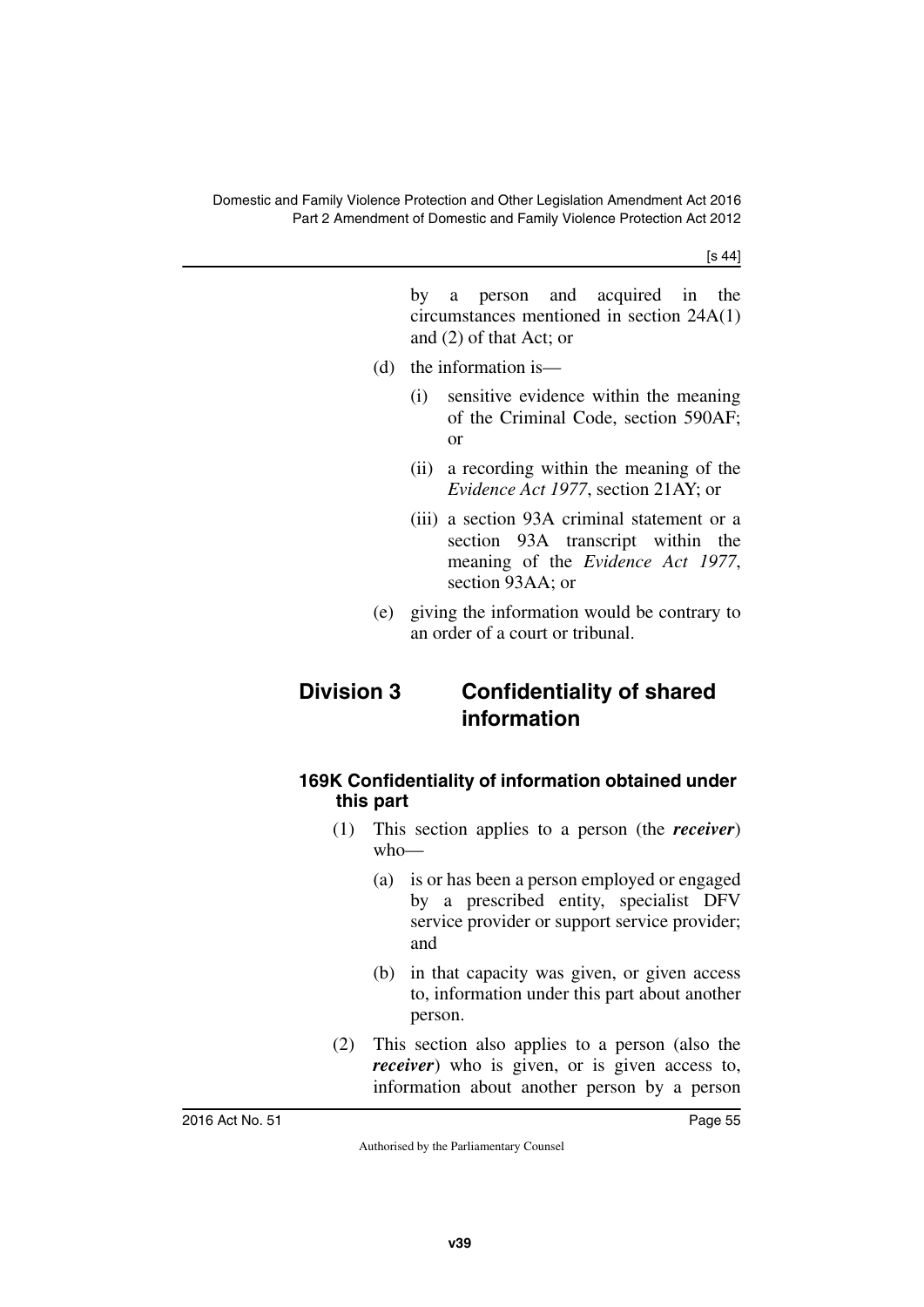mentioned in subsection  $(1)(a)$ .

(3) The receiver must not use the information, or disclose or give access to the information to anyone else.

Maximum penalty—100 penalty units or 2 years imprisonment.

- (4) However, the receiver may use the information, or disclose or give access to the information to someone else, if the use, disclosure or giving of access—
	- (a) is permitted under this part; or
	- (b) if the entity that employs or engages the receiver is required to comply, under the *Information Privacy Act 2009*, with the information privacy principles—complies with the information privacy principles; or
	- (c) is otherwise required or permitted by law.
- (5) Subsection (4)(b) applies despite the operation of the *Information Privacy Act 2009*, section 7(2).
- (6) In this section—

*information privacy principles* means—

- (a) the information privacy principles set out in the *Information Privacy Act 2009*, schedule 3; or
- (b) the national privacy principles set out in the *Information Privacy Act 2009*, schedule 4.

#### **169L Police use of confidential information**

- (1) This section applies if a police officer receives information from a prescribed entity, specialist DFV service provider or support service provider under section 169D or 169E .
- (2) The police officer, and any other police officer to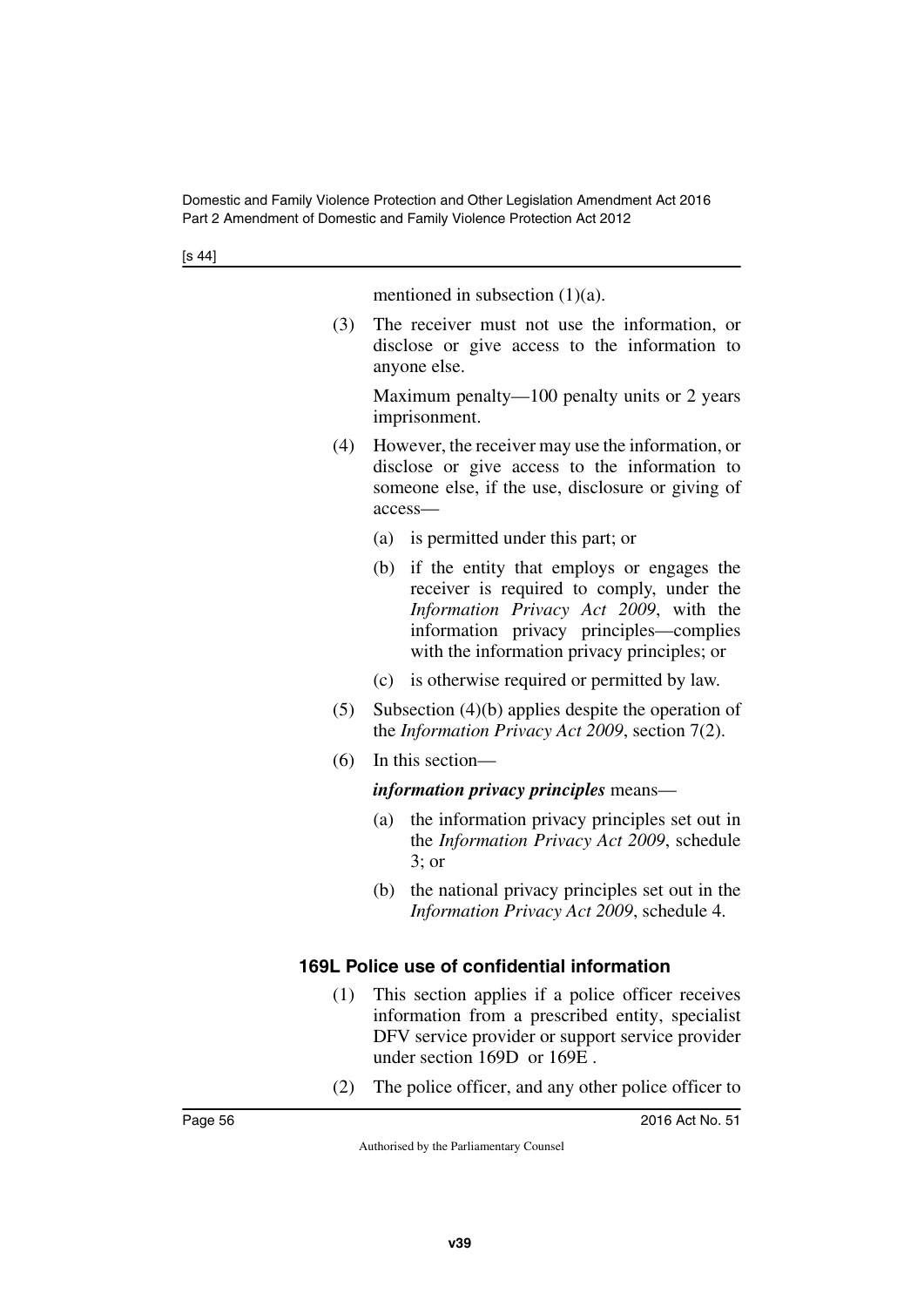[s 44]

whom the information is disclosed under this section, may use the information to the extent necessary to perform the officer's functions as a police officer.

- (3) A police officer must not use the information under this section for an investigation or for a proceeding for an offence unless—
	- (a) the police officer, or another police officer, has consulted with the entity that gave the information about the proposed use; and
	- (b) in consultation with the entity, the police officer has considered whether the proposed use of the information for the investigation or proceeding would be in the best interests of a person experiencing domestic violence.
- (4) Subsection (3) does not apply to the extent that the police officer needs to use the information immediately in the performance of the officer's functions as a police officer.
- (5) In this section—

*use*, in relation to information, includes disclose, or give access to, the information to someone else.

# **Division 4 Guidelines for sharing and dealing with information**

## **169M Chief executive must make guidelines**

- (1) The chief executive must make guidelines, consistent with this Act and the *Information Privacy Act 2009*, for sharing and dealing with information under this part.
- (2) The purposes of the guidelines are to ensure—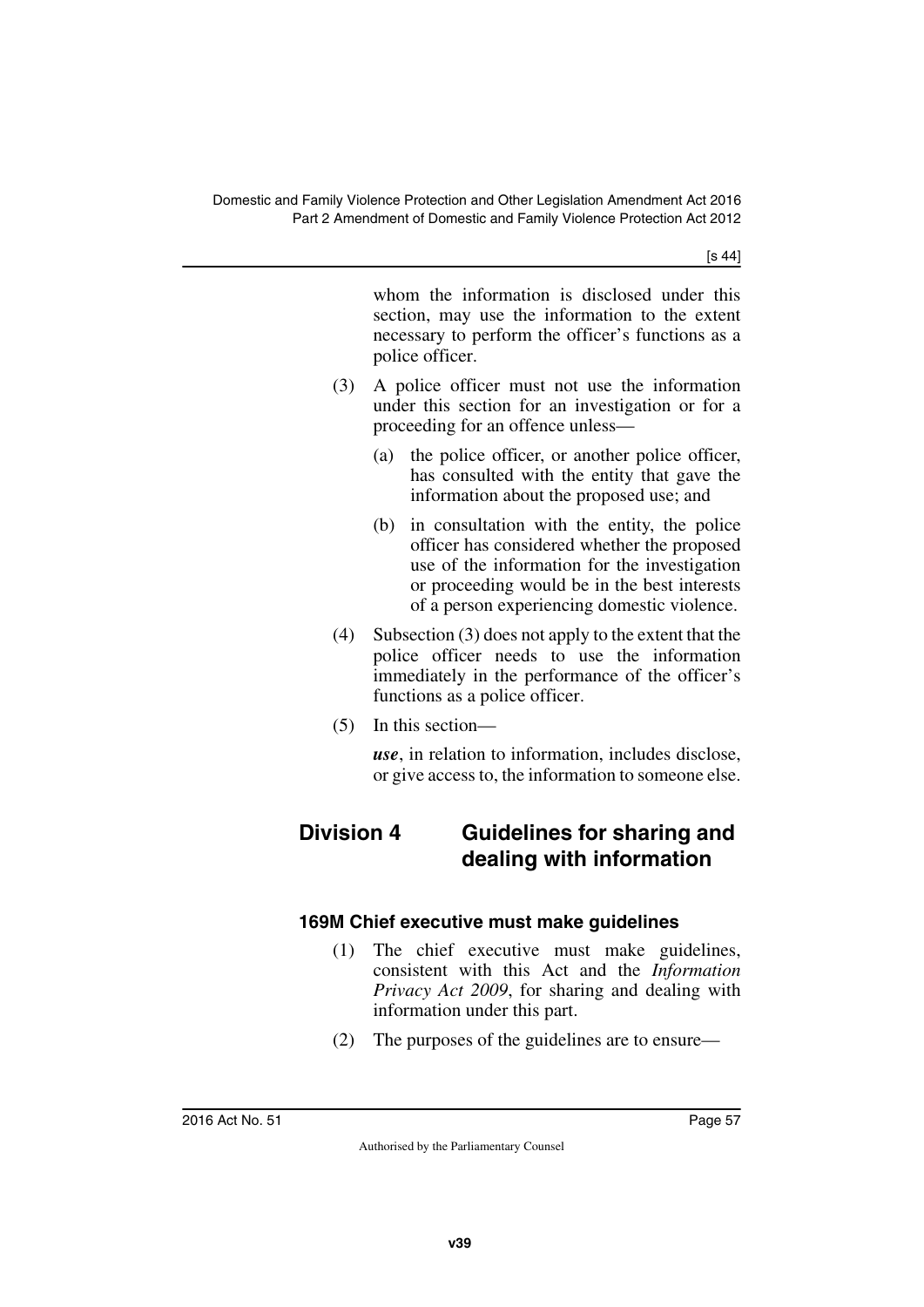[s 44]

- (a) information is shared under this part for proper purposes; and
- (b) to the greatest extent possible, the privacy of individuals is respected when sharing information under this part, having regard to the paramount principle stated in section 4(1); and
- (c) information shared under this part is properly used, stored, retained and disposed of.
- (3) In preparing the guidelines, the chief executive must consult with the privacy commissioner under the *Information Privacy Act 2009*.
- (4) The chief executive must publish the guidelines on the department's website.

# **Division 5 Protection from liability for giving information**

#### **169N Protection from liability for giving information**

- (1) This section applies if a person, acting honestly, gives information in compliance with this part.
- (2) Subject to section 169O , the person is not liable, civilly, criminally or under an administrative process, for giving the information.
- (3) Also, merely because the person gives the information, the person can not be held to have—
	- (a) breached any code of professional etiquette or ethics; or
	- (b) departed from accepted standards of professional conduct.
- (4) Without limiting subsections (2) and (3)—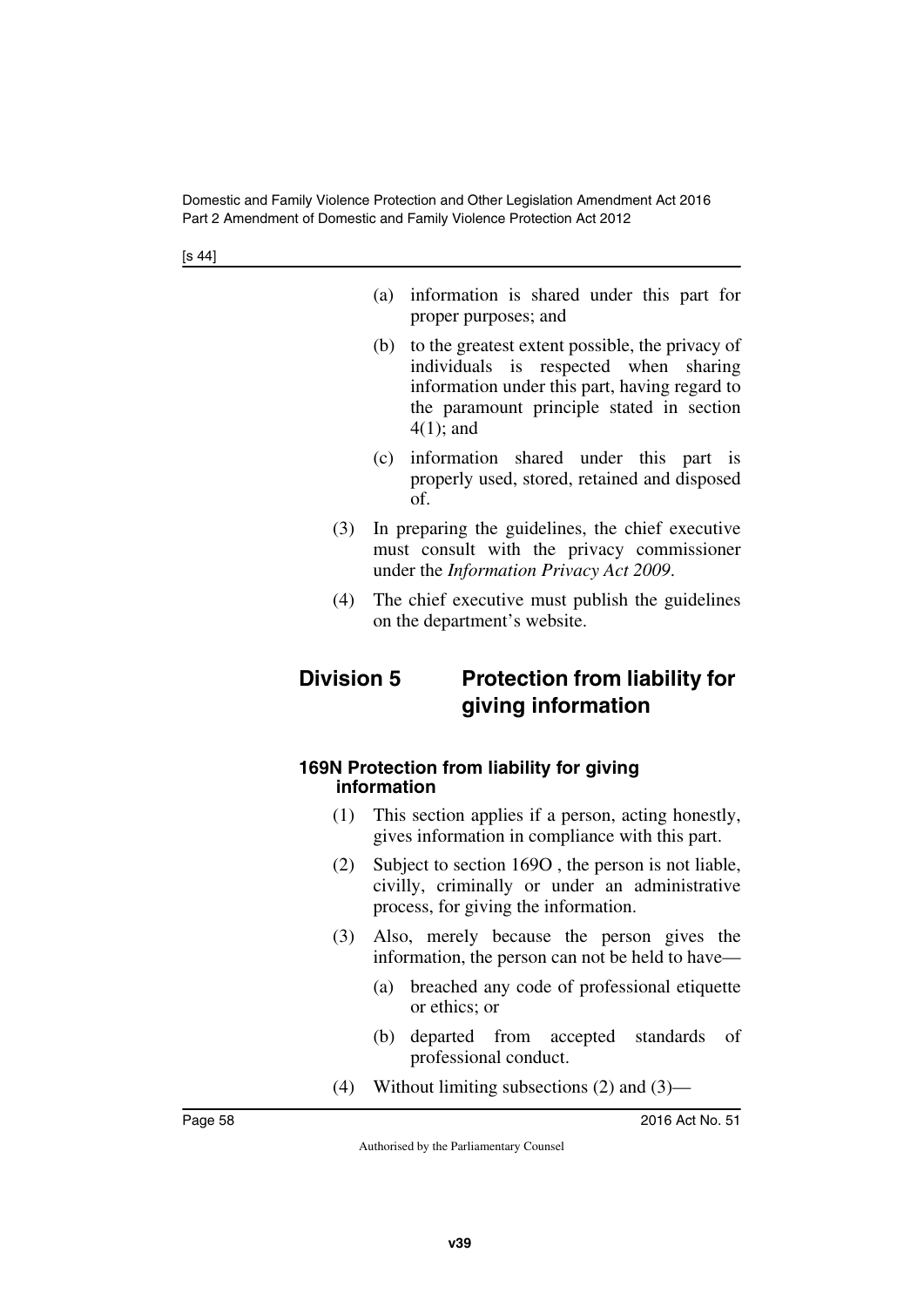[s 44]

- (a) in a proceeding for defamation, the person has a defence of absolute privilege for publishing the information; and
- (b) if the person would otherwise be required to maintain confidentiality about the information under an Act, oath or rule of law or practice, the person—
	- (i) does not contravene the Act, oath or rule of law or practice by giving the information; and
	- (ii) is not liable to disciplinary action for giving the information.

## **169O Interaction with other laws**

- (1) This part does not limit a power or obligation under another Act or law to give information.
- (2) Also, disclosure of information under this part does not waive, or otherwise affect, a privilege a person may claim in relation to the information under another Act or law.
- (3) Subject to subsection (4), this part applies to information despite any other law that would otherwise prohibit or restrict the giving of the information.

*Examples of other laws—*

- *Child Protection Act 1999*, section 188
- *Education (General Provisions) Act 2006*, section 426
- *Hospital and Health Boards Act 2011*, section 142(1)
- *Police Service Administration Act 1990*, section 10.1
- *Youth Justice Act 1992*, section 288
- (4) This part applies subject to the following provisions—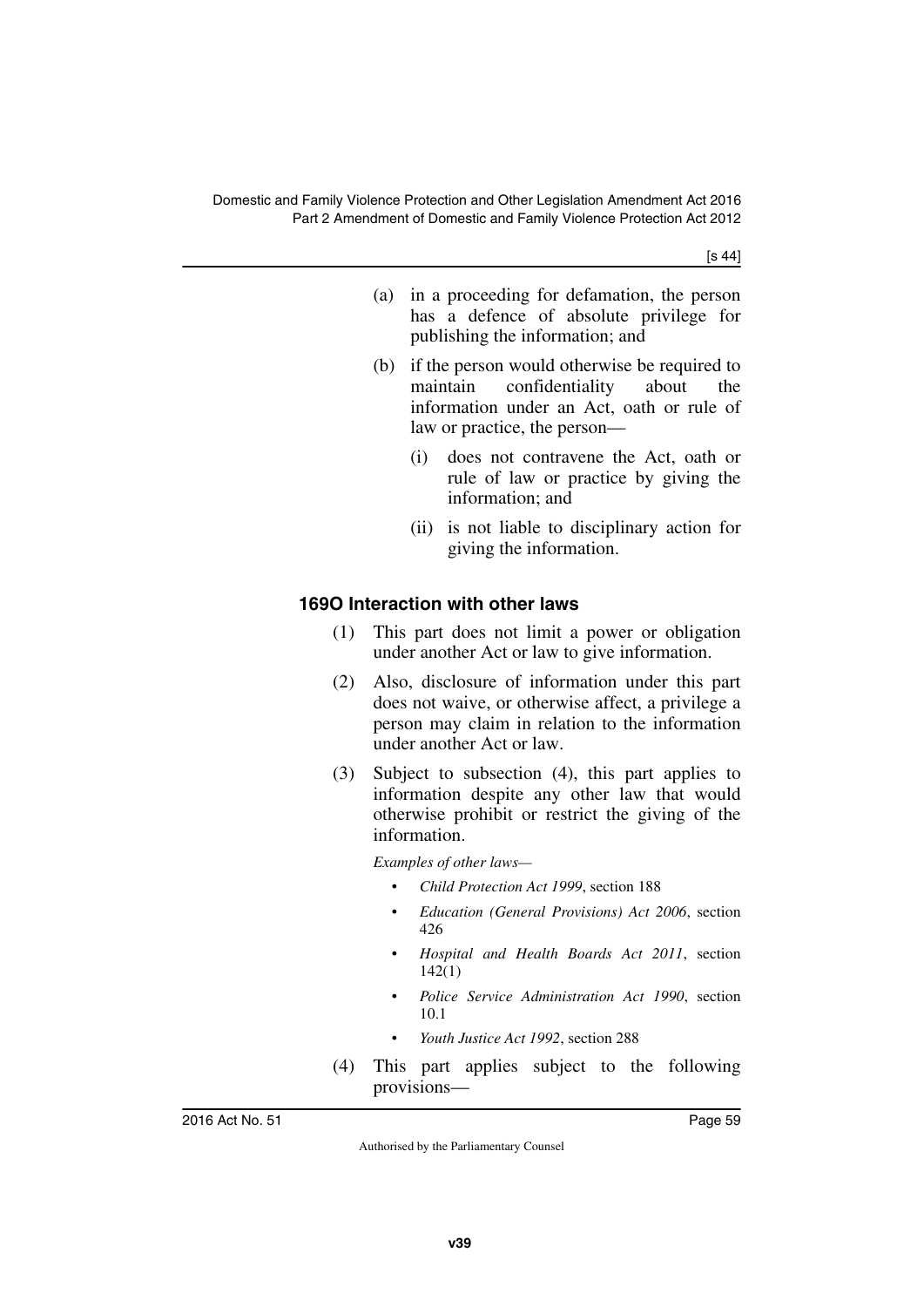- (a) the *Child Protection Act 1999*, section 186;
- (b) the Criminal Code, section 590AX;
- (c) the *Director of Public Prosecutions Act 1984*, section 24A;
- (d) the *Evidence Act 1977*, sections 21AZB, 21AZC and 93AA.

#### **45 Replacement of s 178 (Contravention of police protection notice)**

Section 178—

*omit, insert—*

## **178 Contravention of police protection notice**

(1) This section applies to a respondent in relation to whom a police protection notice is in force.

*Note—*

See section 113(1) for when a police protection notice takes effect.

(2) The respondent must not contravene the police protection notice.

Maximum penalty—120 penalty units or 3 years imprisonment.

- (3) A court hearing proceedings for the prosecution of an offence against subsection (2) must consider whether the police protection notice was issued in substantial compliance with part 4, division 2.
- (4) If the police protection notice took effect under section  $113(1)(b)$ , the prosecution bears the onus of proving, beyond a reasonable doubt, that the respondent has been told by a police officer about the existence of a police protection notice or about a condition of the notice the respondent is alleged to have contravened.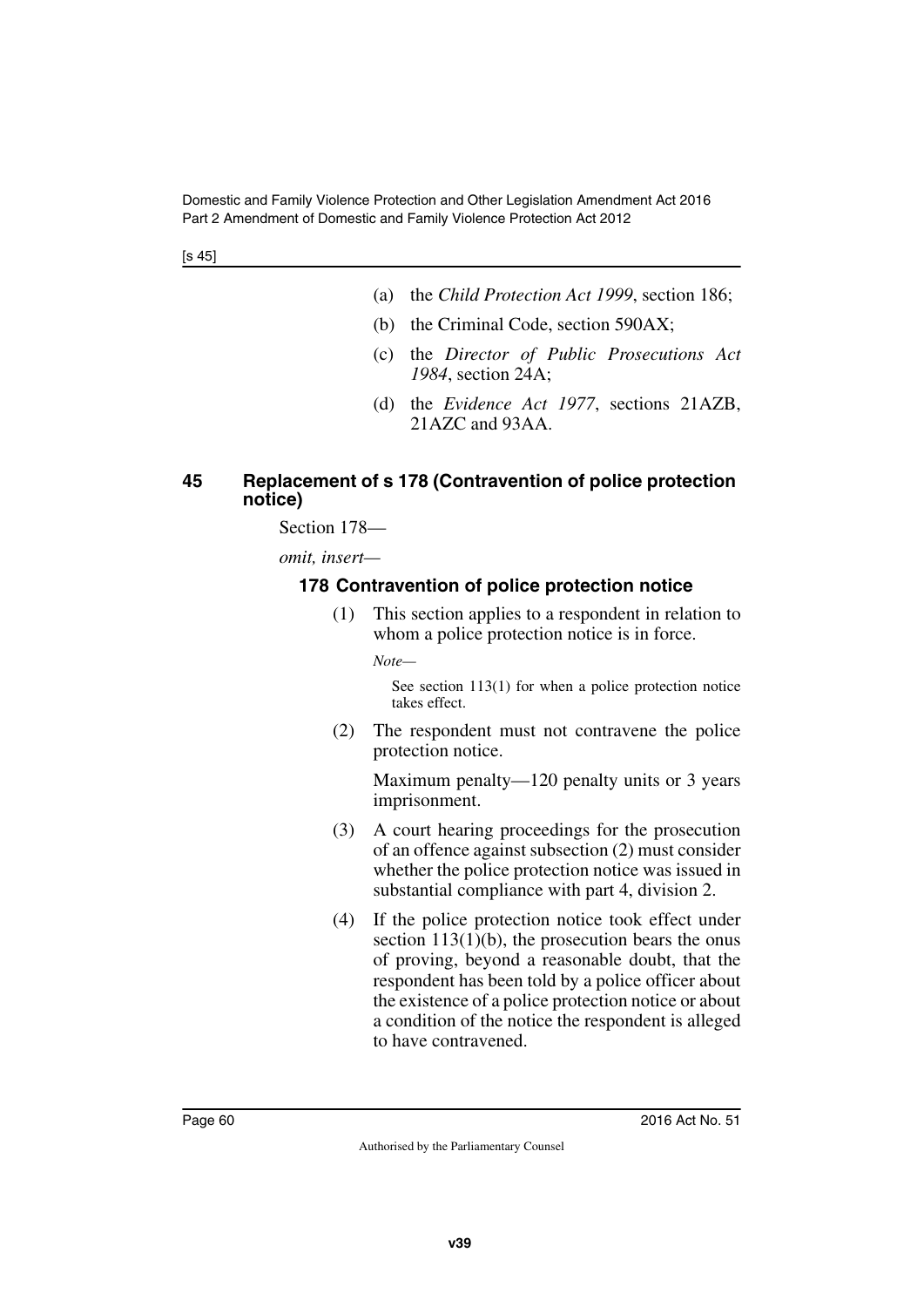[s 46]

#### **46 Amendment of s 179 (Contravention of release conditions)**

Section 179(2), penalty—

*omit, insert—*

Maximum penalty—120 penalty units or 3 years imprisonment.

## **47 Amendment of s 184 (Service of order on respondent)**

(1) Section 184(1)(c) and (6), 'a voluntary'—

*omit, insert—*

an

(2) Section 184(6) to (8)—

*renumber* as section 184(8) to (10).

(3) Section 184(5) *omit, insert—*

- (5) Also, subsection (2) does not apply—
	- $(a)$  if—
		- (i) a police officer has told the respondent, as mentioned in section 177(1)(c), about the existence of a domestic violence order made or varied by the court; and
		- (ii) the order, or the varied order, has been served on the respondent other than by being personally served on the respondent; or
	- (b) the order is a temporary protection order that—
		- (i) names the same aggrieved and named persons as a police protection notice that is, or release conditions that are, in force against the respondent; and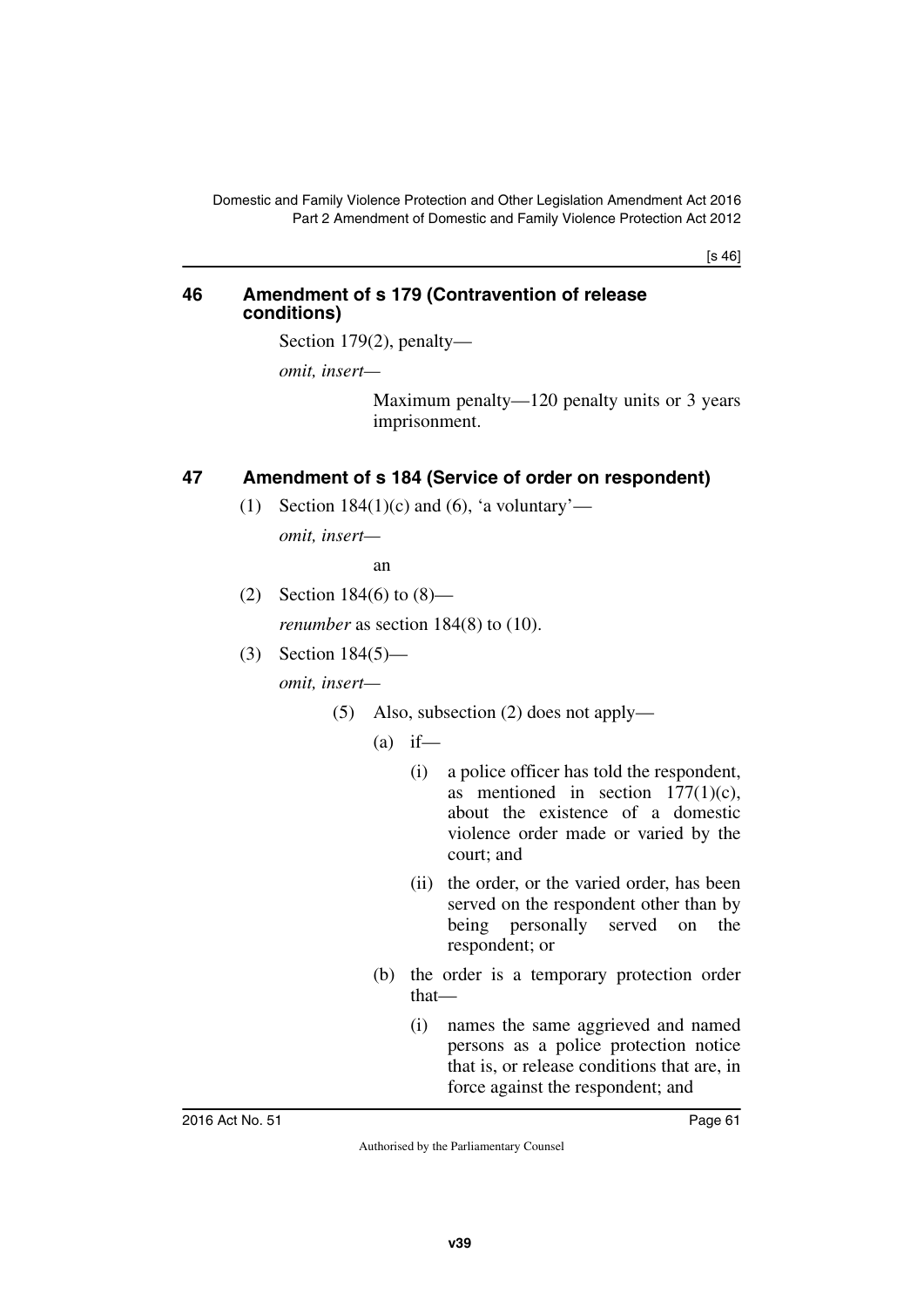[s 48]

- (ii) imposes the same conditions as the notice or conditions.
- (6) A temporary protection order mentioned in subsection (5)(b) is taken to have been served on the respondent when it was made.
- (7) For subsection (5)(b), in deciding whether a temporary protection order imposes the same conditions as a police protection notice, a cool-down condition included in the notice is not to be taken into account.
- (4) Section 184, note, '(Domestic violence order to include written explanation)'—

*omit, insert—*

for the requirement for a copy of a domestic violence order served on, or given or sent to, the respondent under this section to include a written explanation of the order

## **48 Amendment of s 192 (Review of Act)**

(1) Section 192(1), 'commencement of this section'—

*omit, insert—*

relevant day

(2) Section 192—

*insert—*

(4) In this section—

*relevant day* means the day the *Domestic and Family Violence Protection and Other Legislation Amendment Act 2016*, section 48 commenced.

## **49 Insertion of new pt 10, div 3**

After section 215—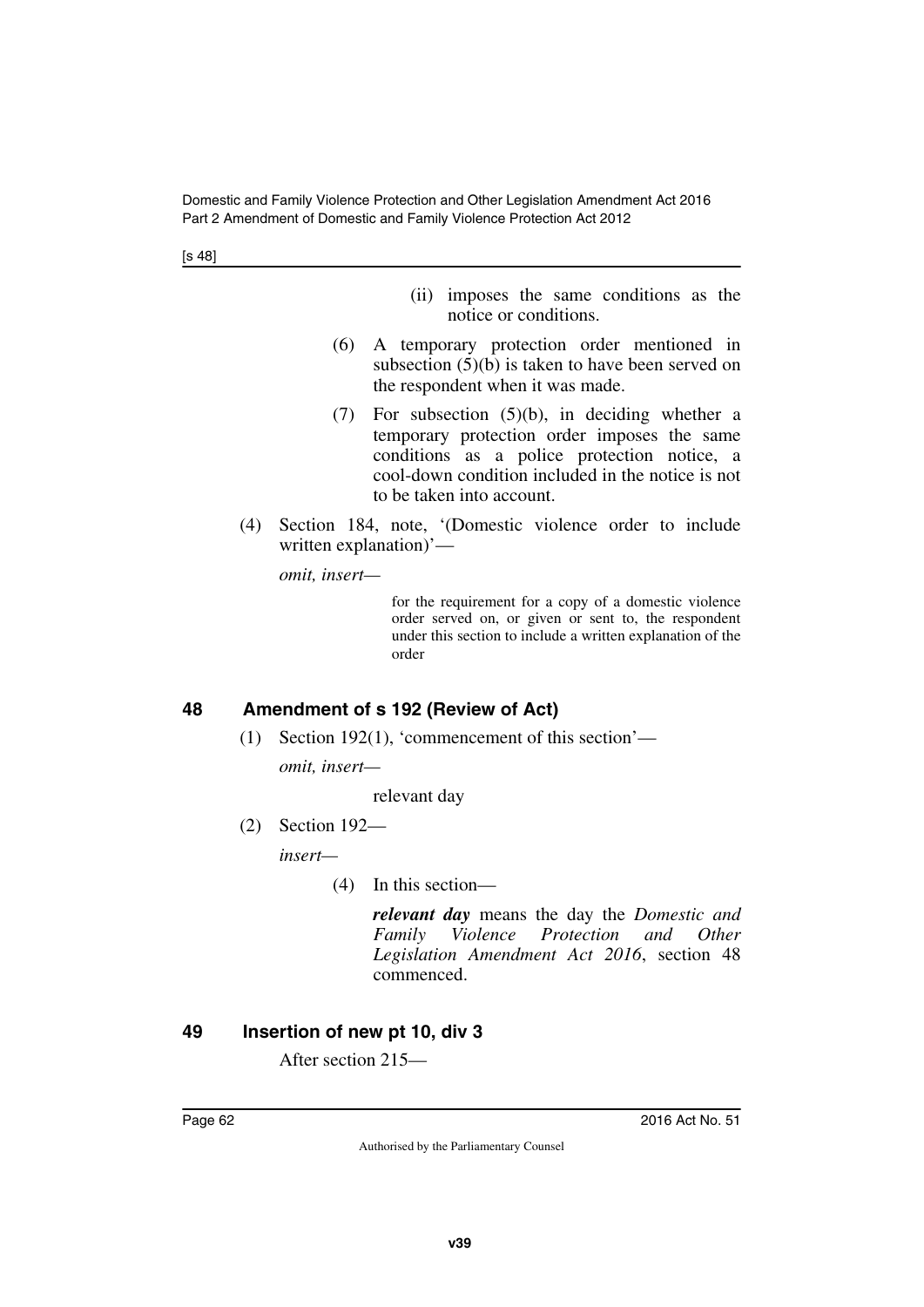[s 49]

*insert—*

# **Division 3 Transitional provisions for Domestic and Family Violence Protection and Other Legislation Amendment Act 2016**

# **Subdivision 1 Preliminary**

## **216 Definitions for division**

In this division—

*amended Act* means this Act as amended by the amendment Act.

*amendment Act* means the *Domestic and Family Violence Protection and Other Legislation Amendment Act 2016*.

# **Subdivision 2 Transitional provisions for amendment Act, part 2, division 2**

## **217 Application to make or vary domestic violence order**

- (1) The amended Act applies to a proceeding for an application to make or vary a domestic violence order whether the proceeding was started before or after the commencement.
- (2) Without limiting subsection (1), if an intervention order has previously been made against the respondent, the respondent's compliance with the order must not be the only reason the court decides—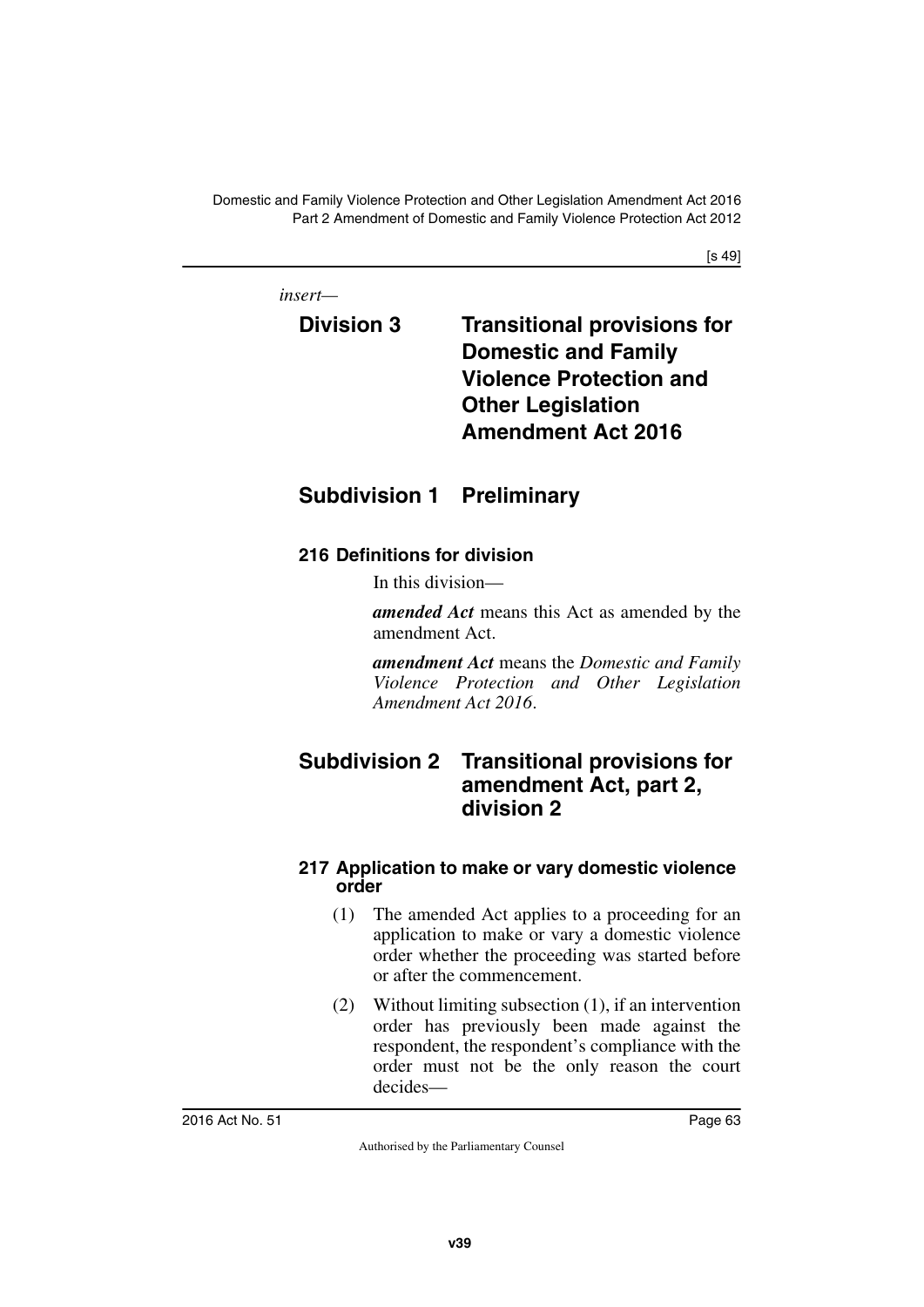- (a) for an application to make a protection order—to refuse to make a protection order; or
- (b) for an application to vary a domestic violence order—to vary a protection order.

#### **218 Obligation for domestic violence order to include written explanation**

- (1) This section applies in relation to a domestic violence order made before the commencement.
- (2) Section 85, as in force immediately before the commencement, continues to apply in relation to the domestic violence order.
- (3) Without limiting subsection (2)—
	- (a) the information a written explanation of the domestic violence order is required to include is the information mentioned in section 84(2) or (3) as in force immediately before the commencement; and
	- (b) section 85, as amended by the amendment Act, does not apply to a copy of the domestic violence order given to the respondent, or the respondent's appointee, or sent to the respondent under section 184(4).

#### **219 Duration of existing protection orders**

- (1) This section applies to a protection order made before the commencement if the protection order—
	- (a) was in force immediately before the commencement; and
	- (b) did not state a day on which it ends.
- (2) Section 97, as in force immediately before the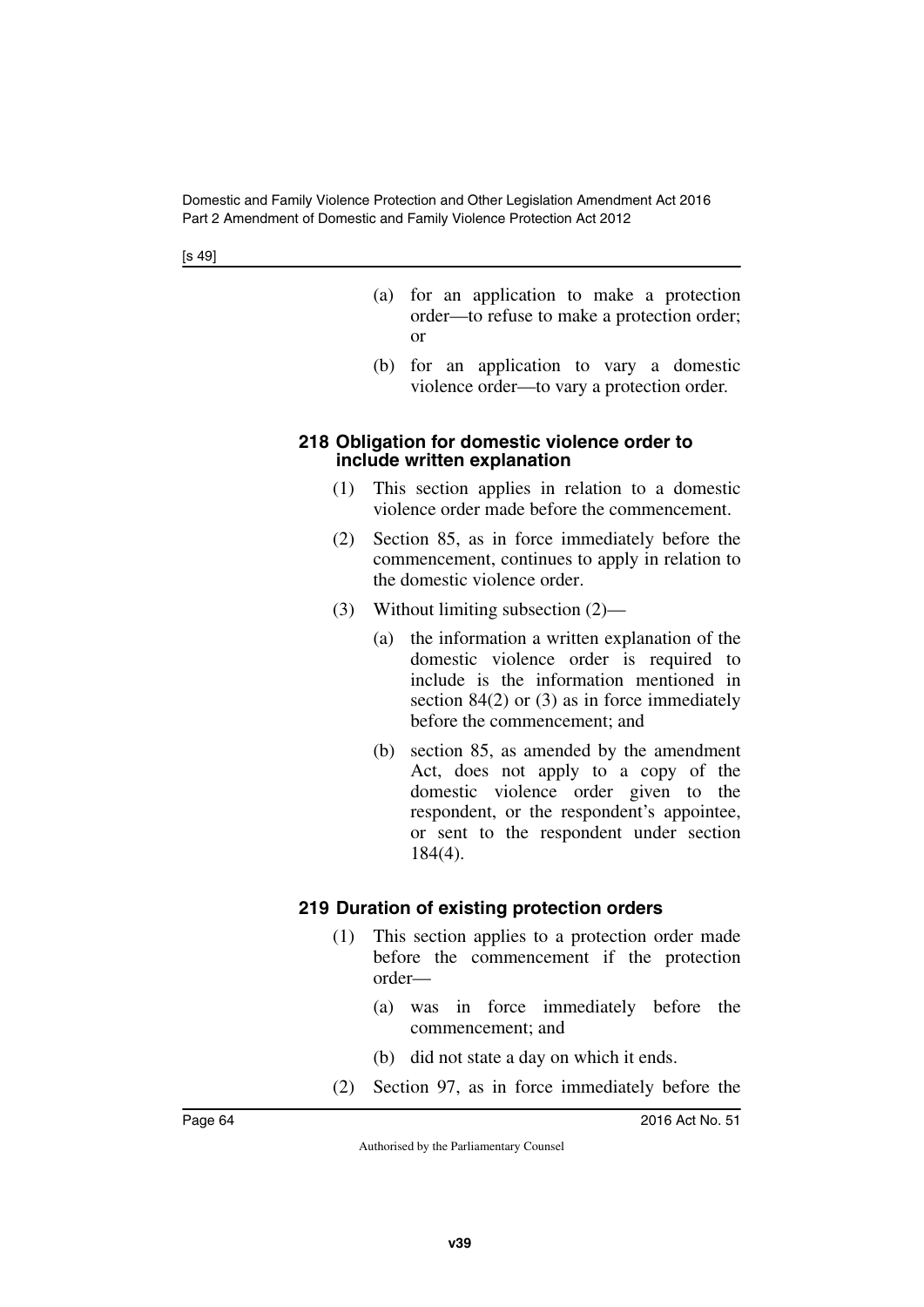[s 49]

commencement, continues to apply to the protection order unless the protection order is varied to change its duration.

(3) Section 97, as amended by the amendment Act, applies in relation to an application to vary the duration of the protection order.

## **220 Existing voluntary intervention orders**

- (1) A voluntary intervention order in force immediately before the commencement is taken to be an intervention order under the amended Act.
- (2) A reference in this Act to an intervention order includes a reference to a voluntary intervention order made before the commencement.

## **221 Police protection notices**

A police officer may issue a police protection notice against a person under the amended Act—

- (a) whether the person's behaviour that the police officer reasonably believes is domestic violence occurred before or after the commencement; and
- (b) whether the person was taken into custody under part 4, division 3 before or after the commencement.

## **222 Release conditions**

A releasing police officer may release a person from custody on release conditions under section 125, as amended by the amendment Act, whether the person was taken into custody under part 4, division 3 before or after the commencement.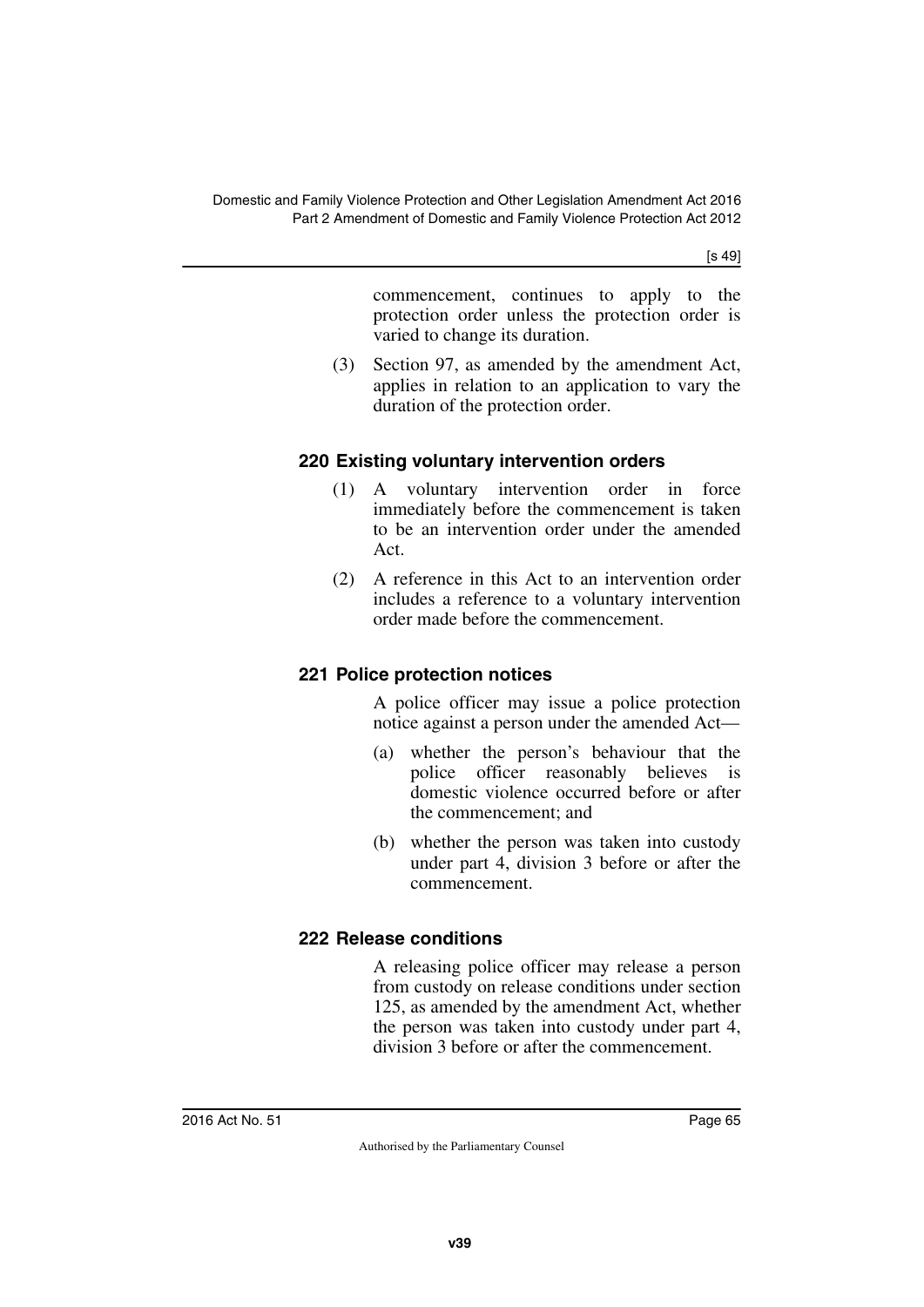[s 50]

## **50 Amendment of schedule (Dictionary)**

(1) Schedule, definitions *family law order*, *named person*, *offence involving domestic violence*, *ouster condition*, *return condition* and *voluntary intervention order*—

*omit.*

(2) Schedule—

*insert—*

*cool-down condition* see section 107(1).

*domestic violence offence* means—

- (a) a domestic violence offence within the meaning of the Criminal Code, section 1; or
- (b) an offence under part 7.

*family law order* means either of the following that relates to a child of a respondent or an aggrieved—

- (a) an order, injunction, undertaking, plan or recognisance mentioned in the *Family Law Act 1975* (Cwlth), section 68R;
- (b) an order, injunction, undertaking, plan or bond mentioned in the *Family Court Act 1997* (WA), section 176.

*information*, for part 5A, see section 169C .

*intervention order* see section 69(1).

#### *named person*—

- (a) in relation to a domestic violence order, see section 24(6); or
- (b) in relation to a police protection notice, see section 101B (2).

*no-contact condition* see section 107A(1).

#### *ouster condition*—

(a) in relation to a domestic violence order, see section 63; or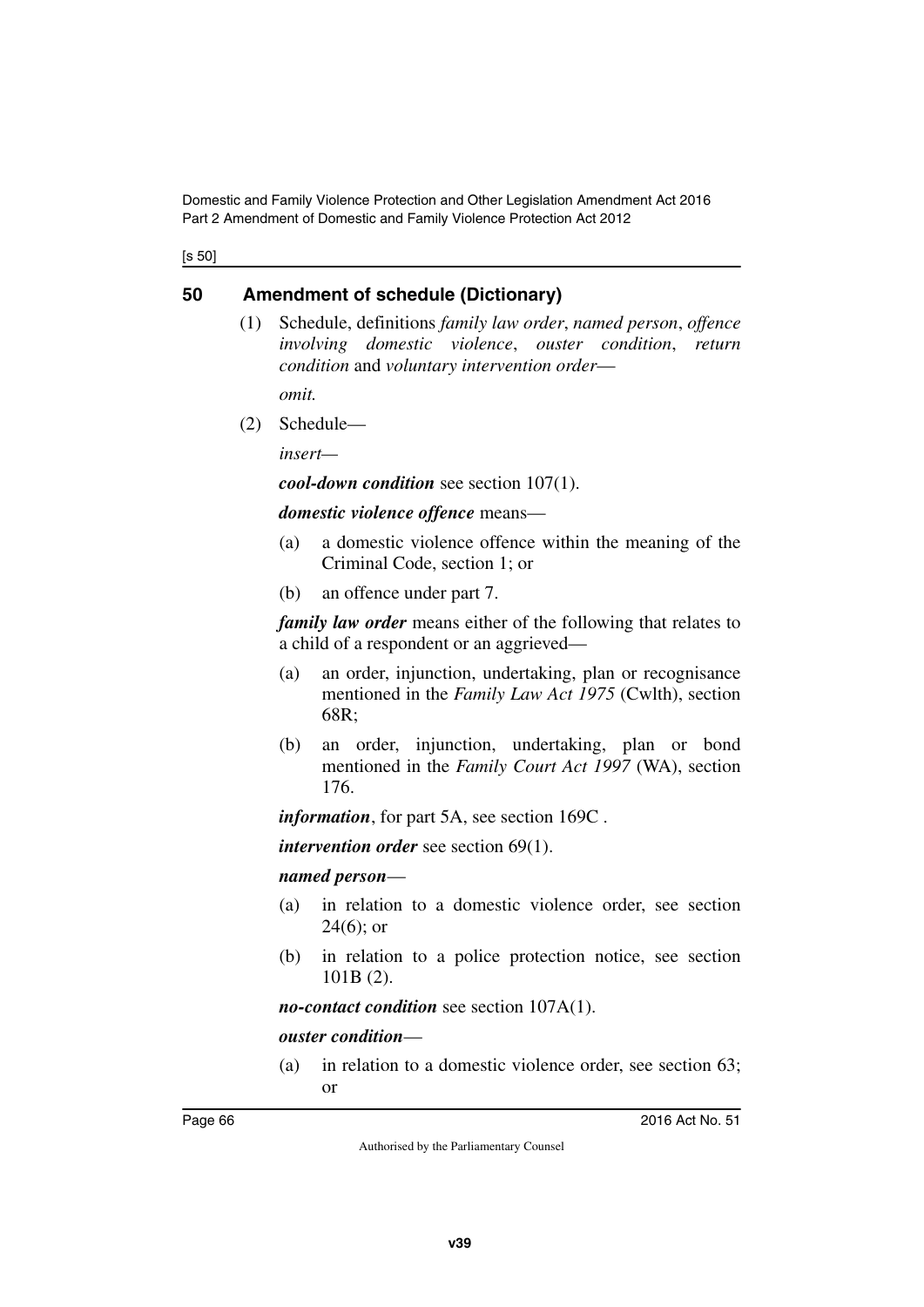[s 51]

(b) in relation to a police protection notice, see section 107B.

*police prosecutor* means a police officer or service legal officer whose duties include acting or appearing for the prosecution in a proceeding.

*prescribed entity*, for part 5A, see section 169C .

*release conditions* see section 125(2).

*return condition*—

- (a) in relation to a domestic violence order, see section 65; or
- (b) in relation to a police protection notice, see section  $107C(1)$ .

*specialist DFV service provider*, for part 5A, see section 169C .

*support service provider*, for part 5A, see section 169C .

(3) Schedule, definition *police protection notice*, 'section 101' *omit, insert—*

sections  $101(1)$  and  $101A(1)$ 

(4) Schedule, definition *varied order*, '91(4)' *omit, insert—*

91(6)

## **Division 3 Amendments to implement national domestic violence orders scheme**

#### **51 Amendment of s 22 (Child as aggrieved or respondent)**

Section 22(3)—

*omit, insert—*

(3) Subsection (2) does not limit—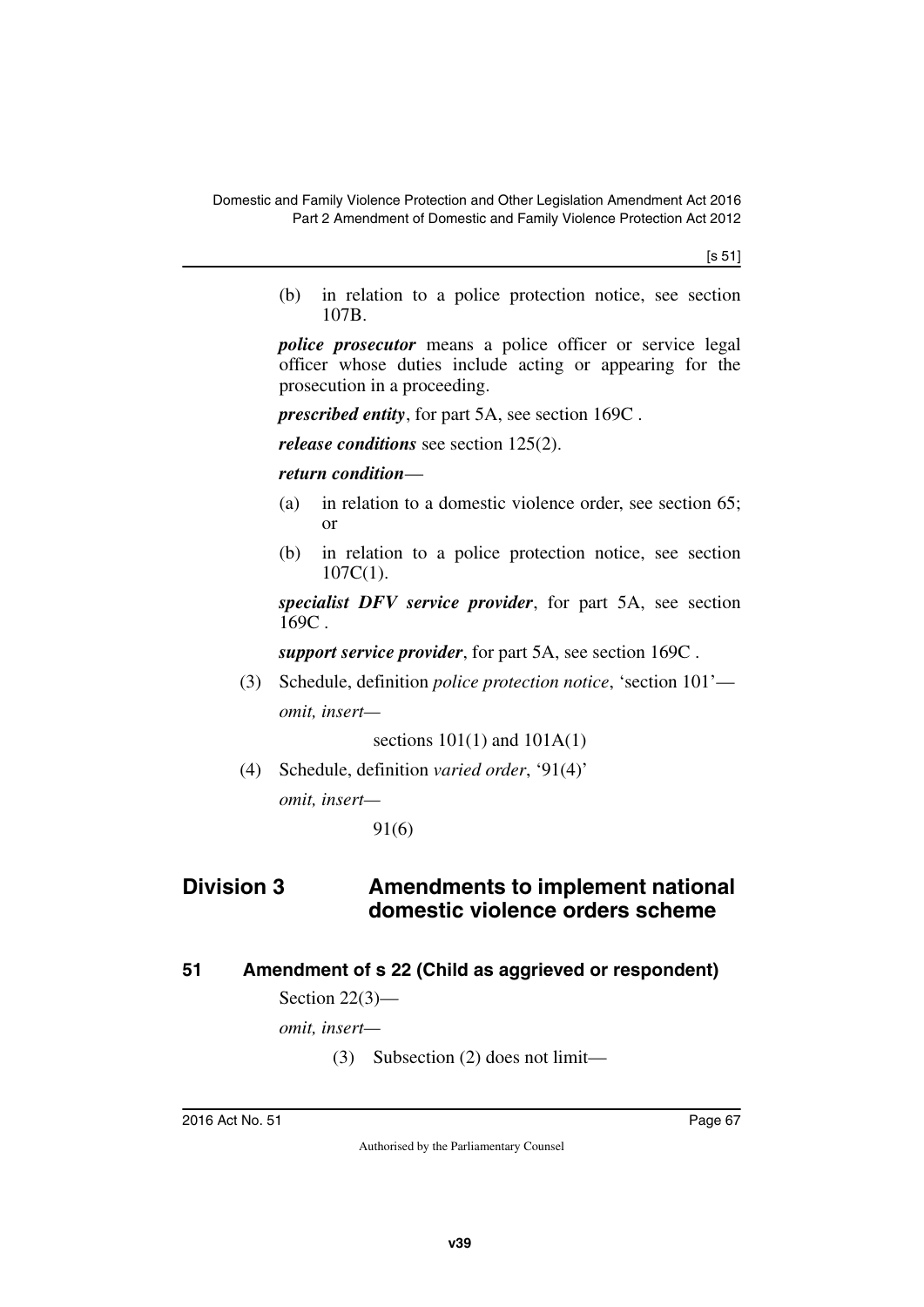[s 52]

- (a) the interstate orders that are recognised interstate orders under part 6; or
- (b) the New Zealand orders that may be registered under part 6, division 4.

#### **52 Amendment of s 30 (What can happen if a respondent does not comply with a domestic violence order)**

Section 30(1), 'registered'—

*omit, insert—*

recognised

## **53 Replacement of s 31 (What is the effect of an interstate order)**

Section 31—

*omit, insert—*

#### **31 What is the effect of an order made in another State or New Zealand**

- (1) If a person has obtained an interstate order in another State, the interstate order is a recognised interstate order under part 6 and enforceable under this Act.
- (2) If a person has obtained a New Zealand order, the New Zealand order—
	- (a) may be registrable in Queensland under part 6 or in another State under a corresponding law; and
	- (b) if registered in Queensland or another State, is a recognised interstate order under part 6 and enforceable under this Act.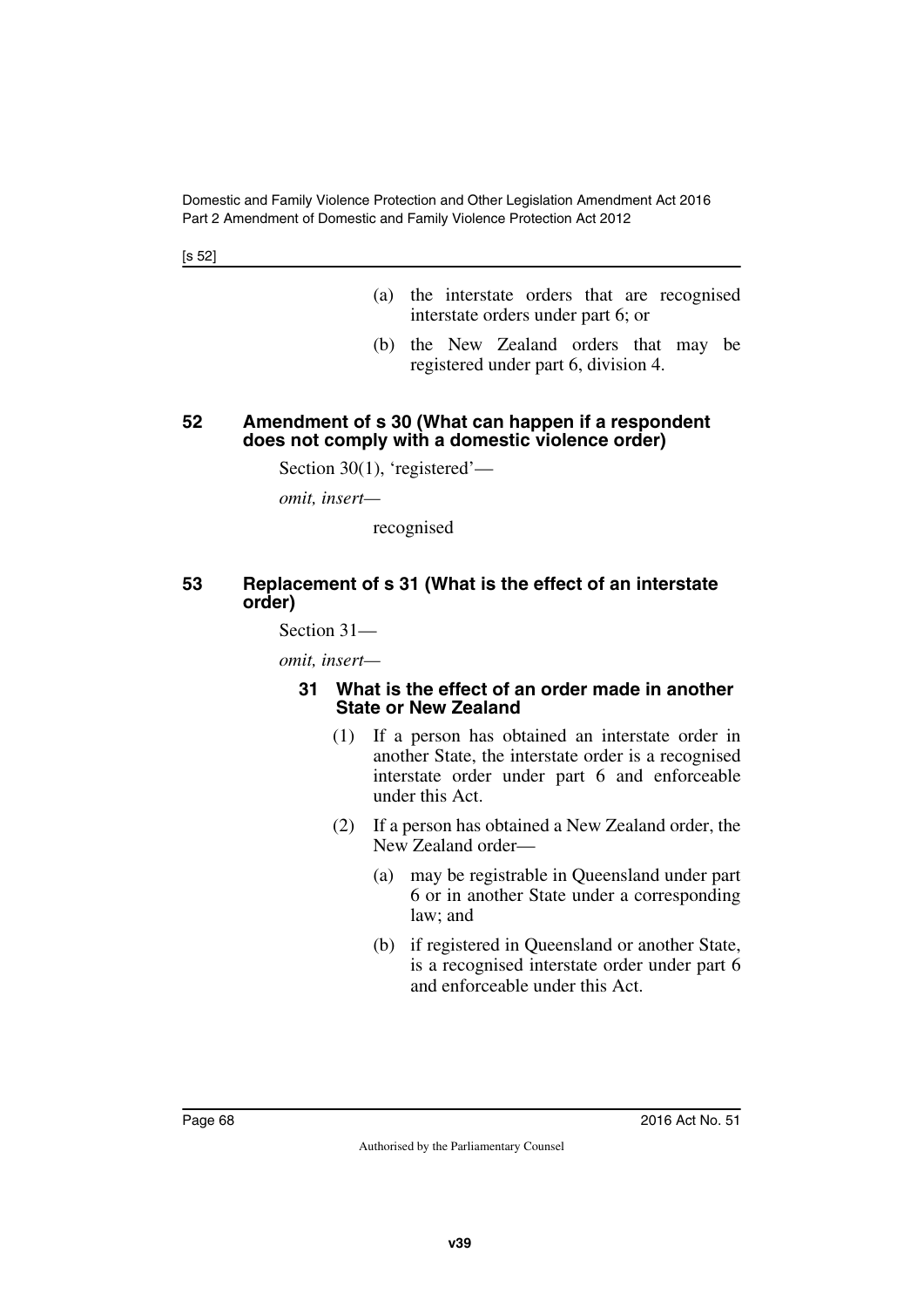[s 54]

#### **54 Amendment of s 101 (Police officer may issue police protection notice)**

Section 101(1)(c), after 'domestic violence order'—

*insert—*

or recognised interstate order

## **55 Amendment of s 110 (Explanation)**

- (1) Section  $110(3)(a)(i)$  and  $(ii)$  *renumber* as section 110(a)(ii) and (iii).
- (2) Section 110(3)(a)—

*insert—*

 (i) the notice may be enforceable in other States and New Zealand without further notice to the respondent; and

#### **56 Amendment of s 162 (Notification of police commissioner)**

Section  $162(1)(c)(i)$  and  $(ii)$ —

*omit, insert—*

- (i) variation of a recognised interstate order; or
- (ii) registration of a New Zealand order; or
- (iii) variation of a New Zealand order as it is registered in Queensland or the period for which the order has effect in Queensland; or
- (iv) revocation of the registration of a New Zealand order;

## **57 Replacement of pt 6 (Registration of interstate orders)**

Part 6—

*omit, insert—*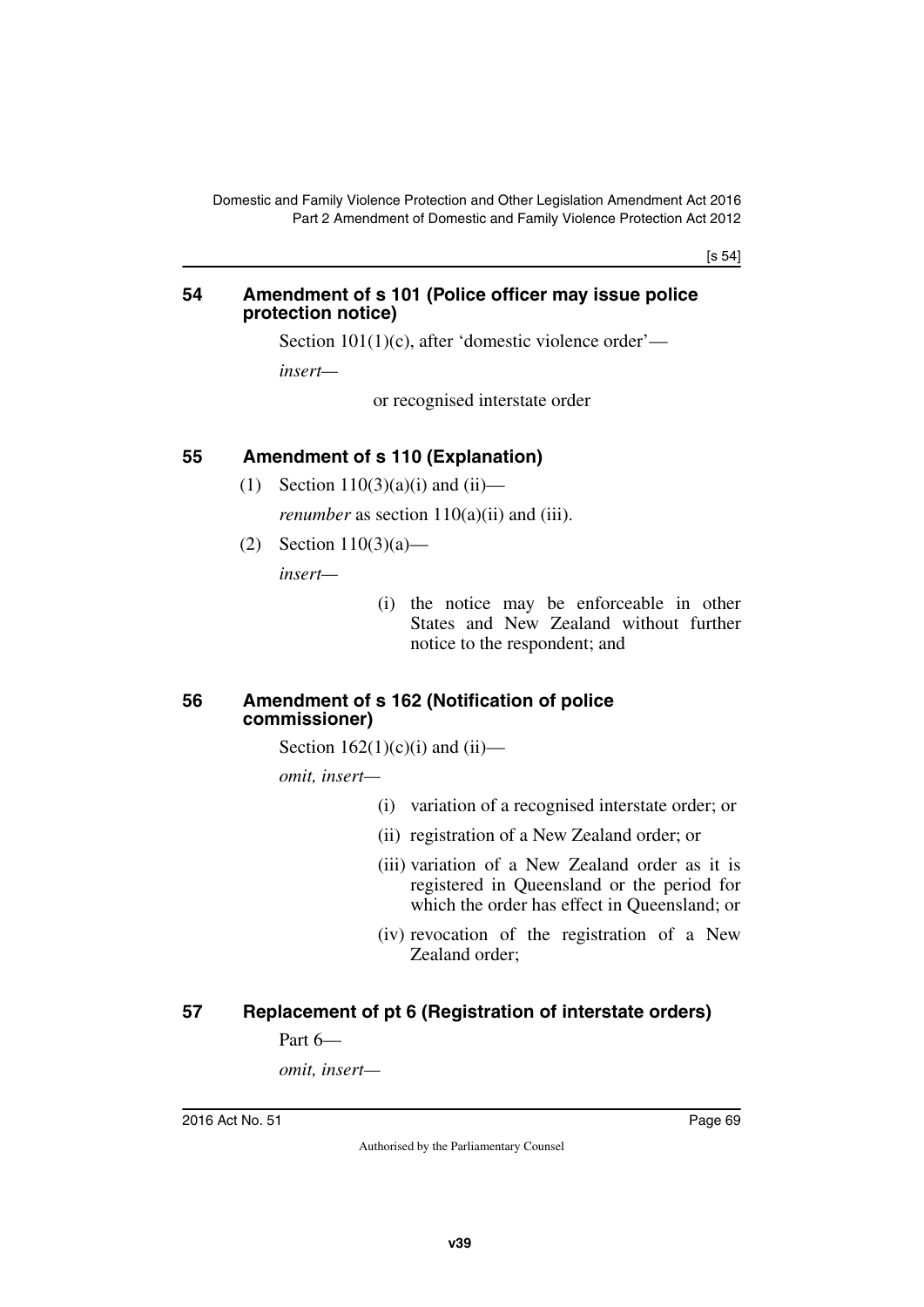[s 57]

# **Part 6 National recognition of domestic violence orders**

*Note—*

To ensure the greatest possible harmonisation for national recognition of domestic violence orders, this part closely follows corresponding legislation enacted in other Australian jurisdictions. Accordingly, this part is not entirely consistent with Queensland's current drafting style.

# **Division 1 Preliminary**

## **170 Object of part**

This part establishes, in conjunction with the corresponding laws, a national recognition scheme for DVOs (or domestic violence orders).

## **171 Definitions for part**

In this part—

*corresponding law* means a law of another State that contains provisions that substantially correspond with this part.

*DVO* means a local order, an interstate order or a New Zealand order.

*final order* means a DVO that is not an interim order.

#### *interim order*—

- (a) means a DVO of an interim or provisional nature; and
- (b) includes the following—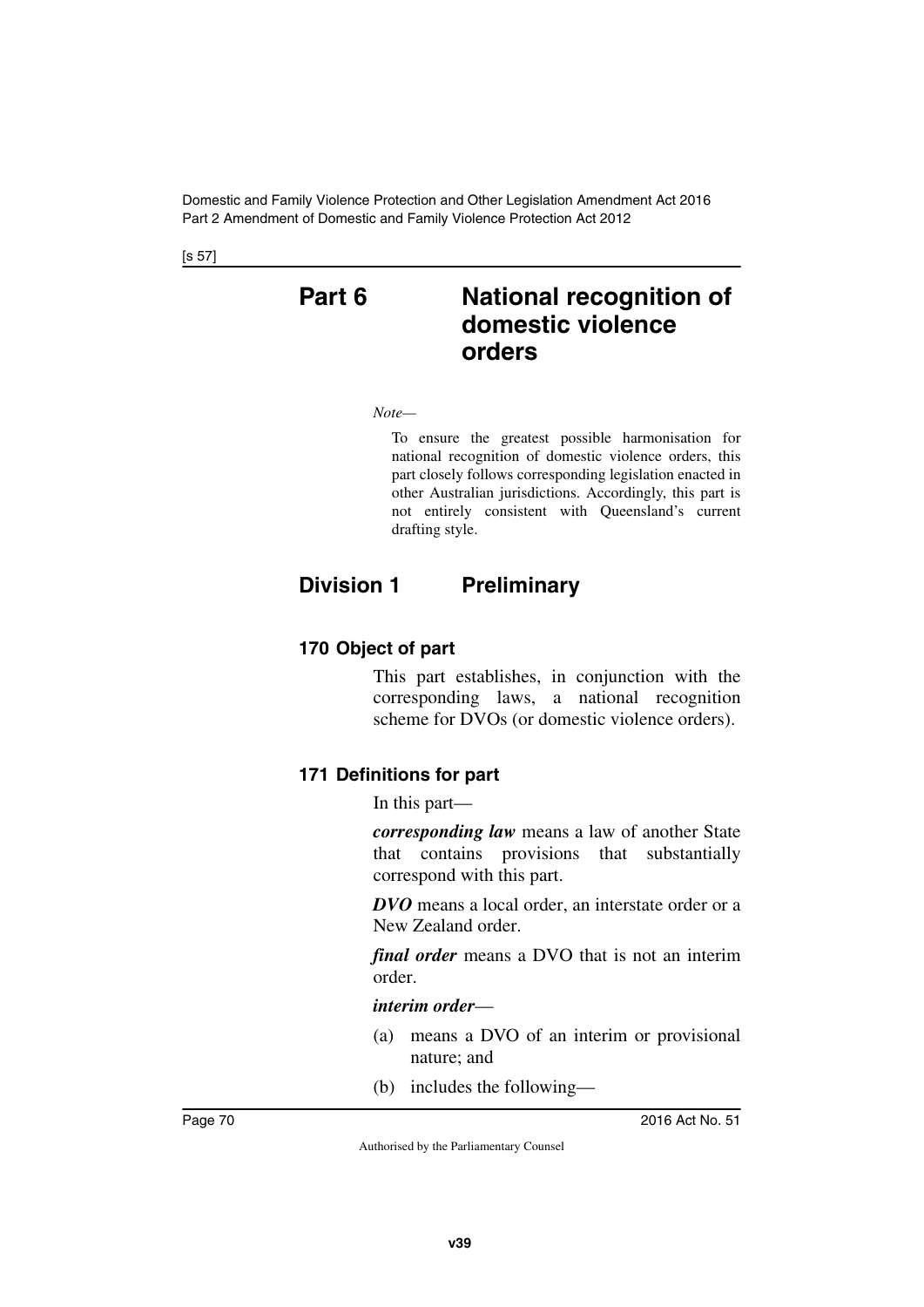- (i) a temporary protection order;
- (ii) a police protection notice;
- (iii) release conditions;
- (iv) another DVO made by a police officer;
- (v) another DVO declared by regulation to be an interim order.

*interstate order* see section 173.

*interstate law enforcement agency* means—

- (a) the police force of another State; or
- (b) another agency of another State responsible for the enforcement of DVOs in that State.

### *issuing authority* means—

- (a) generally—a court or person with power to make, vary or revoke a DVO under the law of a participating jurisdiction; or
- (b) for a DVO—the court that, or person who, made the DVO.

*local order* see section 172.

*make* includes issue.

*New Zealand order* means an order made under the *Domestic Violence Act 1995* (NZ) or under an Act repealed by that Act.

*participating jurisdiction* means the following jurisdictions—

- (a) Queensland;
- (b) another State in which a corresponding law is enacted.

*properly notified* see section 175.

*protected person* means—

(a) in relation to a local order—the aggrieved and each named person; or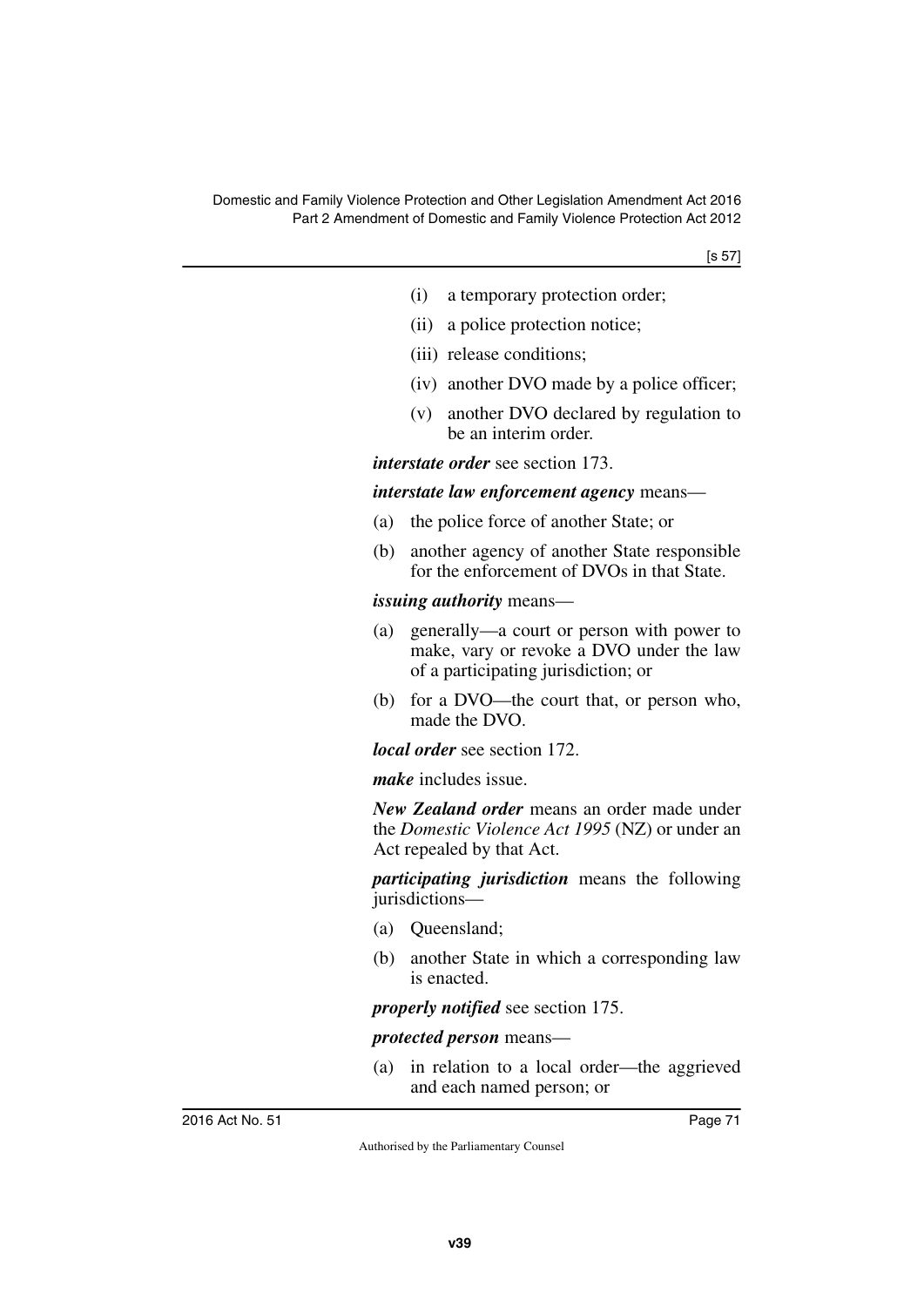[s 57]

(b) otherwise—a person for whose protection or benefit a DVO is made.

*recognised interstate order* see section 176A(1).

*registered foreign order* see section 174.

*registered New Zealand order* means a New Zealand order registered under division 4.

*respondent* means the person against whom a DVO is made.

*revoke* includes cancel.

*variation application* see section 176I(1).

## **172 Meaning of** *local order*

A *local order* means a domestic violence order, police protection notice or release conditions.

*Note—*

A registered New Zealand order is not a local order even though, under section  $176 (1)(a)$ , it is taken to have been made in Queensland.

## **173 Meaning of** *interstate order*

An *interstate order* is an order made by a court or a police officer of another State that is declared by regulation to be an interstate order.

*Note—*

A registered foreign order is not an interstate order even though, under section  $176 (1)(a)$ , it is taken to have been made in the State in which it is registered as a registered foreign order.

## **174 Meaning of** *registered foreign order*

A *registered foreign order* means a New Zealand order that is—

(a) a registered New Zealand order; or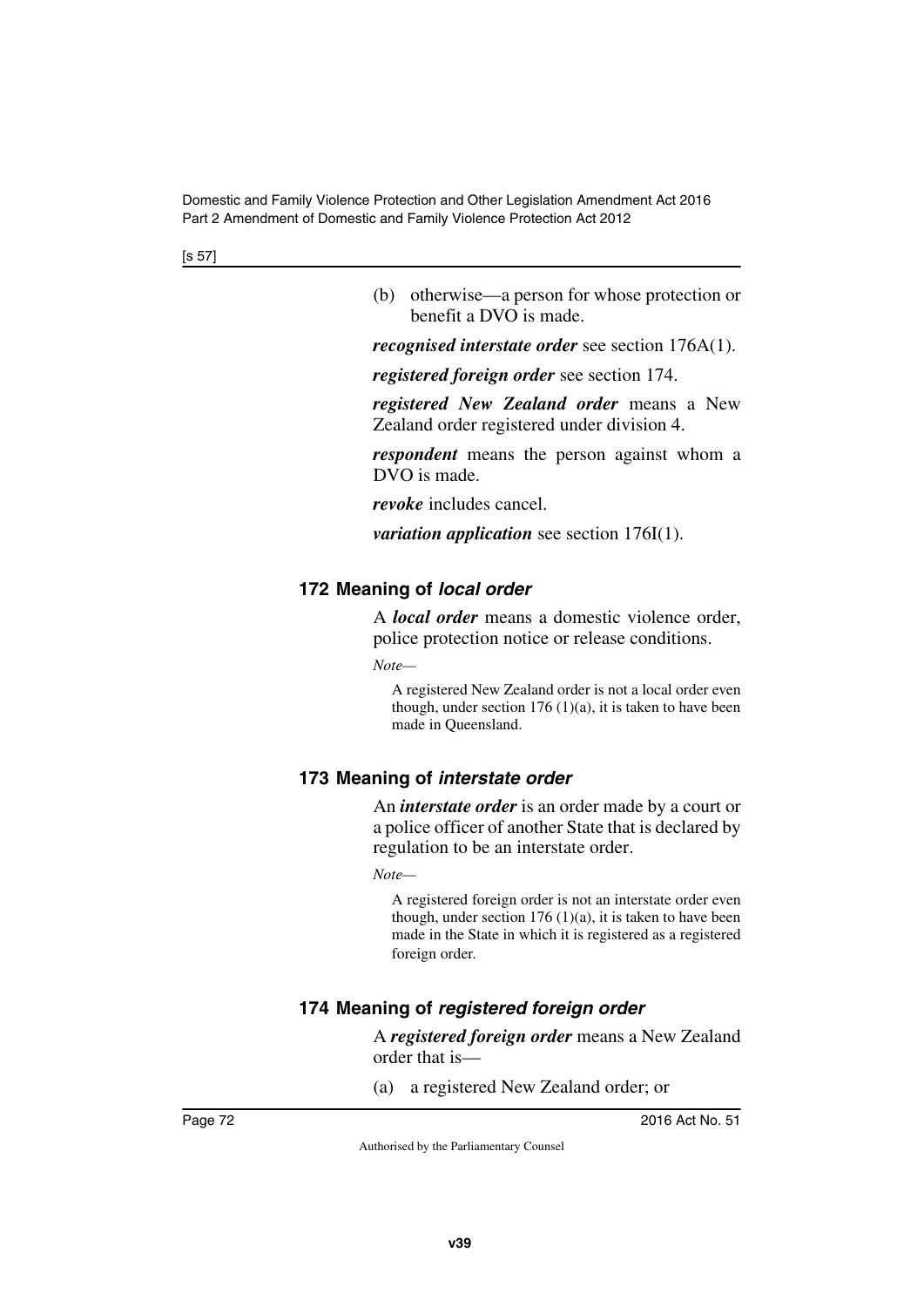[s 57]

(b) declared by regulation to be a registered foreign order.

## **175 Meaning of** *properly notified*

- (1) The making of a local order is *properly notified* under this Act if—
	- (a) for a local order that is a domestic violence order—the respondent is served with a copy of the order under section 133(1)(a) or 184 or otherwise becomes enforceable against the respondent under section 177(1); or

*Note—*

A domestic violence order becomes enforceable against a respondent under section 177(1) when it is made (if the respondent is present in court), when it is served on the respondent or when a police office tells the respondent about the existence of the order and its conditions.

(b) for a local order that is a police protection notice—the respondent is served with the notice under section 109 or the notice otherwise takes effect under section 113(1); or

*Note—*

A police protection notice takes effect under section 113(1) when it is served on the respondent or when a police officer tells the respondent about the existence of the notice and its conditions.

(c) for a local order that is release conditions—the conditions are served on the respondent under section 124(1)(e).

*Note—*

See section 188 for additional requirements that apply if a document is required to be served on a child.

(2) The making of an interstate order is *properly notified* under the law of the State in which it is made in the circumstances provided for by the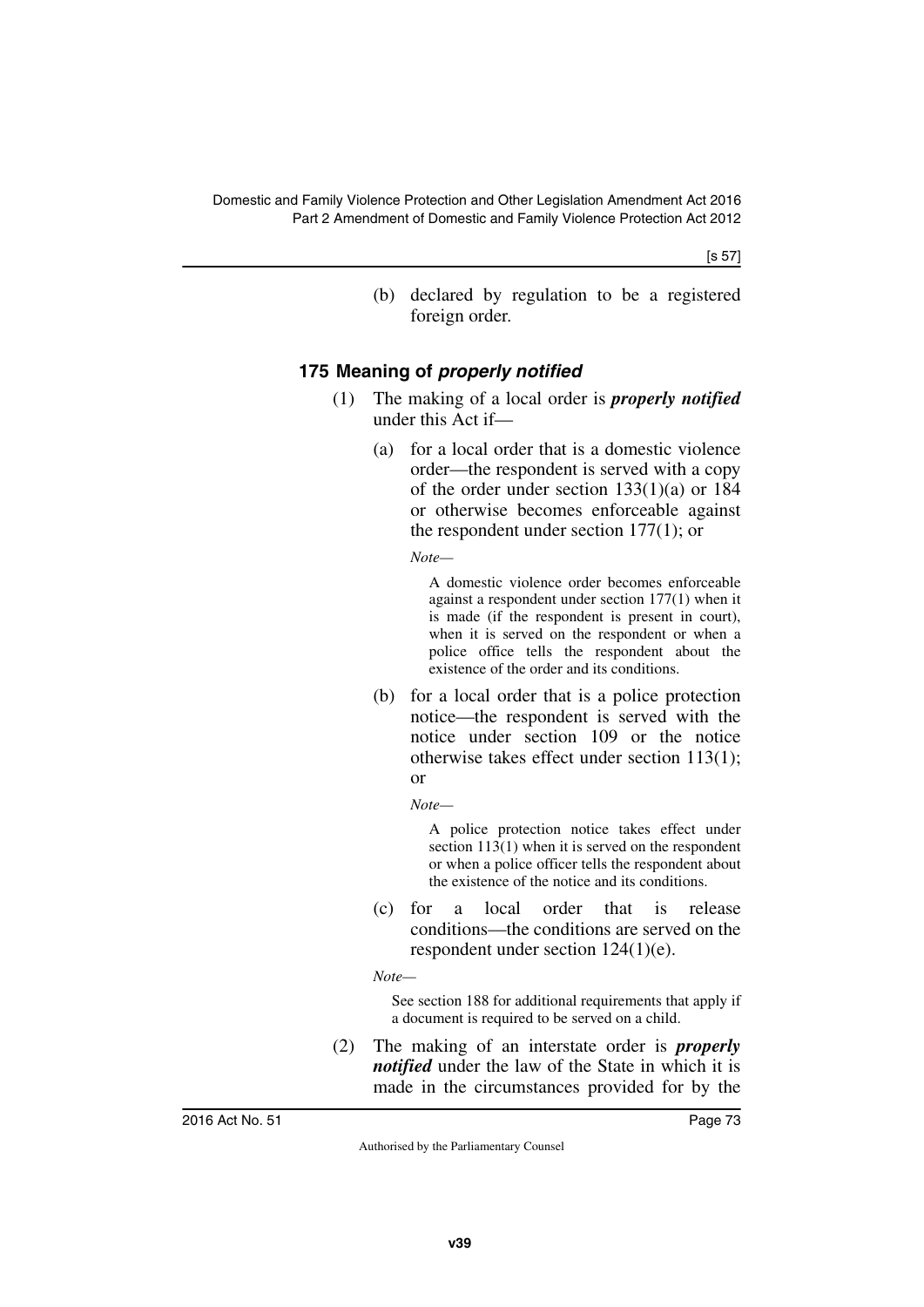corresponding law of that State.

- (3) A variation to a recognised interstate order that is done in Queensland is *properly notified* under this Act if—
	- (a) the respondent is served with a copy of the variation under section 184; or

*Notes—*

- 1 Under section 91(5), a court that varies a local order must make a copy of the order that states the details and conditions of the order after the variation. This is referred to in the Act as the *varied order*.
- 2 Section 184 sets out the requirements for service of a varied order on the respondent.
- (b) the variation otherwise takes effect under section 99.
- (4) A variation to a recognised interstate order or local order that is done in another State is *properly notified* under the law of that State in the circumstances provided for by the corresponding law of that State.
- (5) Despite subsections (1) and (2), a registered foreign order is *properly notified*—
	- (a) under this Act when it is registered under division 4; or
	- (b) under the law of another State when it is registered in that State.

### **176 Special provisions for registered foreign orders**

- (1) For the purpose of this part, a registered foreign order—
	- (a) is taken to be made in the State in which it is registered as a registered foreign order; and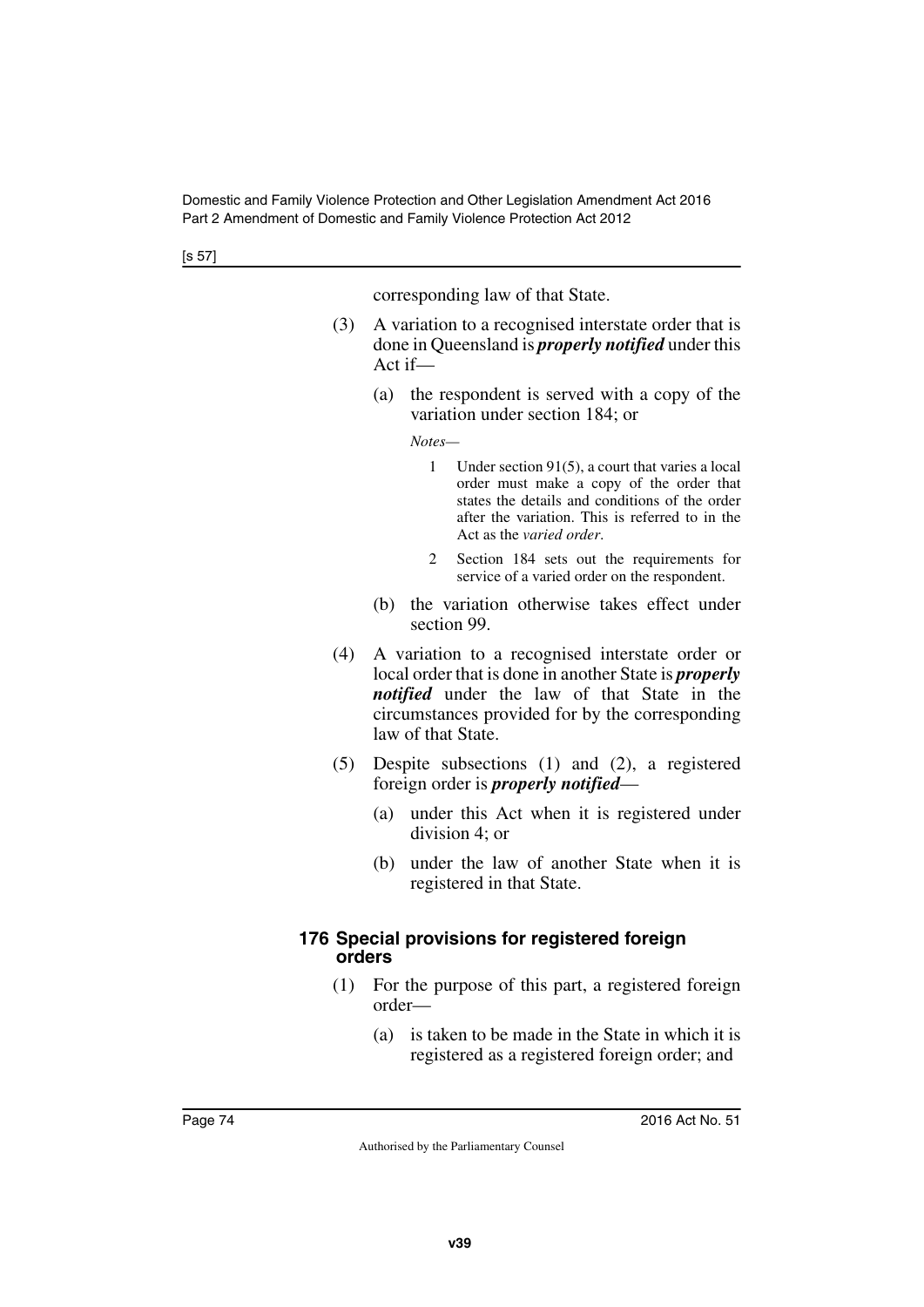[s 57]

- (b) is taken to be made when it becomes a registered foreign order in that State.
- (2) A registered foreign order is varied or revoked, for the purpose of this part, if its registration as a registered foreign order is varied or revoked.

# **Division 2 National recognition of DVOs**

# **Subdivision 1 General principles**

### **176A Interstate and foreign DVOs are** *recognised interstate orders*

- (1) Each of the following is a *recognised interstate order*—
	- (a) an interstate order made in a participating jurisdiction;
	- (b) a registered foreign order registered in a participating jurisdiction.

*Note—*

The corresponding laws of other participating jurisdictions treat domestic violence orders made, and police protection notices and release conditions issued, in Queensland as *recognised interstate orders* for the purposes of those laws. See also section 223.

- (2) An interstate order or registered foreign order—
	- (a) becomes a recognised interstate order when it is made in a participating State; and
	- (b) subject to this part, remains a recognised interstate order while it remains in force in the State in which it was made.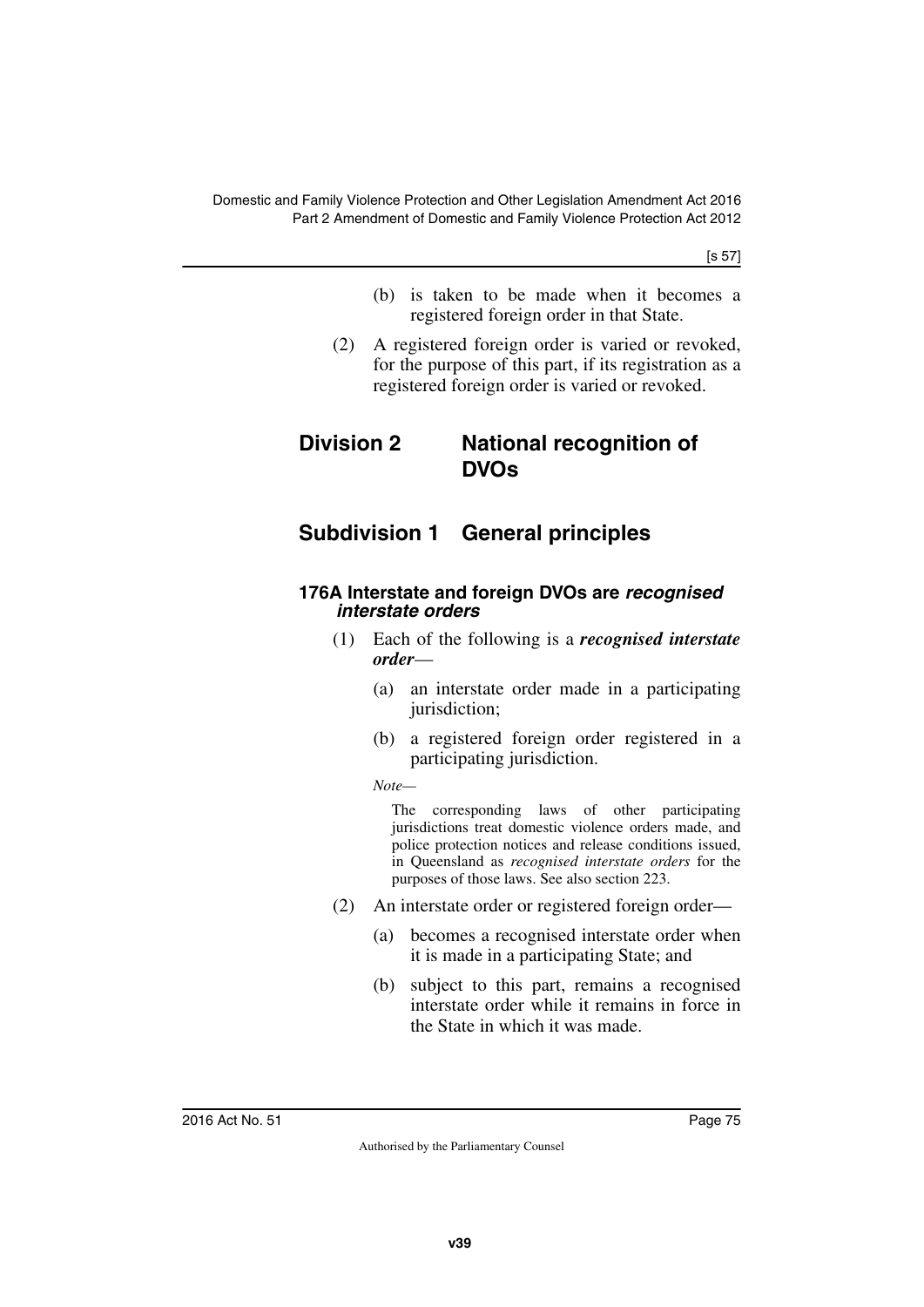### **176B Recognised interstate order prevails over earlier comparable DVOs**

- (1) A recognised interstate order (a *new order*) prevails over either of the following made before the new order (each an *earlier comparable DVO*)—
	- (a) a comparable recognised interstate order; or
	- (b) a comparable local order.
- (2) When the new order becomes enforceable against the respondent—
	- (a) the earlier comparable DVO stops being a recognised interstate order; or
	- (b) the earlier comparable local order stops having effect.
- (3) A local order that stops having effect under subsection (2) is taken to have ended under section 97.
- (4) However, an earlier comparable DVO continues to be a recognised interstate order or local order, and to have effect, to the extent it relates to a person who is not a protected person under the new order.
- (5) A DVO made by a police officer does not prevail over a comparable DVO made by a court of any State.
- (6) A DVO is *comparable* with another DVO if—
	- (a) the DVOs are made against the same respondent; and
	- (b) the DVOs are made for the protection of 1 or more of the same protected persons.

## **176C Making of new orders**

Nothing in this part stops a person applying for, or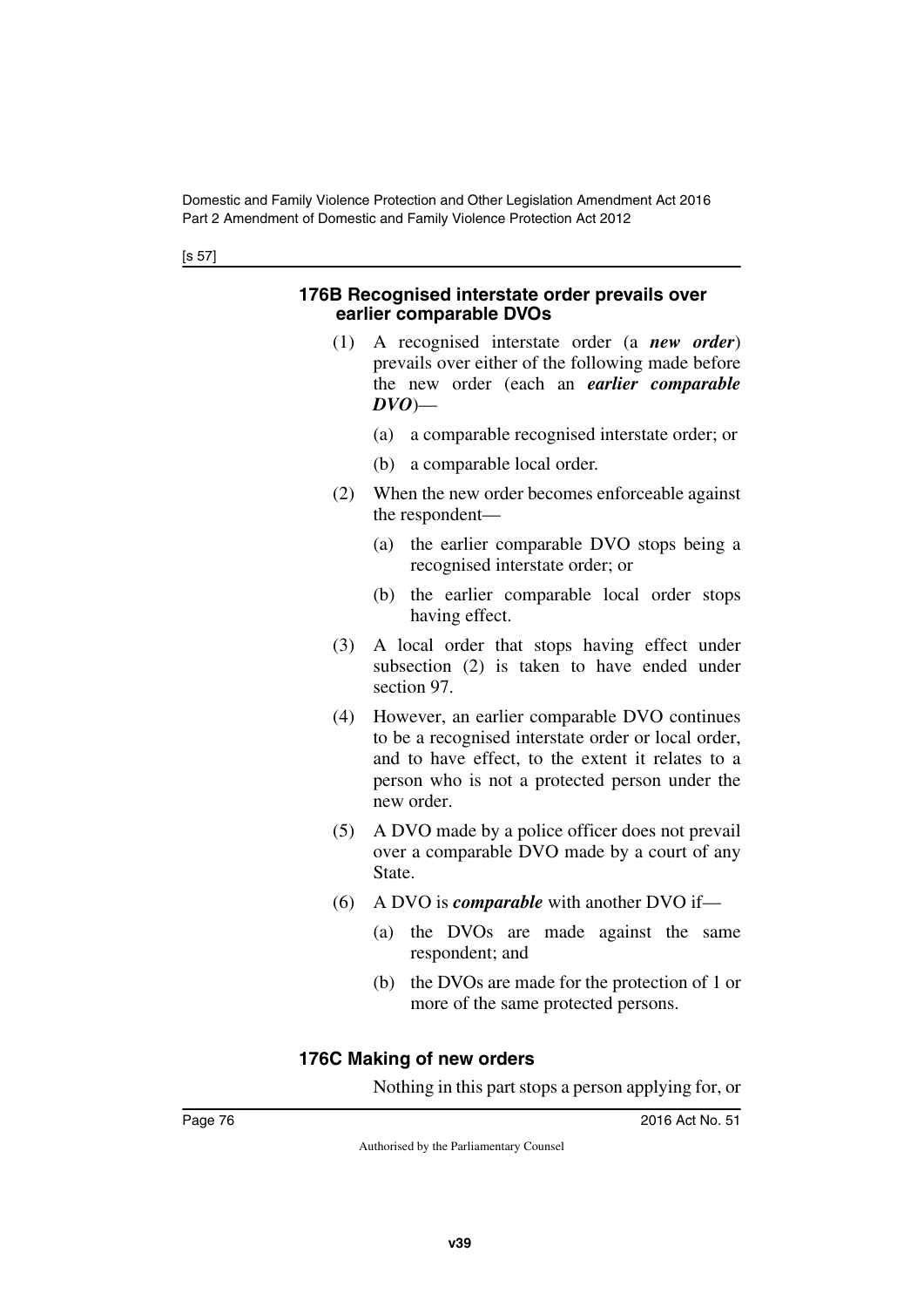[s 57]

a court making, a domestic violence order even though a recognised interstate order applies to the same respondent.

# **Subdivision 2 Enforcement of recognised interstate orders**

## **176D Recognised interstate order may be enforced**

- (1) A recognised interstate order that has been properly notified under the law of the State in which it was made—
	- (a) has the same effect as a local order; and
	- (b) may be enforced against a respondent as if it were a local order that had been properly notified under this Act.
- (2) A recognised interstate order mentioned in subsection (1) includes a recognised interstate order as varied by a variation—
	- (a) done in a participating jurisdiction by a court under this part or a corresponding law; and
	- (b) of which the respondent has been properly notified under the law of the State in which the variation was done.
- (3) A variation to a local order done in another jurisdiction may be enforced against a respondent as if the respondent had been properly notified of the variation under this Act if—
	- (a) the variation was done by a court under a corresponding law; and
	- (b) the respondent was properly notified of the variation under the law of the State in which the variation was done.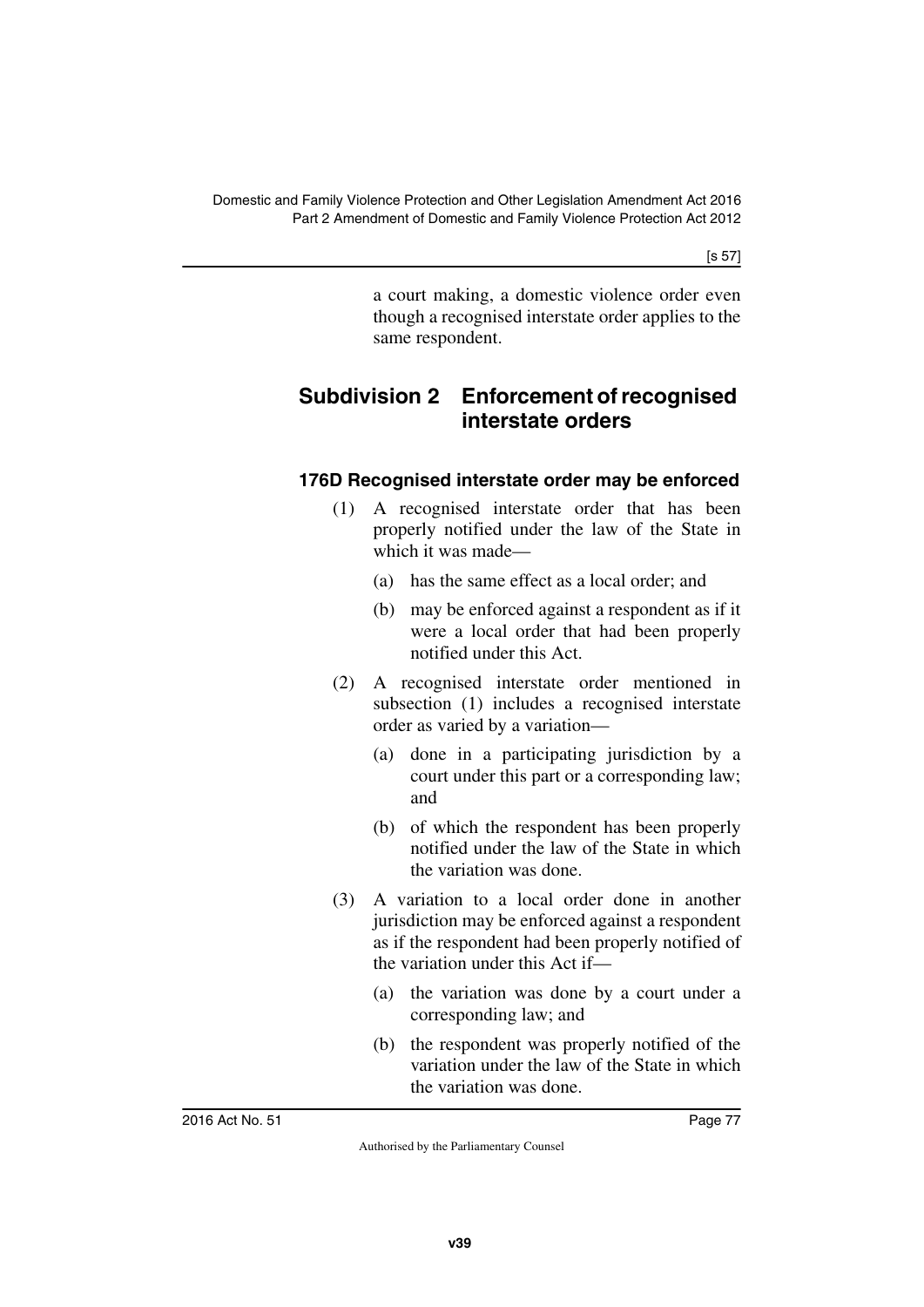- (4) A prohibition, restriction or condition imposed by a recognised interstate order—
	- (a) has the same meaning as it would have in the State in which the order was made; and
	- (b) may be enforced as if it were a prohibition, restriction or condition of a local order.

## **176E Penalty for contravention**

- (1) This section applies for the purpose of working out the maximum penalty for an offence of contravening a recognised interstate order.
- (2) A previous contravention of a recognised interstate order that constituted an offence is to be treated as a previous offence of contravening a local order.

## **176F Licences, permits and other authorisations**

- (1) This section applies if a law of Queensland (a *relevant law*) restricts the grant of an authorisation, or authorises or requires an authorisation to be suspended or revoked, if a person is or has been named as a respondent in a local order.
- (2) The relevant law applies to a person who is or has been named as a respondent in a recognised interstate order as if it were a local order.
- (3) For the purposes of a relevant law—
	- (a) a recognised interstate order that is a final order is to be treated in the same way as a local order that is a final order; and
	- (b) a recognised interstate order that is an interim order is to be treated in the same way as a local order that is an interim order.
- (4) This section applies subject to the Weapons Act.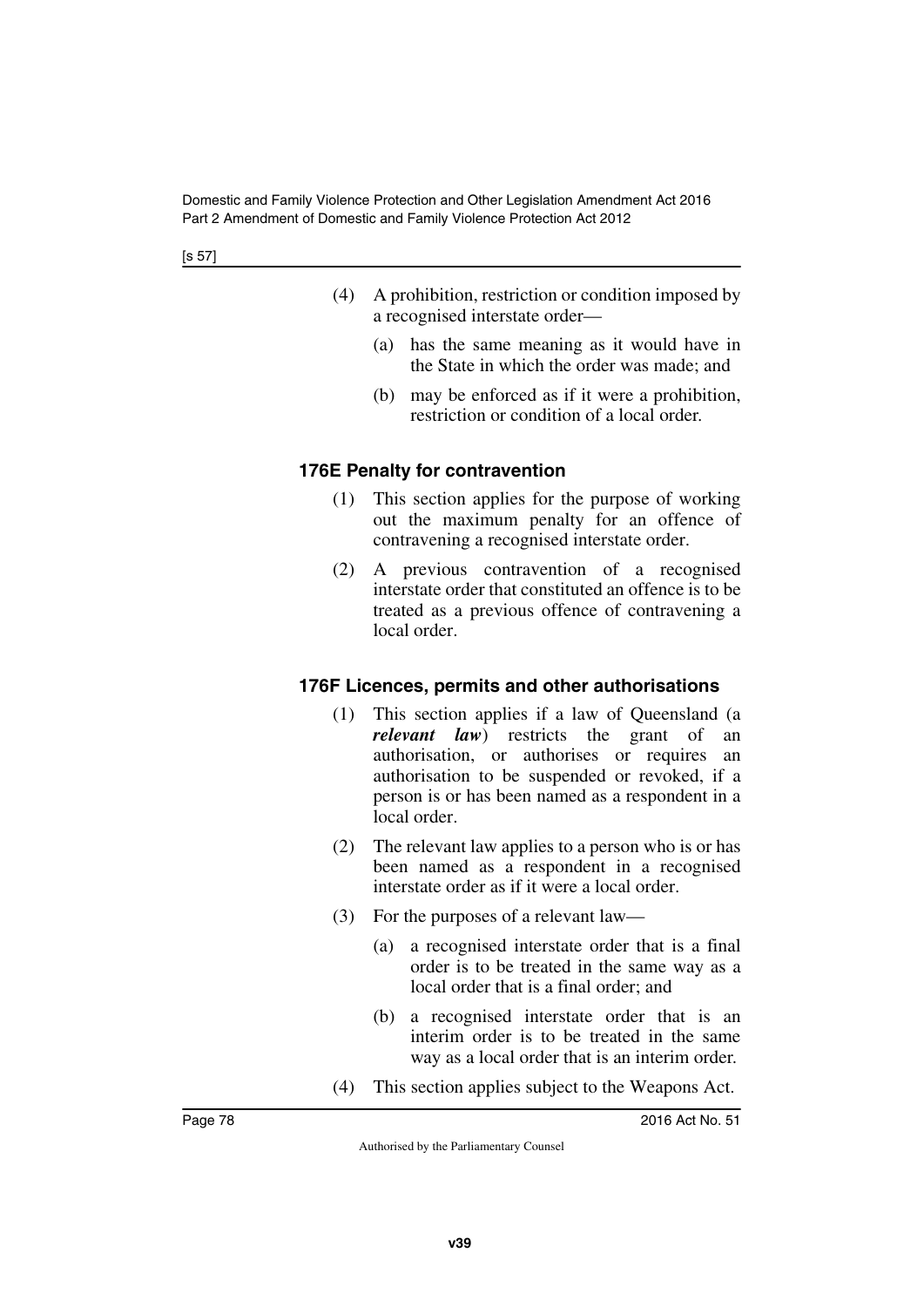[s 57]

*Notes—*

- 1 See the Weapons Act, sections 27A, 28A, 29A, 29B and 34AA which provide for the impact on a person's weapons licence, including the suspension or revocation of the licence, if the person is named as the respondent in a DVO, whether or not the DVO is a recognised interstate order.
- 2 See also the Weapons Act, sections 10B and 10C for how a DVO naming a person as a respondent affects whether the person is a fit and proper person to hold a weapon's licence or to be a licensed dealer's associate, whether or not the DVO is a recognised interstate order.
- (5) In this section—

*authorisation* includes a licence or permit.

*grant* includes issue.

## **176G Orders for costs**

- (1) A recognised interstate order, to the extent it requires the payment of money, can not be enforced.
- (2) The recognition of a DVO made in another State does not confer power on a court in Queensland to award costs in respect of any proceedings relating to the DVO that occurred in another State.
- (3) This section does not prevent a court awarding costs in respect of proceedings in Queensland relating to the variation of a recognised interstate order.

## **Division 3 Variation and revocation of recognised interstate orders**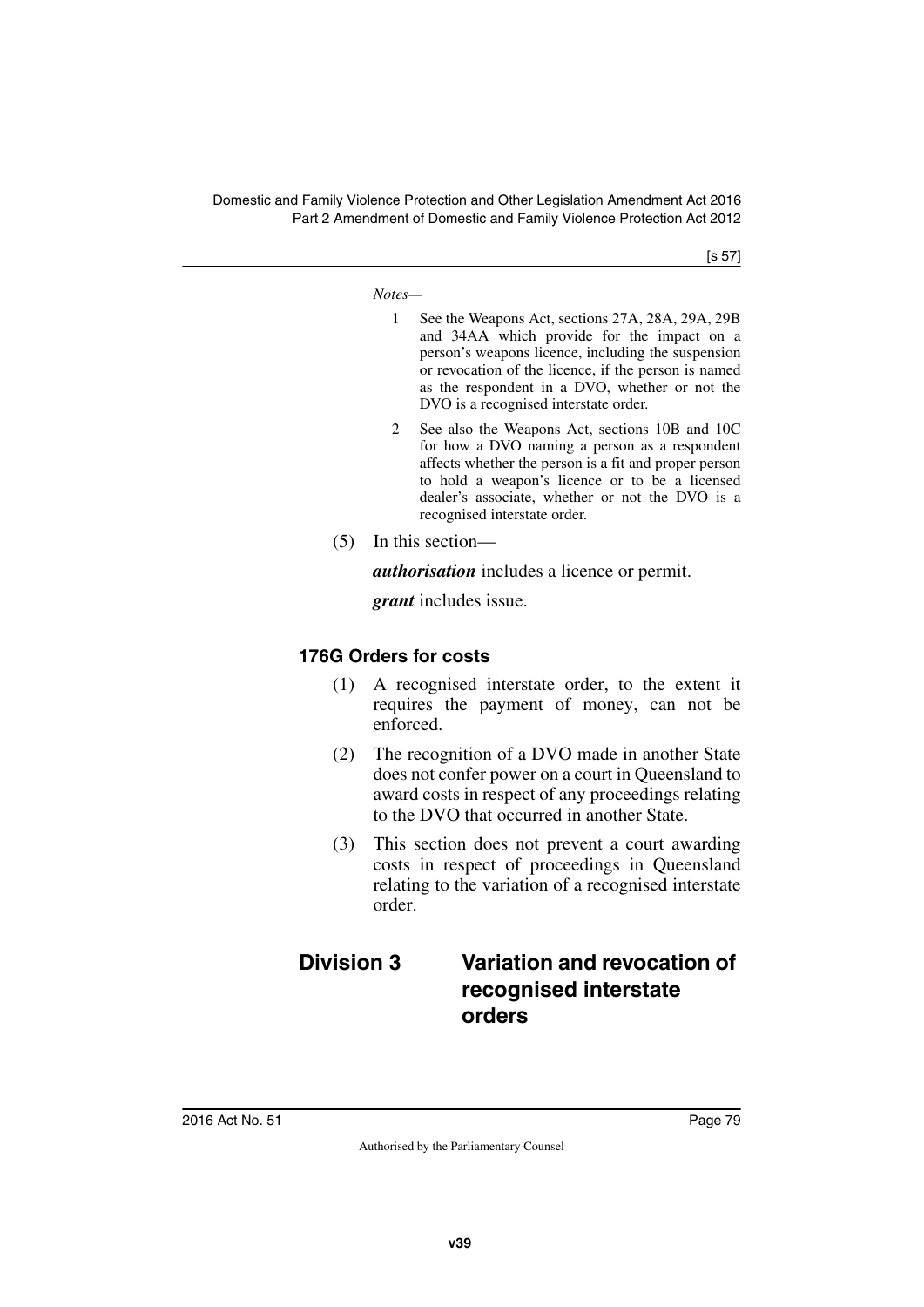[s 57]

*Note—*

A local order is revoked under this Act by varying the order to state an earlier date on which the order ends. See section 176K for when a recognised interstate order is taken to have been revoked under this part.

### **176H Power of court to vary recognised interstate orders**

- (1) A court may vary a recognised interstate order under this division as if the order were a local order.
- (2) A court can not vary a recognised interstate order if it is a kind of order that can not be varied by a court in the State in which the order was made.
- (3) A variation to a recognised interstate order under this division is not limited in its operation to Queensland.
- (4) This division does not apply to the variation of a New Zealand order that is registered in Queensland under division 4.

*Note—*

Section 176P provides for the variation of a New Zealand order that is registered in Queensland under division 4.

(5) If a court varies a recognised interstate order under this division, the State in which the order was made continues to be, for the purpose of this part, the State in which the order was made.

### **176I Application for variation of recognised interstate order**

- (1) An application (a *variation application*) to vary a recognised interstate order may be made to a court—
	- (a) as if it were an application under section 86 for a variation of a local order; and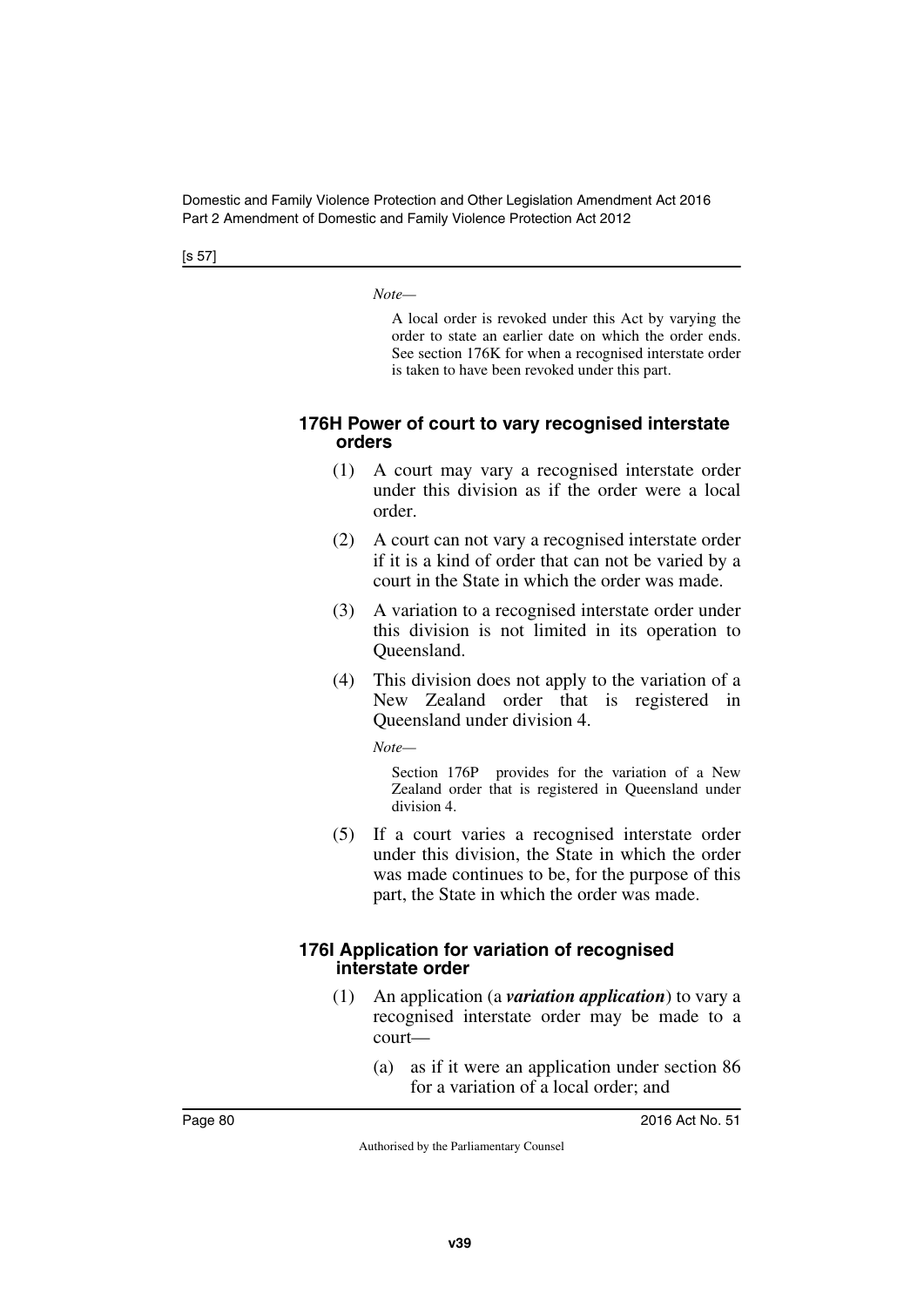[s 57]

- (b) by a person who would be able to make the application under that section if the recognised interstate order were a local order.
- (2) An application—
	- (a) must be made to a court that would have power to hear the application if the recognised interstate order were a local order; and
	- (b) must comply with any requirements that would apply if the recognised interstate order were a local order; and
	- (c) may be dealt with (subject to this division) as if the recognised interstate order were a local order.

## **176J Decision about hearing of application**

- (1) A court may decide to hear or refuse to hear the variation application.
- (2) In deciding whether to hear the variation application the court may consider the following matters—
	- (a) the State in which the respondent and each protected person under the recognised interstate order usually live or work;
	- (b) any difficulty a party to the proceedings, other than the applicant, may have in attending the proceedings;
	- (c) whether there is sufficient information available to the court in relation to the recognised interstate order and the basis on which it was made;
	- (d) whether proceedings are being taken for an alleged contravention of the recognised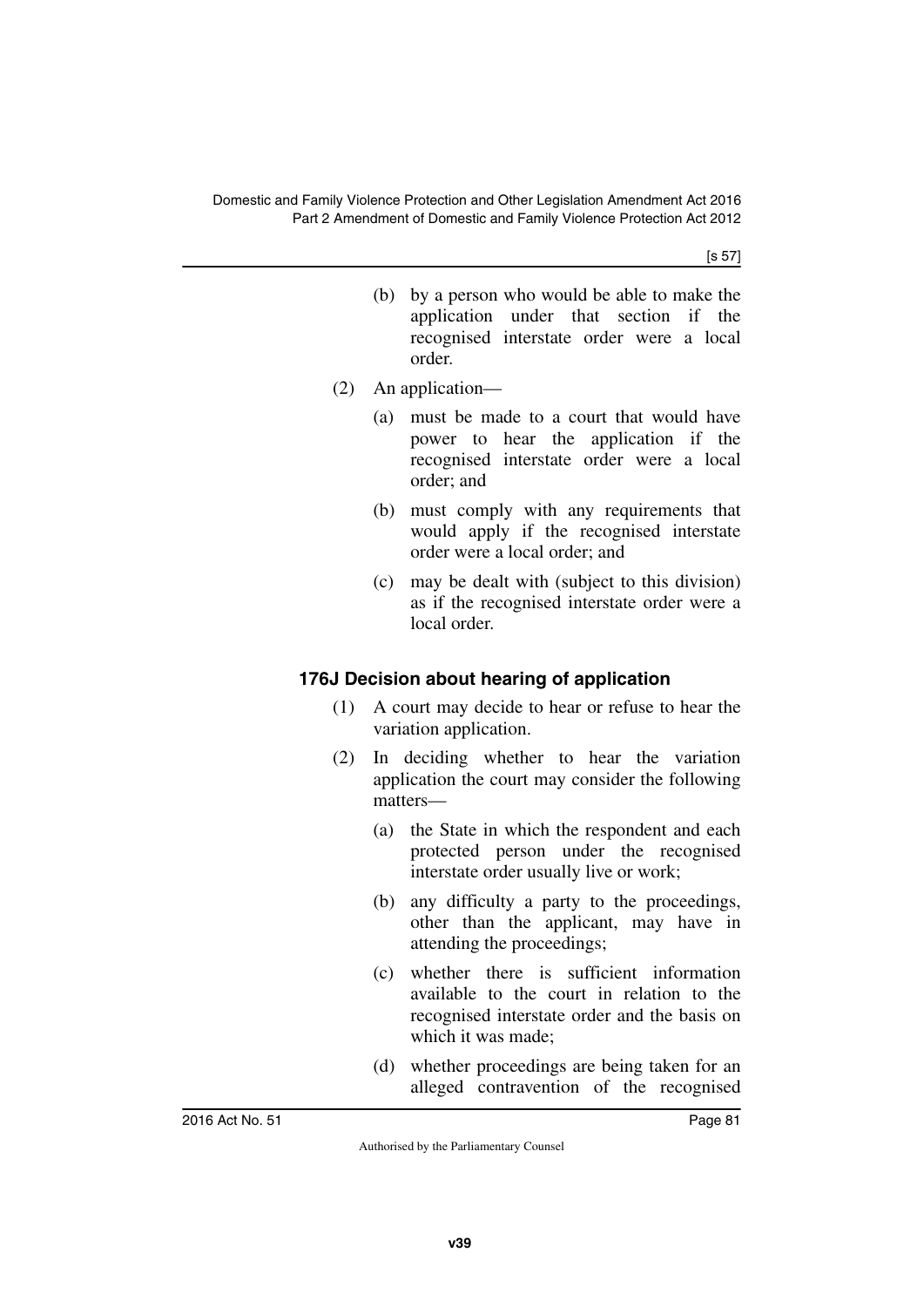[s 57]

interstate order and the State in which those proceedings are being taken;

- (e) the practicality of the applicant (if not the respondent under the recognised interstate order) applying for and obtaining a local order against the respondent under the order with similar prohibitions or restrictions;
- (f) the impact of the application on children;
- (g) any other matters the court considers relevant.
- (3) Without limiting the court's power to refuse to hear a variation application, the court may refuse to hear the application if the court is satisfied—
	- (a) the circumstances in which the recognised interstate order was made have not materially changed; and
	- (b) the application is in the nature of an appeal against the recognised interstate order.
- (4) For the purpose of exercising its functions under this division, a court may consider any information the court considers relevant about the making or variation of a recognised interstate order that is provided by an issuing authority of any other State.

*Note—*

Division 5 enables the court to obtain information about DVOs from other States.

- (5) A court must refuse to hear a variation application made by the respondent to the recognised interstate order during any period in which, under the law of the State in which the order was made, the respondent is not entitled to apply to vary or revoke the order of that State.
- (6) In this section—

*party*, to a proceeding for a variation application,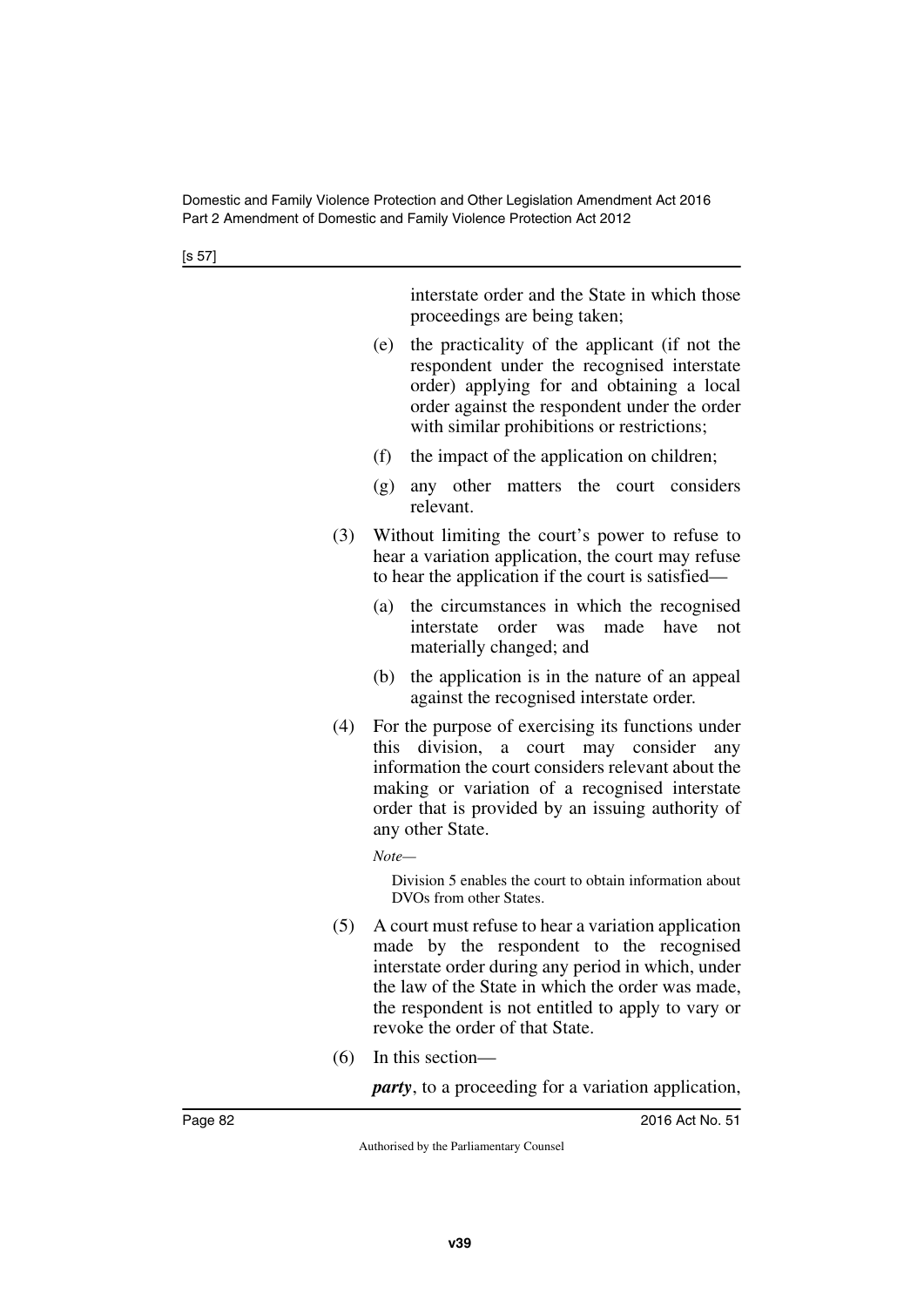[s 57]

means each of the following—

- (a) a protected person under the recognised interstate order; and
- (b) the respondent under the recognised interstate order.

### **176K When recognised interstate order is taken to be revoked**

- (1) This section applies if a court varies a recognised interstate order under this part to—
	- (a) if a recognised interstate order does not state a date on which it ends—state a date on which the order ends; or
	- (b) otherwise—state an earlier date on which the order ends.
- (2) The court is taken to have revoked the recognised interstate order under this part from the stated date.

## **Division 4 Registration, and variation and revocation of registration, of New Zealand orders**

## **176L Application to register New Zealand order in Queensland**

- (1) A person may apply to the clerk of a Magistrates Court for the registration of a New Zealand order.
- (2) The application must be in the approved form.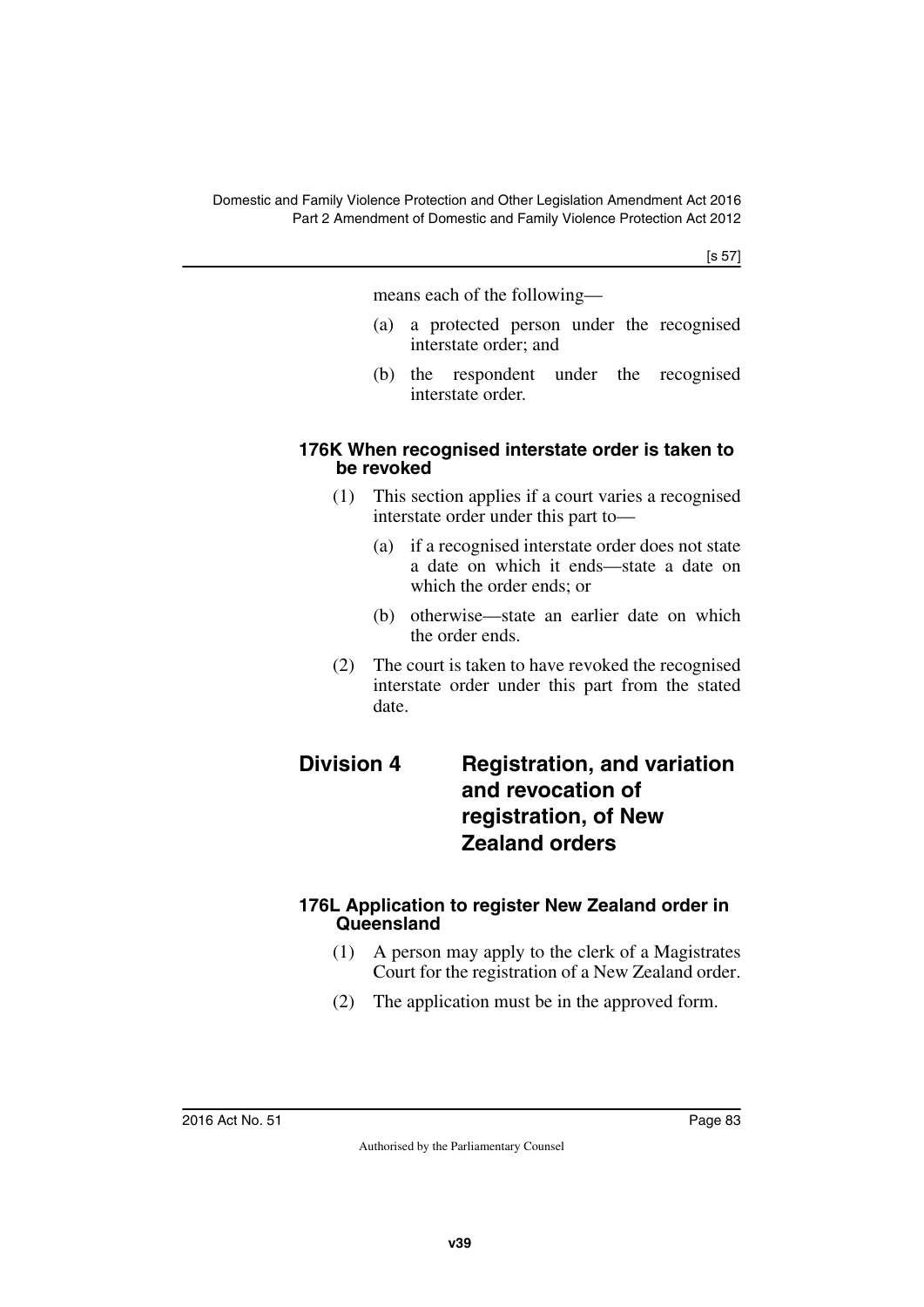### **176M Clerk of court to obtain copies of order and proof of service**

- (1) The clerk of the court must be satisfied—
	- (a) the New Zealand order is in force by obtaining a certified copy of it; and
	- (b) the order was served, or was taken to be served, on the respondent under the *Domestic Violence Act 1995* (NZ).
- (2) The clerk of the court must try to obtain the copy and proof quickly, for example, by fax, email or other electronic means.

## **176N Registration of New Zealand order**

- (1) If the clerk of the court is satisfied about the matters mentioned in section 176M(1), the clerk must register the New Zealand order.
- (2) However, the clerk of the court may refer the New Zealand order to the court for adaptation or modification if—
	- (a) the clerk believes it necessary to do so; or
	- (b) the applicant asks the clerk of the court to do so.
- (3) The court may adapt or modify the New Zealand order for the purposes of its registration in a way that the court considers necessary or desirable for its effective operation in Queensland.
- (4) The clerk of the court must register the New Zealand order as adapted or modified.
- (5) A registered New Zealand order is registered for the period during which the order, as originally made, is in force.
- (6) A regulation may prescribe the way that the clerk of the court is to register a New Zealand order.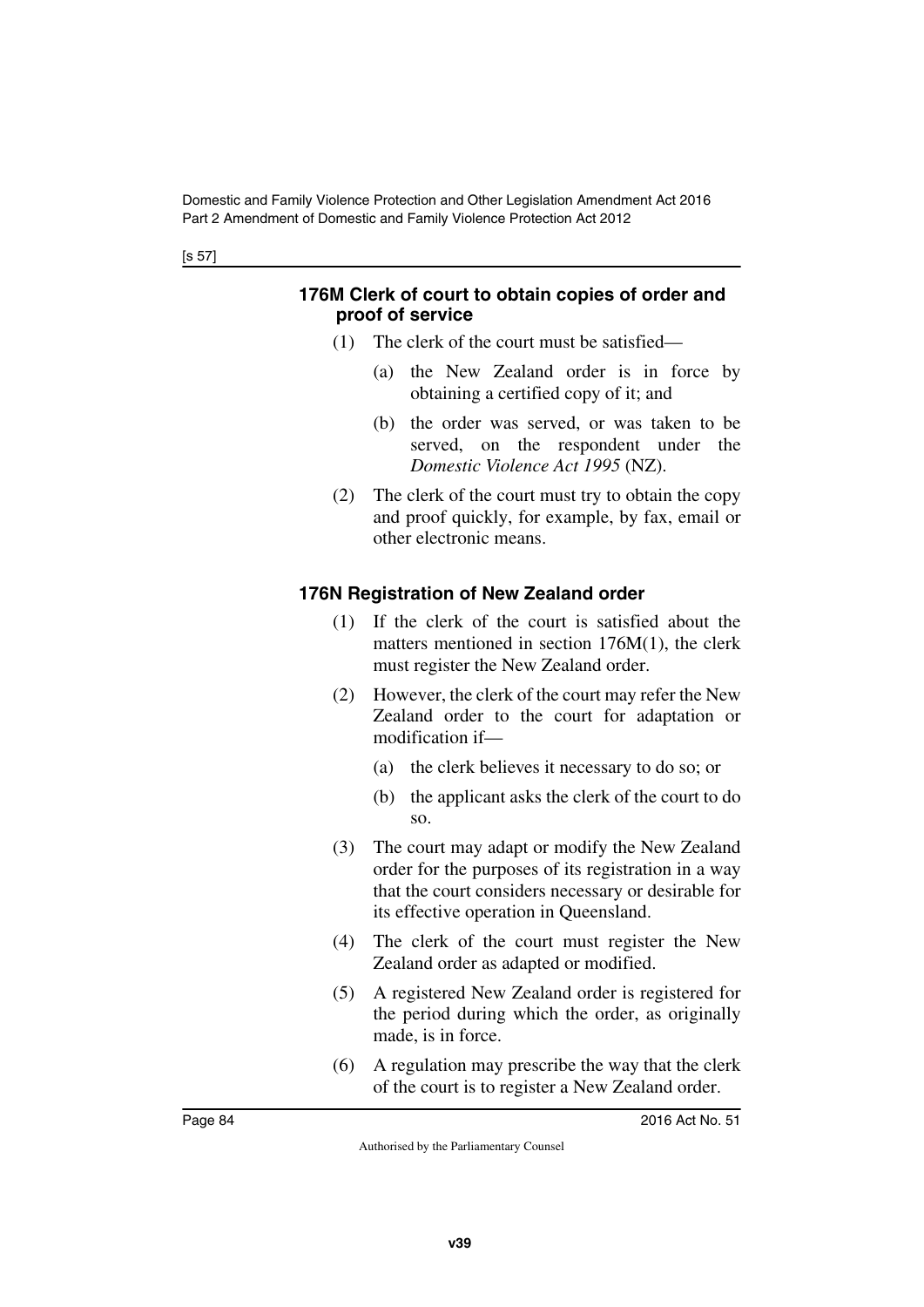[s 57]

## **176O Duty of clerk of court after order is registered**

- (1) The clerk of the court must, within 2 business days after the registration of a New Zealand order, give the applicant and the police commissioner a certificate of the registration with a copy of the registered New Zealand order attached.
- (2) Notice of the registration of a New Zealand order is not to be given to the person against whom the order was made unless the aggrieved consents.
- (3) The consent must be given in writing.
- (4) The clerk of the court must not ask the applicant for any fee, or reimbursement for any expenses incurred, under this division.

### **176P Variation or revocation of registered New Zealand order**

- (1) An application may be made to a court for—
	- (a) a variation of the New Zealand order as it is registered in Queensland; or
	- (b) a variation of the period during which a registered New Zealand order has effect in its operation in Queensland; or
	- (c) the revocation of the registration of a New Zealand order.
- (2) Any of the following persons may apply to a court for an order under subsection (1)—
	- (a) the person who applied for the registration of the New Zealand order;
	- (b) a protected person under the New Zealand order;
	- (c) the respondent under the New Zealand order;
	- (d) an authorised person for an aggrieved;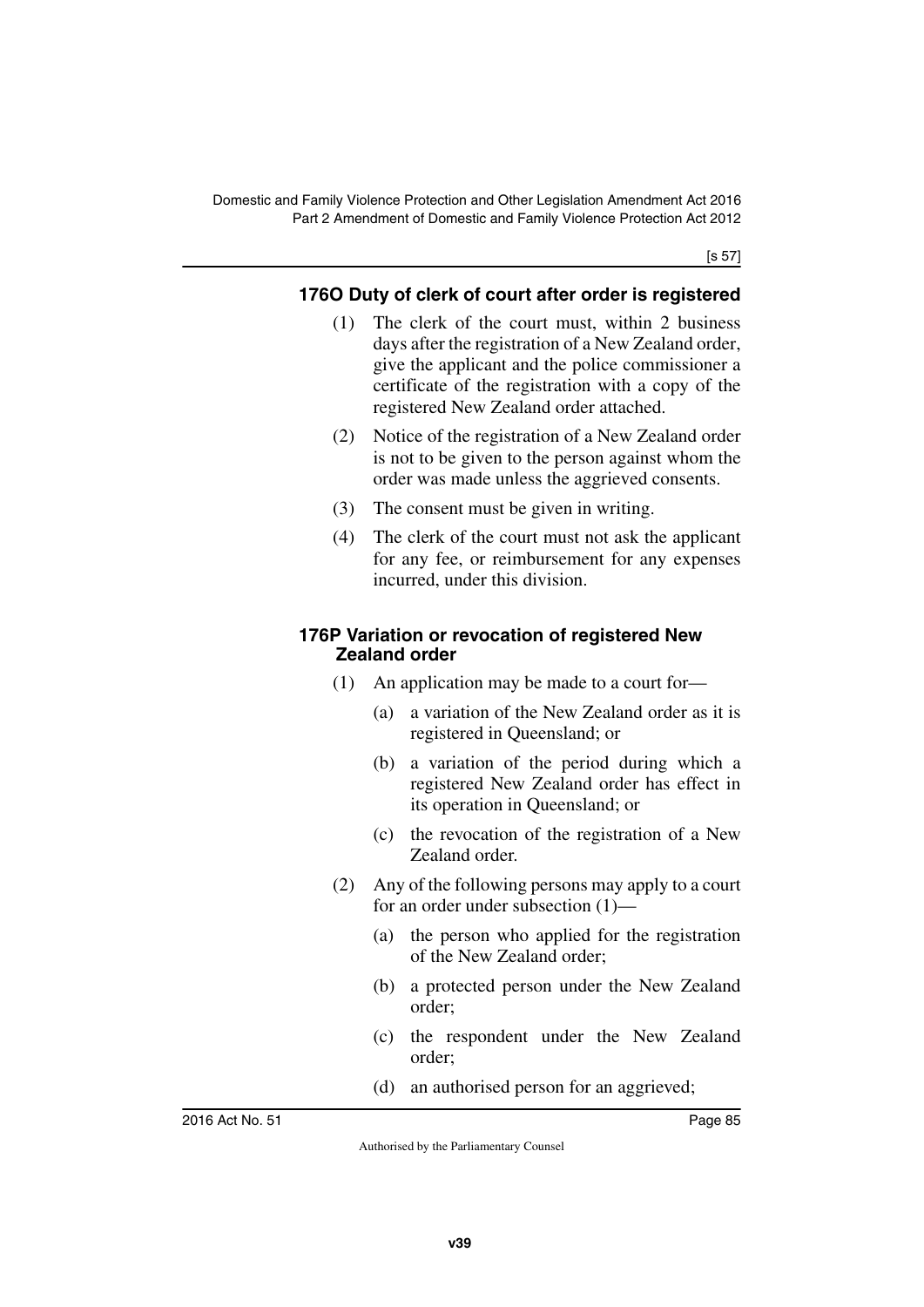- (e) a police officer.
- (3) The court may decide the application—
	- (a) by varying it as it applies in Queensland; or
	- (b) by varying the period during which it has effect in its operation in Queensland; or
	- (c) by revoking the registration.

### **176Q Applicant need not notify respondent to New Zealand order**

- (1) An applicant under this division need not give notice of an application for registration of a New Zealand order, or an application for a variation of a registered New Zealand order, to the respondent.
- (2) When an application for which notice has not been given comes before a court, the court—
	- (a) may hear and decide the application in the absence of the respondent; and
	- (b) must not refuse to hear and decide the application merely because the respondent has not been given notice of the application.
- (3) A registered New Zealand order that is adapted or modified under section 176N (3) is enforceable in Queensland without notice of the adaptation or modification being given to the respondent.
- (4) This section does not prevent an applicant giving notice of the application, or an order made because of the application, to the respondent.

# **Division 5 Exchange of information**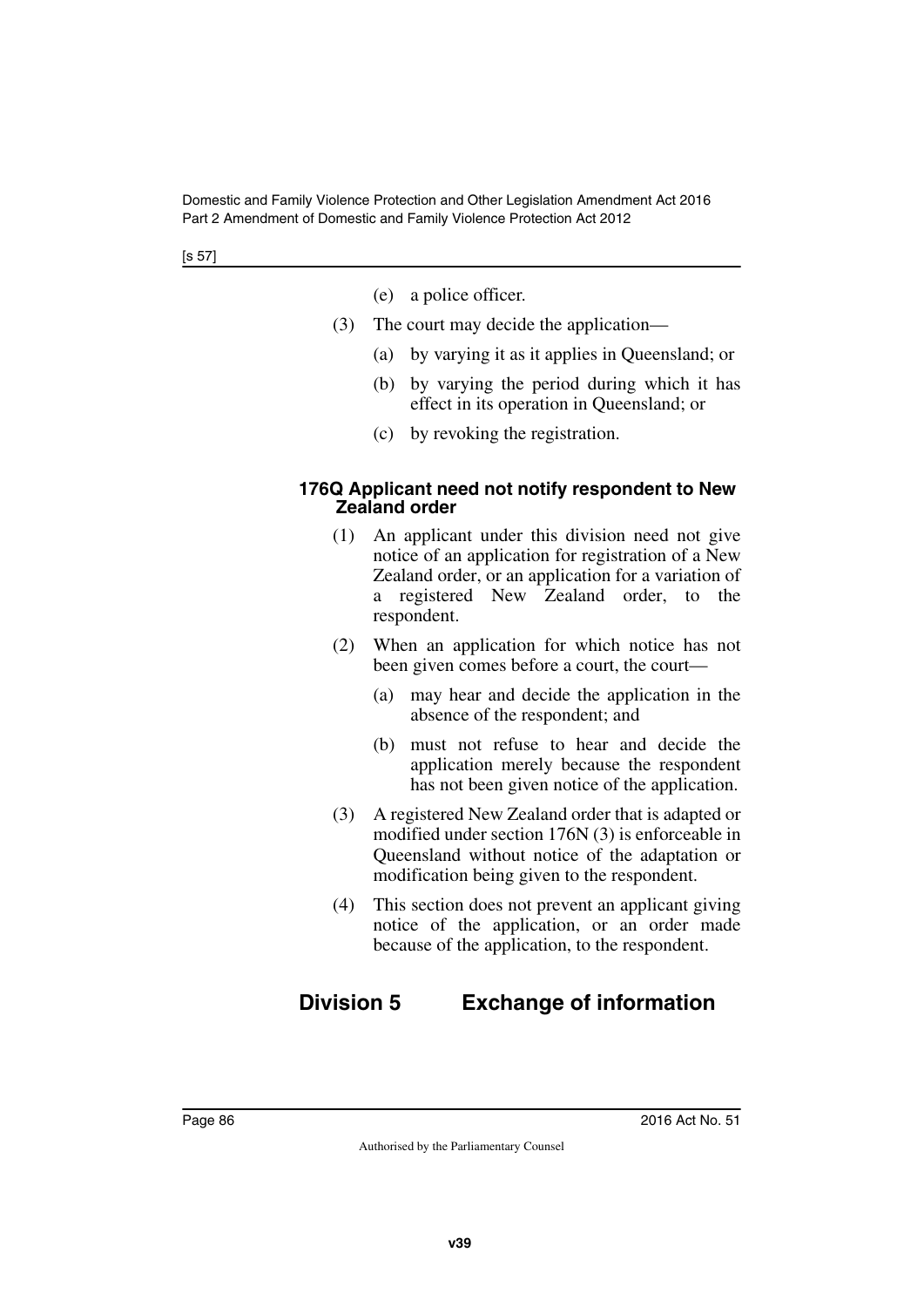[s 57]

## **176R Obtaining information about interstate orders**

- (1) The following may obtain information about a DVO from an issuing authority of another State or from an interstate law enforcement agency—
	- (a) the court;
	- (b) the clerk of the court;
	- (c) the police commissioner;
	- (d) the director under the *Director of Public Prosecutions Act 1984*;
	- (e) a police prosecutor.
- (2) The court or clerk of the court may use information mentioned in subsection (1) for the purpose of exercising the court's or the clerk's functions under this part.
- (3) The police commissioner, director of public prosecutions or a police prosecutor may use information mentioned in subsection (1) for a law enforcement purpose, including for the prosecution of an offence.

## **176S Clerk of court must provide DVO information**

- (1) The clerk of the court must provide a court of another participating jurisdiction information about a DVO that the court reasonably requests for the purpose of exercising its functions under a corresponding law.
- (2) If a court makes or varies a DVO, the clerk of the court must provide an interstate law enforcement agency with information about the DVO that the law enforcement agency reasonably requests for the purpose of exercising its law enforcement functions.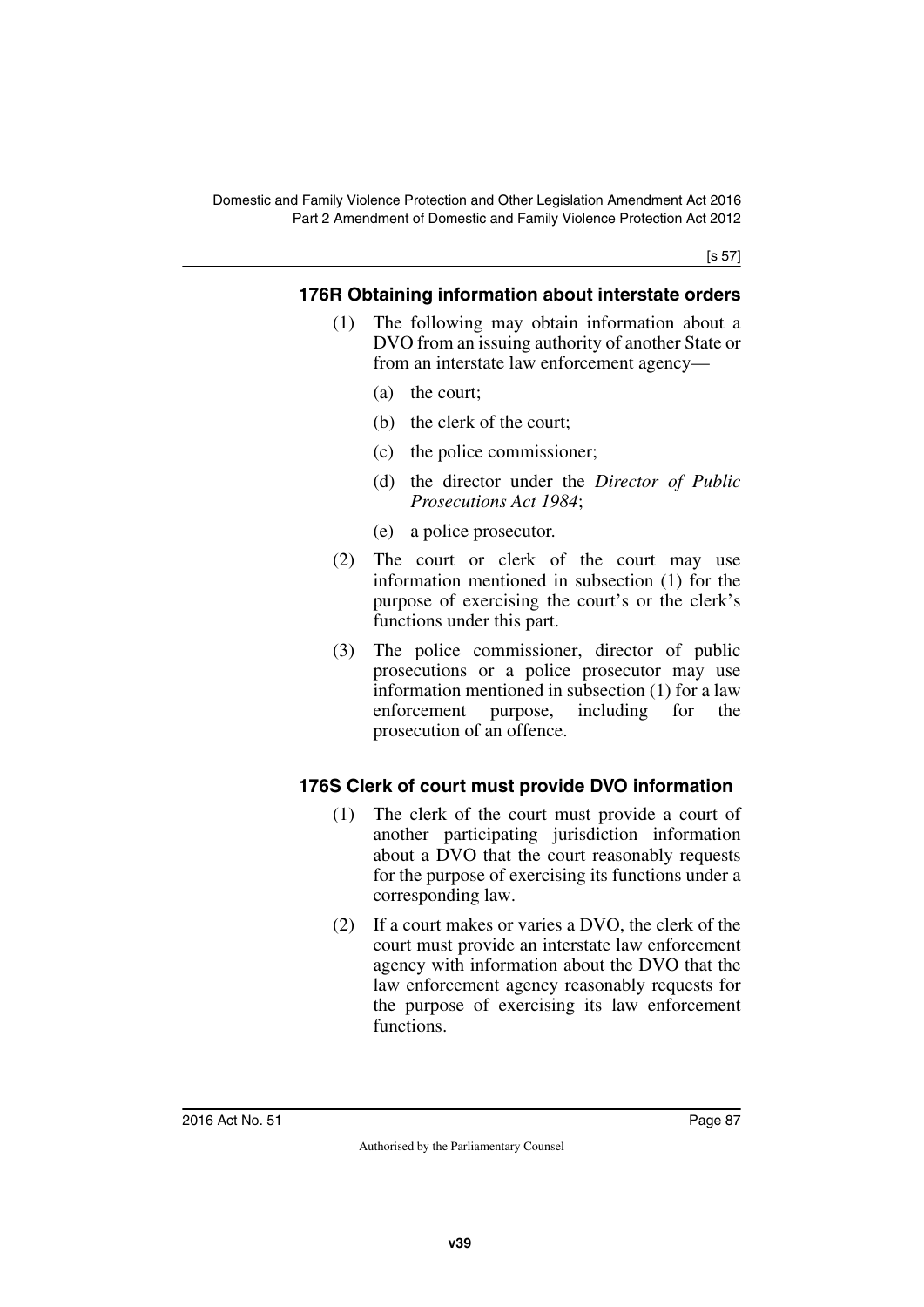[s 57]

### **176T Information to be provided to law enforcement agencies**

The police commissioner must provide an interstate law enforcement agency information the police commissioner holds about a DVO that the interstate law enforcement agency reasonably requests for the purpose of exercising its law enforcement functions.

# **Division 6 Miscellaneous**

## **176U Certificate evidence—notification**

- (1) A certificate signed by the police commissioner or the clerk of the court and stating the following is evidence of what it says—
	- (a) the making of a local order has been properly notified under this Act;
	- (b) a variation to a DVO that was done in Queensland has been properly notified under this Act.
- (2) A certificate signed by an authorised officer of another State and stating the following matters is evidence of what it says—
	- (a) the making of a DVO in that State has been properly notified under the law of that State;
	- (b) a variation to a DVO that was done in that State has been properly notified under the law of that State.
- (3) In a document, the words "authorised officer" after a signature are evidence that the person whose signature it purports to be is an authorised officer.
- (4) If, in a criminal proceeding, the prosecuting authority intends to rely on a certificate under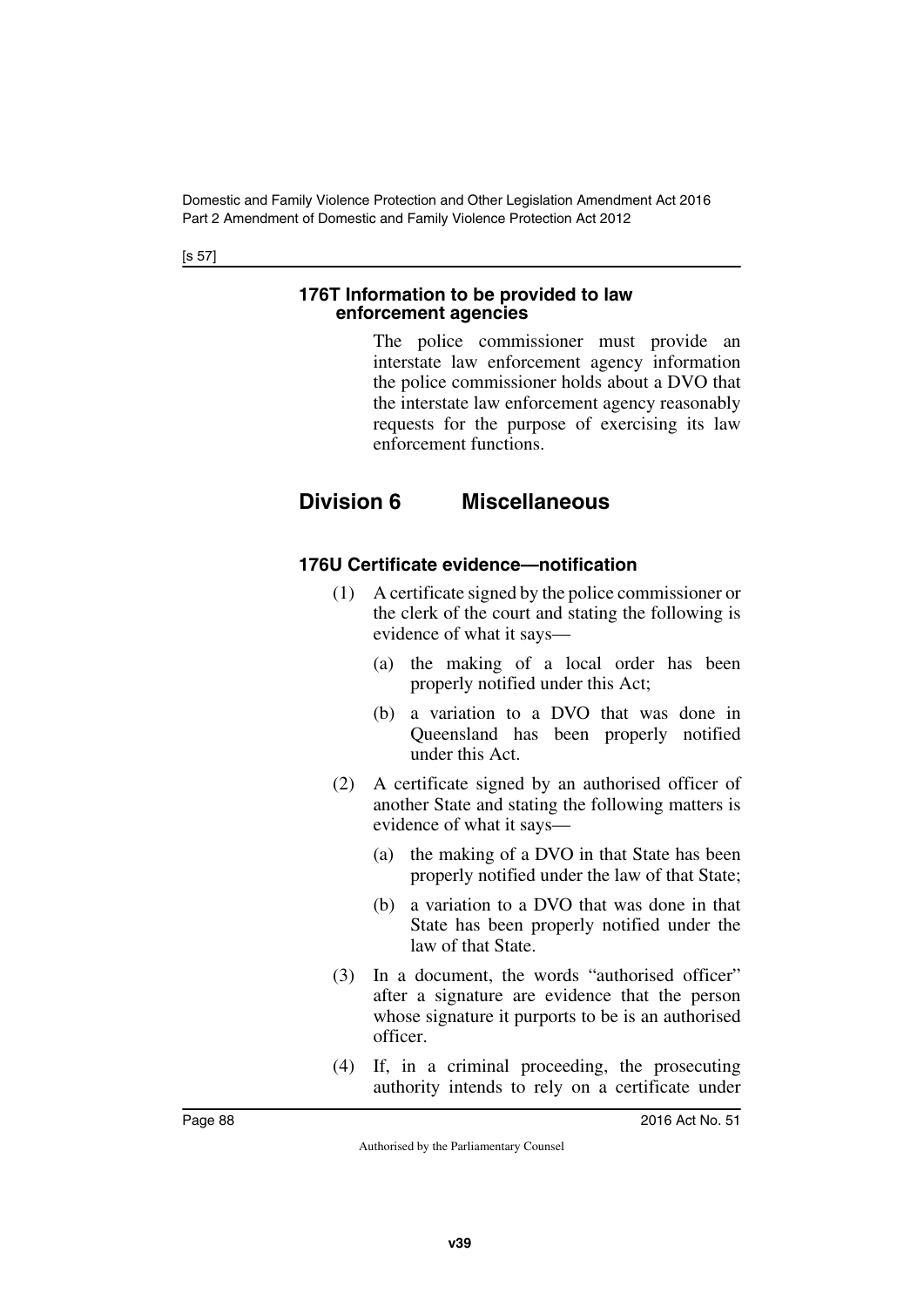[s 58]

subsection (1) or (2), it must, at least 20 business days before the hearing day, give a copy of the certificate to the defendant or the defendant's lawyer.

- (5) If the defendant intends to challenge a matter stated in the certificate, the defendant must, at least 15 business days before the hearing day, give the prosecuting authority notice, in the approved form, of the matter to be challenged.
- (6) If the defendant acts under subsection (5), the certificate stops being evidence of the matter to be challenged.
- (7) In this section—

*authorised officer*, of another State, means a person (whether or not designated as an authorised officer) who is authorised under the law of that State to issue a certificate certifying a matter mentioned in subsection  $(2)(a)$  or  $(b)$ .

## **58 Amendment of s 177 (Contravention of domestic violence order)**

Section 177(6)—

*omit, insert—*

- (6) It is not a defence in proceedings for an offence involving a recognised interstate order that a person did not know—
	- (a) it is an offence to contravene the recognised interstate order in Queensland; or
	- (b) the recognised interstate order could be varied in Queensland; or
	- (c) if the recognised interstate order is a registered New Zealand order—that the New Zealand order could be registered or varied in Queensland.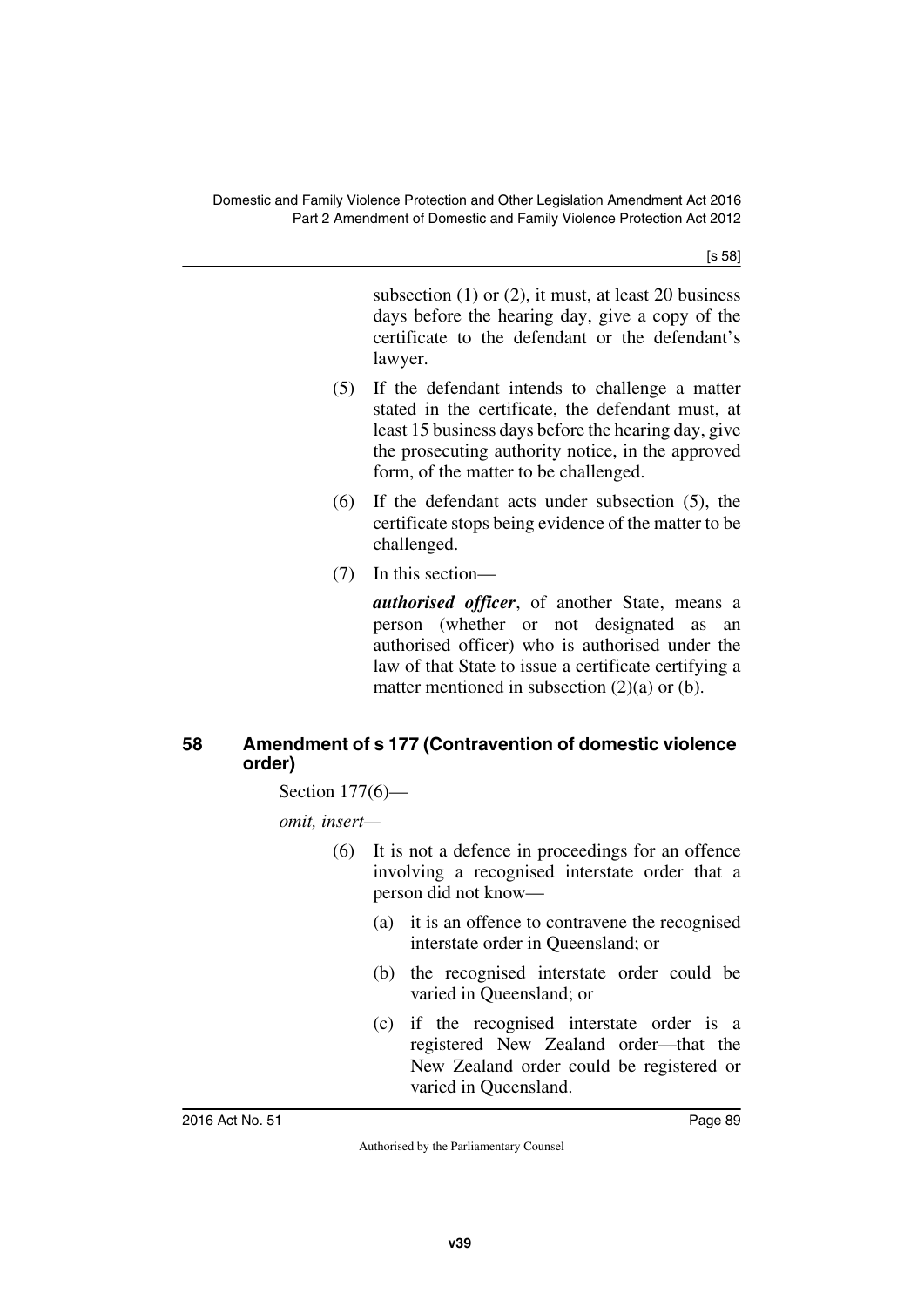[s 59]

## **59 Amendment of s 216 (Definitions for division)**

(1) Section 216, as inserted by this Act—

*insert—*

*amended part 6* means part 6 as amended by the amendment Act.

(2) Section 216, as inserted by this Act—

*insert—*

(2) Terms used in subdivision 3 have the same meaning they have in part 6.

### **60 Insertion of new pt 10, div 3, sdivs 3 and 4**

Part 10, division 3, as inserted by this Act—

*insert—*

## **Subdivision 3 Transitional provisions for national recognition of domestic violence orders scheme**

*Note—*

To ensure the greatest possible harmonisation for national recognition of domestic violence orders, this subdivision closely follows corresponding legislation enacted in other Australian jurisdictions. Accordingly, this subdivision is not entirely consistent with Queensland's current drafting style.

## **223 Local orders**

- (1) Amended part 6 applies to each of the following—
	- (a) a domestic violence order, police protection notice or release conditions made after the commencement;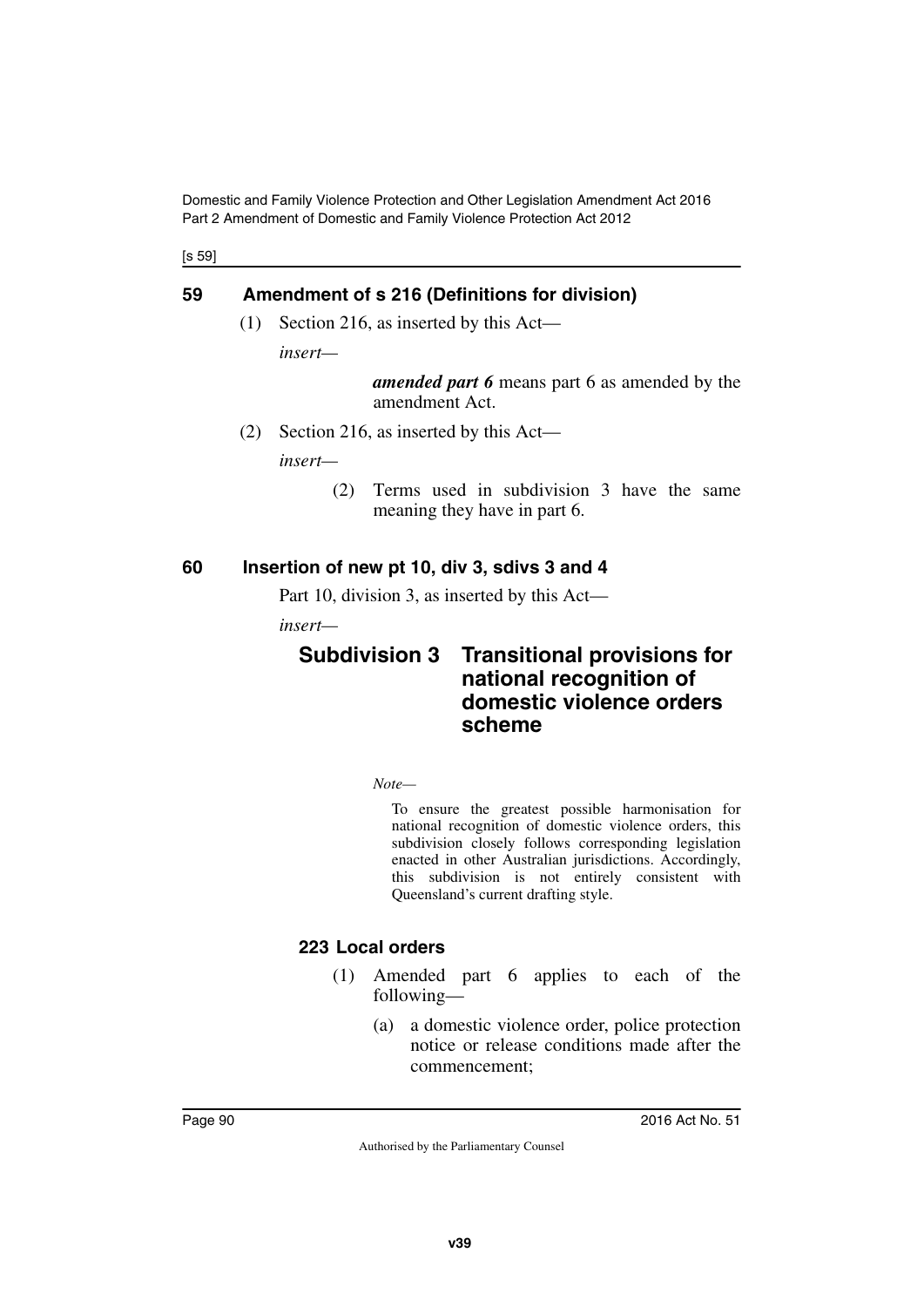[s 60]

- (b) a domestic violence order, police protection notice or release conditions made before the commencement that are declared, under section 225, to be a recognised interstate order for the purposes of the corresponding laws of other participating jurisdictions;
- (c) a domestic violence order, police protection notice or release conditions that are declared to be a recognised interstate order under the corresponding law of another participating jurisdiction, whether the order, notice, conditions or declaration was made before or after the commencement.
- (2) A domestic violence order, police protection notice or release conditions mentioned in subsection  $(1)(a)$  are taken to be, for the purposes of the corresponding law of another State, a recognised interstate order under amended part 6.

*Note—*

Under the national domestic violence order scheme, participating jurisdictions agreed to recognise and enforce the DVOs made in another participating jurisdiction that are recognised interstate orders under the corresponding law of that other jurisdiction.

## **224 Interstate orders**

- (1) Amended part 6 applies to an interstate order—
	- (a) that is a recognised interstate order under the corresponding law of the State in which the order was made; or
	- (b) declared to be a recognised interstate order under section 225 or the corresponding law of another participating jurisdiction.
- (2) For subsection (1), it does not matter—
	- (a) whether the interstate order was made before or after the commencement; or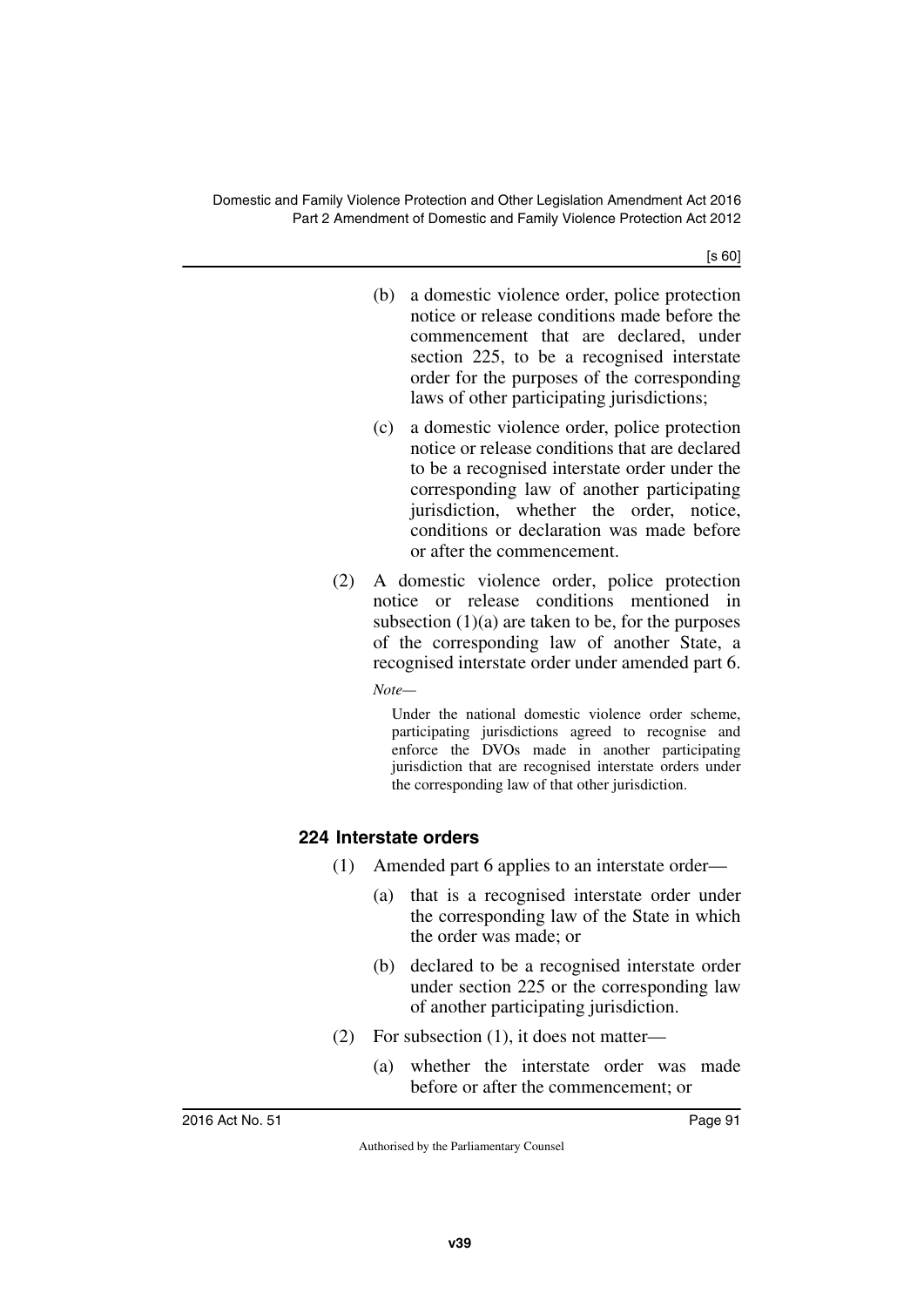[s 60]

- (b) if the interstate order is a registered foreign order registered in that jurisdiction—whether the order was registered before or after the commencement; or
- (c) if the interstate order has been varied or revoked in the State in which it was made or in another participating jurisdiction—whether the variation or revocation was done before or after the commencement; or
- (d) if the interstate order was declared to be a recognised interstate order under the corresponding law of another participating jurisdiction—whether the declaration was made before or after the commencement.

*Note—*

While amended part 6 may apply for an interstate order even if the interstate order was made before the commencement, a person will not commit an offence in Queensland for contravening the order unless the person's act or omission that contravenes the order occurs after the commencement. See the *Acts Interpretation Act 1954*, section 20C.

### **225 Court may declare DVO to be recognised interstate order**

- (1) A court may declare a domestic violence order, police protection notice or release conditions to be a recognised interstate order to which amended part 6 applies for the purposes of the corresponding laws of other participating jurisdictions.
- (2) Also, a court may declare an interstate order to be a recognised interstate order to which amended part 6 applies if, in the State in which it was made, the order—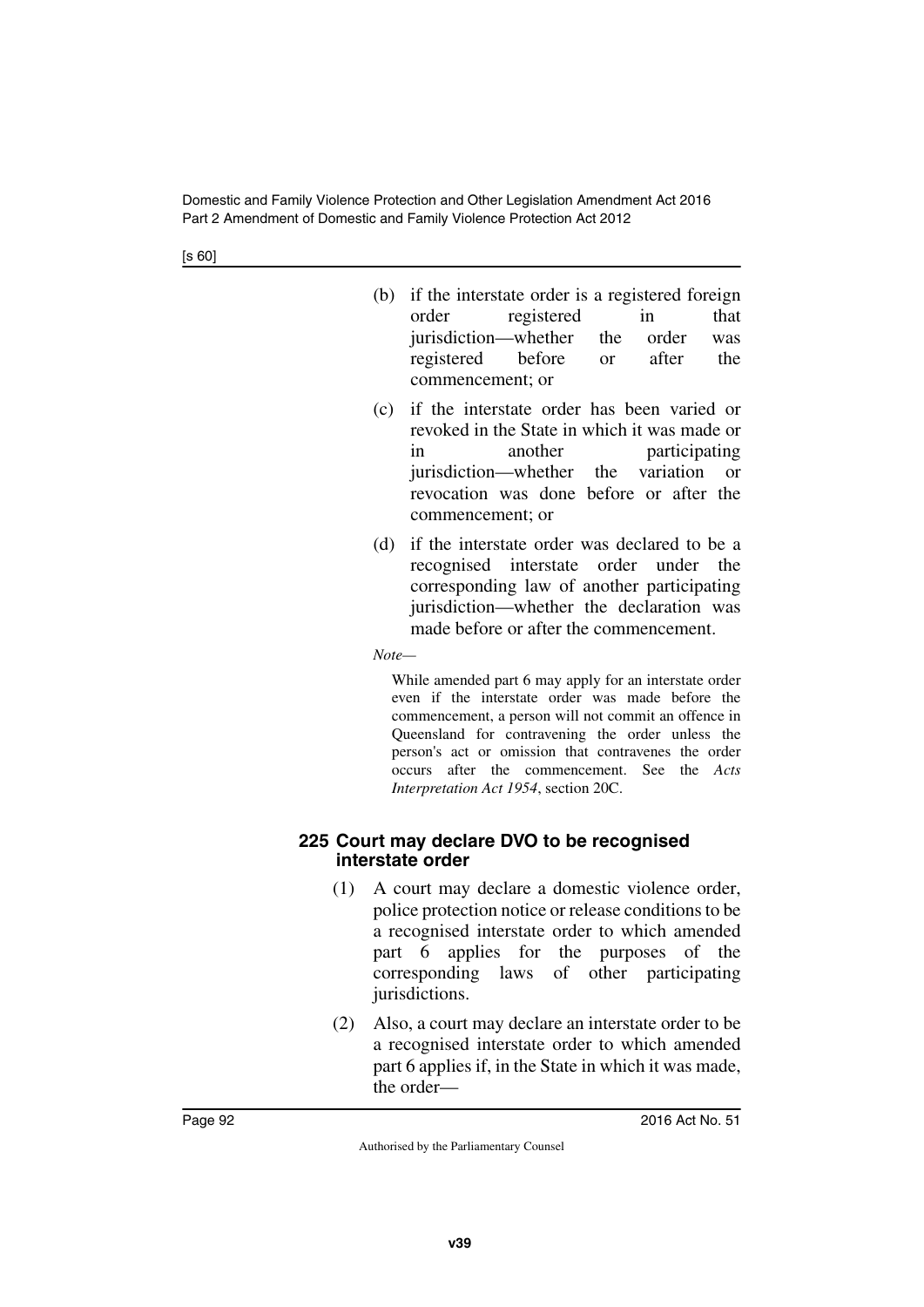- (a) is in force; and
- (b) is not a recognised interstate order.
- (3) The jurisdiction in which the DVO was made does not have to be a participating jurisdiction.
- (4) If an application for a declaration under subsection (1) or (2) is made under section 226, the court must make the declaration unless it is not in the interests of justice to do so.
- (5) Without limiting subsection (4), the court may refuse to make the declaration if the court is not satisfied the respondent has been properly notified of the making of the interstate order under the law of the State in which the order was made.
- (6) However, the court may not declare a general violence order to be a recognised interstate order to which amended part 6 applies.
- (7) Notice of a declaration made under this section is to be given to the respondent only if the person who applied for the declaration consents.
- (8) In this section—

*general violence order* means an order made under the corresponding law of another State that is declared by regulation to be a general violence order.

*interstate order*, of a jurisdiction, includes a registered foreign order registered in the jurisdiction.

## **226 Application for declaration**

(1) A person may apply for a declaration under section 225 for a DVO if the person would be able to apply to vary the DVO—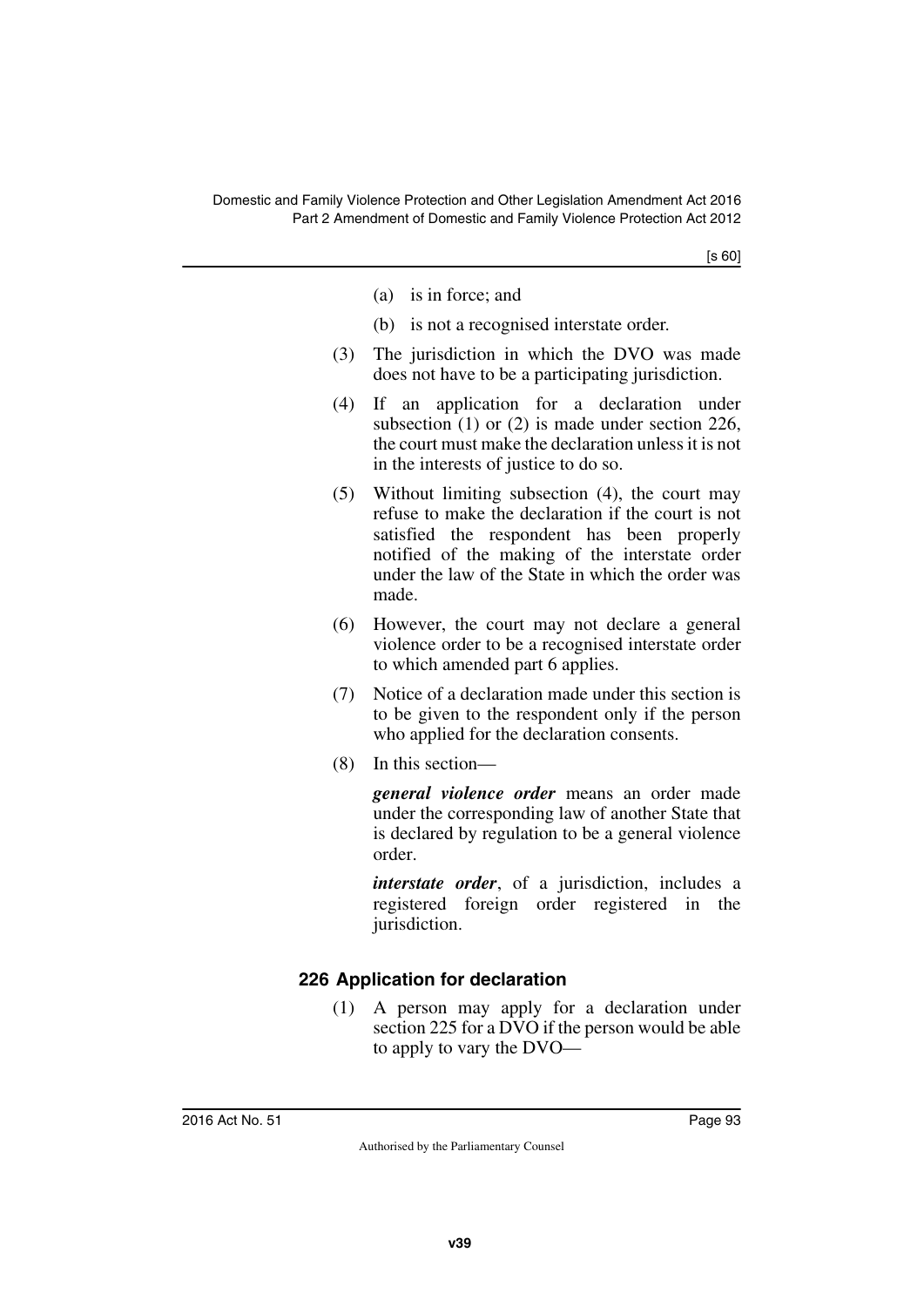- (a) if the DVO is a domestic violence order—under section 86; or
- (b) if the DVO is an interstate order—under section 176I if the DVO were a recognised interstate order.
- (2) The application must be in the approved form.

## **Subdivision 4 Transitional provisions for previous part 6**

## **227 Existing registered interstate orders**

- (1) This section applies to an interstate order (a *registered interstate order*) that, immediately before the commencement—
	- (a) was in force in the State in which it was made; and
	- (b) was registered under previous part 6.
- (2) The registered interstate order—
	- (a) continues to have the same effect as a protection order; and
	- (b) may continue to be enforced against a person as if it were a protection order that had been personally served on the person as a respondent.
- (3) Subsection (2) applies for the period during which the registered interstate order, as originally made, is in force in the State in which it was made.
- (4) Amended part 6, division 4 applies to a registered interstate order as though a reference in that division to a registered New Zealand order is a reference to a registered interstate order.
- (5) Without limiting subsection (4), an application may be made and decided under section 176P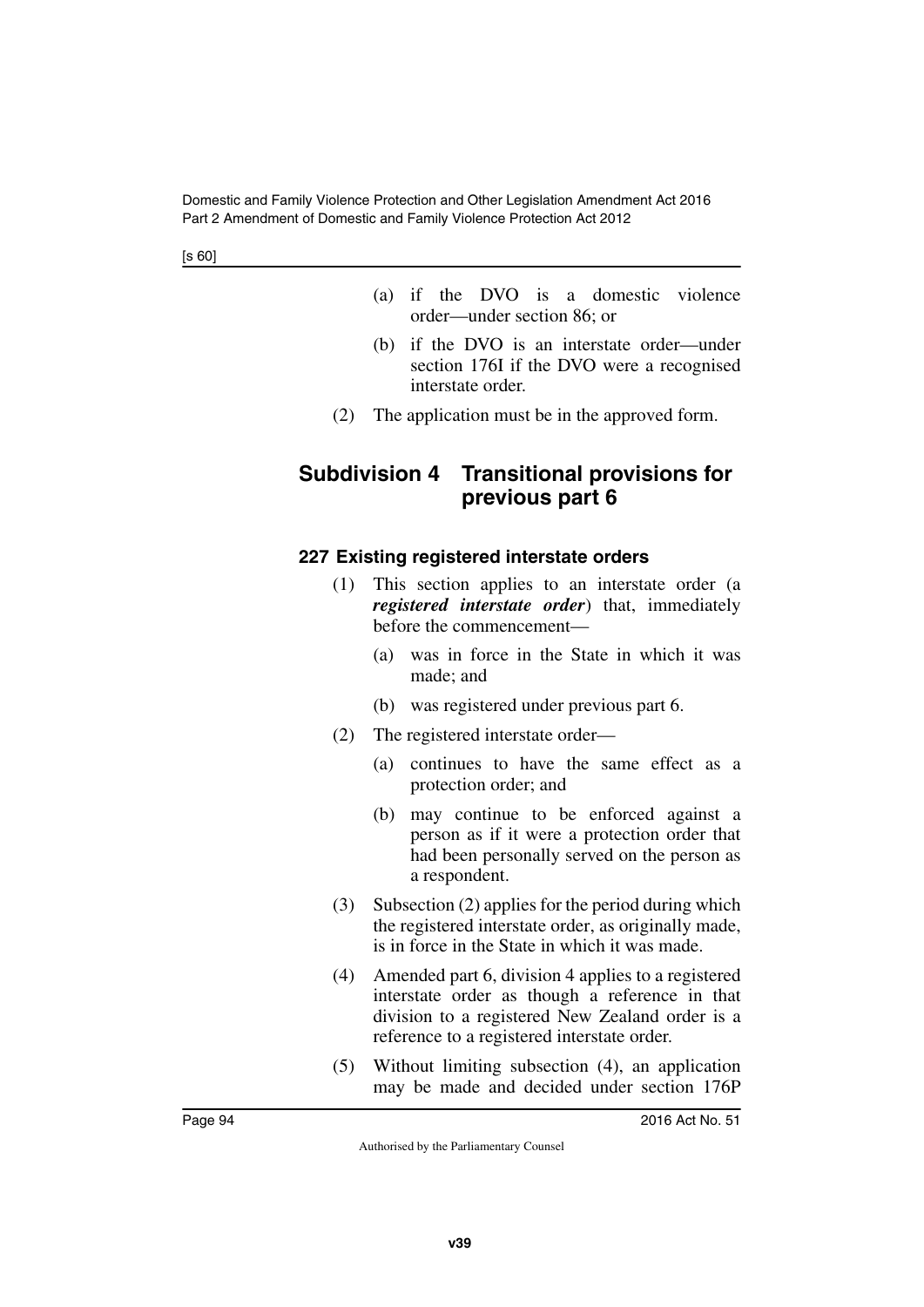for—

- (a) a variation of the interstate order as it is registered in Queensland; or
- (b) a variation of the period during which a registered interstate order has effect in its operation in Queensland; or
- (c) the revocation of the registration of an interstate order.
- (6) This section applies subject to section 176B.
- (7) In this section—

*interstate order* means an order made by a court of another State under a law of the other State that was, immediately before the commencement, prescribed by regulation for previous part 6.

*previous part 6* means part 6 as in force from time to time before the commencement.

*State* includes New Zealand.

### **228 Application to register New Zealand order as interstate order**

- (1) This section applies to an application to register a New Zealand order as an interstate order under previous section 170 if, immediately before the commencement, the application had not been finally dealt with.
- (2) The application is taken to be an application to register the order under section 176L .

## **61 Amendment of schedule (Dictionary)**

(1) Schedule, definitions *interstate order*, *registered interstate order*, *respondent* and *variation application*—

*omit.*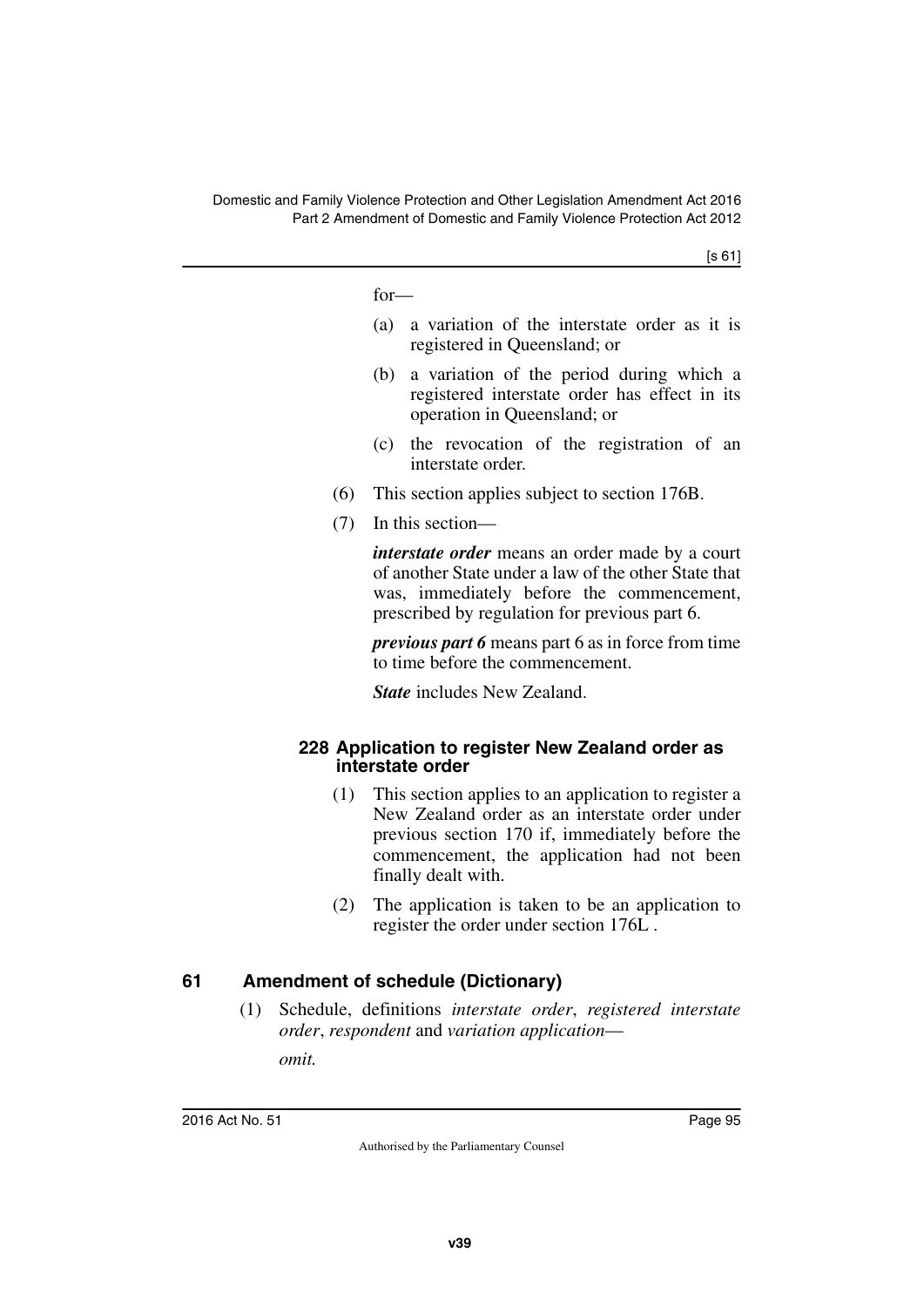[s 61]

(2) Schedule—

*insert—*

*corresponding law*, for part 6, see section 171. *DVO*, for part 6, see section 171. *final order*, for part 6, see section 171. *interim order*, for part 6, see section 171. *interstate order* see section 173. *interstate law enforcement agency*, for part 6, see section 171. *issuing authority*, for part 6, see section 171. *local order*, for part 6, see section 172. *make*, for part 6, see section 171. *New Zealand order* see section 171. *participating jurisdiction*, for part 6, see section 171. *properly notified*, for part 6, see section 175. *protected person*, for part 6, see section 171. *recognised interstate order* see section 176A(1). *registered foreign order*, for part 6, see section 174. *registered New Zealand order*, for part 6, see section 171. *respondent* means— (a) for part 6, see section 171; and (b) otherwise—see section 21(3). *revoke*, for part 6, see section 171. *variation application*— (a) for part 3, division 1A, see section 41A(3)(b); and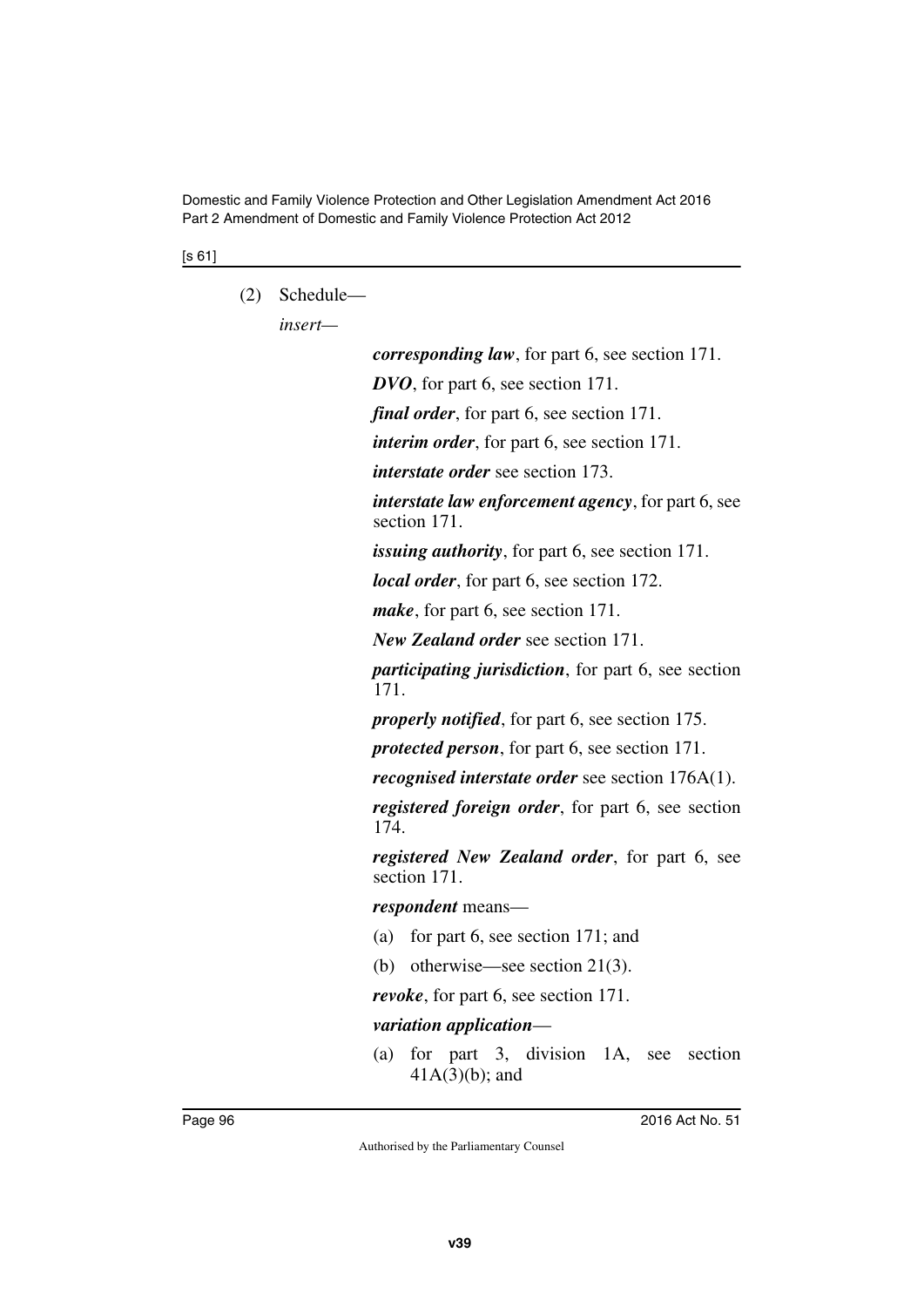[s 62]

- (b) for part 6, see section  $176I(1)$ .
- (3) Schedule, definition *variation*, after 'domestic violence order'—

*insert—*

or recognised interstate order

# **Part 3 Amendment of Police Powers and Responsibilities Act 2000**

### **62 Act amended**

This part amends the *Police Powers and Responsibilities Act 2000*.

*Note—*

See also the amendments in schedule 1.

#### **63 Amendment of s 610 (Police actions after domestic violence order is made)**

(1) Section 610, heading, 'is'

*omit, insert—*

#### **, police protection notice or release conditions are**

(2) Section 610(1), '(the *respondent*)'—

*omit, insert—*

, police protection notice or release conditions

(3) Section 610(2) and (3)—

*omit.*

(4) Section 610(4), 'gives the order to'—

*omit, insert—*

serves the order, notice or conditions on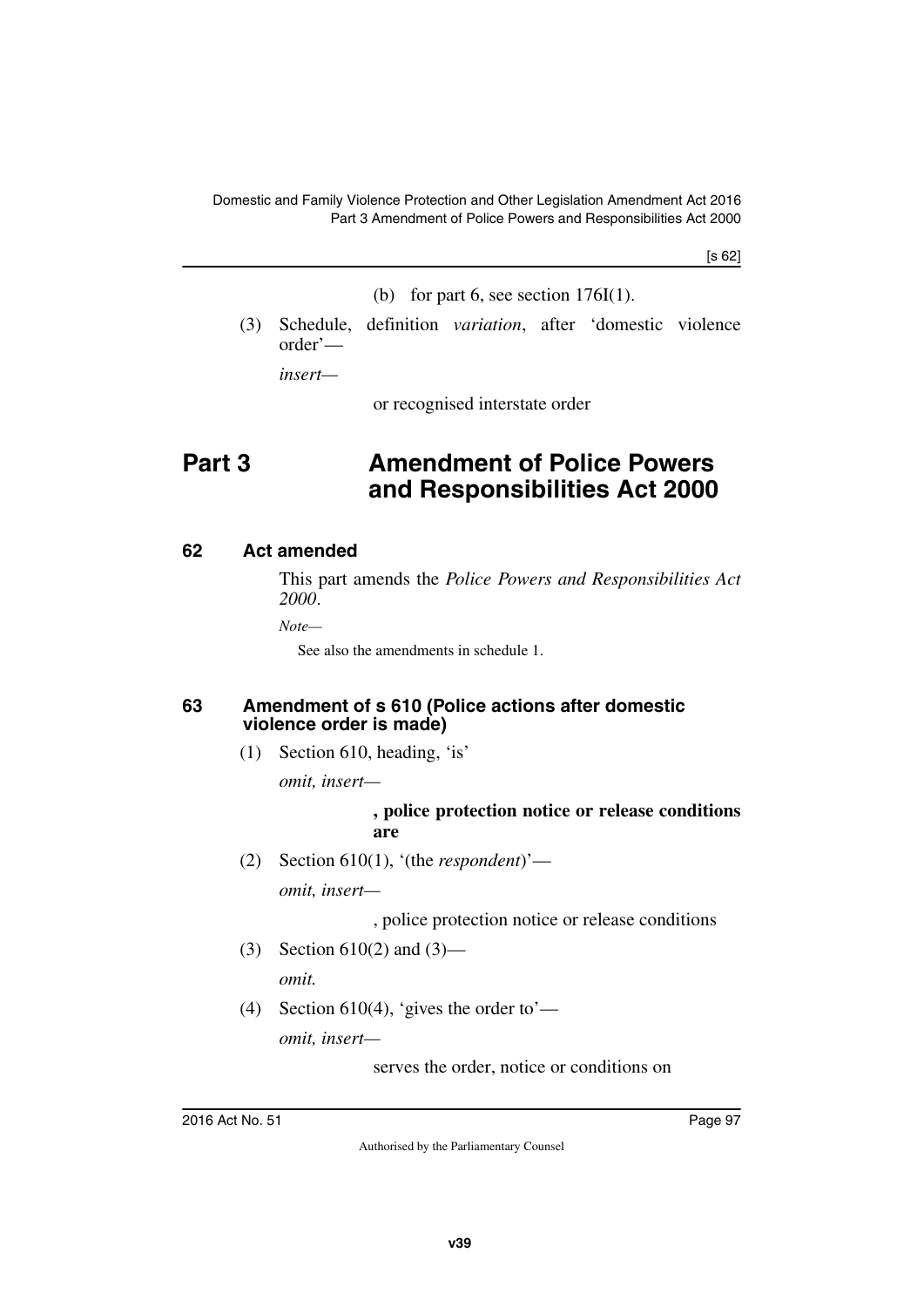Domestic and Family Violence Protection and Other Legislation Amendment Act 2016 Part 3 Amendment of Police Powers and Responsibilities Act 2000

[s 63]

(5) Section 610(4)(a), 'is given to'—

*omit, insert—*

or notice is served on

(6) Section 610(4)—

*insert—*

*Note—*

A police officer must personally serve a domestic violence order, police protection notice or release conditions on the respondent. Also, the clerk of the court must, as soon as reasonably practicable after a domestic violence order is made, give a copy of the order to the officer in charge of the police station nearest the place where the respondent lives or was last known to live. See the *Domestic and Family Violence Protection Act 2012*, sections 109(1), 124 and 184(2) and (3).

(7) Section 610(5), 'subsection  $(4)(a)$ '—

*omit, insert—*

subsection  $(2)(a)$ 

(8) Section 610(5), example  $1-$ 

*omit, insert—*

- 1 In making a domestic violence order or police protection notice, the court or police officer includes information about a weapons licence or weapon in the respondent's possession.
- (9) Section 610(6)(a), 'domestic violence order' *omit, insert—*

order, notice or conditions

(10) Section 610(4) to  $(6)$ —

*renumber* as section 610(2) to (4).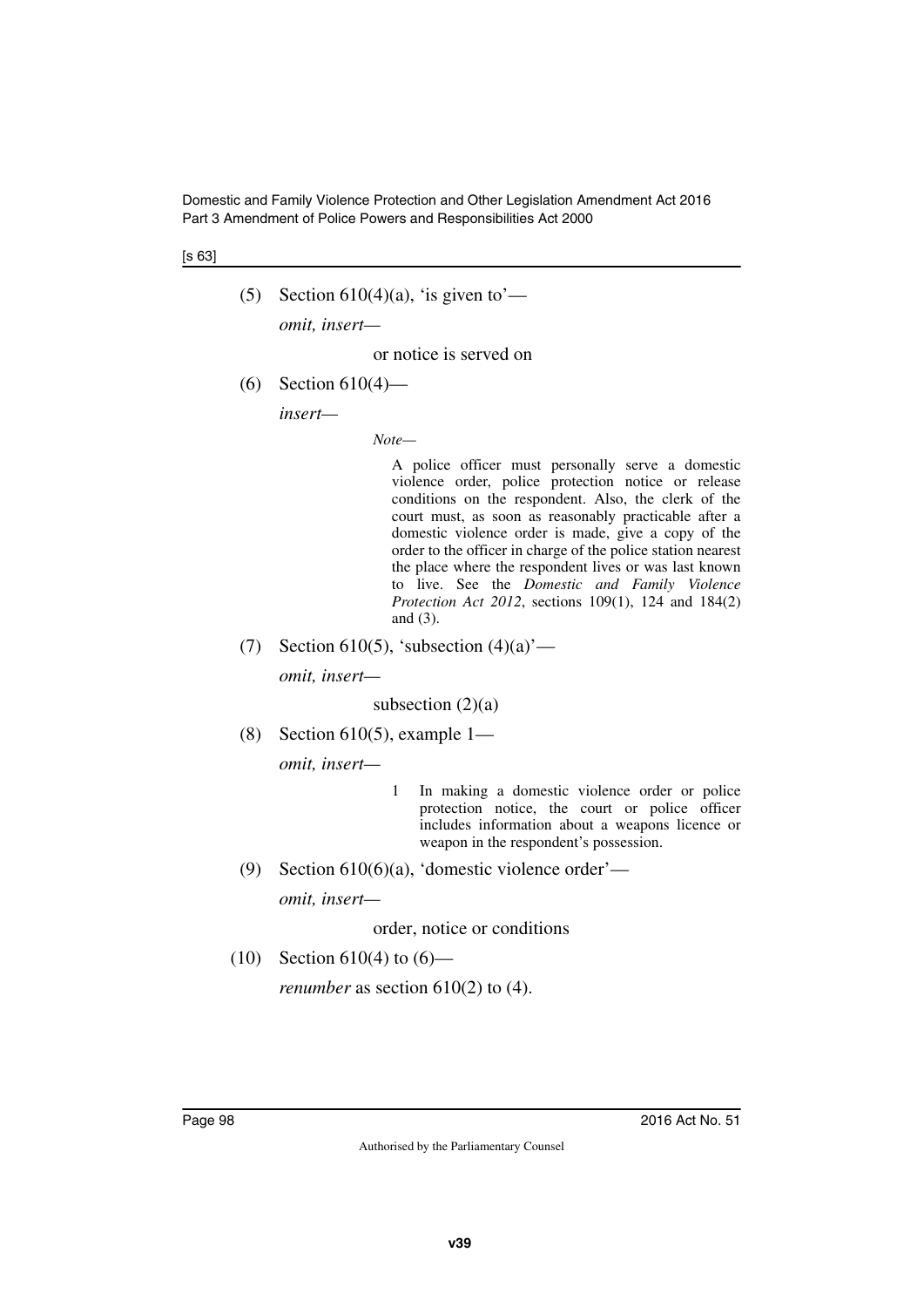[s 64]

#### **64 Amendment of s 715 (What is the appointed day for disposal of weapons under s 714)**

Section 715(b)—

*omit, insert—*

(b) for a weapon given to a police officer under the *Weapons Act 1990*, section 29B because a domestic violence order was made, a police protection notice was issued or release conditions were imposed—3 months after the day the order is made, the notice is issued or conditions are imposed; or

## **65 Amendment of sch 6 (Dictionary)**

- (1) Schedule 6, definition *interstate domestic violence order omit.*
- (2) Schedule 6—

*insert—*

*interstate domestic violence order* means an interstate order or registered foreign order under the *Domestic and Family Violence Protection Act 2012*, part 6, whether or not the order is a recognised interstate order under that Act.

*police protection notice* see the *Domestic and Family Violence Protection Act 2012*.

*release conditions* see the *Domestic and Family Violence Protection Act 2012*.

(3) Schedule 6, definition *enforcement act*—

*insert—*

(lb) the giving of a direction to a person to move to and remain at another location under the *Domestic and Family Violence Protection Act 2012*, part 4, division 5;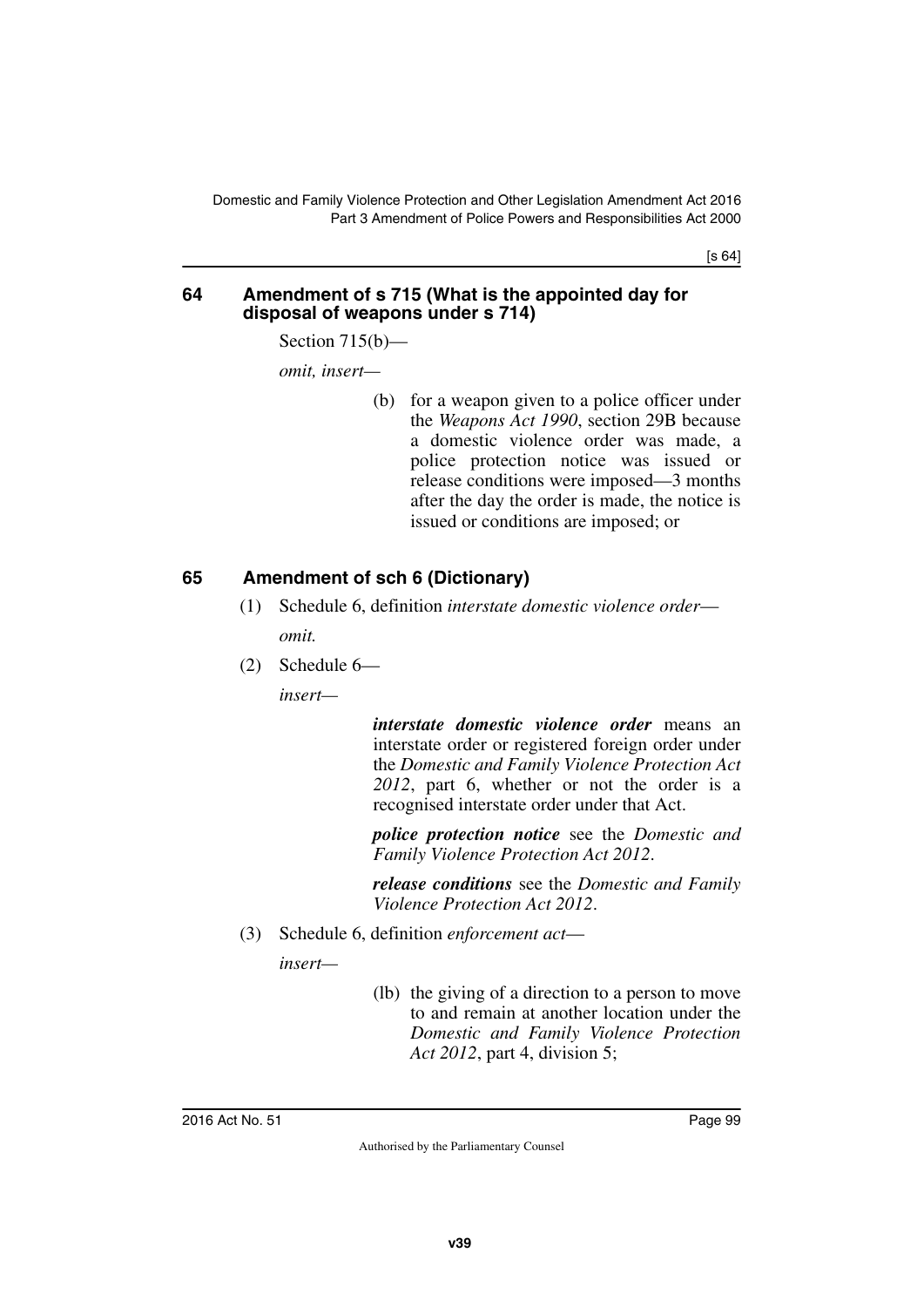[s 66]

## **Part 4 Amendment of Weapons Act 1990**

### **66 Act amended**

This part amends the *Weapons Act 1990*.

## **67 Amendment of s 10B (Fit and proper person—licensees)**

Section 10B(1)(b), after 'been made'—

*insert—*

, police protection notice issued or release conditions imposed

### **68 Amendment of s 27A (Suspension of licence and related matters after temporary protection order is made)**

(1) Section 27A, heading—

*omit, insert*—

#### **27A Effect of temporary protection order, police protection notice or release conditions on licence**

(2) Section 27A(1)—

*omit, insert—*

- (1) If a person is a licensee and is named as the respondent in a temporary protection order, police protection notice or release conditions, the licence is suspended while the order, notice or conditions are in force.
- (3) Section 27A(2), after 'in a temporary protection order' *insert—*

, police protection notice or release conditions

(4) Section 27A(2)(a), (4)(b) and (5), 'temporary protection order  $is'$ —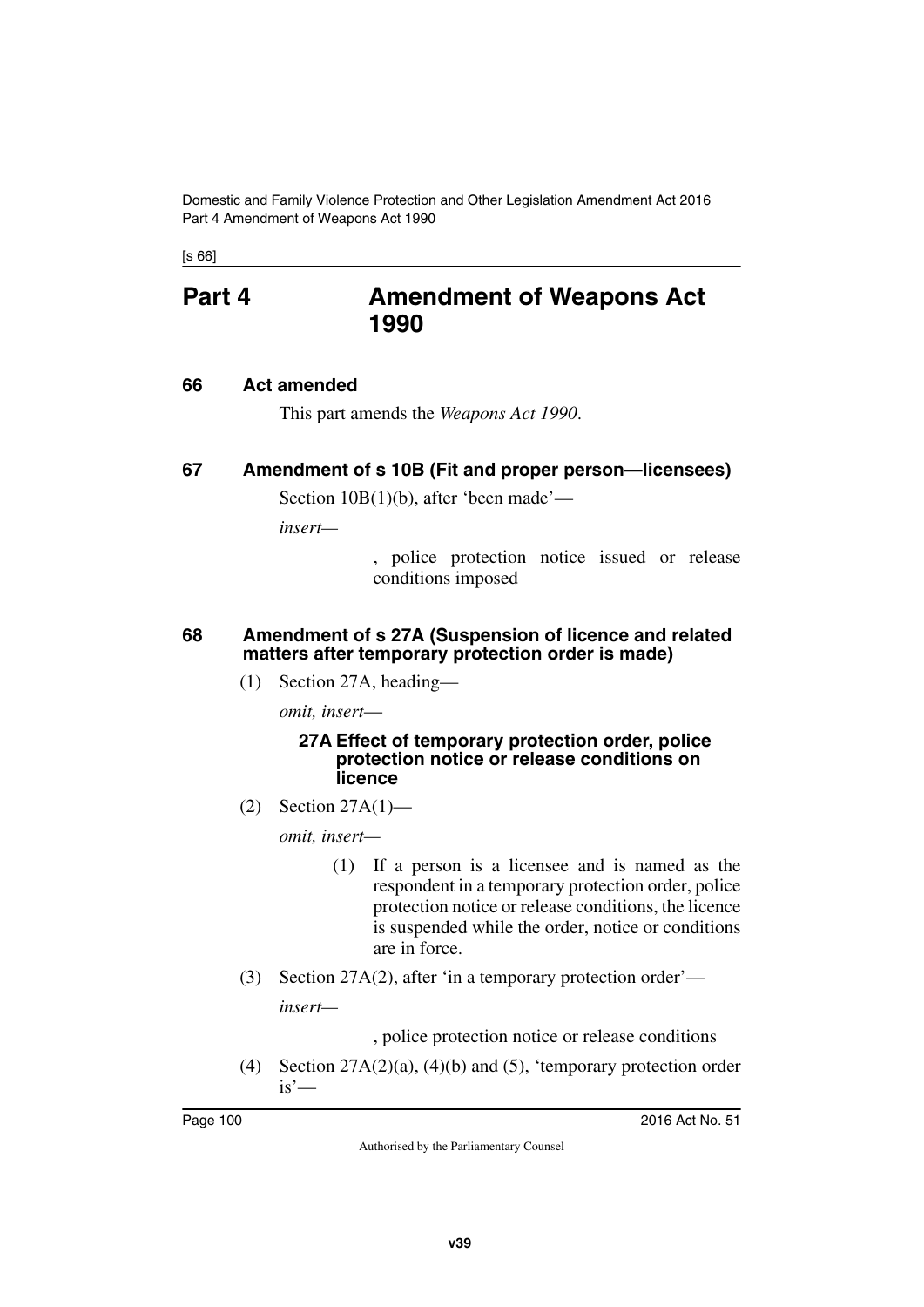[s 69]

*omit, insert—*

order, notice or conditions are

(5) Section  $27A(2)(b)$  and  $(3)(b)$ , 'temporary protection order' *omit, insert—*

order, notice or conditions

### **69 Amendment of s 29A (Action by court if respondent has access to weapons through employment)**

(1) Section 29A(1)(a), after 'domestic violence order'—

*insert—*

, police protection notice or release conditions

(2) Section 29A(2)(c) and (d), 'domestic violence order' *omit, insert—*

order, notice or conditions

(3) Section 29A(3) and (4), after 'order' *insert—*

, notice or conditions

### **70 Amendment of s 29B (Arrangements for surrender of suspended or revoked licences and weapons)**

(1) Section 29B(1), from 'a court'—

*omit, insert—*

the person is named as the respondent in a domestic violence order, police protection notice or release conditions.

(2) Section 29B(2) and (3)—

*omit, insert—*

- (2) Subsection (3) applies—
	- (a) if the respondent is present—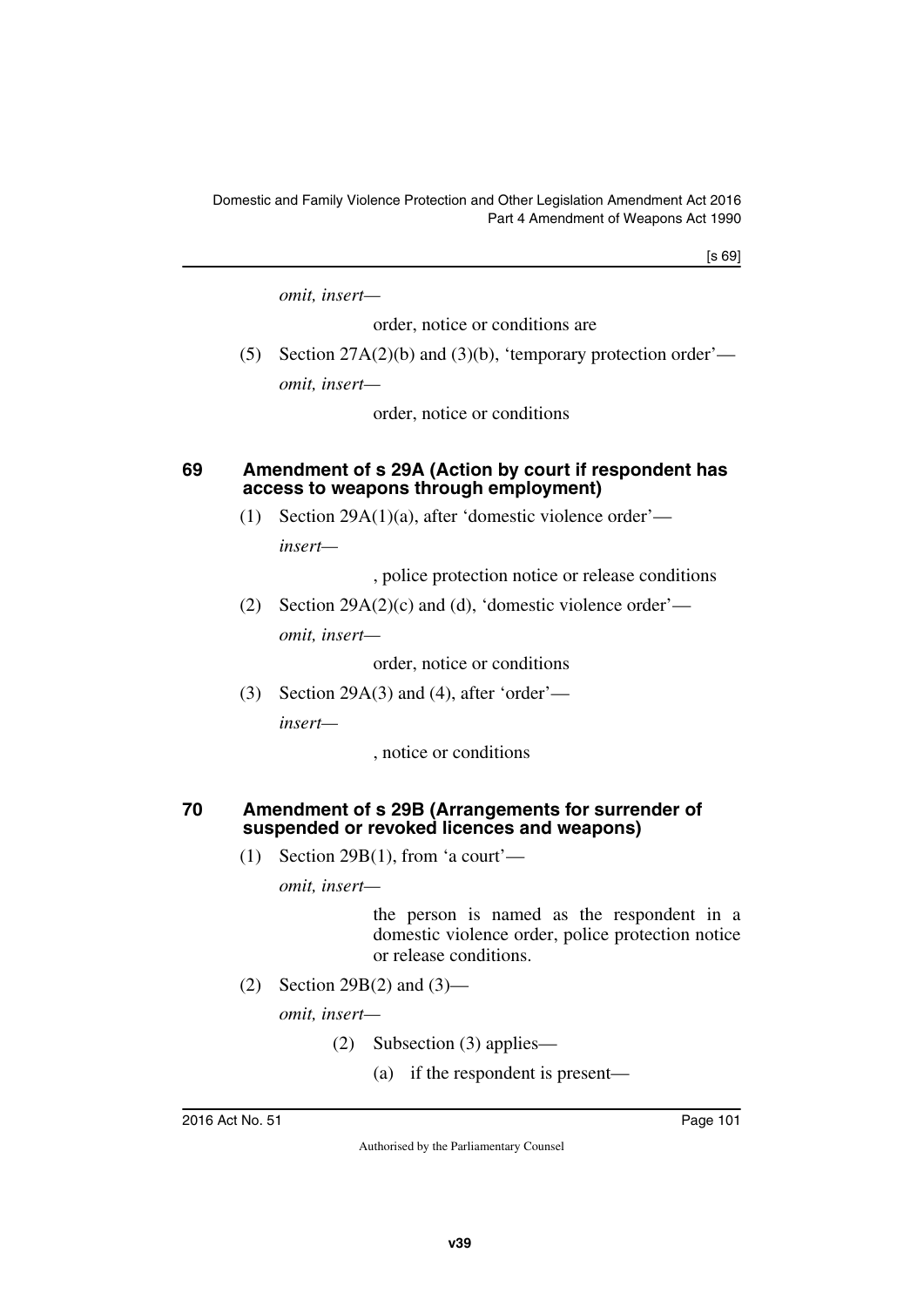[s 70]

|  |           |  | (i) in court when the court makes the |  |
|--|-----------|--|---------------------------------------|--|
|  | order; or |  |                                       |  |

- (ii) when a police officer issues and explains the notice; or
- (b) when a police officer gives the order or notice to the respondent at a place other than the respondent's place of residence; or
- (c) when a police officer gives the conditions to the respondent.
- (3) The respondent must immediately do the following—
	- (a) if the respondent's licence is in the respondent's possession—give the licence to a police officer;
	- (b) if the respondent's licence is not in the respondent's possession—arrange with a police officer to give the licence to a police officer no later than 1 day after—
		- (i) for subsection  $(2)(a)$ —the order is made or notice is issued;
		- (ii) otherwise—the order, notice or conditions are given to the respondent;
	- (c) arrange with a police officer to give to a police officer any weapon the respondent possesses, or to otherwise surrender the weapon, as soon as practicable, but no later than 1 day, after—
		- (i) for subsection  $(2)(a)$ —the order is made or notice is issued;
		- (ii) otherwise—the order, notice or conditions are given to the respondent.

Maximum penalty—10 penalty units.

(3) Section 29B(4), after 'the order'—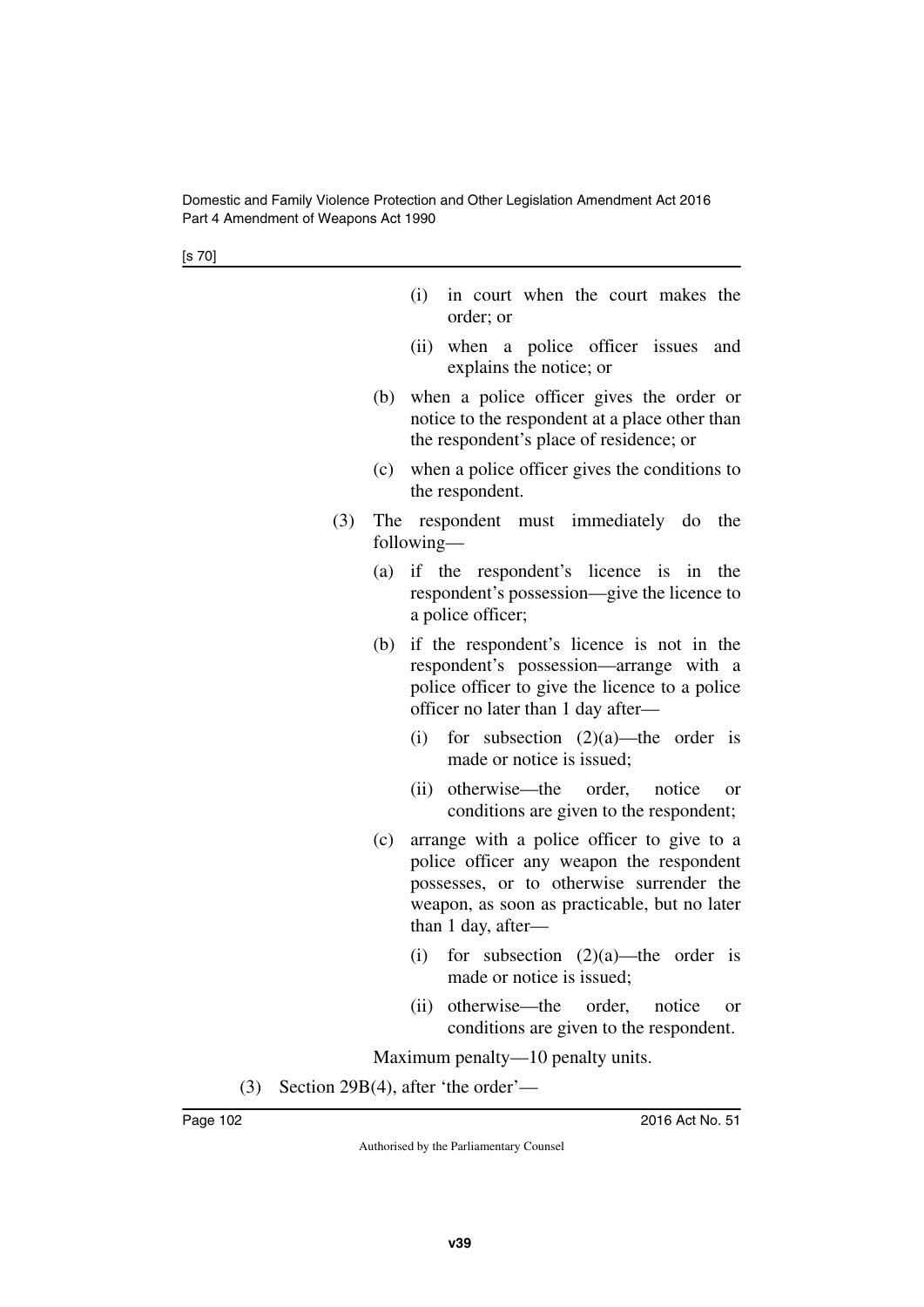[s 71]

*insert—*

or notice

(4) Section 29B(5)(a), 'subsection  $(2)$ ' *omit, insert—*

subsection (3)

(5) Section 29B(7), 'order is'—

*omit, insert—*

order, police protection notice or release conditions are

(6) Section 29B(8)—

*insert—*

*made* includes issued or imposed.

#### **71 Amendment of s 53 (An unlicensed person may use a weapon at an approved range)**

Section 53(7), definition *excluded person*, paragraph (d), after 'order'—

*insert—*

, police protection notice or release conditions

## **72 Amendment of sch 2 (Dictionary)**

- (1) Schedule 2, definition *interstate domestic violence order omit.*
- (2) Schedule 2—

*insert—*

*interstate domestic violence order* means an interstate order or registered foreign order under the *Domestic and Family Violence Protection Act 2012*, part 6, whether or not the order is a recognised interstate order under that Act.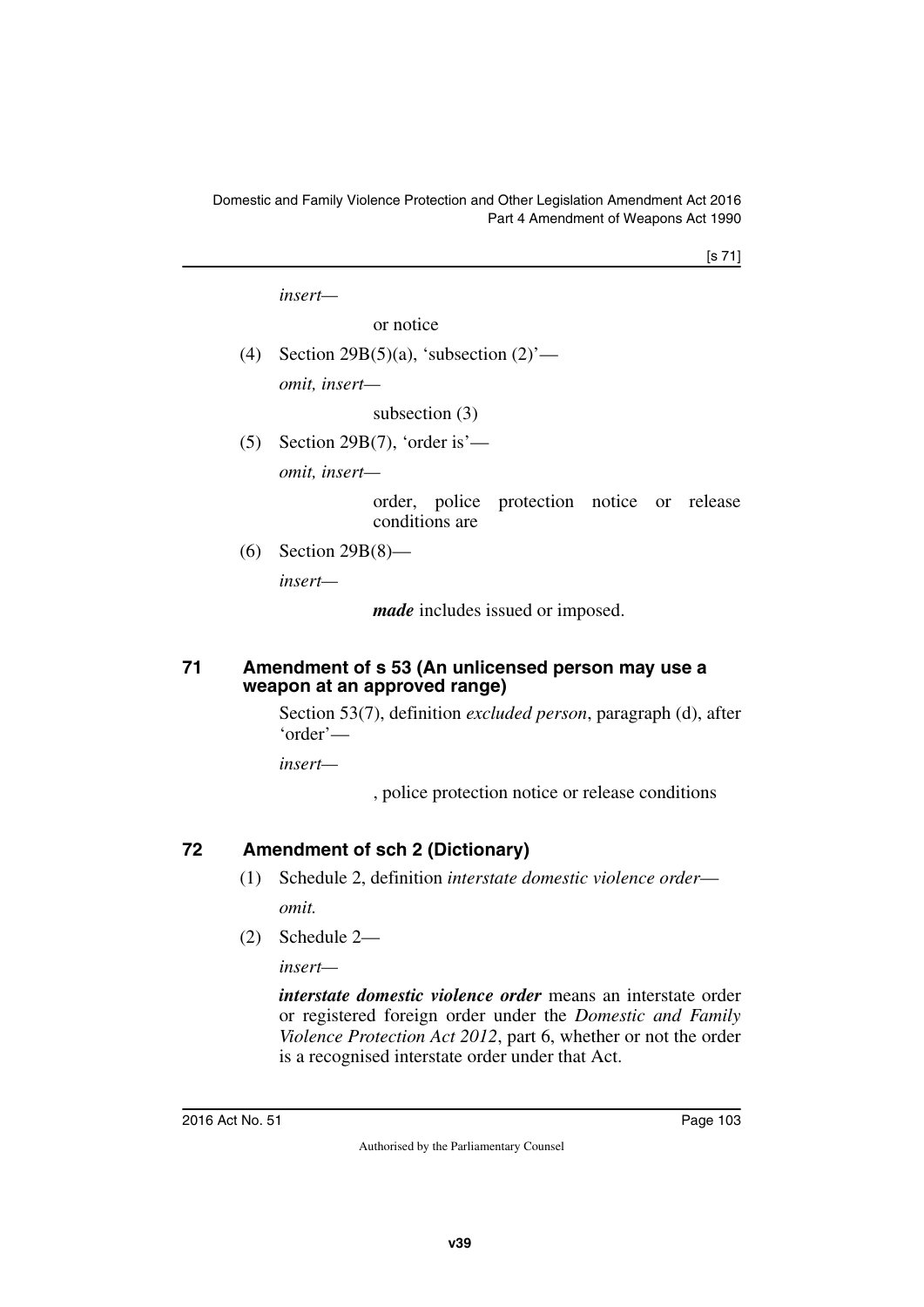#### [s 73]

*police protection notice* means a police protection notice under the *Domestic and Family Violence Protection Act 2012*, and includes an interstate domestic violence order issued by a police officer.

*release conditions* see the *Domestic and Family Violence Protection Act 2012*.

# **Part 5 Amendment of Acts**

### **73 Amendment of Acts**

Schedule 1 amends the Acts it mentions.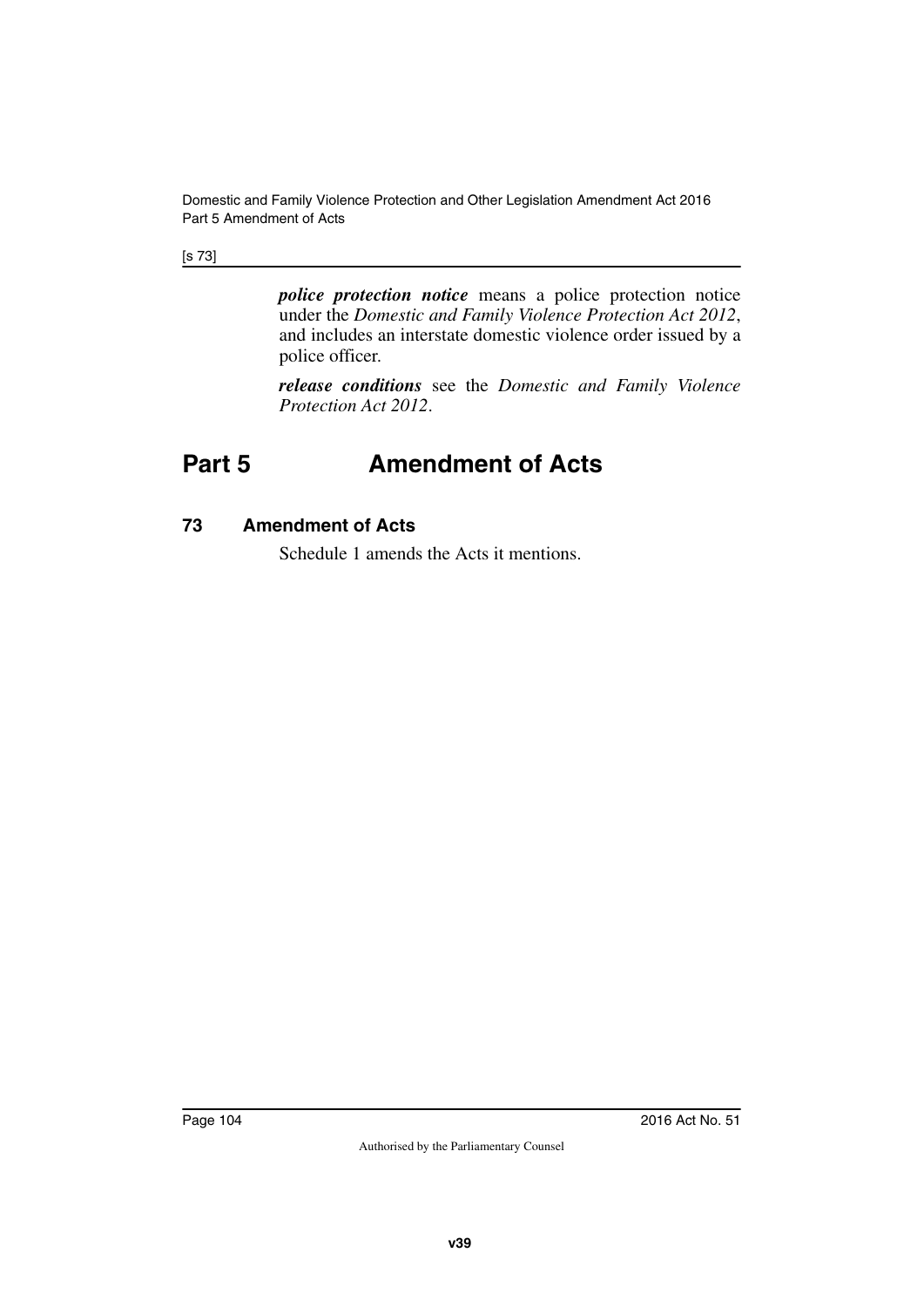Schedule 1

# **Schedule 1 Acts amended**

section 73

## **Births, Deaths and Marriages Registration Act 2003**

#### **1 Section 44(6), example 1, from 'Domestic and Family Violence Protection Act 1989'—**

*omit, insert—*

*Domestic and Family Violence Protection Act 2012* or an interstate order or registered New Zealand order under part 6 of that Act.

## **Corrective Services Act 2006**

#### **1 Section 320(2)(d)(i), example, 'Domestic and Family Violence Protection Act 1989'—**

*omit, insert—*

*Domestic and Family Violence Protection Act 2012*

## **Dispute Resolution Centres Act 1990**

**1 Section 35(3) definition** *offence***, 'Domestic and Family Violence Protection Act 1989'—**

*omit, insert—*

*Domestic and Family Violence Protection Act 2012*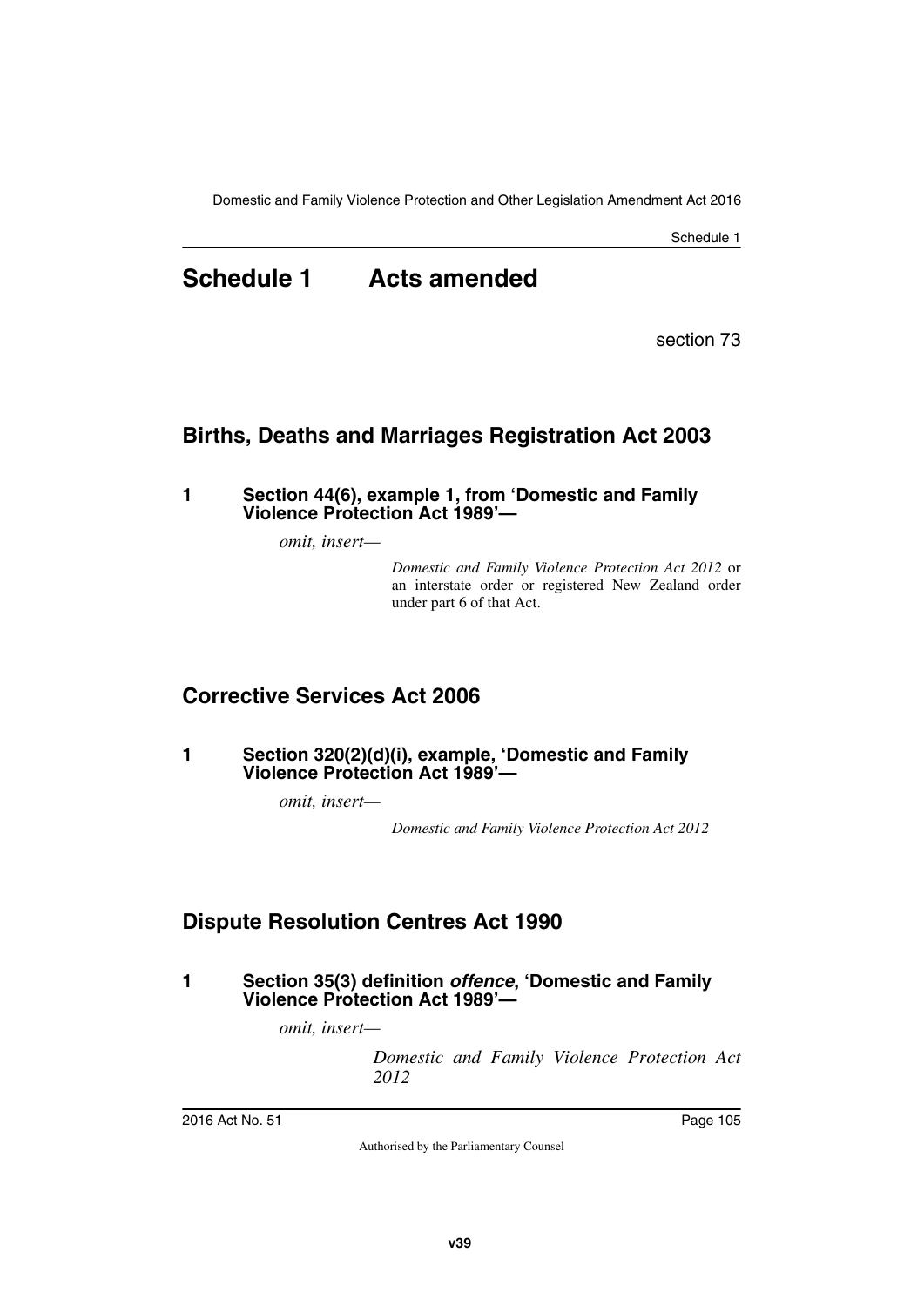Domestic and Family Violence Protection and Other Legislation Amendment Act 2016

Schedule 1

## **Domestic and Family Violence Protection Act 2012**

## **1 Section 6(c), 'an offence involving domestic violence'** *omit, insert—*

a domestic violence offence

## **2 Section 26(b), 'an offence involving domestic violence'—**

*omit, insert—*

a domestic violence offence

### **3 Section 28, note, '(Conditions of domestic violence orders)'—**

*omit, insert—*

for provisions about the other conditions a court can impose on the respondent

### **4 Section 34(3)—**

*insert—*

*Note—*

Section 153 provides that a police officer may file a document in a proceeding under this Act by electronic or computer-based means.

## **5 Section 42(1), 'an offence involving domestic violence'—**

*omit, insert—*

a domestic violence offence

## **6 Section 63(1), notes, from 'See sections 139'—**

*omit, insert—*

Sections 139 and 140 allow particular applications made under the *Residential Tenancies and Rooming*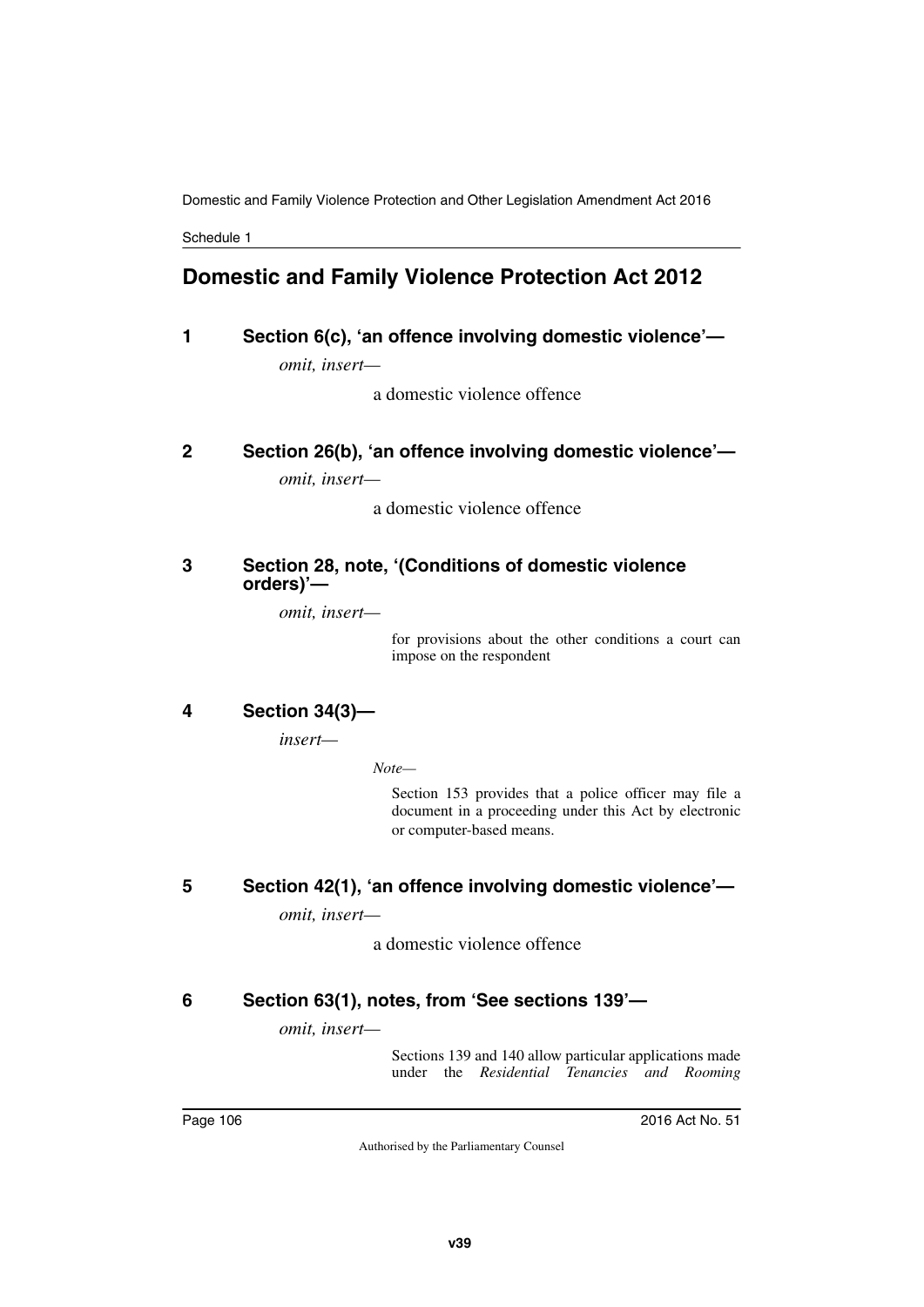Schedule 1

*Accommodation Act 2008* to be made to a Magistrates Court, or removed to a Magistrates Court, if an application for a protection order or a variation of a domestic violence order has been made to the court.

# **7 Section 70, heading, 'Voluntary intervention'—**

*omit, insert—*

#### **Intervention**

# **8 Section 70, 'a voluntary'—**

*omit, insert—*

an

# **9 Section 70(b), notes—**

*omit, insert—*

*Note—*

Under sections  $37(2)(a)(ii)$  and  $91(3)(a)$ , a contravention of an intervention order is relevant to the making or a protection order and the variation of a domestic violence order.

**10 Section 71, heading, 'voluntary'—**

*omit.*

### **11 Section 71, 'a voluntary'—**

*omit, insert—*

an

### **12 Section 72(1), 'a voluntary'—**

*omit, insert—*

an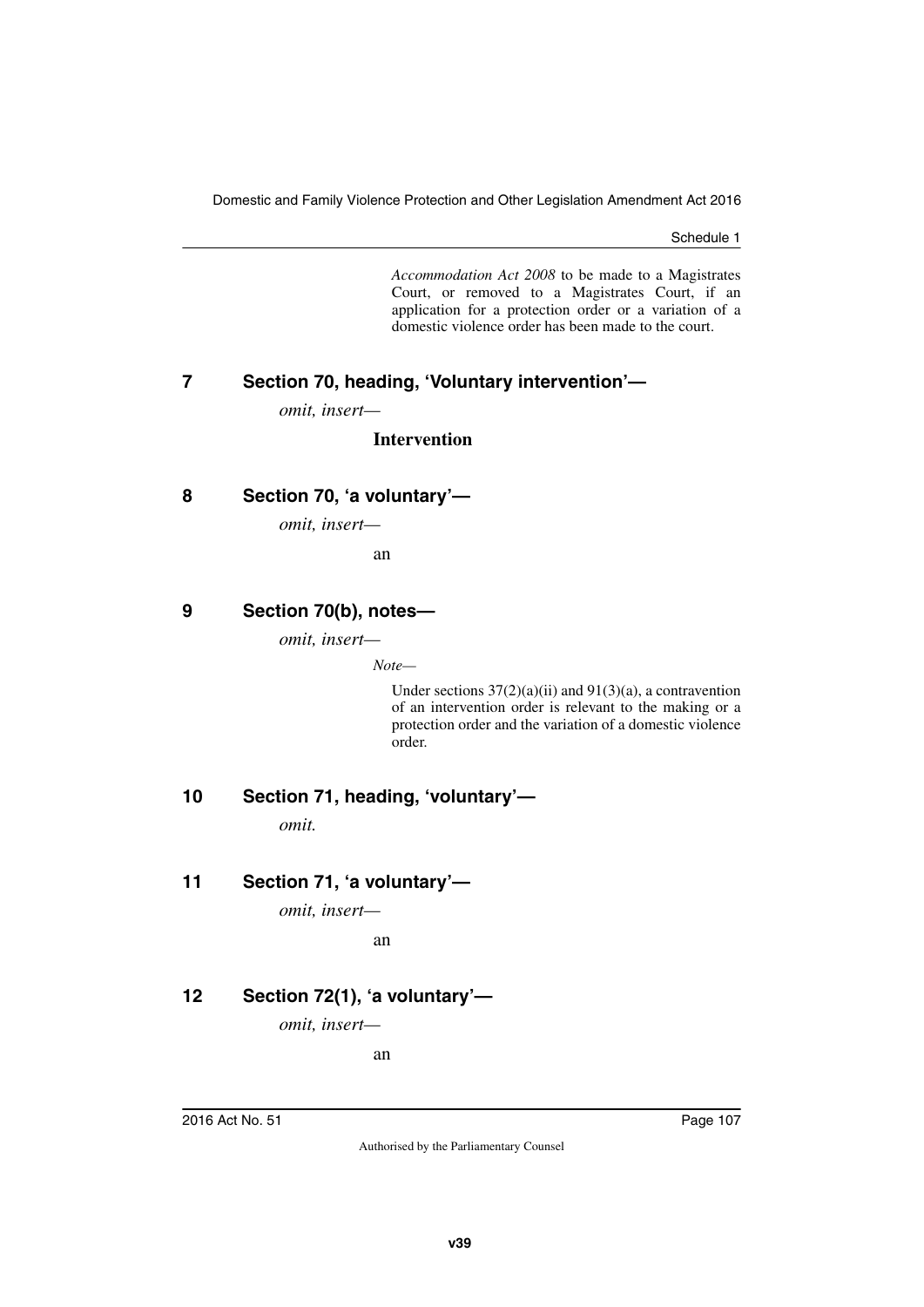Schedule 1

| 13 | Section 73, heading, 'voluntary'- |  |
|----|-----------------------------------|--|
|    | omit.                             |  |

**14 Section 73(1), 'a voluntary'—**

*omit, insert—*

an

**15 Section 73(1)(a) and (3)(b), 'voluntary'—**

*omit.*

#### **16 Part 3, division 8, heading, note—**

*omit, insert—*

*Note—*

See the Weapons Act, sections 27A, 28A, 29A, 29B and 34AA which provide for the impact on a person's weapons licence, including the suspension or revocation of the licence, if the person is named as the respondent in a domestic violence order, police protection notice or release conditions.

#### **17 Section 86(3), after 'for example'—**

*insert—*

, the following

# **18 Section 88(4)—**

*insert—*

*Note—*

Section 153 provides that a police officer may file a document in a proceeding under this Act by electronic or computer-based means.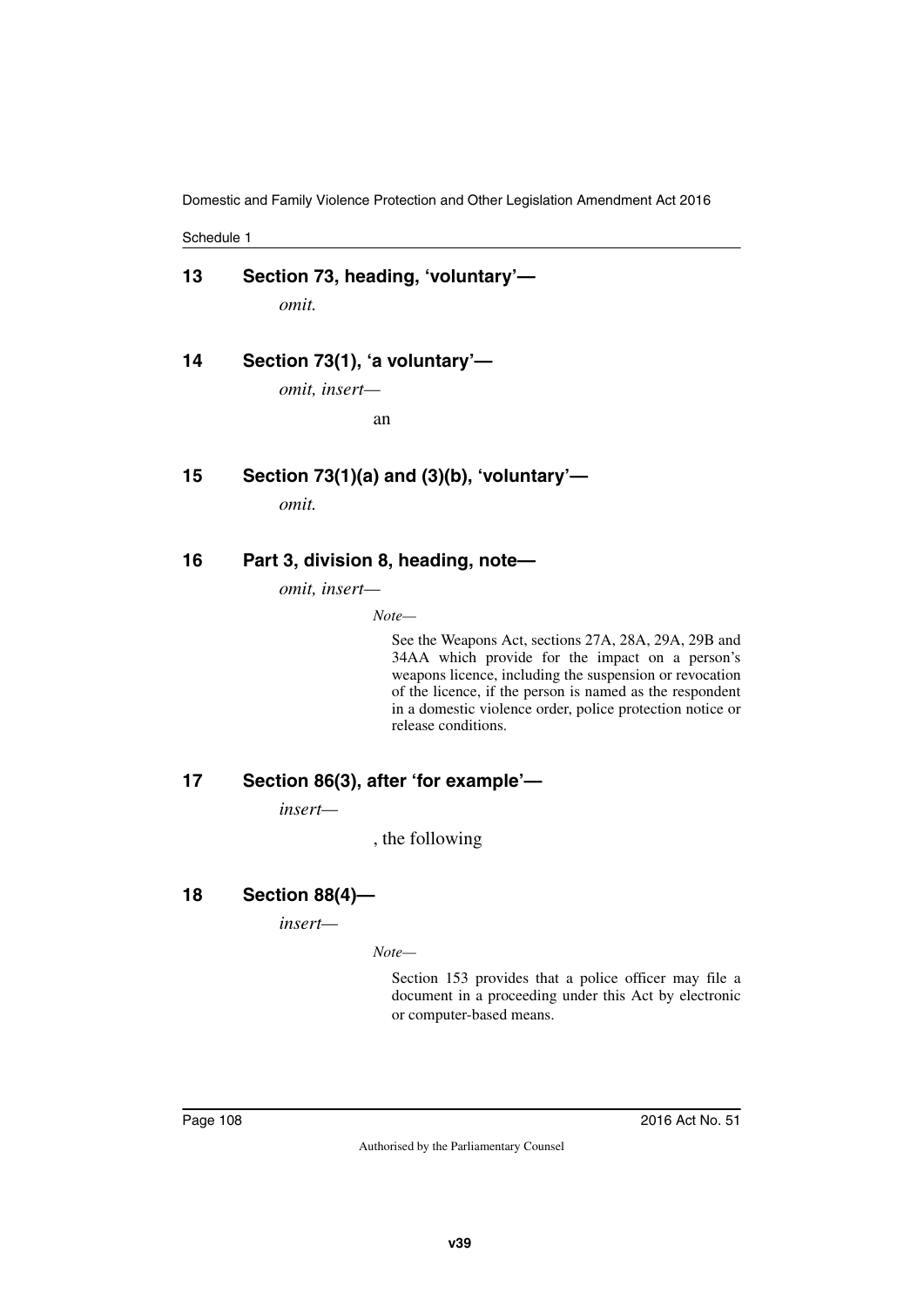Schedule 1

#### **19 Section 116, note—**

*omit, insert—*

*Note—*

The *Police Powers and Responsibilities Act 2000*, section 615 provides that it is lawful for a police officer exercising or attempting to exercise a power under an Act to use reasonably necessary force to exercise the power.

#### **20 Section 117, note, '(Particular safeguards for detention of child)'**

*omit, insert—*

for safeguards that apply if a person taken into custody under section 116 is a child

#### **21 Section 119(1)(a)(i), 'section 124(b)'—**

*omit, insert—*

section  $124(1)(b)$ 

#### **22 Section 119(1)(b), 'section 124(d)'—**

*omit, insert—*

section  $124(1)(d)$  or  $(e)$ 

#### **23 Section 119(1)(c), 'section 124(c)'—**

*omit, insert—*

section  $124(1)(c)$ 

### **24 Section 132(1)—**

*insert—*

*Note—*

Section 153 provides that a police officer may file a document in a proceeding under this Act by electronic or computer-based means.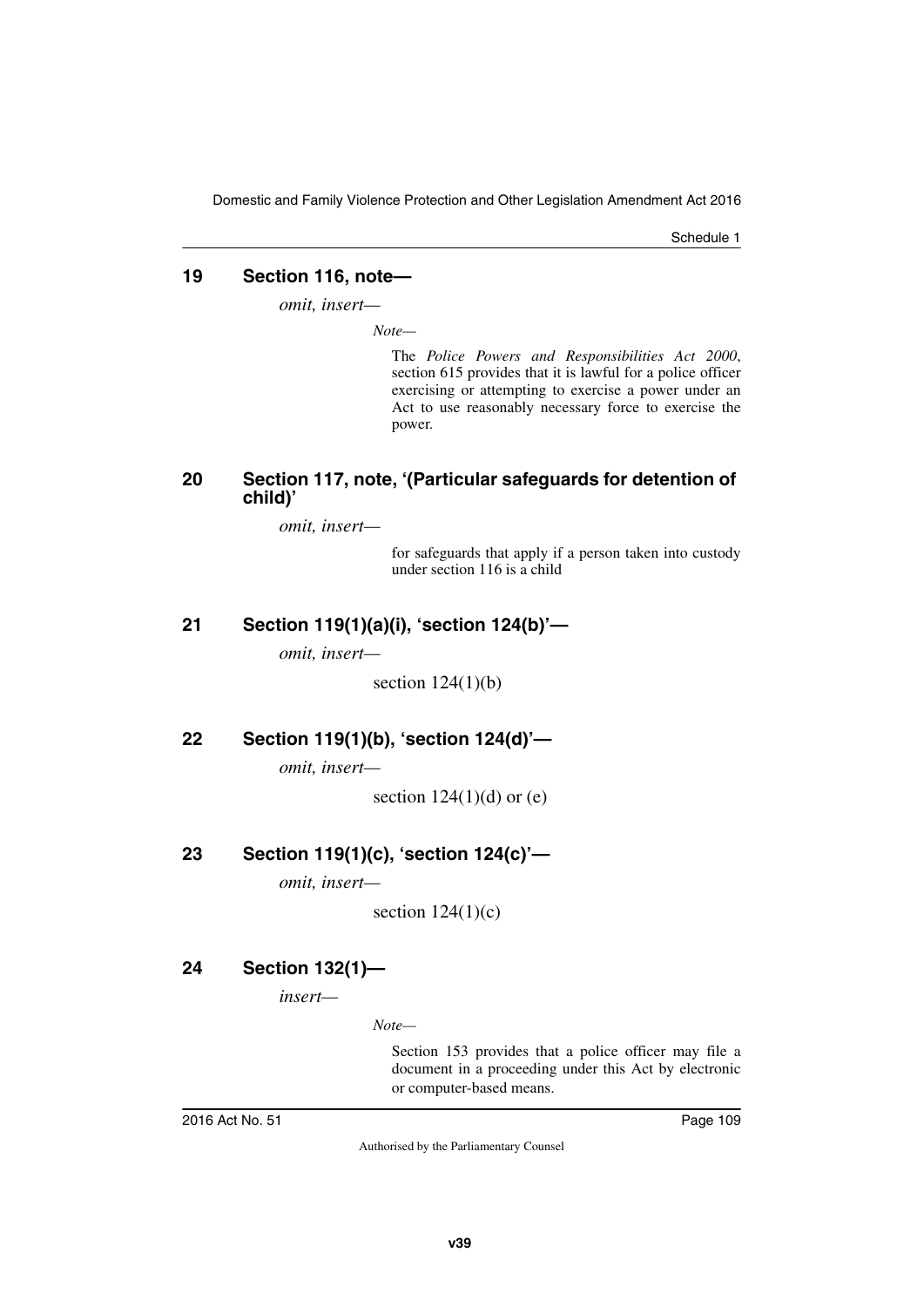Schedule 1

#### **25 Section 137(4), 'an offence involving domestic violence'—**

*omit, insert—*

a domestic violence offence

#### **26 Section 139(1), 'the'—**

*omit, insert—*

a

#### **27 Section 152, editor's note—**

*omit, insert—*

*Note—*

The *Evidence Act 1977*, section 21A allows a court to make orders or directions that apply when a special witness is giving evidence.

- **28 Section 177(7)** *omit.*
- **29 Section 186, heading, 'voluntary'—**

*omit.*

**30 Section 186(1) and (5), 'a voluntary'—**

*omit, insert—*

an

# **31 Section 186(2), 'voluntary'—**

*omit.*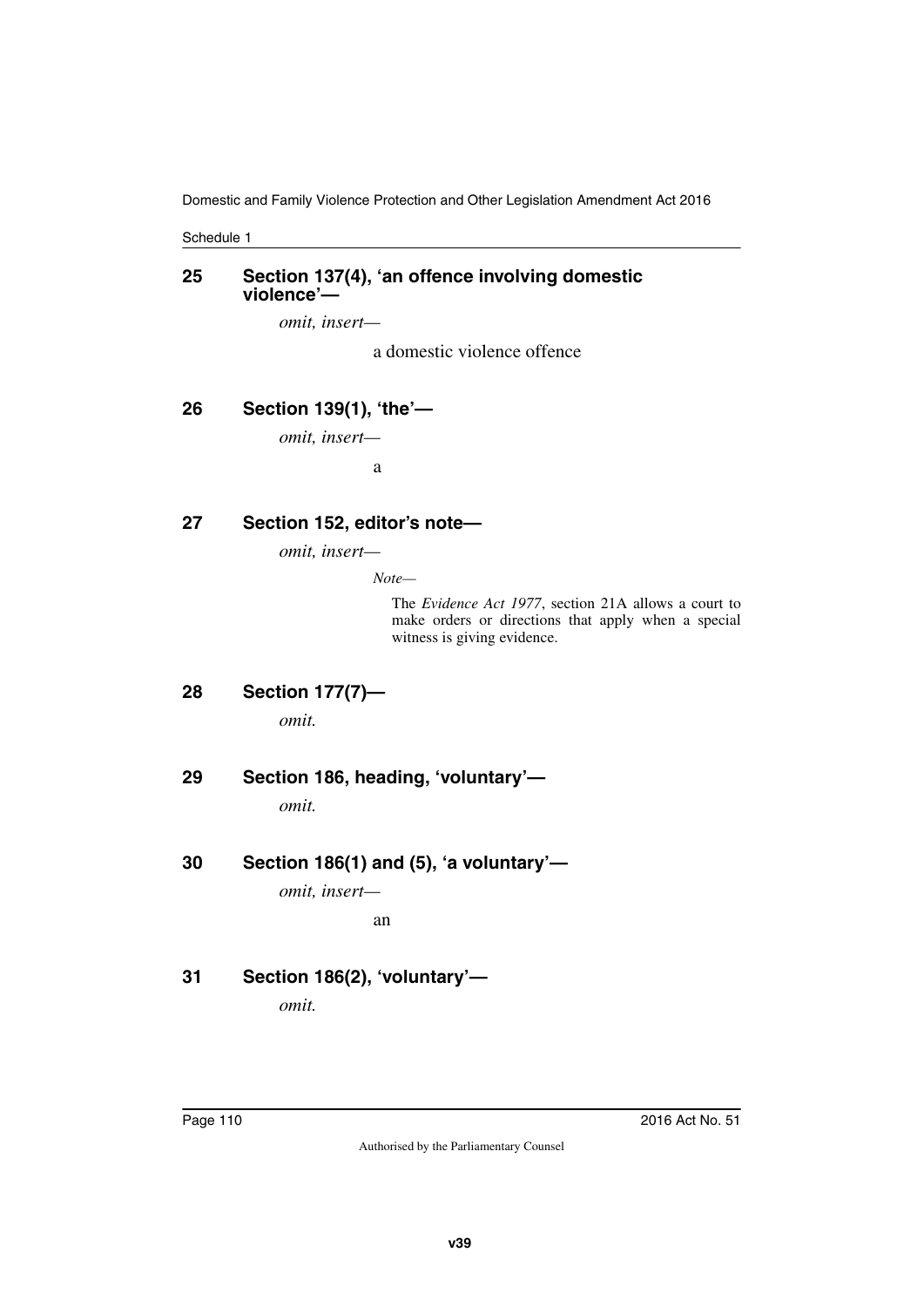Schedule 1

# **32 Section 189(2)(d), 'a voluntary'—**

*omit, insert—*

an

**33 Section 189(3)(d), after 'section'—**

*omit, insert—*

101A or

# **Explosives Act 1999**

**1 Schedule 2, definition** *domestic violence order***, from 'Domestic and Family Violence Protection Act 1989'—**

*omit, insert—*

*Domestic and Family Violence Protection Act 2012*, and includes an interstate order or registered New Zealand order under part 6 of that Act.

# **Police Powers and Responsibilities Act 2000**

#### **1 Section 378(1)(b), example 4, after 'domestic violence order'—**

*insert—*

, police protection notice or release conditions

#### **2 Section 604(2), example 3, after 'domestic violence order'—**

*insert—*